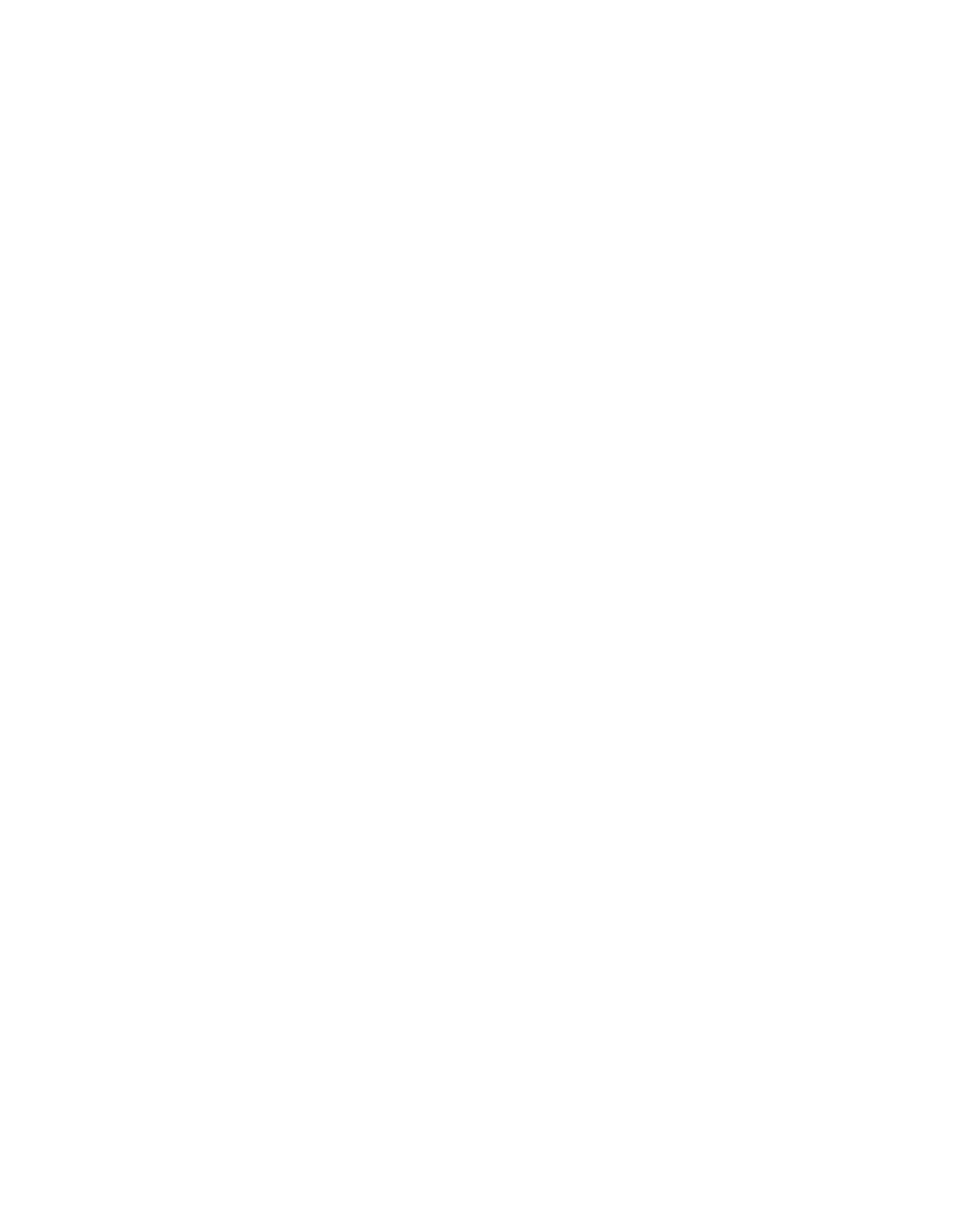Πιαλήθητα του δρεαήχειαι nopoo $\Delta$ ozoc nde niews etswan etcaphc



**The Coptic Orthodox Diocese Of the Southern USA** 

# Sunday School Curriculum

Grade 4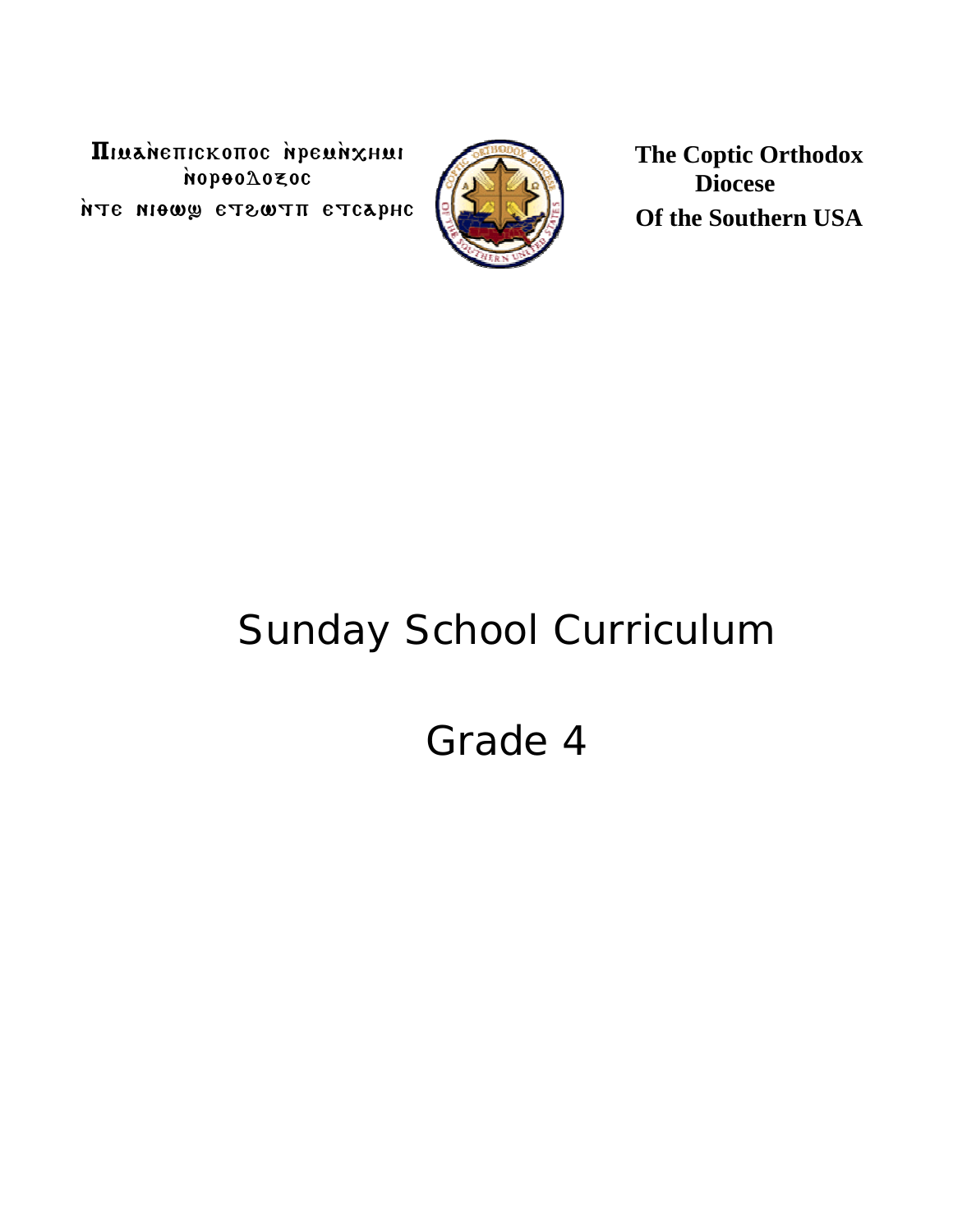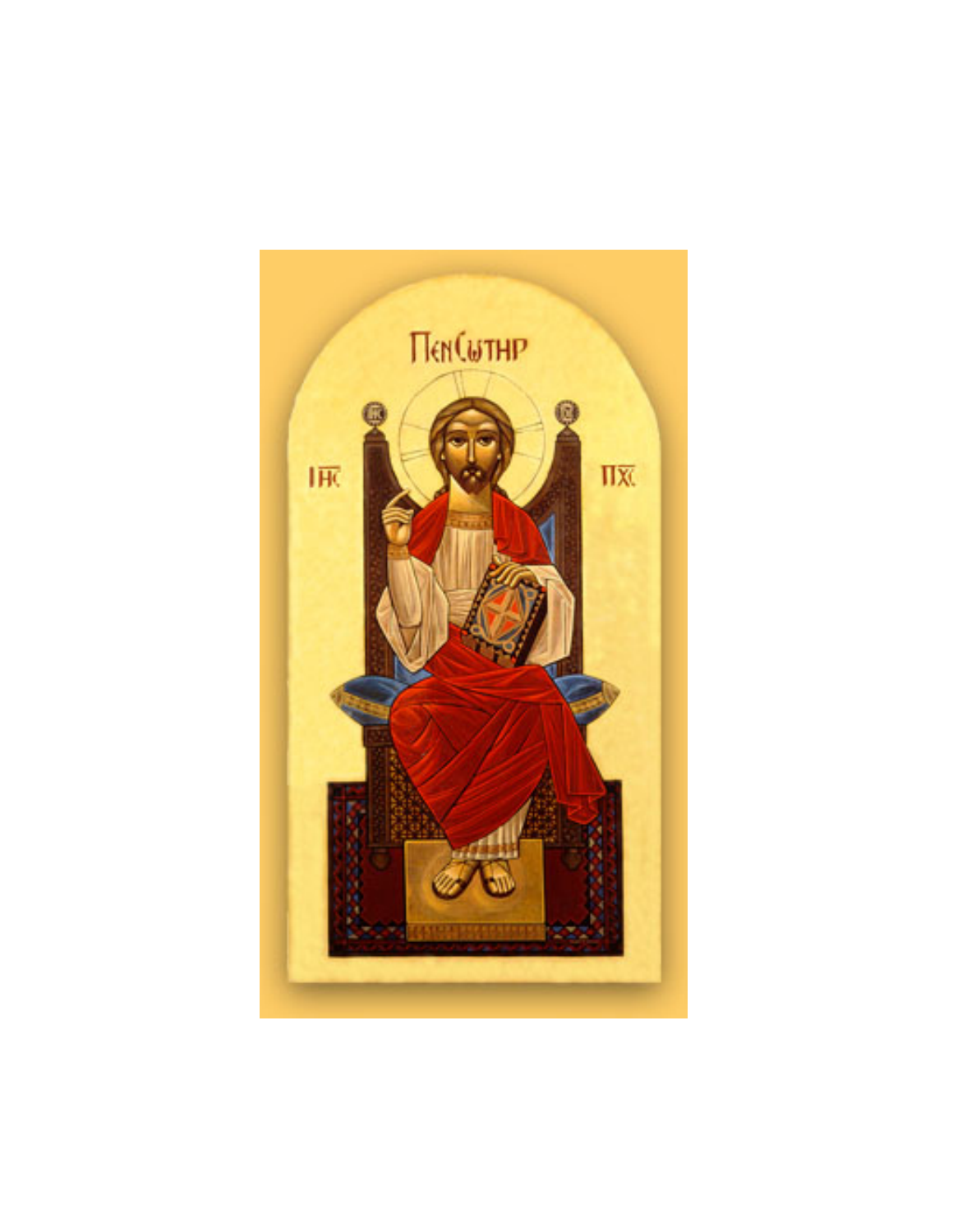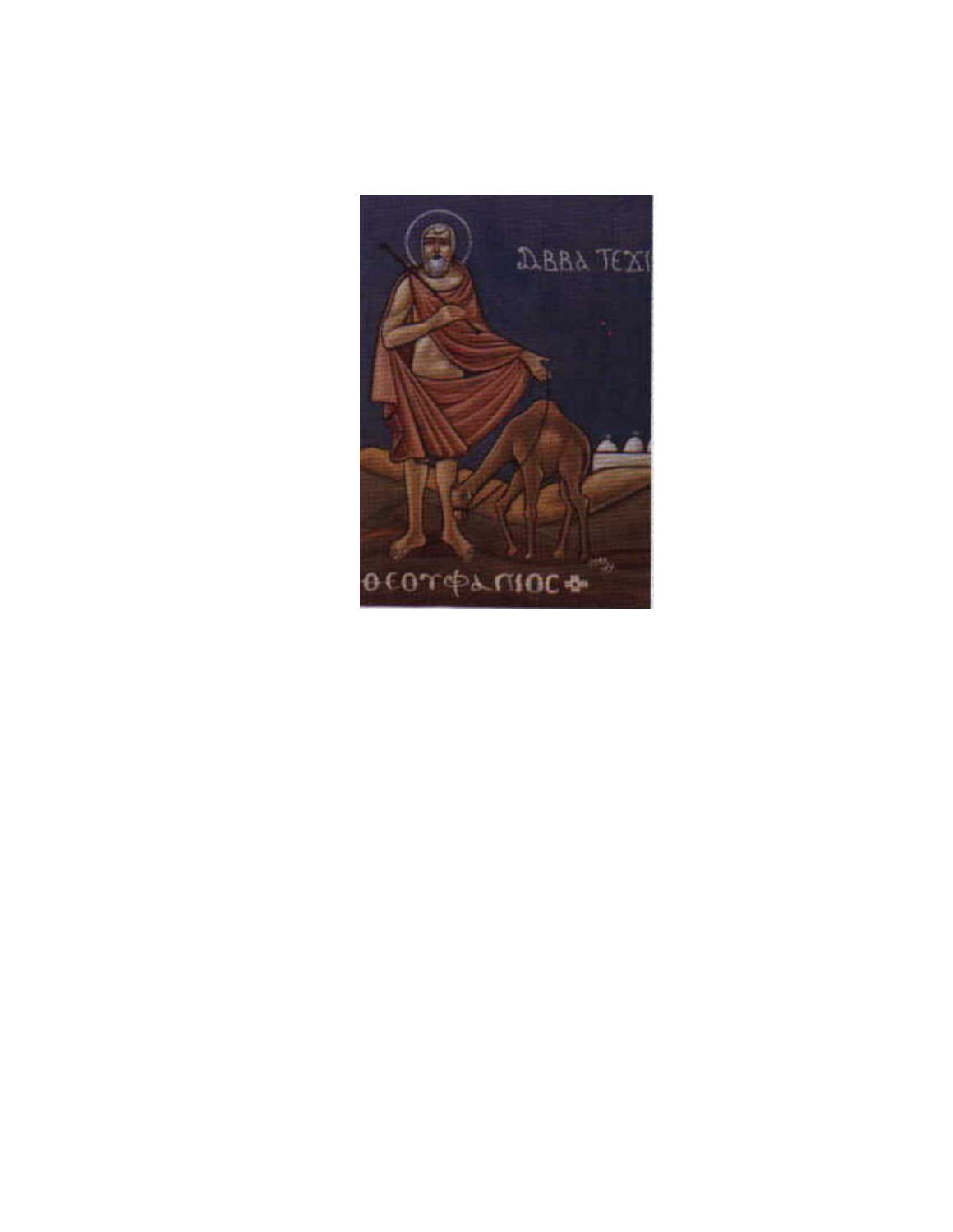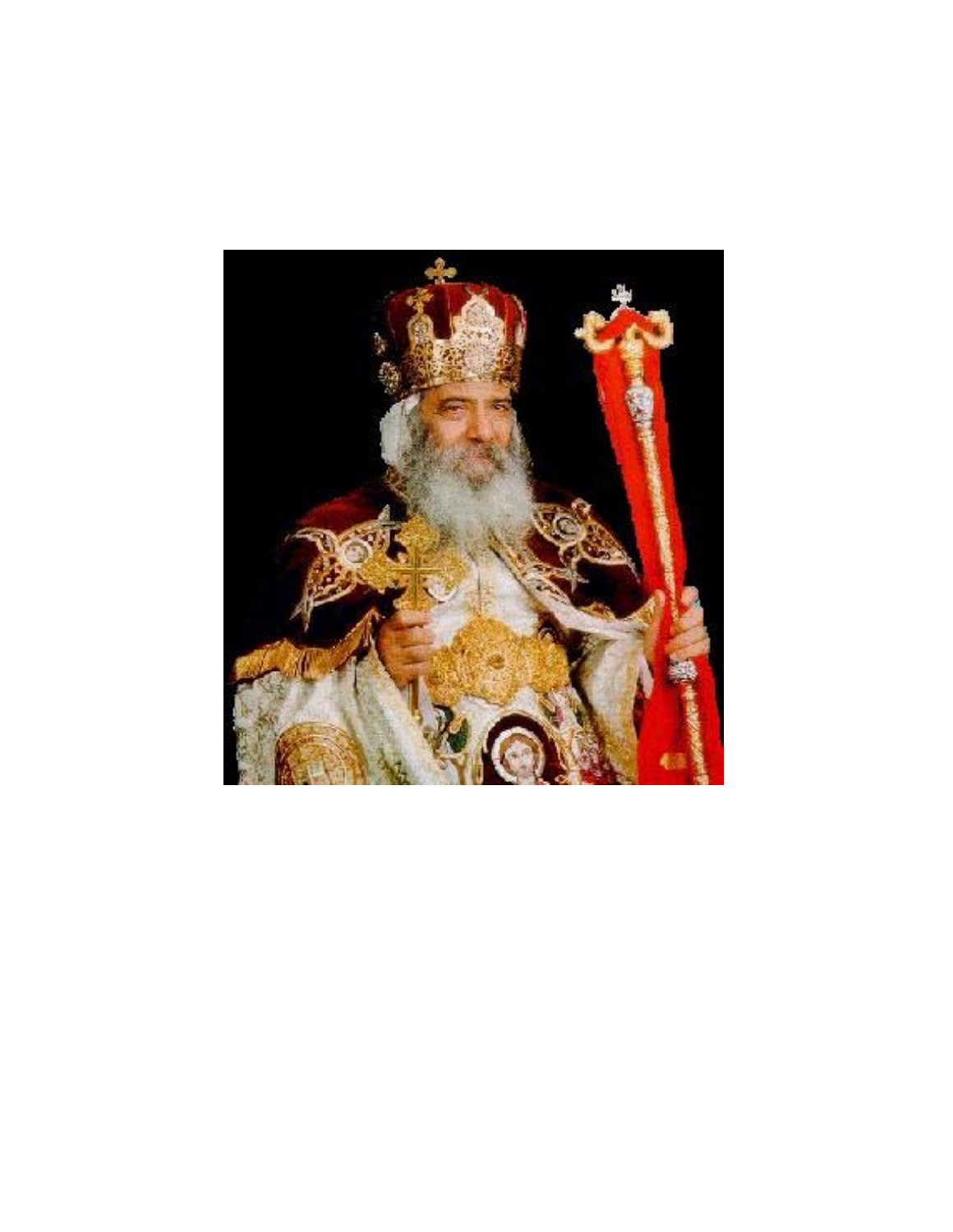# TABLE OF CONTENTS

| .51 |
|-----|
|     |
|     |
|     |
|     |
|     |
|     |
|     |
|     |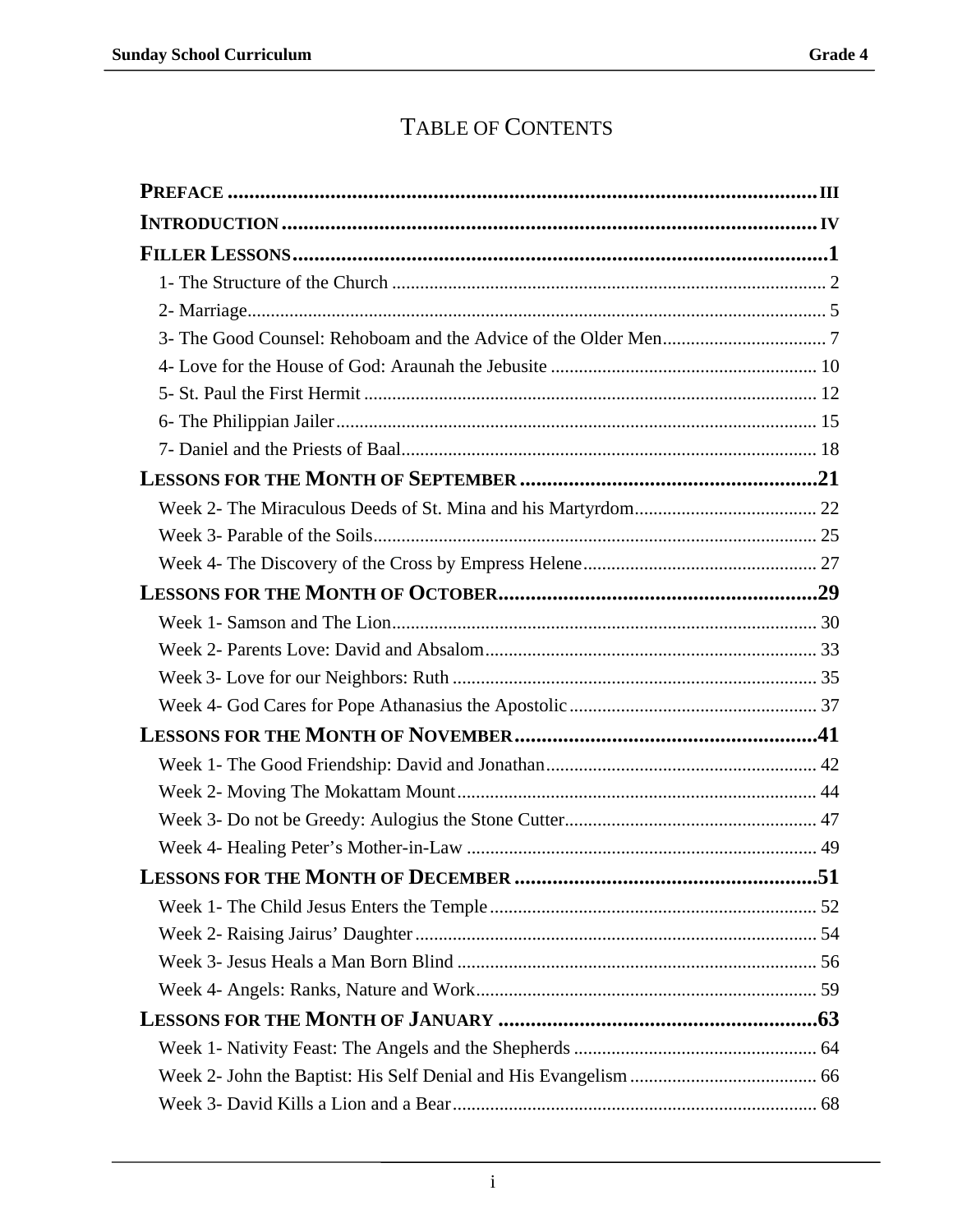| Week 4- Show Respect for the handicapped: David and Mephibosheth 110      |  |
|---------------------------------------------------------------------------|--|
|                                                                           |  |
|                                                                           |  |
| Week 7- The Apostles Courage and Heroism before the Courts of Law 116     |  |
|                                                                           |  |
|                                                                           |  |
| Week 2- The Feast of the Apostles: John the Evangelist and the Thief  122 |  |
|                                                                           |  |
| Week 4- Entertaining the Strangers: Anba Pachomius and His Faith  128     |  |
|                                                                           |  |
|                                                                           |  |
|                                                                           |  |
|                                                                           |  |
|                                                                           |  |
|                                                                           |  |
|                                                                           |  |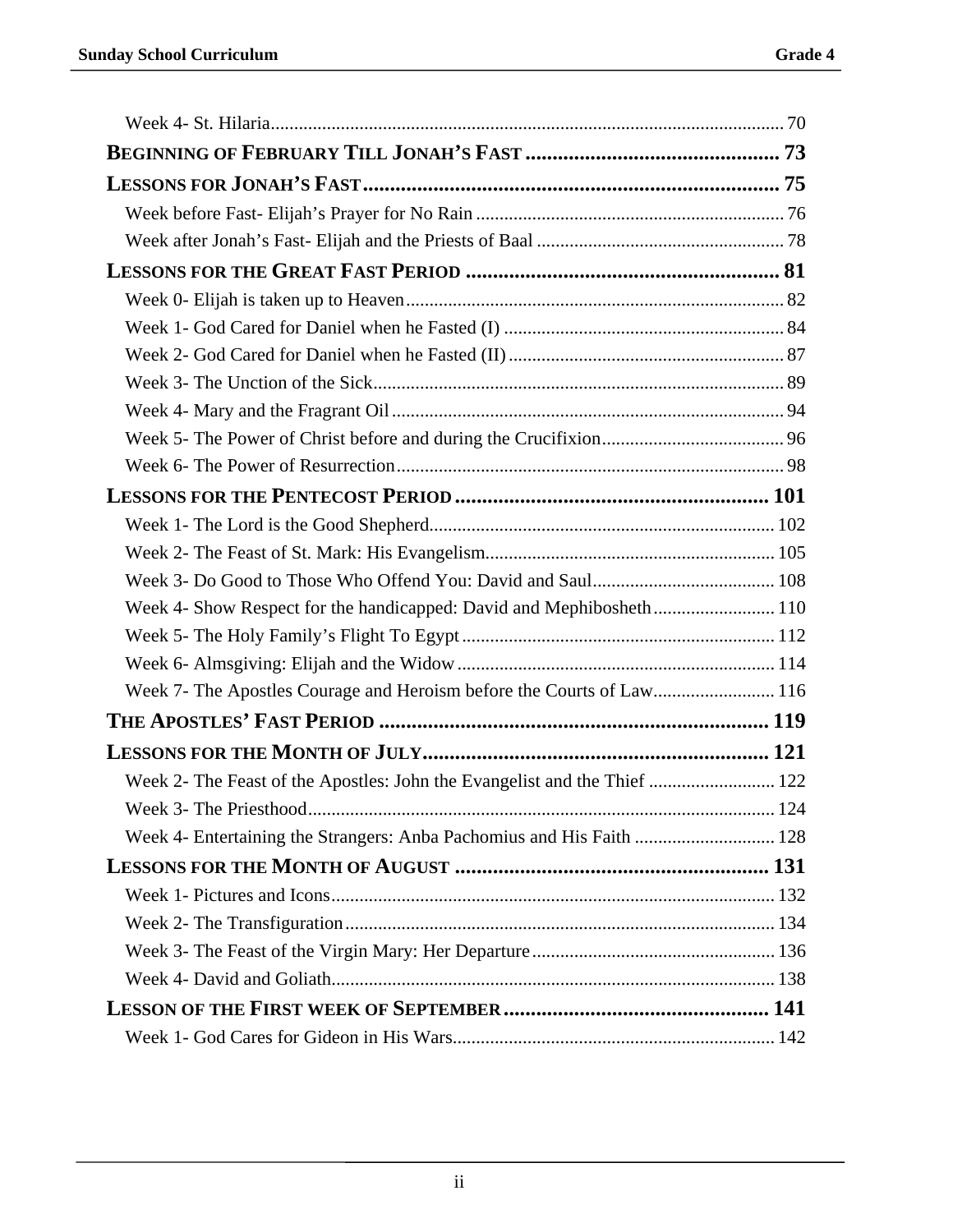

# **PREFACE**

<span id="page-8-0"></span>The Coptic Orthodox Diocese of the Southern United States, under the auspices of His Grace Bishop Youssef, felt the pressing need for a modified Sunday School Curriculum which would be better suited to address the problems and issues facing children both in America and the lands of immigration. Therefore, the efforts and time of many faithful servants have been dedicated to modify and improve the presently used English translation of the syllabus published by the Youth Services Committee of the Coptic Orthodox Patriarchate. This has resulted in the elimination of many existing lessons from this syllabus and the substitution with new lessons that are more appropriate for our youth in American society. These additional lessons give greater consideration to the differences in quality of life, education, media influence, cultural differences and the surrounding diversity of beliefs between Egyptian society and that of the west.

We pray that God may bless this work for the spiritual growth of our children in the immigration countries. We also thank His Grace Bishop Youssef for his continued support, prayers and motivating guidance in this service.

May God reward every servant who offered time and effort toward the completion of this Sunday School Curriculum.

"Thus Far the Lord Has Helped Us"

(1 Samuel 7:12)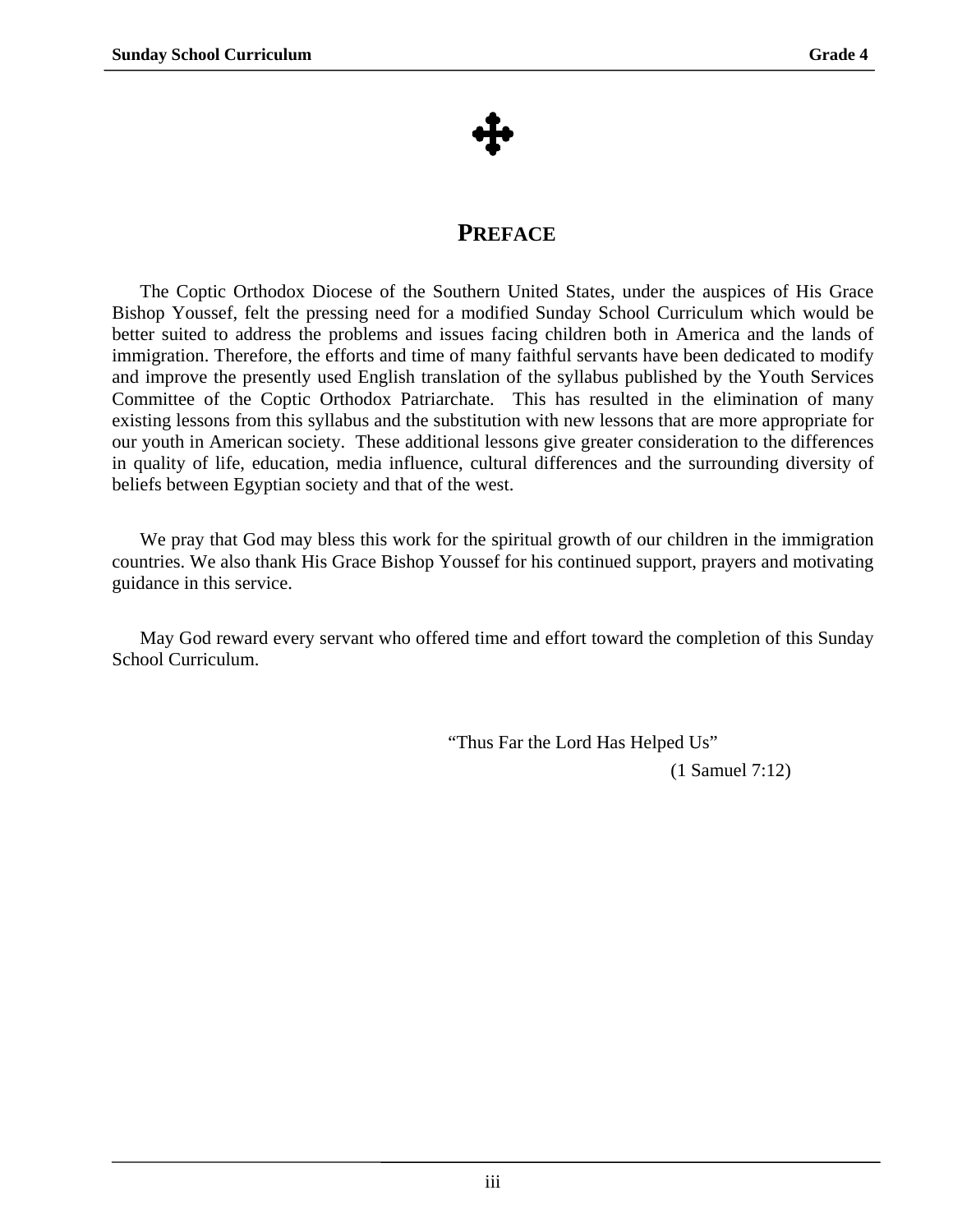

#### **INTRODUCTION**

<span id="page-9-0"></span>This grade 4 of Sunday school curriculum has been modified by substituting 16 lessons from the previous curriculum published by the Youth Service Committee of the Coptic Orthodox Patriarchate with new lessons that are suitable for the youth in America. The order of the lessons has also been changed to follow the major events in the church. This resulted in the following order assuming the starting date is the first week after the Coptic New Year celebration (El Nayrouz) on September 11:

- 3 lessons for the month of September.
- 4 lessons for each of the months of October through January.
- Variable number of filler lessons for the period between the beginning of February and Jonah's fast.
- 2 lessons, one before and one after Jonah's fast.
- 7 lessons during the Great Fast.
- 7 lessons for the period between Easter and the Feast of the Pentecost.
- Variable number of filler lessons between the Feast of the Pentecost and the Apostles' Feast.
- 3 lessons for the remainder of July after the Apostles' Feast.
- 4 lessons for August.
- 1 lesson for the first week of September.

Please note that filler lessons can also be used for the occasional fifth Sunday in any month. These filler lessons are in the beginning of the book and it is preferable that they be used in sequence for the sake of unity in all the churches.

The students of grade 4 should know most of the Bible stories and many of the Saints stories by the end of this grade. They have to test the blessings of living in grace and behaving in grace. We have to offer opportunities to the students so that they may discover these aspects in the lessons and apply them. The servants should be creative in presenting the lessons in interesting means to avoid the common boardroom words used in this age. Any lesson, however perfect it may be, and however well prepared it is, needs a good Servant to teach it. Every Servant must prepare his lessons well. The lessons should include the following aspects:

- A lesson full of prayer, knowledge, hymns and group interaction.
- Assignments in the form of Scripture studies, answering questions, drawing, etc.
- External social activities in which parents, pastors and children meet.
- Partaking all types of public worship, teaching and various occasions.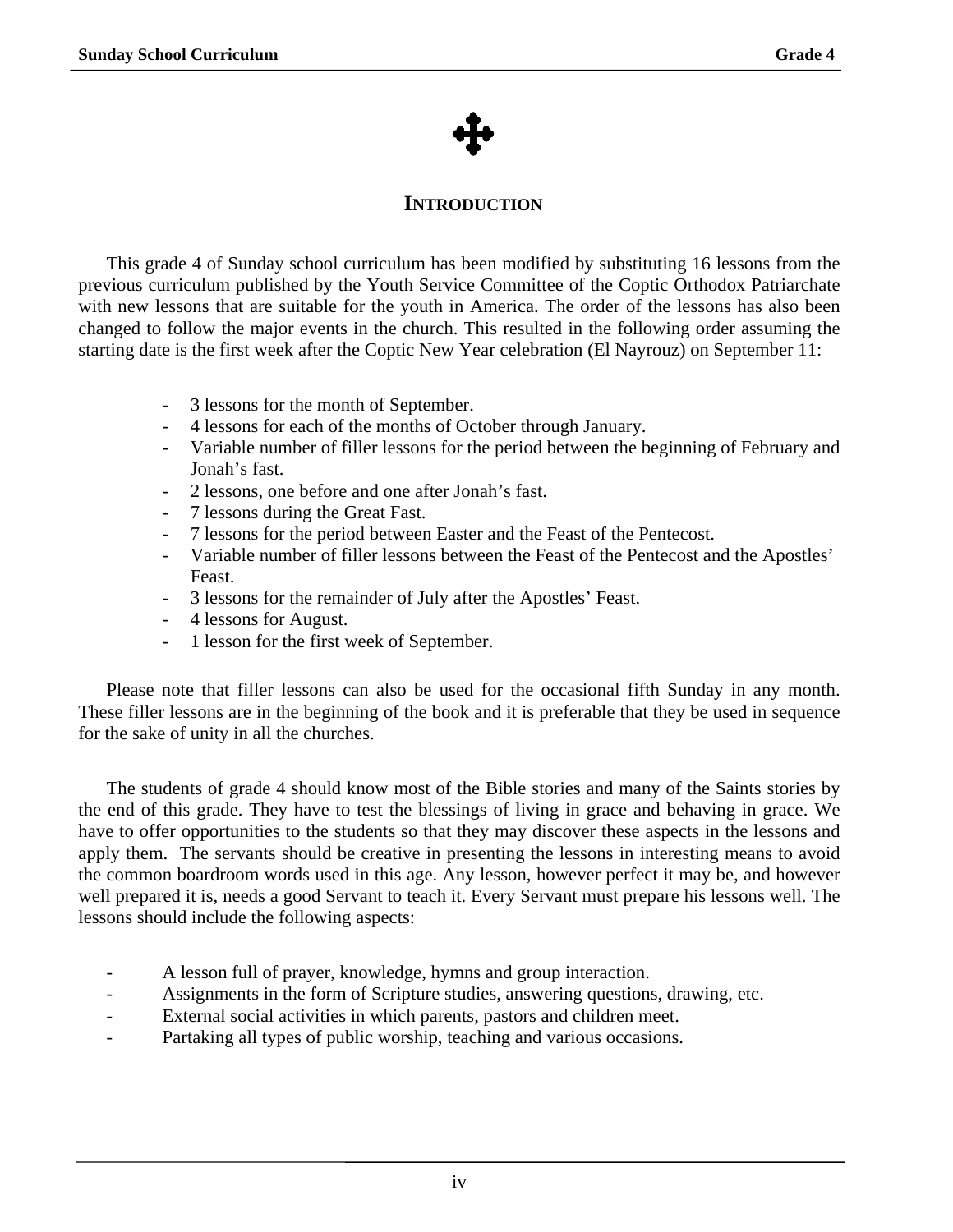Children should keep a private notebook in which they can write notes about these lessons and do their homework and activities. They also have a tremendous memory capacity at this age and this is a good opportunity to memorize as much as possible from the Bible, Psalms or prayers. It is also important that by the end of grade 4, the students should have good understanding of the church sacraments and are practicing them regularly in their life. They should have also established the habits of regular prayer and reading the Bible on their own. Try to know a lot about the children by asking about them, being acquainted with them, and visiting them either individually or with others. Involve the students in visiting children, delivering letters to houses, distributing pictures in the class, gathering alms, arranging and cleaning seats, doing social services, etc. They become concerned with the church occasions and saints' celebrations. These give them vital fellowship as each one of them takes part as an individual. Children of this age discover new dimensions in serving the church through their offerings and through drawing pictures and icons, etc., and so on.

After all, this can still be considered as a preliminary modified curriculum for grade 4 that will require your feedback as a servant in order to continue the improvement process. Any inquiries or comments can be forwarded to **[ssc@suscopts.org](mailto:ssc@suscopts.org)**

May the Holy Spirit guide every servant using this curriculum.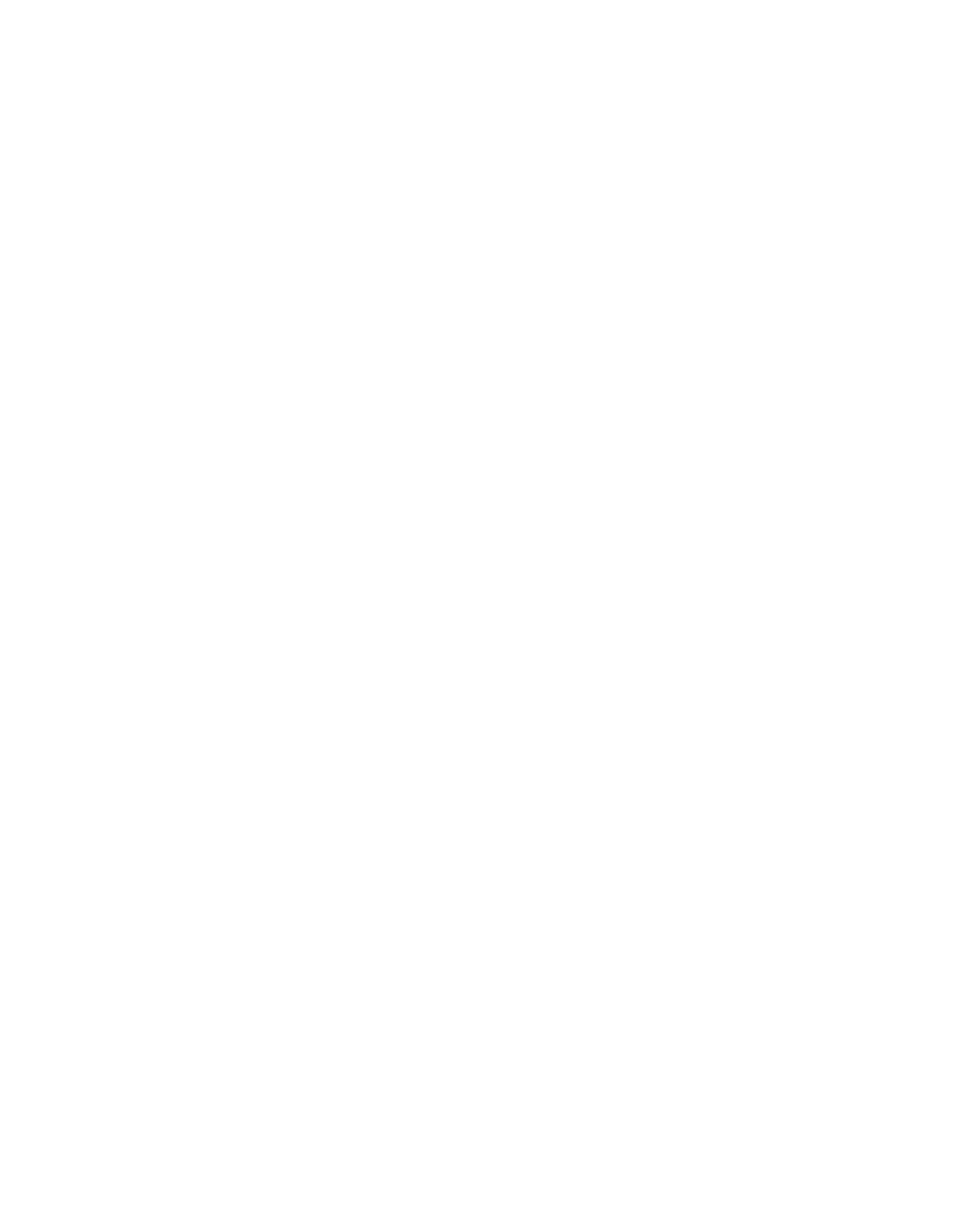<span id="page-12-0"></span>**These lessons are to be used for the fifth Sunday in a month and to fill the empty weeks due to the changing date of the Resurrection Feast.**

- 1- The Structure of the Church
- 2- Marriage
- 3- The Good Counsel: Rehoboam and the Advice of the Older Men
- 4- Love for the House of God: Araunah the Jebusite
- 5- St. Paul the First Hermit
- 6- The Philippian Jailer
- 7- Daniel and the Priests of Baal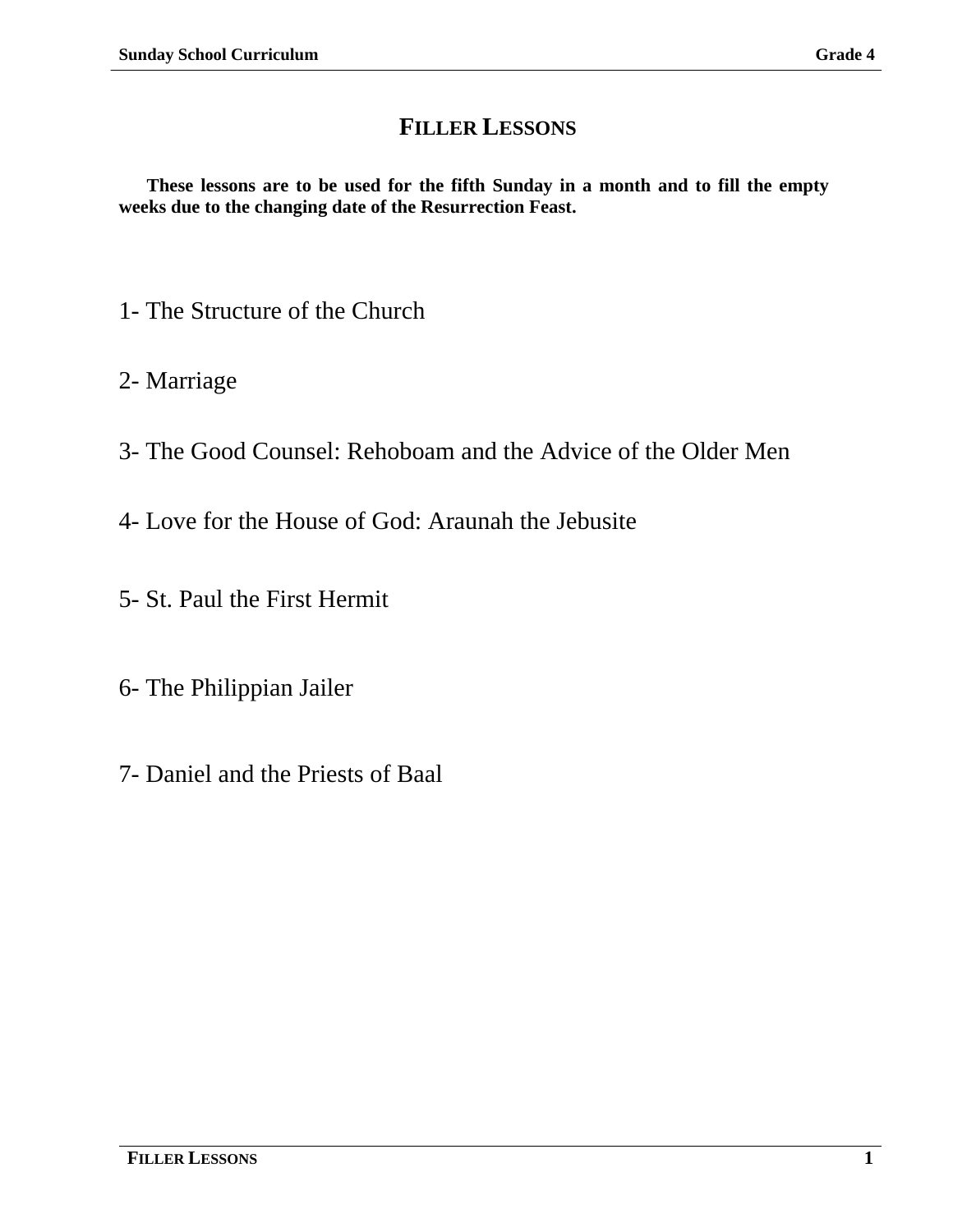# **1- The Structure of the Church**

#### <span id="page-13-0"></span>**Objective:**

- \* To understand the structure of the House of God and why it is built that way.
- To connect the Temple of God in the Old Testament to the Church of Salvation that we now pray in.

# **Memory Verse:**

*"O Lord our God, all this abundance that we have prepared to build You a house for Your holy name is from Your hand, and is all Your own" (1 Chronicles 29:16)*

#### **References:**

Sermon of H.G. Bishop Youssef on "The Church"

#### **Introduction:**

Ask the children: What does your room look like at home? What is hanging on your walls? Do you decorate your room with things you like? Is your room ordered in a certain way? Why? The House of God is decorated and ordered for Him. There are things on the walls that He loves, too. There are certain ways that His house is organized and all of it is done for certain purposes.

# **Lesson Outlines:**

#### **I. The Structure of the Church**

The Church is shaped like the Tabernacle, Noah's ark or a cross. It has three sections:

- The First Section is the Sanctuary (Holy of Holies): It represents Heaven and contains the Altar, the dome, the steps, and the Eastern wall.
- The Altar: where the sacrifice is offered. It is square in shape, made out of either wood or marble, has three coverings on top and must have a "holy board" on it or anointed with Chrism.
- The dome: above the altar is based on four columns, painted in blue to represent Heaven, with angels drawn on it and has curtains are suspended from between the columns
- The Steps: Seven semi-circular steps that lead up to the Bishop's throne, underneath the Eastern wall. The Bishop would be sitting under the feet of Christ (after having climbed seven (complete) steps (virtues) and speaks to the people from behind the Altar, because his words and service is not due to his own righteousness, but to the righteousness of Christ.
- The Eastern wall: Is a semi-circular wall called the "Father's Bosom". It has an Icon of Christ sitting, surrounded by Cherubim and Seraphim. He carries in one hand the earth (because He is the controller of everything – the Pantocrator) and carries a staff in the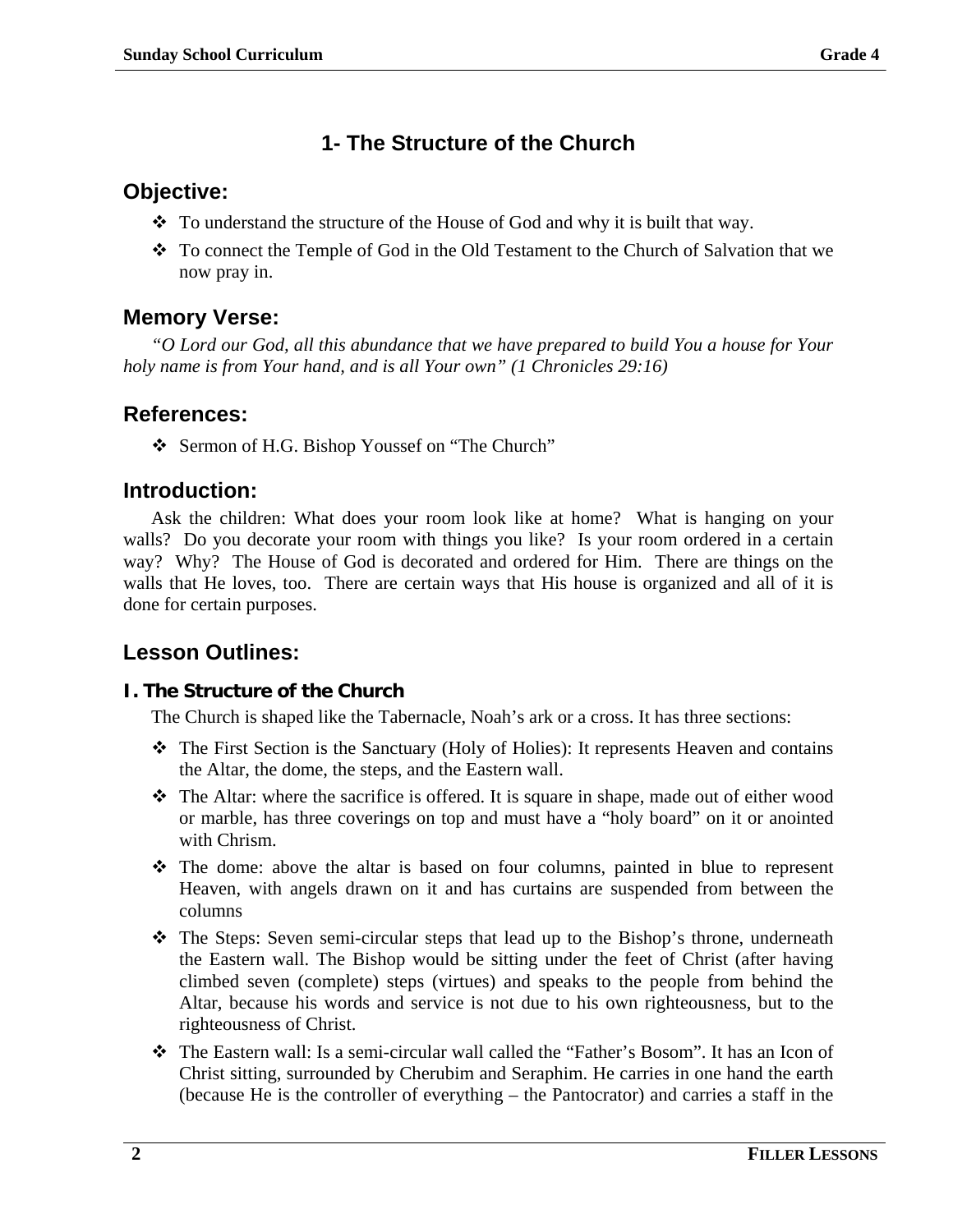other hand to shepherd His people (John 10:11). He is looking directly at the people and opening His chest to them to accept them all to Him. Only the Icon of Christ should be in the Sanctuary as He is the only one who is in Heaven (along with the angels) right now.

- The gateway to the Sanctuary is called the "Royal Gate" from which only the priests should enter.
- The Sanctuary is separated from the church by an iconostasis (carrier of the icons). It is not a divider (like in the tabernacle), but a means to get into the Holy of Holies (by the prayers of the saints). The Icons have a specific order as they are placed on the iconostasis.
	- $\Box$  On the right side:
		- o Christ
		- o John the Baptist
		- o The Saint of the church
		- o Any saint or martyr, or any biblical event
	- $\Box$  On the left side:
		- o The Theotokos (Mother of God)
		- o The Annunciation (of Christ's birth)
		- o Archangel Michael
		- o St. Mark
		- Above
			- o The Last supper, surrounded by the 12 disciples
			- o Above them is Christ crucified, with St. Mary at his right and St. John at his left
			- o Ostrich eggs are suspend in between them
			- o Eggs in general represent Resurrection (life inside a tomb)
			- o Lighted oil lamps are hung in front of all the icons, except Christ, because He is the light of the world
		- $\Box$  Around the nave of the church, the rest of the icons are placed in a specific order:
			- o From left to right: Angels, St. Mary, St. John the Baptist, Disciples (as mentioned above) and then Old Testament Saints, Apostles, Martyrs, Confessors, and New Testament Saints.
			- o At the west side of the church is the Baptismal font (because through Baptism, we are taken from darkness into light, and from being far away from God to His bosom; so we move from west to east).

#### **Conclusion:**

Review the format of the church. The church has a specific order and structure to it. Everything has been placed in a certain way for a reason. When we understand the purpose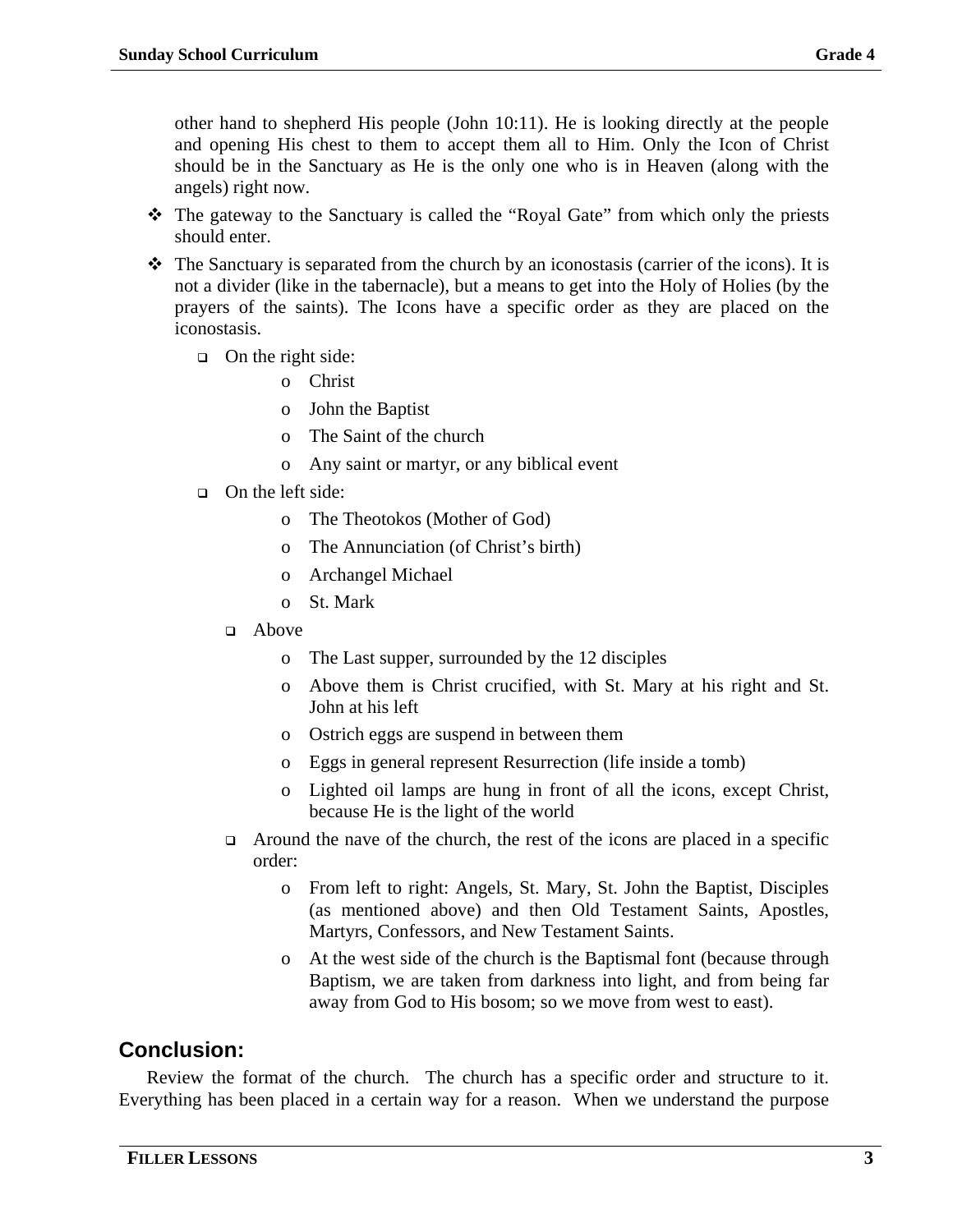behind these orderings we can appreciate them more, and they will help us to honor God with them.

- $\cdot$  Take the children outside the classroom to the church and show them all of the things they have learned about. They are probably better visual than audio learners.
- Ask them to always pay attention to the order and structure of the church each time they enter and to remember that God decorates His house as an ark of Salvation for us.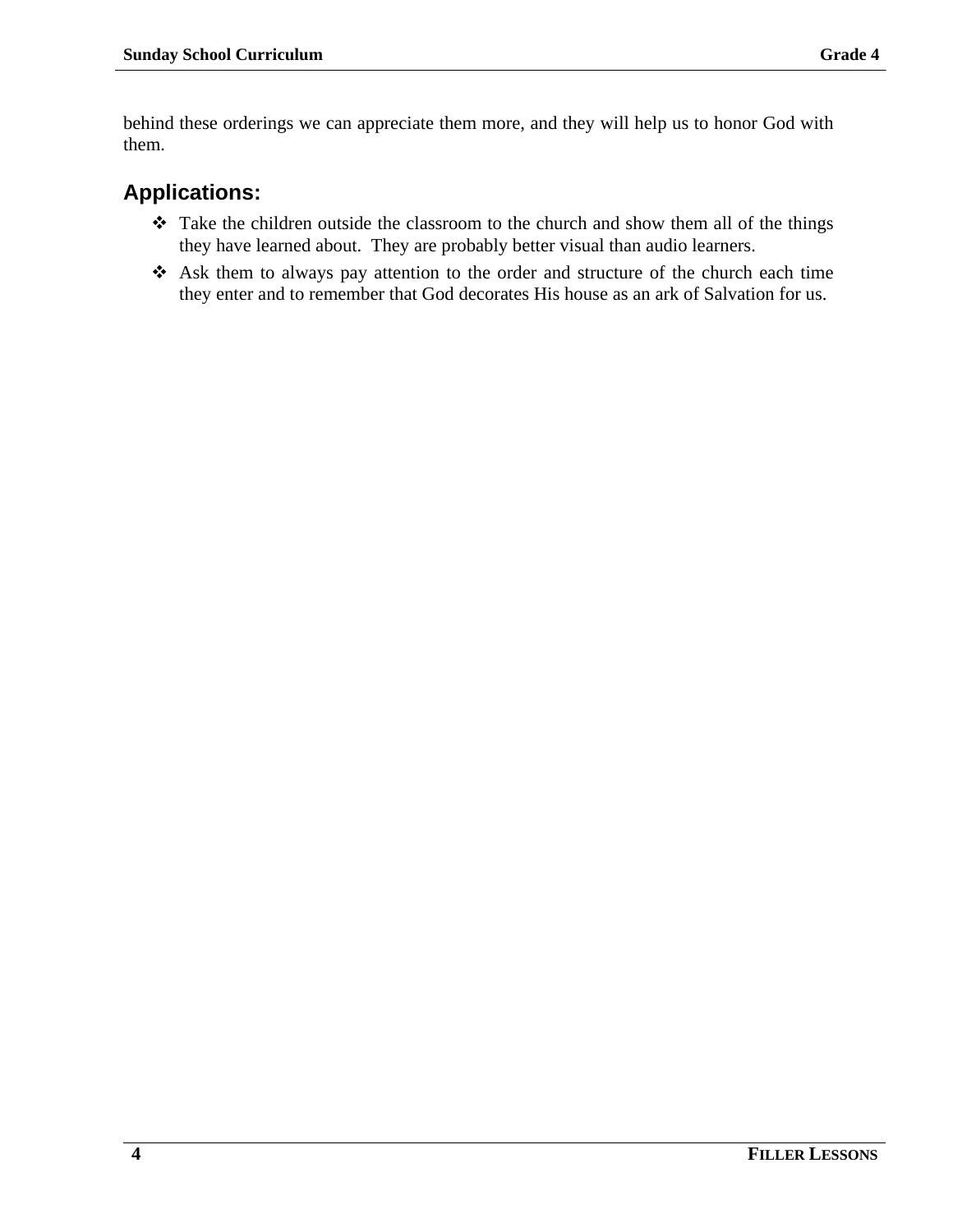# **2- Marriage**

# <span id="page-16-0"></span>**Objective:**

 The child should understand that marriage is the way God has selected to start a family, raise children and continue the church until His second coming. God unite two adults into one.

# **Memory Verse***:*

*"Marriage is honorable among all" (Hebrews 13:4)*

# **References:**

- $\div$  Scriptures John 2:1-11, Matthew 19:1-6, Ephesians 5:22-6:3
- \* "Church Sacraments" Fr. Marcos Daoud
- \* "How lovely it is", "Take my life" from the book of Songs and Praises

# **Introduction:**

Ask the children about the Seven Sacraments of the Church and give gifts to those who can say them all. Ask them about marriage and if anyone attended marriage lately. Why everyone is happy and joyful at the weddings?

# **Lesson Outlines:**

- 1. In the beginning God created a man and a woman. Male and female He created them. Then God blessed them saying "Be fruitful and multiply; fill the earth." So they started producing children and that is why we celebrate our marriages at the church because without marriage there will be no children and no church.
- 2. Before marriage the couple goes to their father of confession, ask his advice and his blessing to get married. You cannot pick any one, as you watch on TV, and marry him or her. That is not right and end up real bad. But if they consult their families and their father in confession, they will have their love, their support and on top of all God's blessing in their life.
- 3. Both must be adults, very responsible because they are going to have children. They must love their children, care for them, give them food and clothes and when they become sick they take care of them.
- 4. The bride and the groom come to the church two persons but leave as one. Like when the priest prays and the bread and wine turn to the Body and Blood of our Lord Jesus Christ. The priest prays and the Holy Spirit unites the married couple. They both leave their families and start a new family as a new church in town. Everyone is happy for them even their families, although they are leaving them, because they know that they love their families and have their blessings for that marriage.
- 5. They come to the church separately and at the door of the church the groom holds his bride in his right hand and the deacons take them with joyful songs to the Altar. If it is during the 50 days after Resurrection the song will be "Christ Has risen" otherwise it will be "O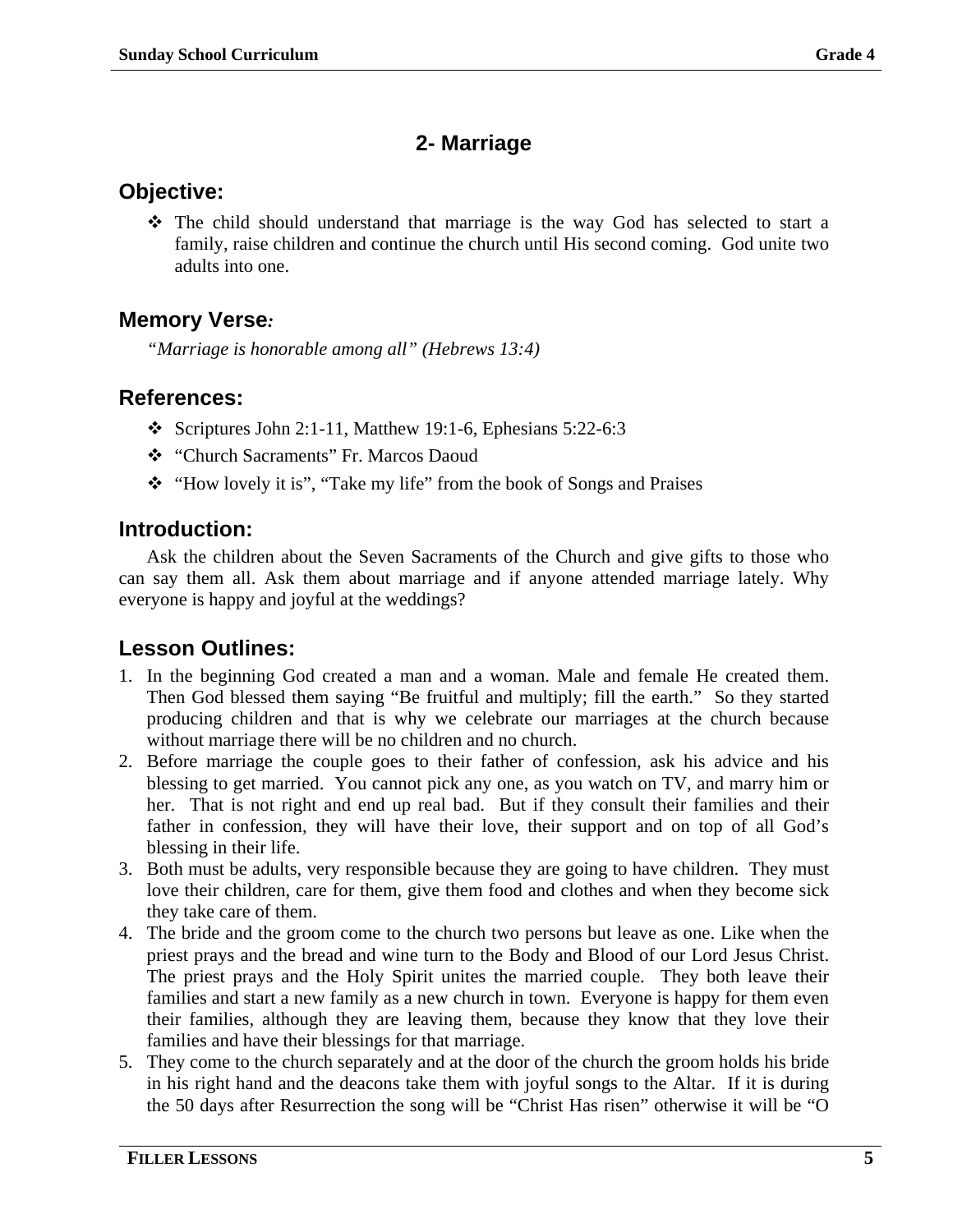King of peace." When they reach there, the priest will pray, raise incense, read the Bible, anoint them with oil, dress the groom up with the golden priest's robe as a king and priest of the house, put golden crowns on both heads like king and queen, pray on top of their heads together and give them instructions on how to treat one another with love and respect. Then they both kneel in front of the Altar and the priest blesses them.

- 6. From this moment on, they are no longer two but one. They stay married until death. In many countries like here they even carry the same family name (the groom's because he is representing Christ and the bride representing the church).
- 7. Then the deacons take them back to the church entrance with songs ("Christ Has risen" or "Hail to Mary") where they receive the congratulations of all the congregation wishing them a happy life and blessed children.
	- 1. How a man and a woman start a life together?
	- 2. Whom they should consult before marriage?
	- 3. Can two young kids marry?
	- 4. Who can pray to join a man and a woman in marriage?
	- 5. Can I pray to join a man and a woman in marriage?
	- 6. Where does Christian marriage take place?
	- 7. Do the bride and groom arrive together to the church?
	- 8. Do they enter the church separately?
	- 9. How they enter the church?
	- 10. What song is said if it is not in the 50 days following the Resurrection?
	- 11. Where does the bride always stand? Is it to the right or to the left of the groom?
	- 12. What they wear on their heads? Why?
	- 13. What is read in the church?
	- 14. Do they kneel and where?
	- 15. What does the priest do when they kneel?
	- 16. What do they do after that?

#### **Conclusion:**

Marriage is one of the 7 mysteries of the church by which a new Christian family starts. A Christian family should be built on the love of Christ who is the source of all good things.

- When I attend a wedding of two adults in the church I see the blessing of God in our lives and thank him for my father and my mother who brought me to life, cared for me and still protect me.
- When I attend a wedding I should go to the bride and the groom to congratulate them and wish them happy life and blessed children.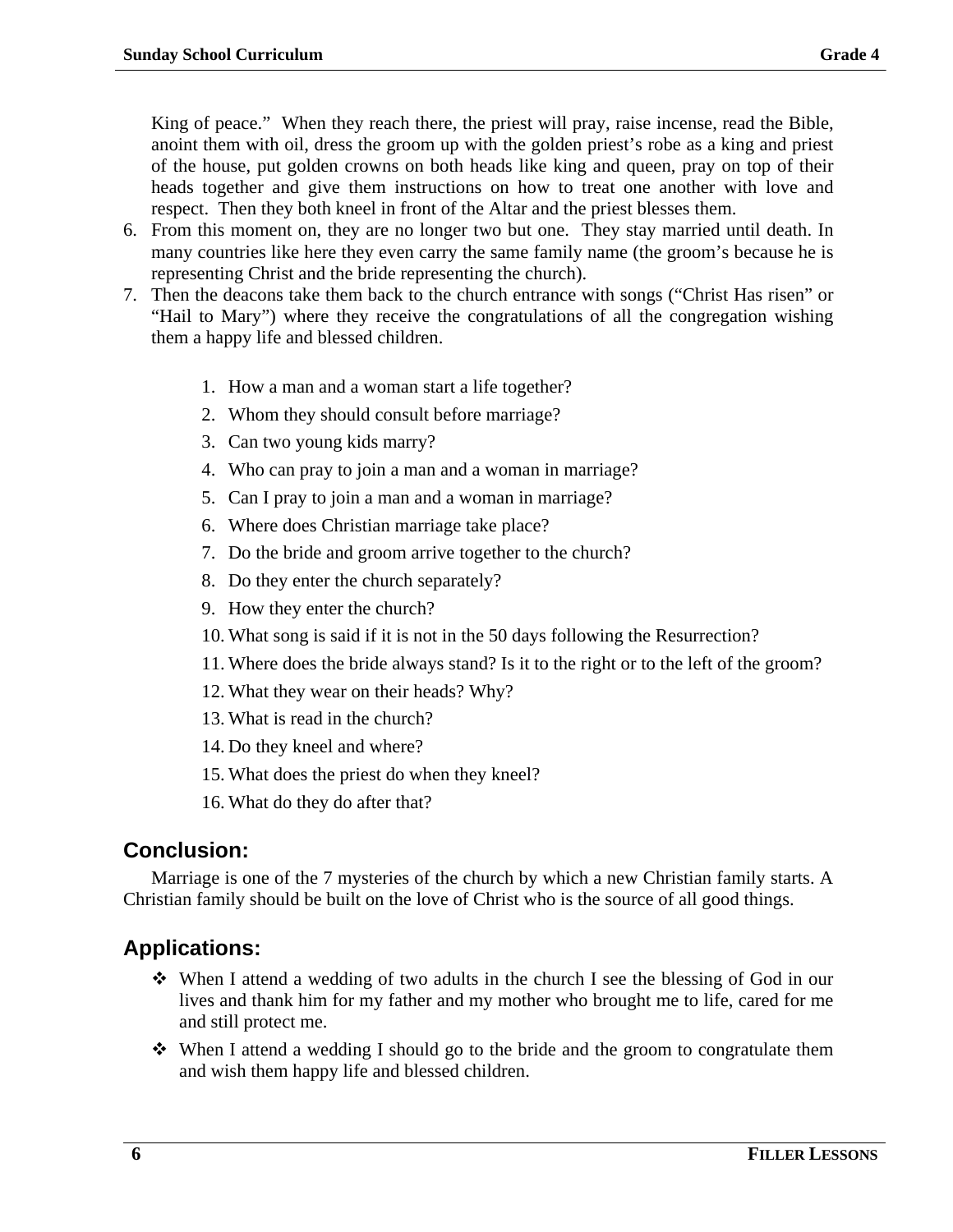# <span id="page-18-0"></span>**3- The Good Counsel: Rehoboam and the Advice of the Older Men**

#### **Objective:**

 $\triangleleft$  Acceptance of the good counsel that is according to the will of God

#### **Memory Verse:**

*"Keep my commands and live" (Proverbs 4:4)*

# **References:**

- $\div$  1 Kings 12
- Explanation of the First Book of Kings
- Stories and Tales from the Holy Bible, Part 8, Beirut

#### **Introduction:**

- $\cdot$  Is it better to do a thing at once or to ask the advice of someone first?
- ❖ Whose advice do you follow... friends or strangers?
- Who is David? Why did he order the soldiers to show kindness to Absalom?
- ◆ Do you remember Mephibosheth? How did David treat him?
- When Saul was in the cavern, where was David?

#### **Lesson Outlines:**

David was a good man...so the Lord said to him "There will be peace and security in your days. Your son will succeed you on the throne and no strange man will rule after the death of David". King Solomon ruled the kingdom. In his days, he annoyed some people and wanted to kill them, so they fled and left their country for other far away places. When Solomon died, his son Rehoboam became king.

The people whom Solomon ill-treated returned to the country when Rehoboam became king and "Then Jeroboam and the whole assembly of Israel came and spoke to Rehoboam, saying: Your father made our yoke heavy; now therefore, lighten the burdensome service of your father, and his heavy yoke which he put on us, and we will serve you. So he said to them: Depart for three days, then come back to me. And the people departed. Then King Rehoboam consulted the elders who stood before his father Solomon while he still lived, and he said: How do you advise me to answer these people? And they spoke to him, saying: If you will be a servant to these people today, and serve them, and answer them, and speak good words to them, then they will be your servants forever" (1 Kings 12:3-7).

- What is the name of Solomon's son?
- What did the people ask for?
- What was Rehoboam's reply?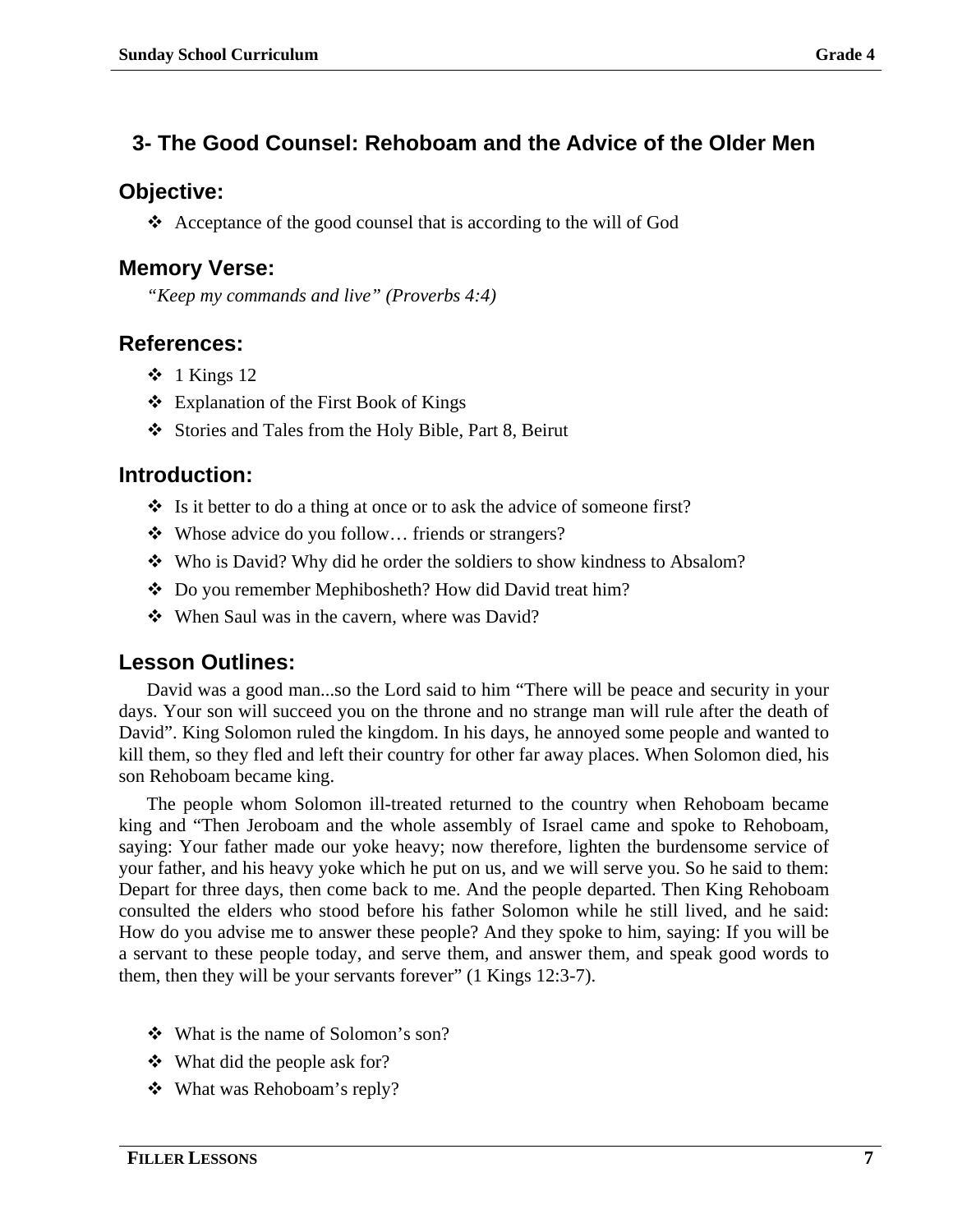What was the old men's advice?

#### **Let us say together: "Keep my commands and live".**

"But he rejected the advice which the elders had given him, and consulted the young men who had grown up with him, who stood before him. And he said to them: What advice do you give? How should we answer this people who have spoken to me, saying, 'Lighten the yoke which your father put on us?' Then the young men who had grown up with him spoke to him, saying: Thus you should speak to this people who have spoken to you, saying, 'Your father made our yoke heavy, but you make it lighter on us'--thus you shall say to them, 'My little finger shall be thicker than my father's waist! And now, whereas my father put a heavy yoke on you, I will add to your yoke; my father chastised you with whips, but I will chastise you with scourges!' So Jeroboam and all the people came to Rehoboam the third day, as the king had directed, saying: Come back to me the third day. Then the king answered the people roughly, and rejected the advice which the elders had given him; and he spoke to them according to the advice of the young men, saying: My father made your yoke heavy, but I will add to your yoke; my father chastised you with whips, but I will chastise you with scourges! So the king did not listen to the people; for the turn of events was from the Lord that He might fulfill His word, which the Lord had spoken by Ahijah the Shilonite to Jeroboam the son of Nebat" (1 Kings 12:8-15).

#### Let us say together: "Keep my commands and live".

"Now when all Israel saw that the king did not listen to them, the people answered the king, saying: What share have we in David? We have no inheritance in the son of Jesse. To your tents, O Israel! Now, see to your own house, O David! So Israel departed to their tents. But Rehoboam reigned over the children of Israel who dwelt in the cities of Judah. Then King Rehoboam sent Adoram, who was in charge of the revenue; but all Israel stoned him with stones, and he died. Therefore King Rehoboam mounted his chariot in haste to flee to Jerusalem. So Israel has been in rebellion against the house of David to this day. Now it came to pass when all Israel heard that Jeroboam had come back, they sent for him and called him to the congregation, and made him king over all Israel. There was none who followed the house of David, but the tribe of Judah only. And when Rehoboam came to Jerusalem, he assembled all the house of Judah with the tribe of Benjamin, one hundred and eighty thousand chosen men who were warriors, to fight against the house of Israel, that he might restore the kingdom to Rehoboam the son of Solomon" (1 Kings 12:16-21).

- Why did the people desert their country during Solomon's reign?
- What did they say to Rehoboam, Solomon's son?
- What did the older men advise him to do?
- $\triangleleft$  What did the young men advise him to do?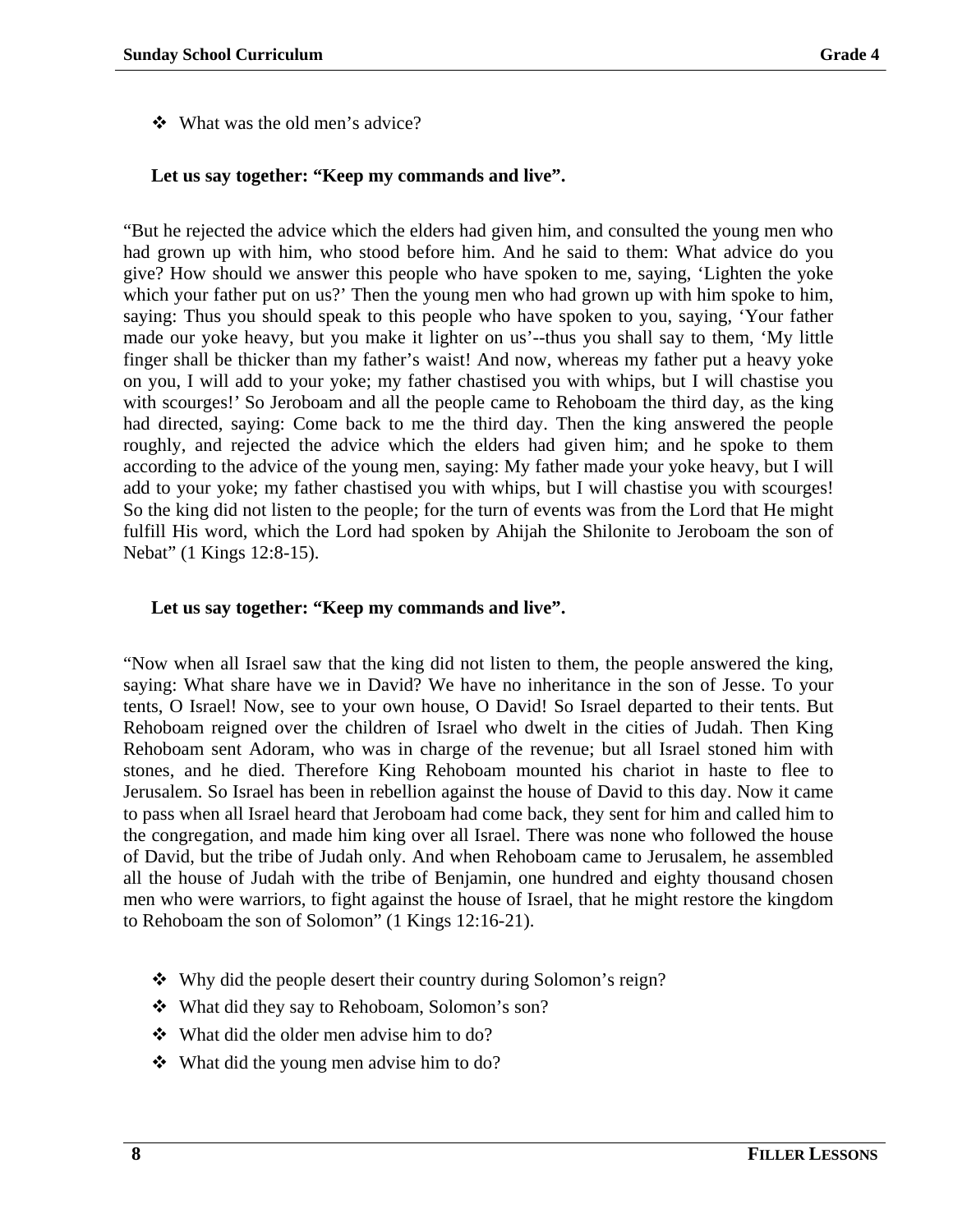- What might have been better for Rehoboam, to follow the advice of the old men or to follow the advice of the young men?
- What was the people's reaction?
- Who can say the verse?

#### **Conclusion:**

It is very important to take the opinion of more experienced and knowledgeable people whenever, we are about to do anything major or take any decisions.

- Consult our father the priest or your elders, or your parents about what is wrong and what is right.
- ◆ Read 1 Kings 12.
- Study the last passage of the sixth hour prayer.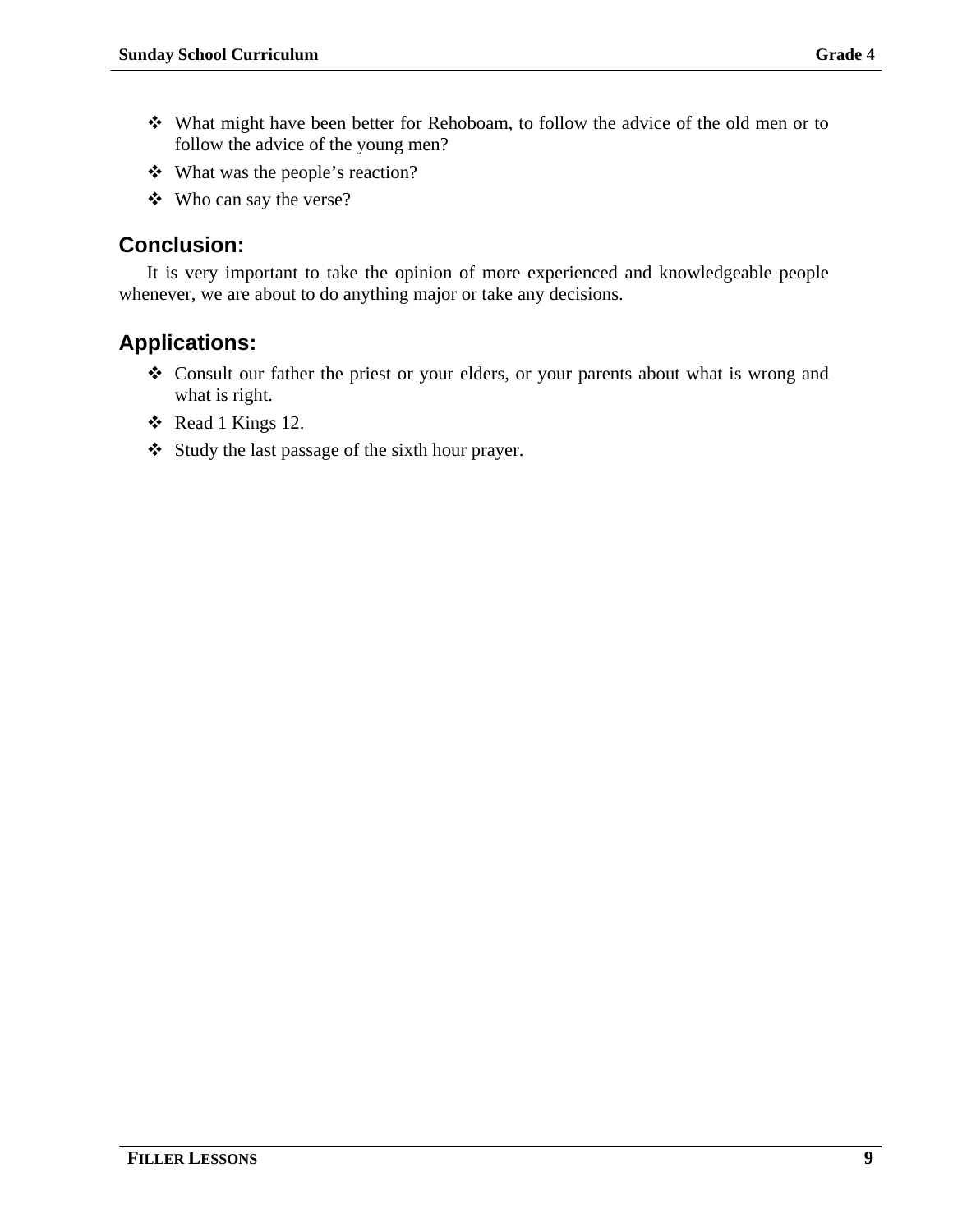# **4- Love for the House of God: Araunah the Jebusite**

#### <span id="page-21-0"></span>**Objective:**

To learn to love the House of God.

#### **Memory Verse:**

*"In the midst of the assembly, I will sing praise to You" (Hebrews 2:12)*

#### **References:**

 $\div$  1 Chronicles 21

#### **Introduction:**

- $\div$  How do I stand in the church?
- Am I attentive or absent-minded when I am in the church?
- $\triangleleft$  How can I participate in the prayers: with my voice, with understanding or with spirit?
- ❖ Do I prefer the church to my personal interests?

#### **Lesson Outlines:**

- What do you know about David?
- Who wrote the Psalms?

The Lord commanded David not to count the people so that he might not boast of his strength. David disobeyed. The Lord sent his angel to punish the people and the king David cried to the Lord to forgive him.

The Lord said: "The angel of the Lord is there at the threshing place of Araunah, the Jebusite". David saw the angel standing in mid air - Araunah was threshing wheat, and when he saw the king he ran to meet him and bowed low with his face touching the ground, greeted him and welcomed him. David entered his house and spoke with him.

- What wrong did David do?
- Why did the Lord order the angel to stop killing people?
- $\triangleleft$  What are the types of prayer, individual, family, public...?
- How many times do you pray? Where do you pray? Who attended the Divine mass last week?

The king said to Araunah, "I desire to build a house for our Lord God in this field". Araunah rejoiced because there would be an altar, incense, pictures, and icons. He said: "Your Majesty, do whatever you wish...Here are these oxen to burn as an offering on the altar, and here are the threshing boards to use as fuel, and wheat to give as an offering. I give it all to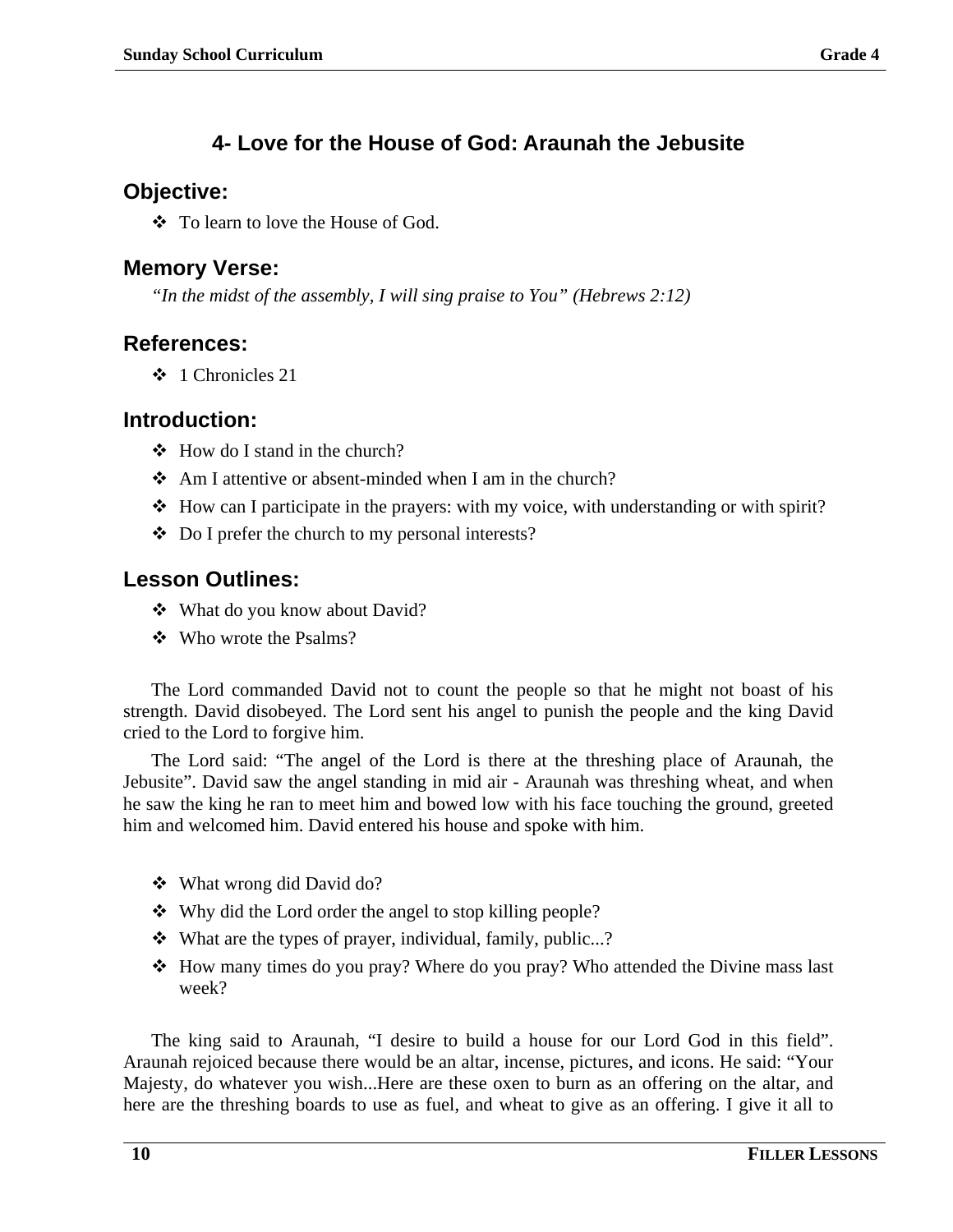you". David was very pleased with Araunah and said to him: "Because you so loved the church and offered all these things to God, the Lord will give you many good things and repay you". Araunah said: "Your Majesty, when you build this house of the Lord, my sons and I will be servants in it. We shall go early to pray. I'll teach my children how to stand quietly and attentively in the House of God and I will say: David was pleased with Araunah because he loved the House of God".

- 17. What did Araunah offer to the House of God?
- 18. What things can you do to serve in the church?
- 19. Let us say together: In the middle of the church...

# **Conclusion:**

The love to the church is the fruit of the love to God. Since the church is the house of God and whenever, we would like to visit God we come and visit Him in His house. The love of the church strengthen our desire to serve and help in the church just like Araunah who wanted to give his land and offerings to the house of God.

- $\triangle$  Ask some children to do the following: Light the Church, turn on the electric fan or AC when it is hot, shut the windows in winter, distribute the hymn books, collect hymn books after the service, clean the church, arrange the seats, etc.
- $\hat{\mathbf{v}}$  Plan these activities between children where some can do these things for a month then others do them for a month and so on.
- Draw your church inside a rectangle then color the doors and windows.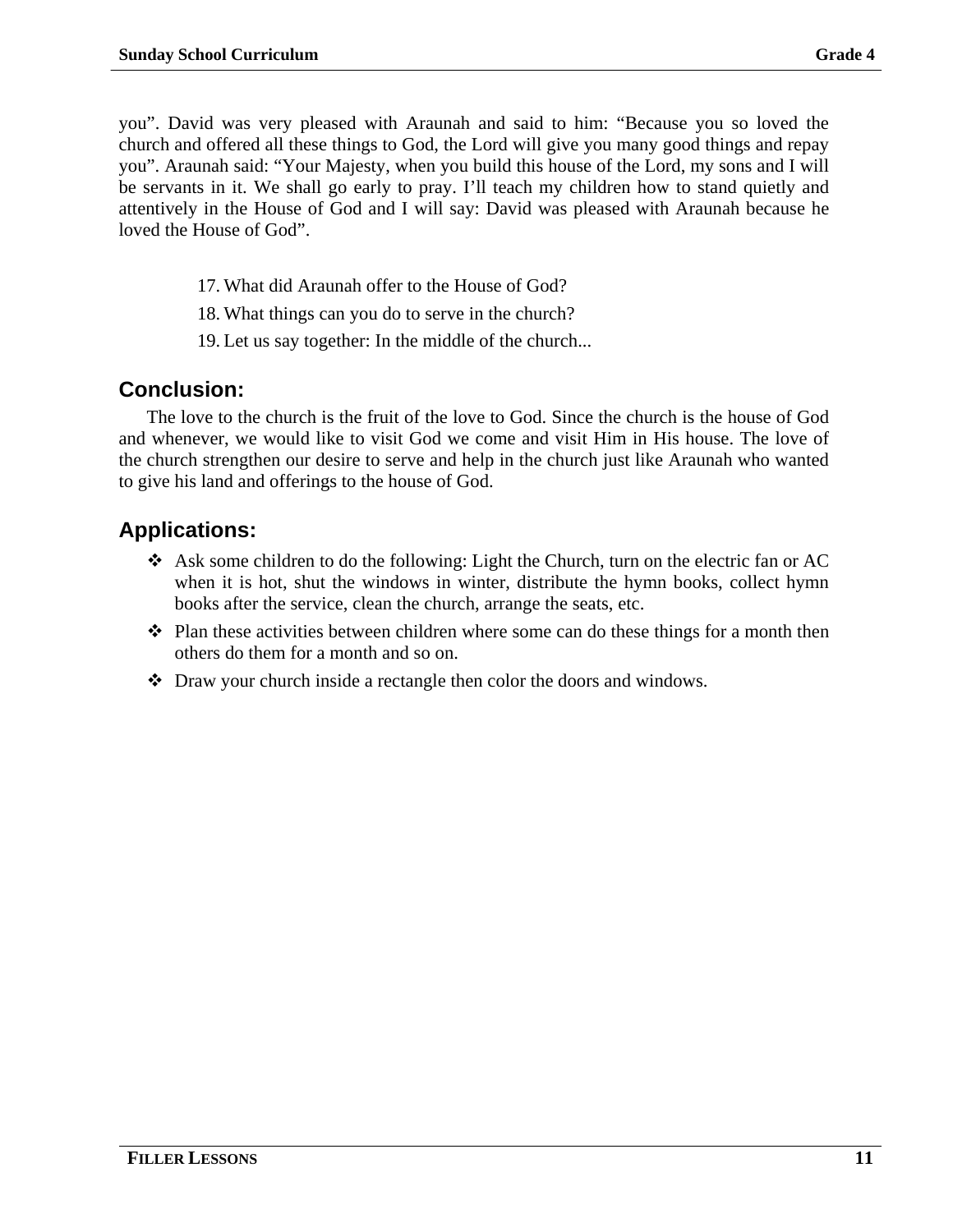# **5- St. Paul the First Hermit**

#### <span id="page-23-0"></span> **Objective:**

- $\bullet$  To learn the story of St. Paul and the meaning of a hermit.
- \* To learn that the more we love the Lord the more time we would want to spend with Him.

# **Memory Verse:**

*"The Lord is my shepherd, I shall not want" (Psalms 23:1)*

#### **References:**

- "St. Paul the Hermit of Thebes" St. Jerome (English and Arabic)
- "St. Abba Paul" stories of the saints, series #21 by Malak Louka (Arabic)
- The Coptic Synaxarium The second day of Amshir.

#### **Introduction:**

The word hermit means someone that lives alone in the desert or the wilderness for many years without seeing anybody. St. Paul is considered the first hermit because he was the leader in this kind of life. He lived alone in a cave in the desert without seeing anybody for 70 years. A hermit is different from a monk because a monk usually lives with or visits other monks. The story of St. Paul is a very interesting story and many of us take St. Paul as an intercessor or beloved saint. There is also a monastery in his name close to the Red Sea in Egypt. We celebrate his departure on the second day of Amshir in year 341 A.D.

#### **Lesson Outlines:**

He was from the city of Alexandria, and had a brother whose name was Peter. When his father passed away, they divided the inheritance between them. When his brother took the greater share, Paul's feelings were hurt. He asked his brother "why don't you give me my rightful share of the inheritance of my father?" Peter replied, "You are a young man and I am afraid that you might waste the money. Therefore, I will keep it for you". When they did not agree with each other, they went to the governor to judge between them. As they were going, they saw a funeral. Paul asked one of the men about the deceased man. He was told that he was one of the noble and rich people of the city and that he left his wealth behind and he will be buried only with his garment. St. Paul sighed in his heart and said to himself, "What do I have to do then with the money of this temporary world which I shall leave naked?". He looked to his brother and said to him "My brother, let us return for I do not ask you for anything even for what is mine". While they were returning, St. Paul left his brother until he came out of the city. He found a grave where he stayed praying for three days for the Lord to guide him to what pleases Him. His brother searched for him and when he did not find him, he was exceedingly sorry for what he had done.

God sent St. Paul an angel who took him out of this place, and walked with him until they reached the eastern inner wilderness. He stayed there for seventy years, during which he saw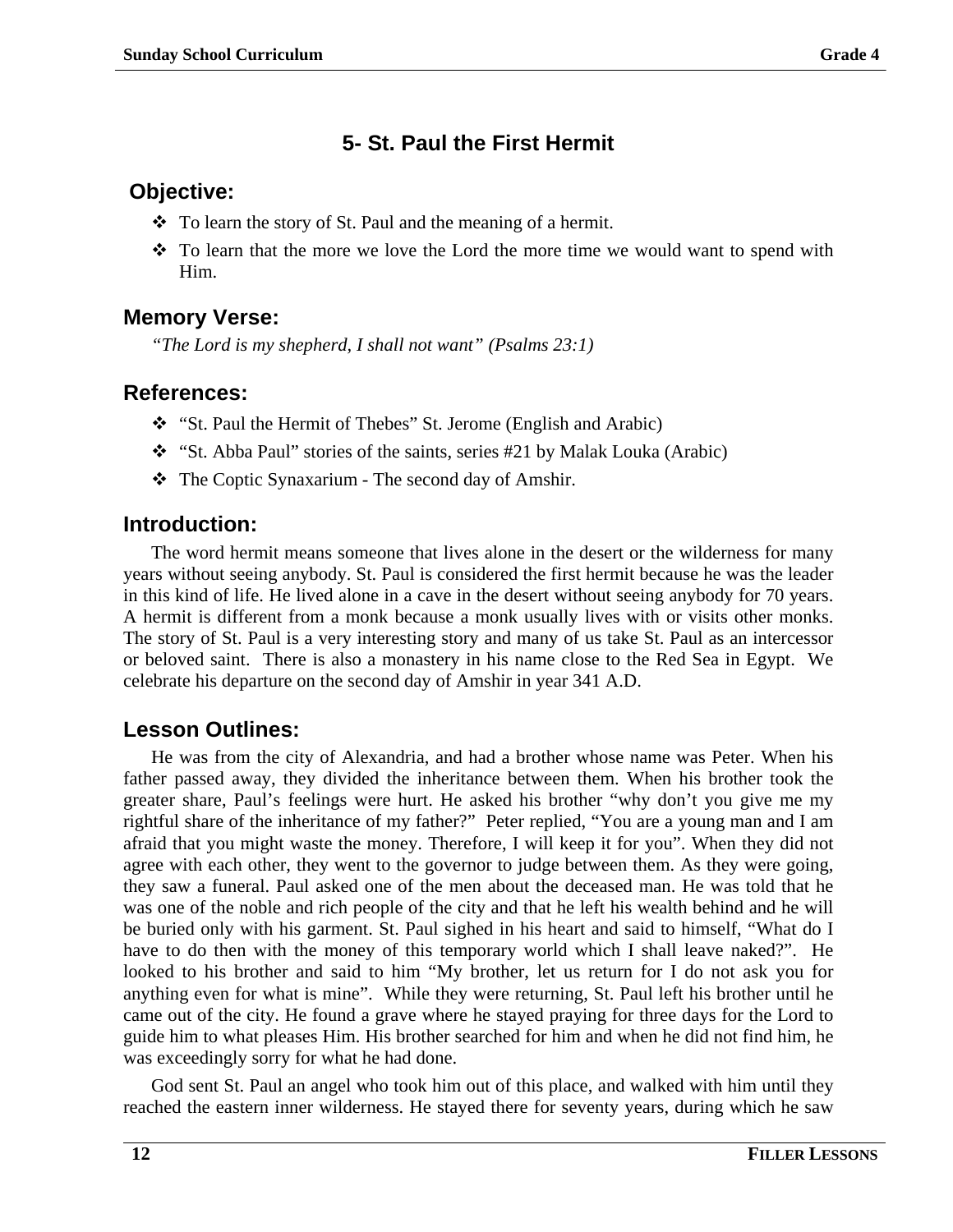no one. He put on a tunic made of Palm tree fiber. The Lord sent him a raven every day with a half loaf of bread.

When the Lord wanted to reveal the holiness of St. Paul and his righteousness, he sent His angel to St. Anthony the great, who thought that he was the first in the wilderness. The angel said to St. Anthony "There is a man who lives in the inner wilderness, and the world is not worthy of his footsteps. By his prayers, the Lord brings rain and dew to fall on the earth and causes the flood water of the Nile to come on time". When St. Anthony heard this, he rose immediately and went to the inner wilderness, a distance of one day's walk. God guided him to the cave of St. Paul. He entered, and they bowed to each other, and sat down talking about the great things that happened. In the evening the raven came bringing a whole loaf of bread. St. Paul said to St. Anthony, "Now I know that you are one of the children of God. For seventy years, the Lord has been sending to me everyday half a loaf of bread, but today the Lord is sending your food also. Now go and bring me back in a hurry the tunic that Emperor Constantine had given to Pope Athanasius."

St. Anthony went to St. Athanasius, and brought the tunic from him and returned to St. Paul. On his way back he saw the soul of St. Paul carried by the angels up to heaven. When he arrived to the cave, he found that St. Paul has departed from this world. He kissed him, weeping, and he clothed him in the tunic that he asked for, and he took his fiber tunic. When he wanted to bury him, he did not know how to dig his grave, but two lions appeared to him, shaking their heads as if they were asking permission to dig his grave. He knew that they were sent from God. He gave them the permission to dig and they dug the grave with their claws, according to St. Anthony's direction. He then, buried the body and went back to the Pope to tell him what happened. St. Athanasius sent men to bring St. Paul's body to him. They spent several days searching in the mountains, but they could not find the place of his grave. The Saint appeared to the Pope in a vision and told him that the Lord did not allow to reveal his body, so do not trouble the men, send and bring them back.

Pope Athanasius used to put the palm fiber tunic on three times a year during masses. At one time, he went to tell them about the holiness of the owner of that tunic. He put it over a dead man, and the dead man rose up instantly. The news about this miracle, spread all around the land of Egypt.

#### **What do we learn from the life of St. Paul?**

- 1. Money should never be a cause for a fight with others in the life of a Christian (Luke 6:19- 20, Hebrews13: 5).
- 2. God can take care of his children anywhere and at all times as he took care of St. Paul and sent him his food every day (Luke 6:25-26, Deuteronomy 1:31, Isaiah 40:11).
- 3. Although St. Paul lived all his life alone, his story became known to all of us for many years after his death because God wants us to learn from the life of his saints and take their example in our life.
- 4. The soul of St. Paul was carried to heaven by the angels, which is the ultimate reward of the saints, and the people who love God (Revelation 3:21).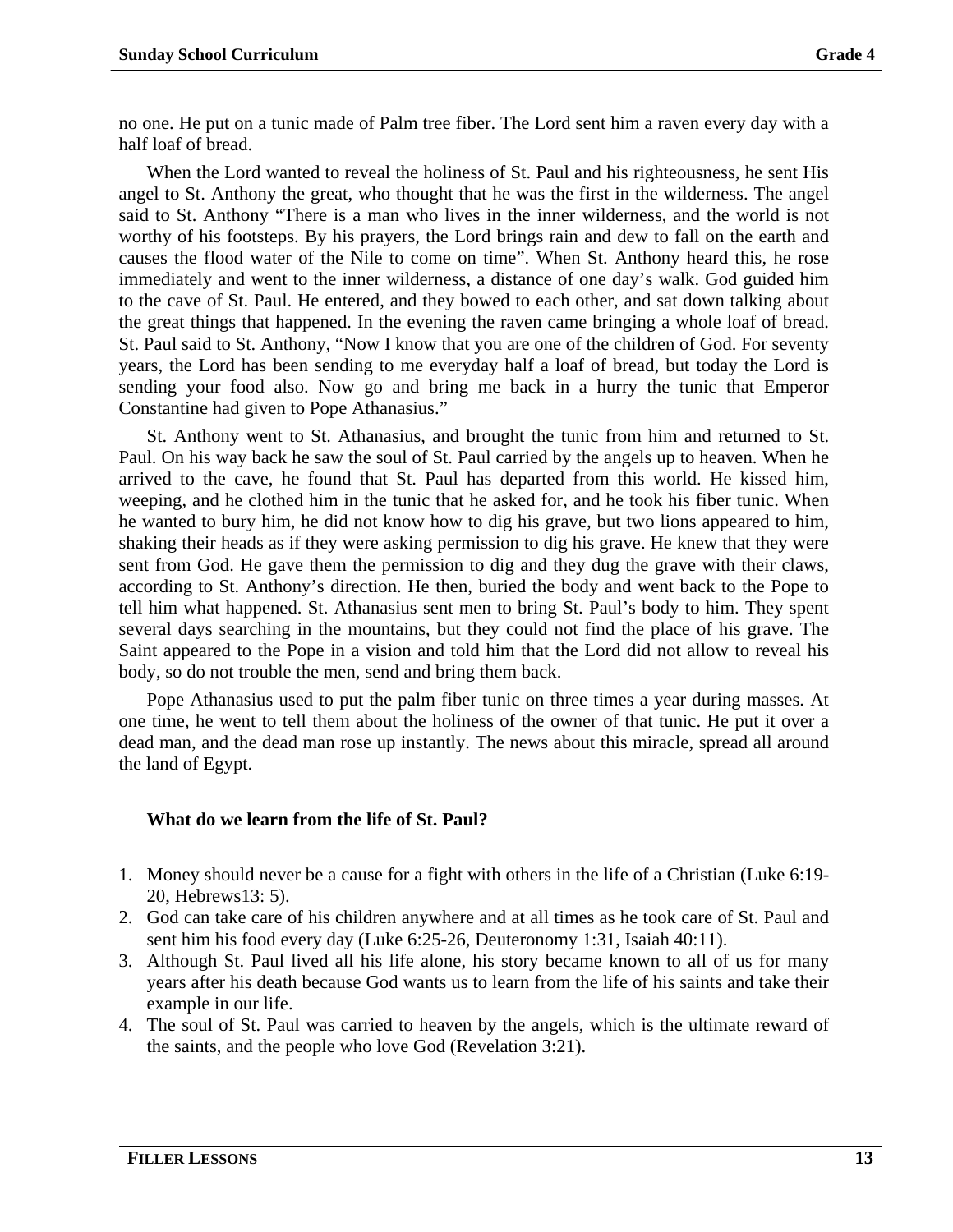- ◆ How many years did St. Paul live in the wilderness?
- Why did St. Paul go to the wilderness?
- What was his cloth made of and what did he eat?
- Who came to visit him?
- What did St. Paul ask St. Anthony to bring to him?

#### **Conclusion:**

If we love God more than anything in the world, we will be able to spend long time with him without feeling bored. St. Paul was able to spend 70 years of his life with God only because he loved God and enjoyed His company more than anyone else.

- Give seeds or half a piece of bread every day for one week to the birds outside of your house as the raven took care of St. Paul in the wilderness for 70 years.
- Use the intercessions of St. Paul in your prayers this month.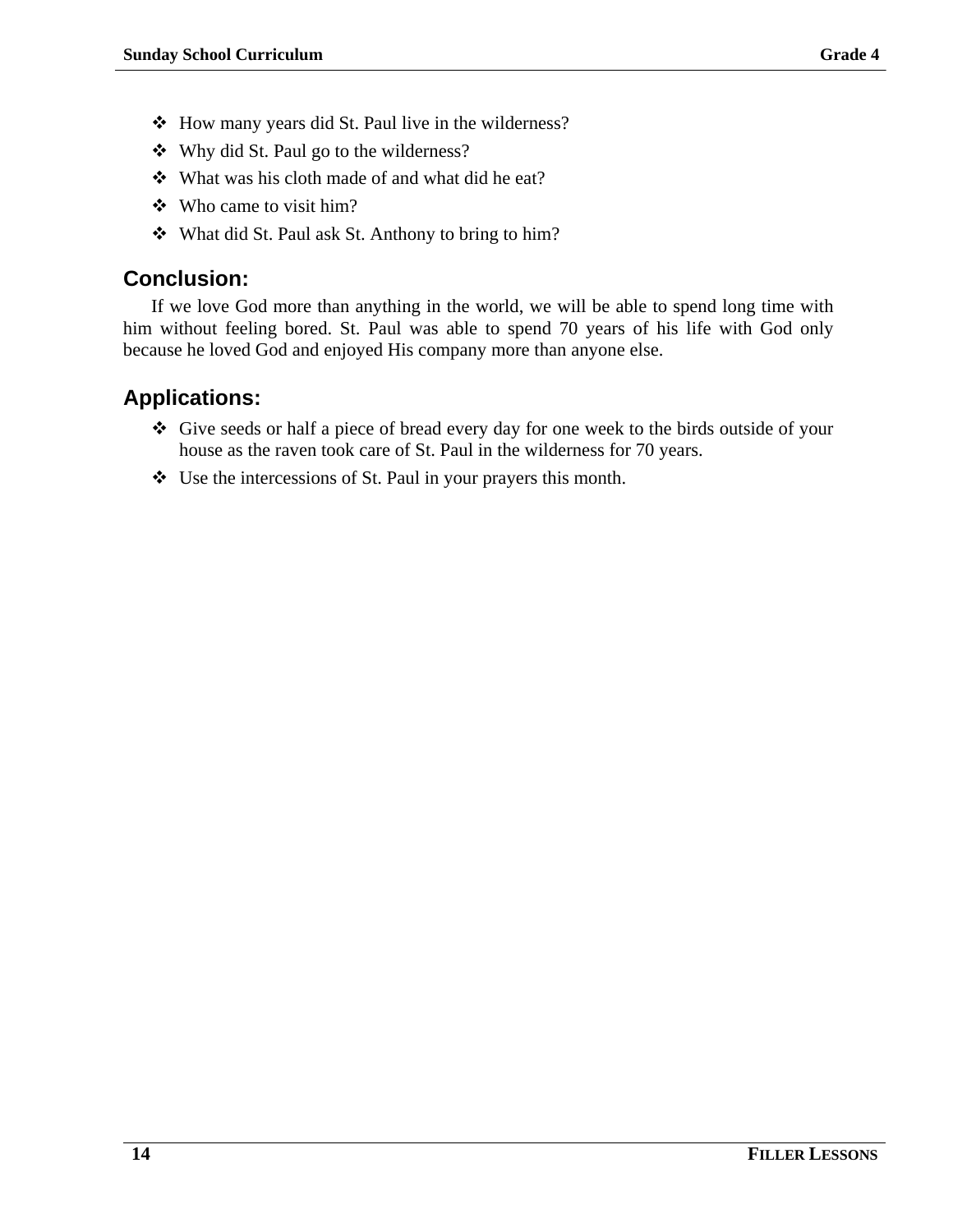# **6- The Philippian Jailer**

#### <span id="page-26-0"></span>**Objective:**

 $\hat{\mathbf{v}}$  The child should learn to trust the Lord, who will care for him in the worst situations and use him to save other people.

# **Memory Verse:**

*"Believe in the Lord Jesus Christ, and you will be saved" (Acts 16:31)*

# **References:**

- $\div$  Acts 16:16-34.
- \* "The Book of Acts" Fr. Tadros Y. Malaty
- $\cdot$  "I place my soul into Your hands", "To whom shall I go" Book of Songs and Praises

# **Introduction:**

Ask the children about St. Paul and St. Silas. You may have to introduce St. Silas as a partner to St. Paul in his journey to call people to the true God and stop praying to idols.

# **Lesson Outlines:**

- 1. St. Paul and his helper St. Silas went to a town called Philippi and were telling people the good news that Jesus came to save them and He was crucified and resurrected after three days. Many believed them and were baptized.
- 2. Satan didn't like to see the children of God succeed, and tried to stop them by a trick. There was a slave girl in the town who was using the devil to work as a fortuneteller. Her masters earned a great deal of money from the people who came to ask her.
- 3. When she saw Paul and Silas, the devil in her could not stay calm. So she followed them crying with a loud voice "These men are the servants of the most high God, who proclaimed to us the way of salvation." Paul and Silas didn't like to hear this coming from a woman that was demon possessed testifying for them then fortune telling against God's orders.
- 4. Day after day she annoyed them like that. One day Paul could not take it any more and he turned to her and said to the devil in her "I command you in the name of Jesus Christ to come out of her." The devil immediately left her and she could not tell fortunes to the people anymore.
- 5. When her masters could not get any money from her work they seized Paul and Silas and dragged them to the judges. They told the judges that these people are foreigners who are teaching people against Rome and Caesar. The judges tore off their clothes and commanded them to be beaten with rods and threw them in jail. They ordered the jailer to keep them securely.
- 6. The jailer put them in the basement of the jail where there were no windows and locked their legs on the stock so they can't even move and locked several doors behind him. They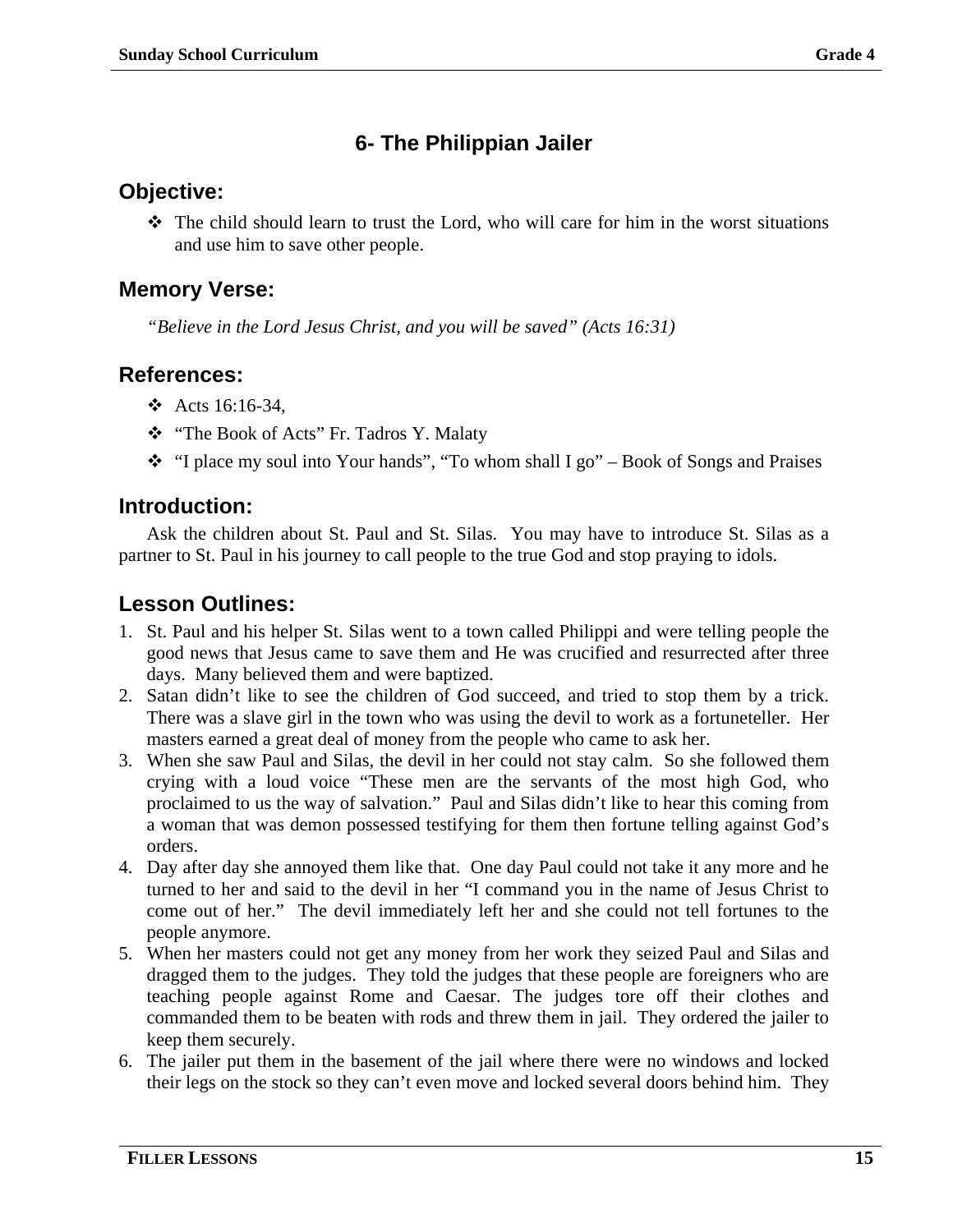were in severe pain. But at midnight Paul and Silas were praying and singing hymns to God, and the prisoners were listening to them.

- 7. Suddenly there was a great earthquake and immediately all the doors were opened and everyone's chains were loosed and their legs were free from the stocks. The jailer, awaking from sleep and seeing the prison doors open, supposing the prisoners had fled, drew his sword and was about to kill himself.
- 8. But Paul called with a loud voice, saying, "Do yourself no harm, for we are all here." It was very dark and the jailer took a torch in his hand and went down and found all the doors opened and all prisoners loose but no one escaped as Paul said. He started thinking quickly how Paul knew that he was about to kill himself even though there were floors, walls, and darkness between them and who Paul knew that none of the prisoner escaped. He fell down trembling before Paul and Silas and brought them out and said, "Sirs, what must I do to be saved?"
- 9. So they said, "Believe in the Lord Jesus Christ, and you will be saved, you and your household." He took them the same hour of the night to his house and washed their stripes. And immediately he and all his family were baptized and he rejoiced, having believed in God with his entire household.
	- What is the name of the city Paul and Silas went to?
	- Who was Silas?
	- How did the fortuneteller get her money?
	- $\div$  How did it help her?
	- What did the fortuneteller do to Paul and Silas?
	- Why did that annoy Paul?
	- What did he do to her?
	- How did her masters punish Paul and Silas?
	- What were Paul and Silas doing in the middle of the night?
	- Does our church have midnight prayer?
	- Did you attend one?
	- What happened to the jail doors?
	- Why do you think the jailer believed in the God of Paul and Silas and asked them what to do?
	- What did he and his family do to become Christians?

#### **Conclusion:**

Our behavior and faith attracts non-believers to Christianity. So, we should help others to know Christ though our good attitude and kind behavior. We have to care and show love towards non-believers.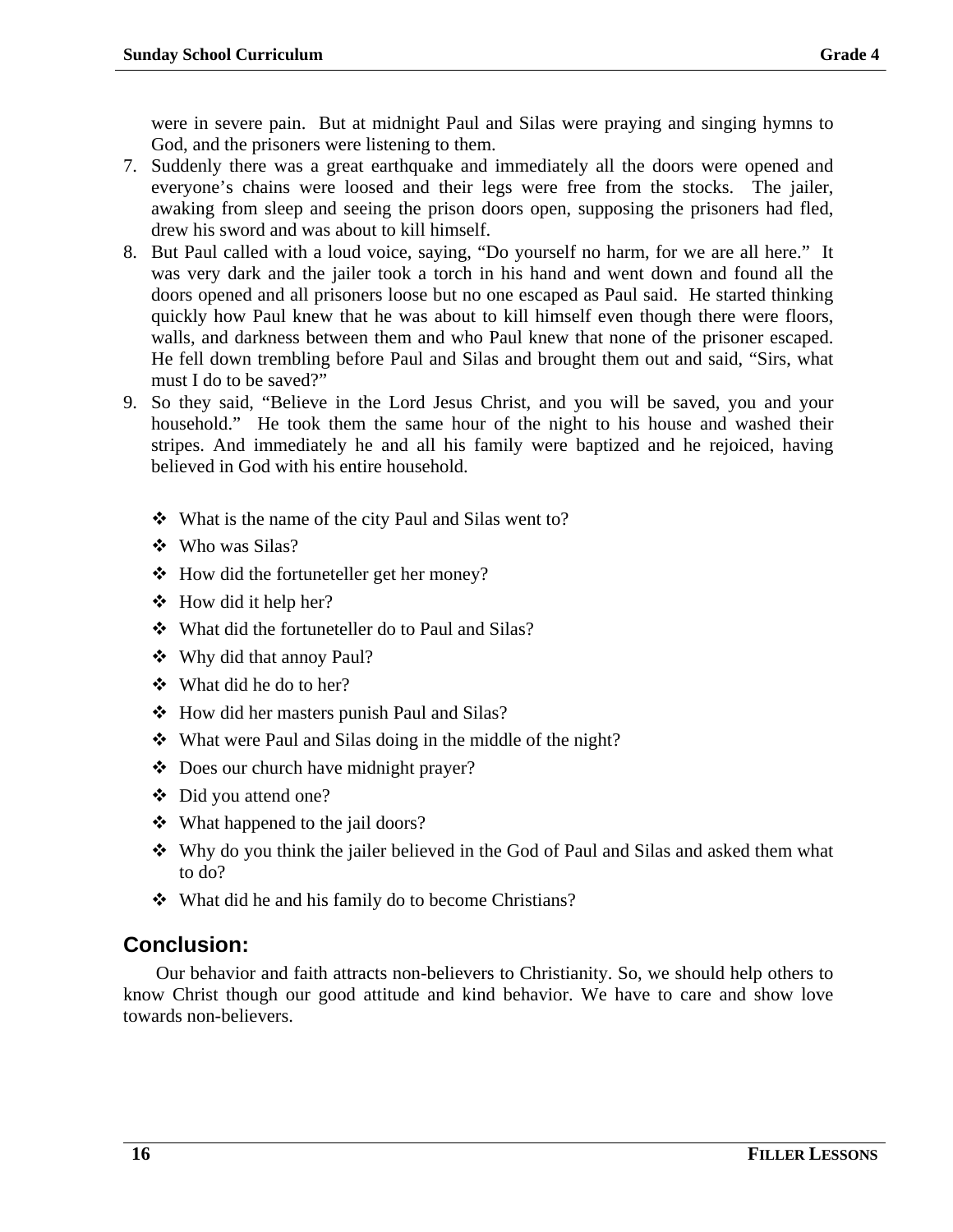- When I have trouble from other people, I should pray for them to be saved like the jailer.
- I should thank and praise the Lord in every situation even if it is a bad one and He will turn it to be good for His Glory.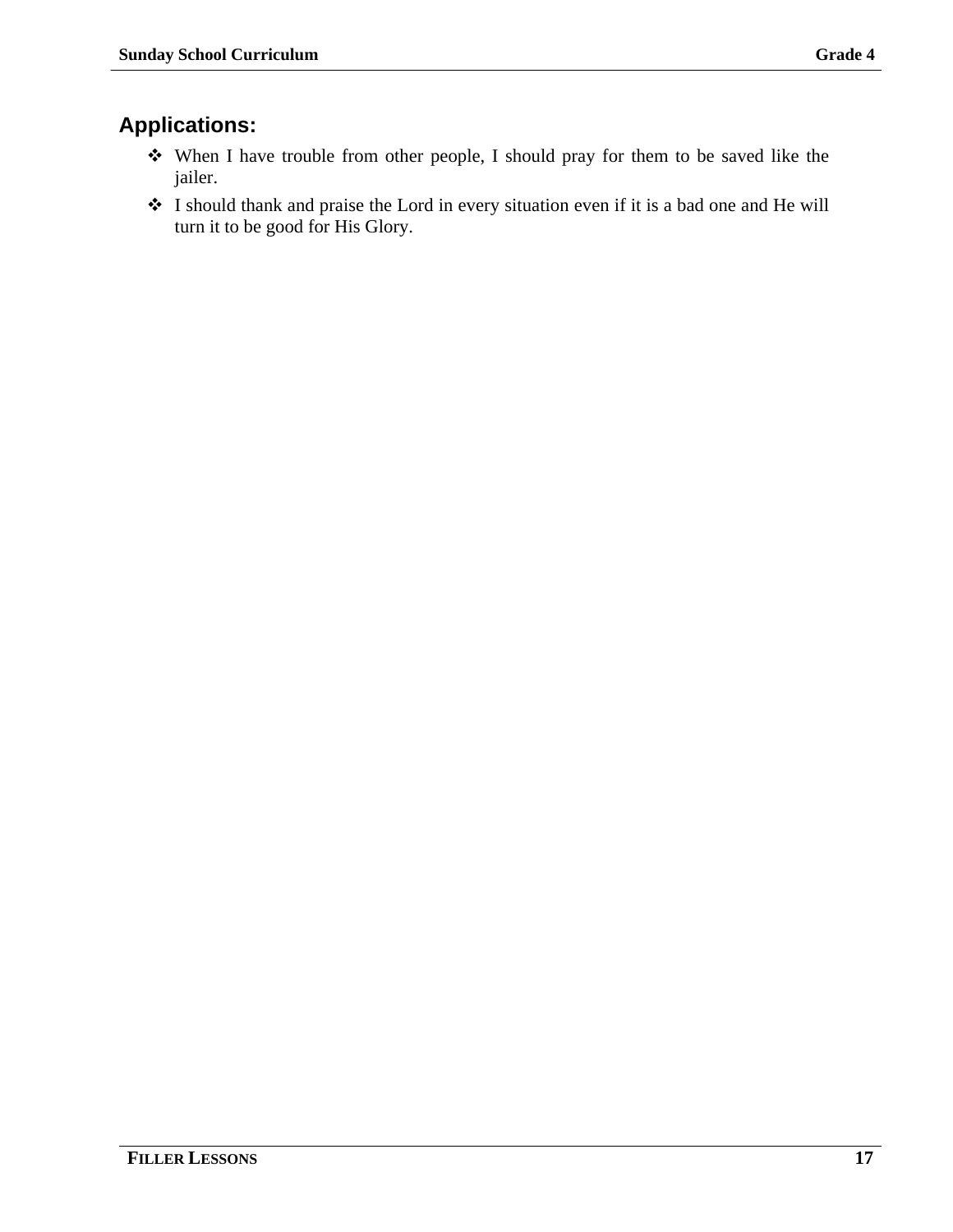# **7- Daniel and the Priests of Baal**

#### <span id="page-29-0"></span> **Objectives:**

- \* To familiarize the students with the story of Daniel and the priests of Baal.
- To learn how God protects His children in the midst of all hardships.
- To trust that God will always take His children to triumph.

# **Memory Verse:**

*"You have remembered me, O God, and have not forsaken those who love you"* (Daniel 14:38)

#### **References:**

- **❖** NRSV with apocrypha Bible (English)
- The second canonical (Deuterocanonical) books (Arabic)

#### **Introduction:**

Chapter 14 in the book of Daniel is part of the hidden books that was not included in the protestant translations of the Bible. The Coptic Orthodox Church believes in the missing two chapters in the book of Daniel (chapter13 and 14). Chapter 13 tells us the story of Susanna whom Daniel helped to save from death. Chapter 14 includes the story of Daniel and the priests of Baal. All the stories in the book of Daniel have one great theme demonstrating God's support, protection and leadership to triumph to those who love and worship Him faithfully.

# **Lesson Outlines:**

#### **(Chapter 14 of the Greek version of Daniel: Daniel and the Priests of Baal)**

When King Astyages was laid to rest with his ancestors, Cyrus the Persian succeeded to his kingdom. 2 Daniel was a companion of the king, and was the most honored of all his Friends. 3 Now the Babylonians had an idol called Baal, and every day they provided for it twelve bushels of choice flour and forty sheep and six measures {A little more than fifty gallons} of wine. 4 The king revered it and went every day to worship it. But Daniel worshiped his own God. So the king said to him, "Why do you not worship Baal?" 5 He answered, "Because I do not revere idols made with hands, but the living God, who created heaven and earth and has dominion over all living creatures." 6 The king said to him, "Do you not think that Baal is a living god? Do you not see how much he eats and drinks every day?" 7 And Daniel laughed, and said, "Do not be deceived, O king, for this thing is only clay inside and bronze outside, and it never ate or drank anything." 8 Then the king was angry and called the priests of Baal {Gk [his priests]} and said to them, "If you do not tell me who is eating these provisions, you shall die. 9 But if you prove that Baal is eating them, Daniel shall die, because he has spoken blasphemy against Baal." Daniel said to the king, "Let it be done as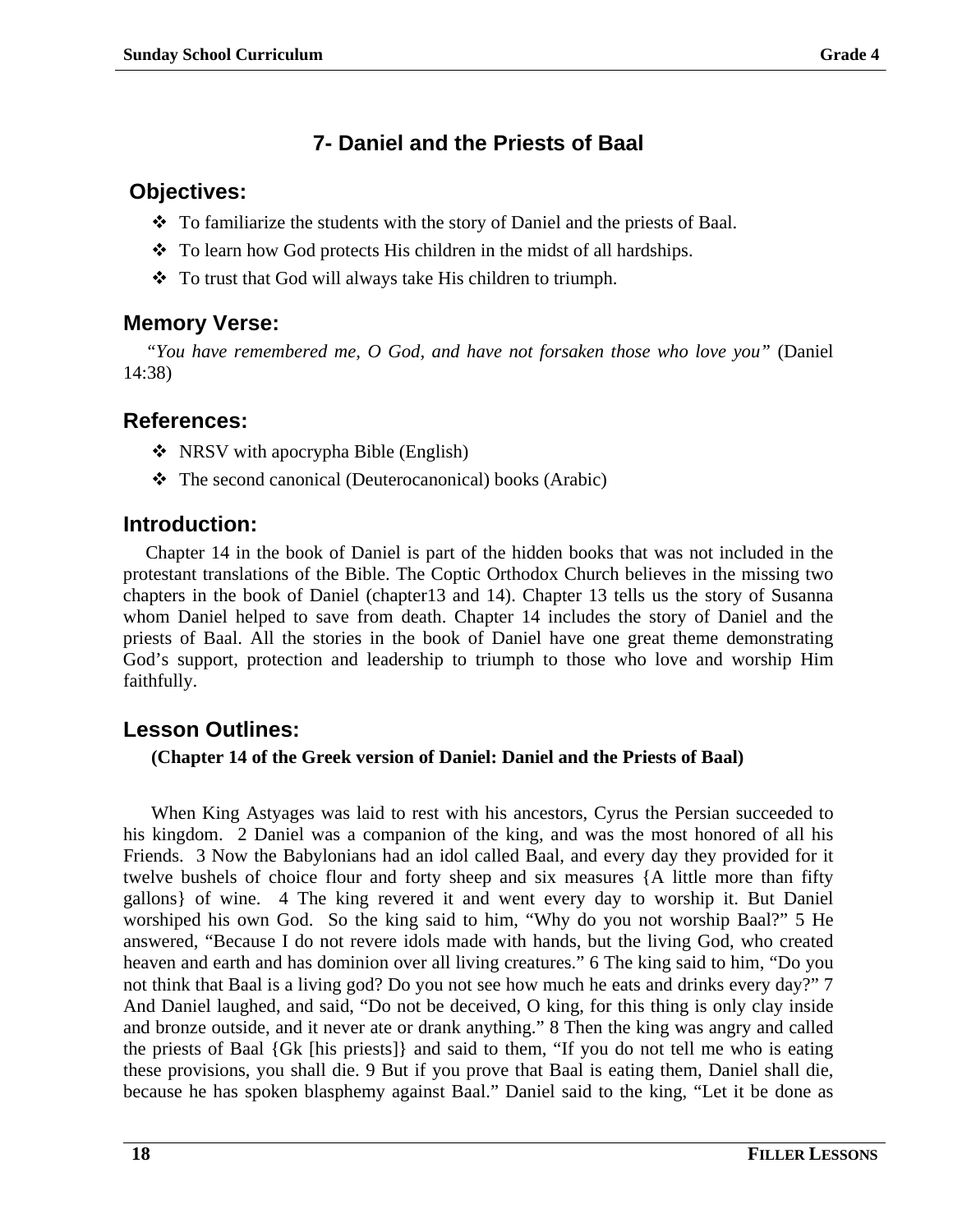you have said." 10 Now there were seventy priests of Baal, besides their wives and children. So the king went with Daniel into the temple of Baal. 11 The priests of Baal said, "See, we are now going outside; you yourself, O king, set out the food and prepare the wine, and shut the door and seal it with your signet. 12 When you return in the morning, if you do not find that Baal has eaten it all, we will die; otherwise Daniel will, who is telling lies about us." 13 They were unconcerned, for beneath the table they had made a hidden entrance, through which they used to go in regularly and consume the provisions. 14 After they had gone out, the king set out the food for Baal. Then Daniel ordered his servants to bring ashes, and they scattered them throughout the whole temple in the presence of the king alone. Then they went out, shut the door and sealed it with the king's signet, and departed. 15 During the night the priests came as usual, with their wives and children, and they ate and drank everything. During the night the priests came as usual, with their wives and children, and they ate and drank everything. 16 Early in the morning the king rose and came, and Daniel with him. 17 The king said, "Are the seals unbroken, Daniel?" He answered, "They are unbroken, O king." 18 As soon as the doors were opened, the king looked at the table, and shouted in a loud voice, "You are great, O Baal, and in you there is no deceit at all!" 19 But Daniel laughed and restrained the king from going in. "Look at the floor," he said, "and notice whose footprints these are." 20 The king said, "I see the footprints of men and women and children." 21 Then the king was enraged, and he arrested the priests and their wives and children. They showed him the secret doors through which they used to enter to consume what was on the table. 22 Therefore the king put them to death, and gave Baal over to Daniel, who destroyed it and its temple. 23 {Daniel Kills the Dragon} Now in that place {other ancient authorities lack [in that place]} there was a great dragon, which the Babylonians revered. 24 The king said to Daniel, "You cannot deny that this is a living god; so worship him." 25 Daniel said, "I worship the Lord my God, for he is the living God. 26 But give me permission, O king, and I will kill the dragon without sword or club." The king said, "I give you permission." 27 Then Daniel took pitch, fat, and hair, and boiled them together and made cakes, which he fed to the dragon. The dragon ate them, and burst open. Then Daniel said, "See what you have been worshiping!" 28 When the Babylonians heard about it, they were very indignant and conspired against the king, saying, "The king has become a Jew; he has destroyed Baal, and killed the dragon, and slaughtered the priests." 29 Going to the king, they said, "Hand Daniel over to us, or else we will kill you and your household." 30 The king saw that they were pressing him hard, and under compulsion he handed Daniel over to them.

{Daniel in the Lions' Den} They threw Daniel into the lions' den, and he was there for six days. 32 There were seven lions in the den, and every day they had been given two human bodies and two sheep; but now they were given nothing, so that they would devour Daniel. 33 Now the prophet Habakkuk was in Judea; he had made a stew and had broken bread into a bowl, and was going into the field to take it to the reapers. 34 But the angel of the Lord said to Habakkuk, "Take the food that you have to Babylon, to Daniel, in the lions' den." 35 Habakkuk said, "Sir, I have never seen Babylon, and I know nothing about the den." 36 Then the angel of the Lord took him by the crown of his head and carried him by his hair; with the speed of the wind {Or [by the power of his spirit]} he set him down in Babylon, right over the den. 37 Then Habakkuk shouted, "Daniel, Daniel! Take the food that God has sent you." 38 Daniel said, "You have remembered me, O God, and have not forsaken those who love you." 39 So Daniel got up and ate. And the angel of God immediately returned Habakkuk to his own place. 40 On the seventh day the king came to mourn for Daniel. When he came to the den he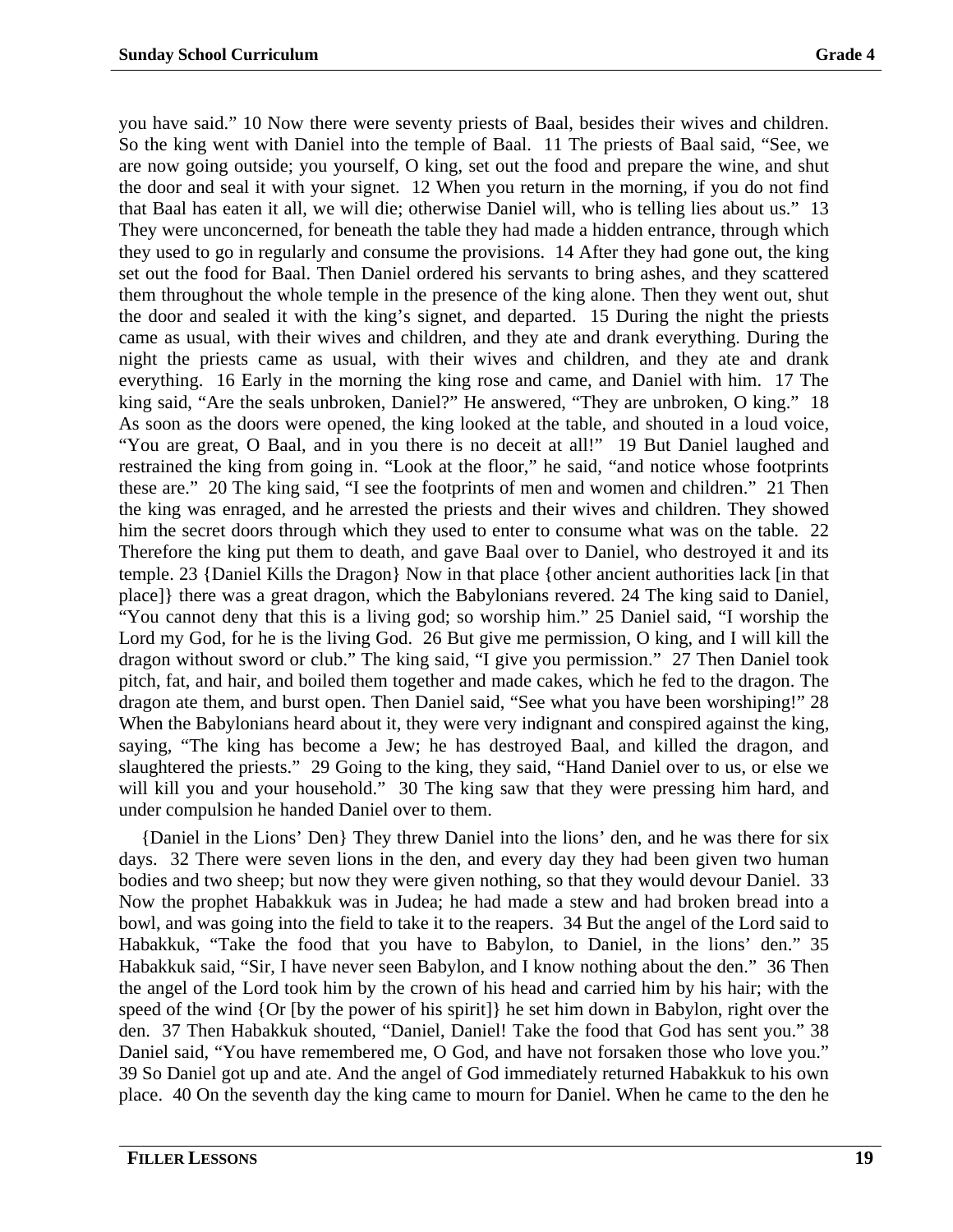looked in, and there sat Daniel! 41 The king shouted with a loud voice, "You are great, O Lord, the God of Daniel, and there is no other besides you!" 42 Then he pulled Daniel {Gk [him]} out, and threw into the den those who had attempted his destruction, and they were instantly eaten before his eyes.

#### **Conclusion:**

God will never let his children down.

- \* Prayer was the most important secret of Daniel's strength and God's support to him.
- Start with the student a spiritual notebook to develop the habit of prayer every morning and recording it in the notebook. This is a good way of developing spiritual practices.
- Give the children homework to memorize…." Holy…Holy…Holy" from the Agpia.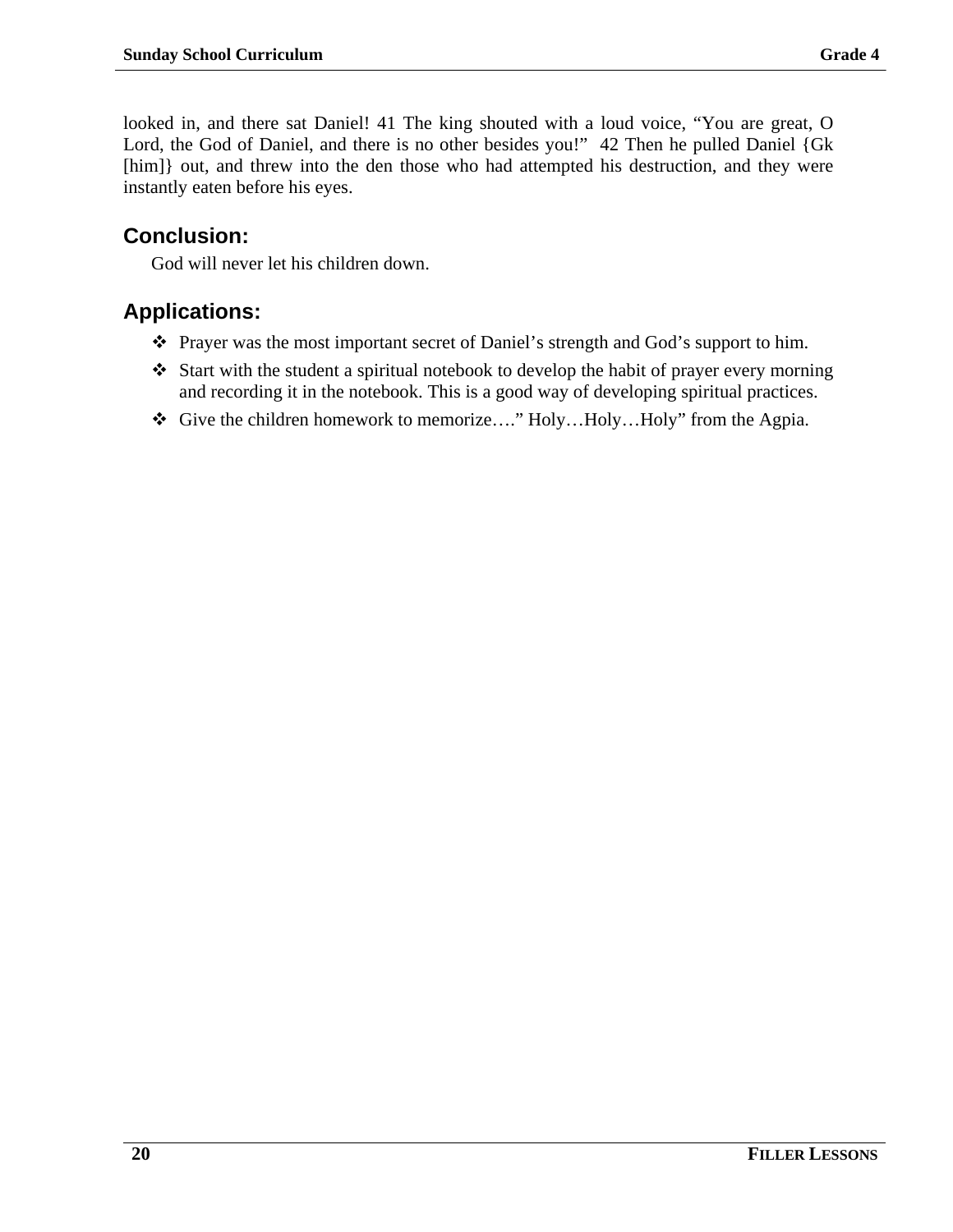# <span id="page-32-0"></span>**LESSONS FOR THE MONTH OF SEPTEMBER**

(Starting with the Coptic New Year)

- **Week 2-** The Miraculous Deeds of St. Mina and his Martyrdom
- **Week 3-** Parable of the Soils
- **Week 4-** The Discovery of the Cross by Empress Helene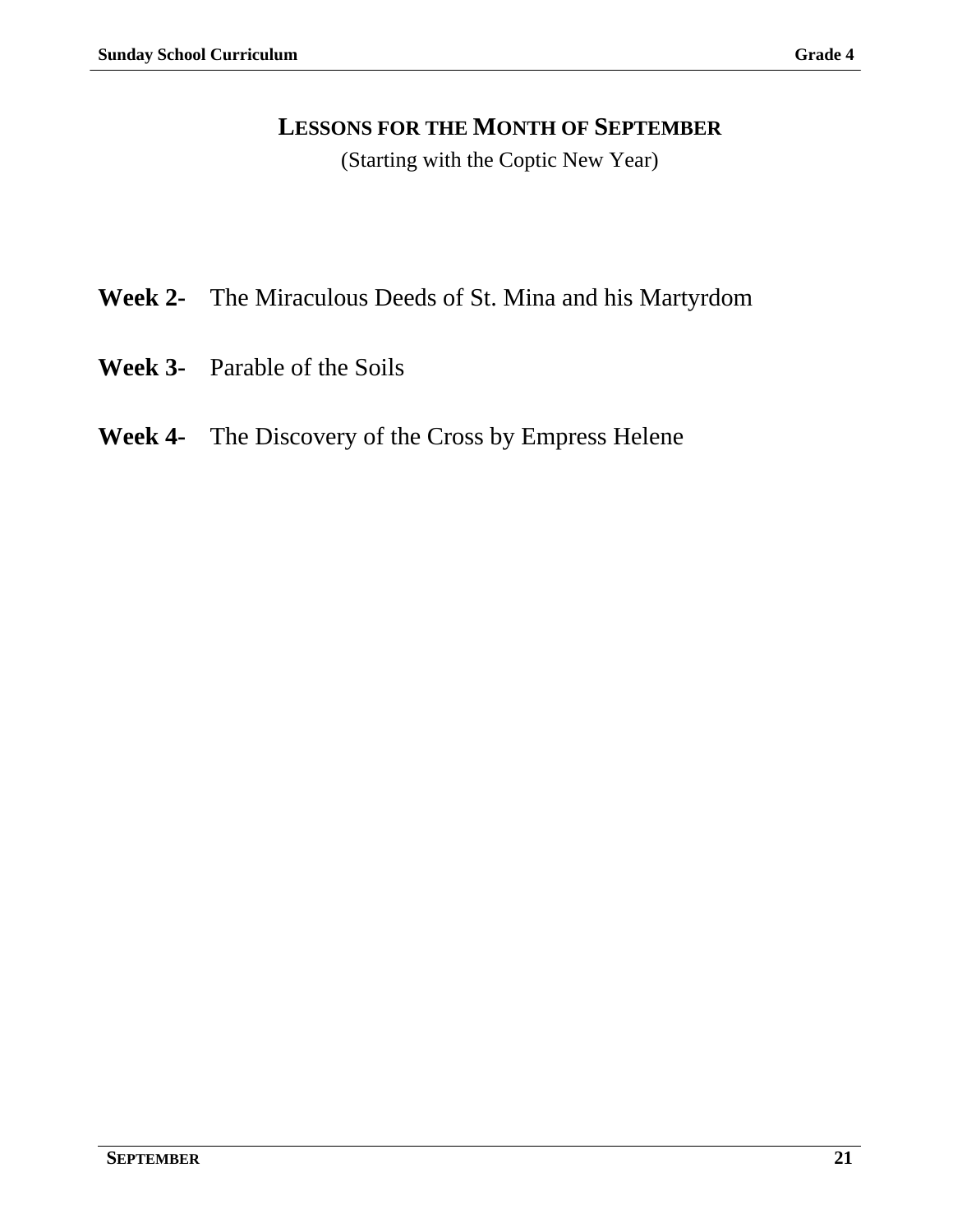# <span id="page-33-0"></span>**Week 2- The Miraculous Deeds of St. Mina and his Martyrdom**

#### **Objective:**

 $\hat{\mathbf{v}}$  The children, after studying the lesson about St. Mina, should be filled with love for Christ so they reveal their faith without fear when they are asked about what their religion is.

# **Memory Verse:**

"Be faithful until death, and I will give you the crown of life" (Revelation 2:10)

# **References:**

- $\triangleleft$  Acts 6,7; Romans 8, 2; Corinthians 11; Hebrews 11,12
- \* "The Spiritual Values of Nayrouz Feast"
- \* "The Introduction of the Book: Martyrdom in Christianity"
- Synaxarium, the 15<sup>th</sup> Day of Hatour
- ❖ A special pamphlet from St. Mina Monastery

# **Introduction:**

Use the picture of St. Mina with candles lit before it for this lesson. What is the meaning of the word "martyr"? Mention the names of five martyrs. Why did governors kill Christians? What is the name of the saint you see in this picture?

#### **Lesson outlines:**

St. Mina is a great and famous martyr. Several churches carry his name and many saints were named after him. Before Pope Kyrillos VI (Cyril 6) was ordained, his name was Protopriest (Hegumen) Mina, and St. Mina was his beloved Patron Saint. That is why he established a monastery carrying his name in the same region where the martyr lived.

St. Mina was born at a village near Menouf in about 250 A.D. His parents were pious and filled with love for Christ and the church. They brought him up in the way of holiness and worship, so he became a blessed young man who loved prayer and who was fond of the word of God. He longed for the life of monasticism, as he desired to devote his whole time to worship.

When he became a young man, he joined the army and was an honest soldier. He always remembered God's words: "Be faithful unto death". He was strong and brave. He performed his duty quite well and precisely. He served his colleagues sincerely. That army was under the leadership of the Roman Emperor, Diocletian who hated Christians. Diocletian was a pagan. He worshipped idols. He gave an order that Christian Religion was forbidden and he compelled all people to worship him!

- What is the name of your Martyr?
- ❖ Where was he born?
- $\bullet$  What was his job?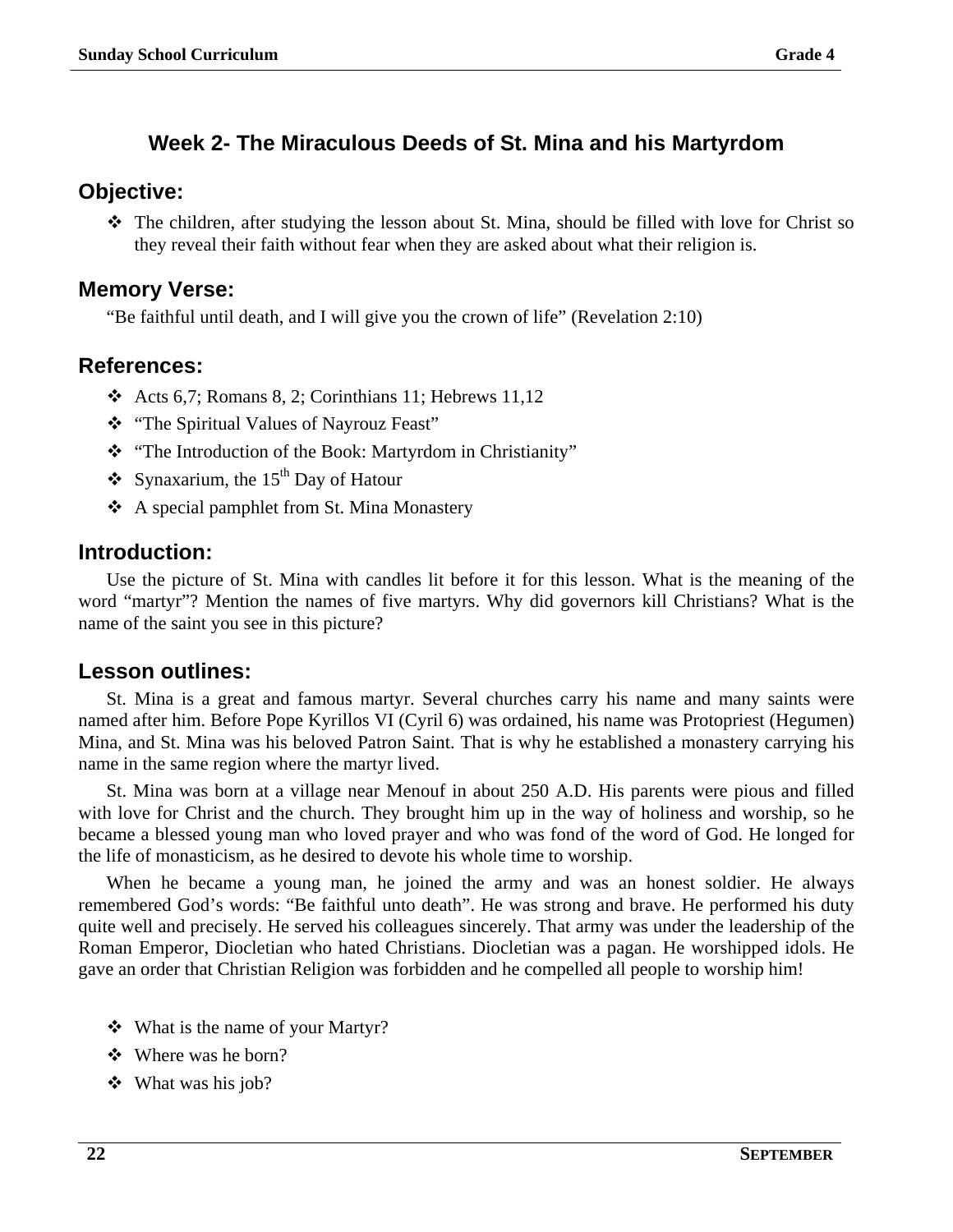- What is the name of the Roman Emperor at that time?
- What was the order he made?

One day, when St. Mina was standing with his colleagues the soldiers, an officer came so they stood to attention and saluted him. The man read the Emperor's order in a serious way threatening that he would kill any Christian soldier. What did St. Mina do? Would he deny Christ for fear of death? No, as the verse says: "Be faithful until death, and I will give you the crown of life" Then what should he do? He was perplexed... He said to himself, "I must be faithful to Christ". He prayed to the Lord and his heart became filled with a strong desire for monasticism. "This is the only solution. I shall go to the desert and there I shall worship my Lord in calmness. This has always been my desire", he thought. He went back to his house... took some clothes and books and left for the desert after raising a long prayer. When he arrived at Mariout near Alexandria, he lived in a cave and continued worship and spiritual reading for five years.

- $\triangleleft$  What is the name of the Emperor?
- What was the solution that the Lord guided St. Mina to?
- $\triangleleft$  How many years did he spend in the desert?
- What was the verse that tile Lord commanded him to follow?

While he was praying and reading the Gospel, the verse came back to his mind, "Be faithful unto death". Then, he must remain faithful to Christ even if he were exposed to death... he thought… "For the sake of Christ, I must not fear death"... he prayed, and then he went to Mariout to declare his faith as Christian. He decided to reveal his faith even if he faced death... He entered the city... He was a stranger... They asked him what his religion was and they took him to the governor and the following talk ran between them:

- Is what I heard about you true?

- + Yes sir! I am a Christian.
- Do you know the meaning of these words?

+ I know it well…it means death, but to us, death is a great gain as through it we go to heaven where Jesus sits. Didn't He promise us saying: "Be faithful until death, and I will give you the crown of life".

- These are superstitions...Jesus is in heaven! Jesus is God! Deny Him immediately!

+ Your attempts will go in vain, Sir. Jesus is my Lord and my God.

The governor grew angry. He raised his voice saying: Take him away and cut off his head immediately. The soldiers attacked him and took him to the martyrdom place where they cut his head off as he was repeating the blessed verse "Be faithful until death, and I will give you the crown of life".

 What made St. Mina leave the desert? The children here act the dialogue between the Saint and the governor.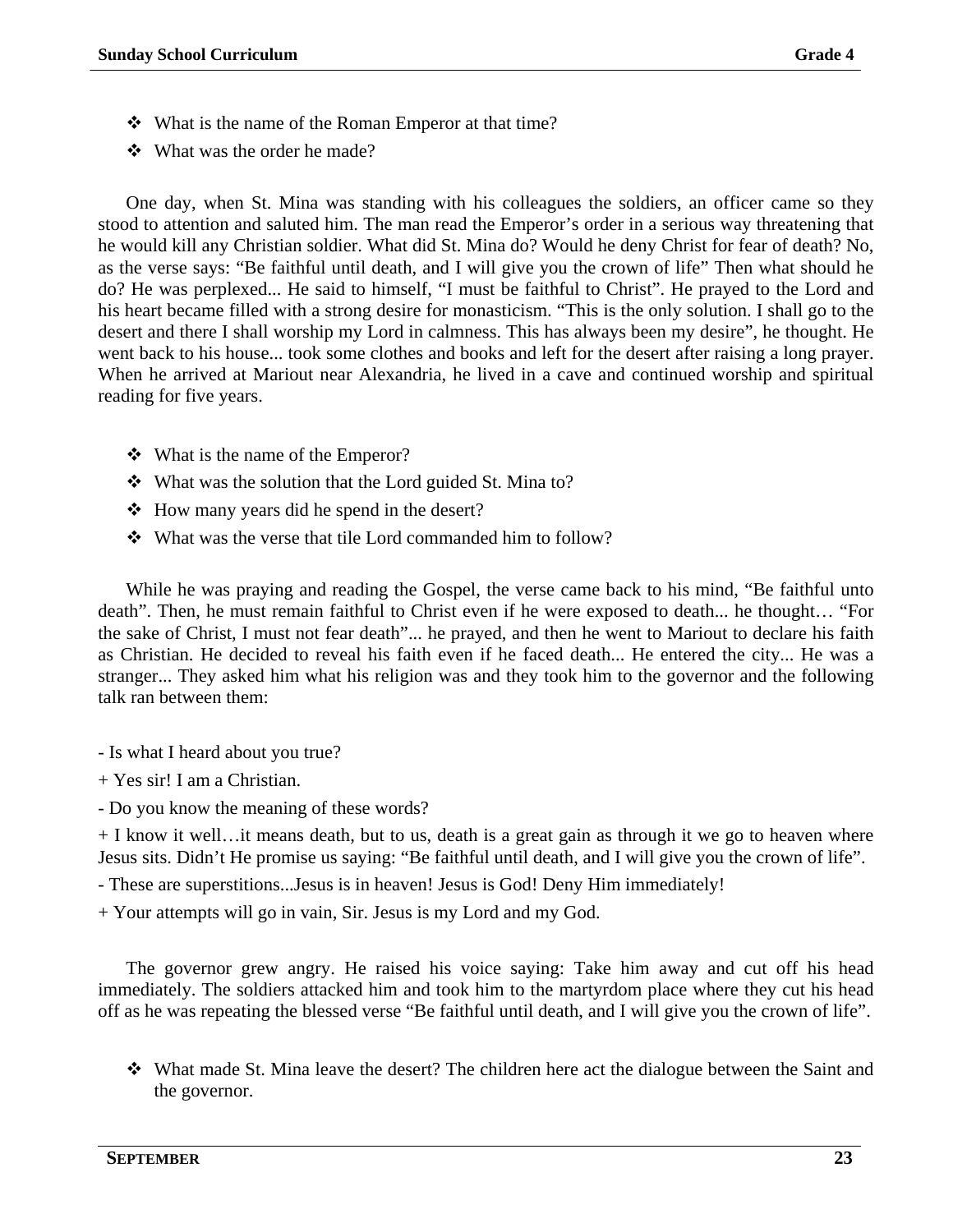St. Mina is called the wonder worker as his pure body made many miracles before and after its burial. When they came to bury him, the camel stood in the place where he used to live. They tried to remove the body but they could not. They beat it but it did not want to move. Then they knew the secret. The martyr wanted to be buried here. One day, a shepherd was taking care of his sheep in that region. The shepherd was walking before the herd singing a hymn on his flute. He suddenly looked back and found that a sheep had run away and made for Mariout Lake. The shepherd was disturbed. He ran after him. He was afraid lest the sheep should fall into the lake. The sheep ran and the shepherd ran. The sheep fell into the lake and the shepherd could pull it out quickly. The sheep was shabby, but he was well. What is this? It is St. Mina's blessing. Many people still intercede with him and recite the verse "Be faithful until death, and I will give you the crown of life".

- $\hat{\mathbf{v}}$  The conversation between St. Mina and the emperor is important so it must be presented in a vital way when you tell the story. Two boys can act this.
- When you speak about St. Mina's martyrdom, do not speak in detail so that you may not emphasize the apparent defeat, but concentrate on the victory of the saint over death and emphasize his miraculous deeds.
- $\hat{\mathbf{v}}$  Explain that when the saint went to the desert, he was not afraid. There is no doubt that he prayed to God who led him to the desert and to martyrdom.

#### **Conclusion:**

As their hearts were filled with faith in eternity, they faced death with such courage that astonished the unbelievers who, for that reason, became Christians, and in this way the blood of martyrs was the greatest preacher.

- It is better to write these questions in the children's notebooks and ask them to answer them at home:
	- $\Box$  What is the name of St. Mina's town?
	- $\Box$  What was his job?
	- What did the emperor's circular state?
	- □ What was the verse that motivated St. Mina to martyrdom?
	- □ What was the miraculous deed that revealed St. Mina's blessings?
- If a non-Christian person asks you about your religion say, "I am Christian". Do not be afraid.
- Pray three times everyday and say, "O Lord, I will be faithful until death. Give me the crown of life as you gave it to St. Mina".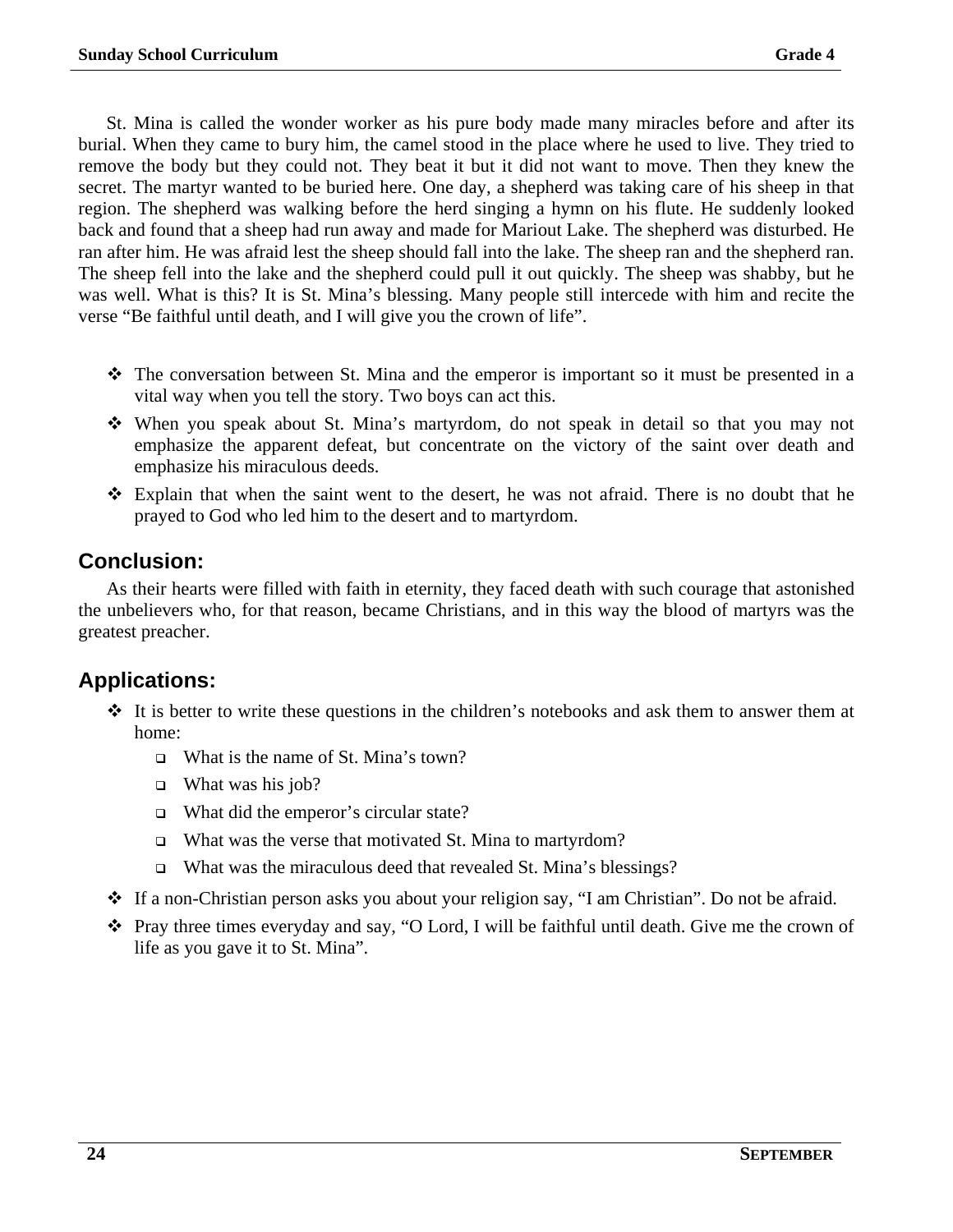## **Week 3- Parable of the Soils**

#### **Objective:**

- $\bullet$  To learn the story of the parable of the soils
- $\div$  To learn to apply what we here is church, Sunday school and the Bible in our life.

### **Memory Verse:**

*"But others fell on good ground and yielded a crop: some a hundredfold, some sixty, some thirty" (Matthew 13:8)*

# **References:**

- Matthew 13
- \* "The Gospel of St. Matthew" Fr. Tadros Y. Malaty

### **Introduction:**

We come every Sunday to church and listen to the word of God in the sermon, the Bible and in Sunday school. What do we do with what we listen to? For example, do you remember what was last week's lesson about? What did we learn from the previous lesson and how useful is it for us?

This week we are going to learn about the Lord's description of those people who listen and apply what they hear in their daily life and those who listen and forget or do nothing with the word of God.

The servant should prepare pictures of the different types of soil.

# **Lesson Outlines:**

One day the Lord Jesus was surrounded with great number of people. So, He went into a boat and sat and all the people gathered at the shore to listen to Him. He then told them a story about a sower (farmer) who went out to throw seeds in the ground to grow into good crop. Some of the seeds fell by the wayside and the birds came and ate them. Some fell on stones, so they immediately burned when the sun came down because the plants did not have deep roots. Other seeds fell in the middle of thorns and the thorns surrounded the seeds and shocked it. And finally some fell on a good ground and a good crop grew and the fruits were 30, 60 and 100 fold from the good soil.

- **❖** Why did Jesus Christ go into the boat?
- What is the other name to the farmer?
- $\cdot \cdot$  How many types of soils the Lord mentioned?

When the Lord finished His parable, the disciples came and asked Him about the meaning of this parable. The Lord Jesus Christ then explained its meaning saying that the seeds are like the words of God. When the devil comes and takes the word of God away from us is similar to the seeds that fell on the wayside and the birds ate them. Some people when they hear the word of God they become happy and like it for a short time. But when they are in trouble they immediately forget what they heard. This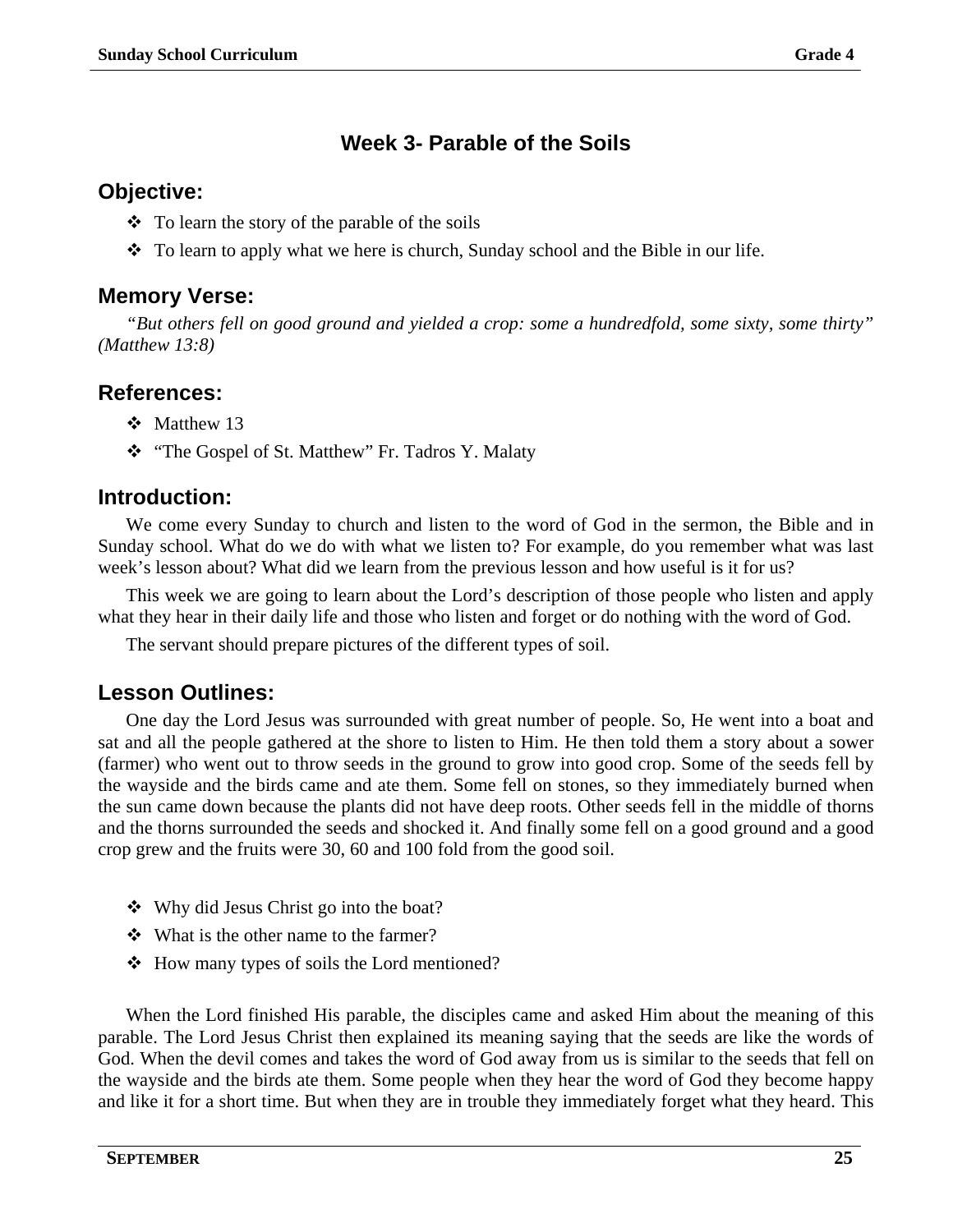is like the seeds that fell on the stones and did not have deep roots. The third type of people is like the seeds that fell among the thorns. These people although they listen to the word of God, yet they are very busy with things of this world (like computers, TV, movies, games). These people have no time to do anything with the word of God. The last type is the best type, which listens to the word of God, remembers it, obeys it and acts on it daily. This is similar to the seeds that fell on the good ground and produced fruits 30, 60 and 100.

- What kind of people is like the wayside?
- What kind of people is like the stony soil?
- What kind of people is like the thorny soil?
- What kind of people is like the good soil?
- ❖ What is the numbers of fruits the good soil yielded?

#### **Conclusion:**

We inspire to be like the good soil. So whenever we listen to the word of God or any lesson we have to use it and apply. So if I hear a lesson about obedience to the parents then, I have to be obedient to my parents and if I hear a lesson about communion then I have to take communion…etc. This is what the children of God do. We would like to be a good soil because this is the type that Jesus Christ liked the best.

- We need to read the Bible every day to get the seeds (the word of God).
- Try planting seeds at home in a good soil, water it and see what happens.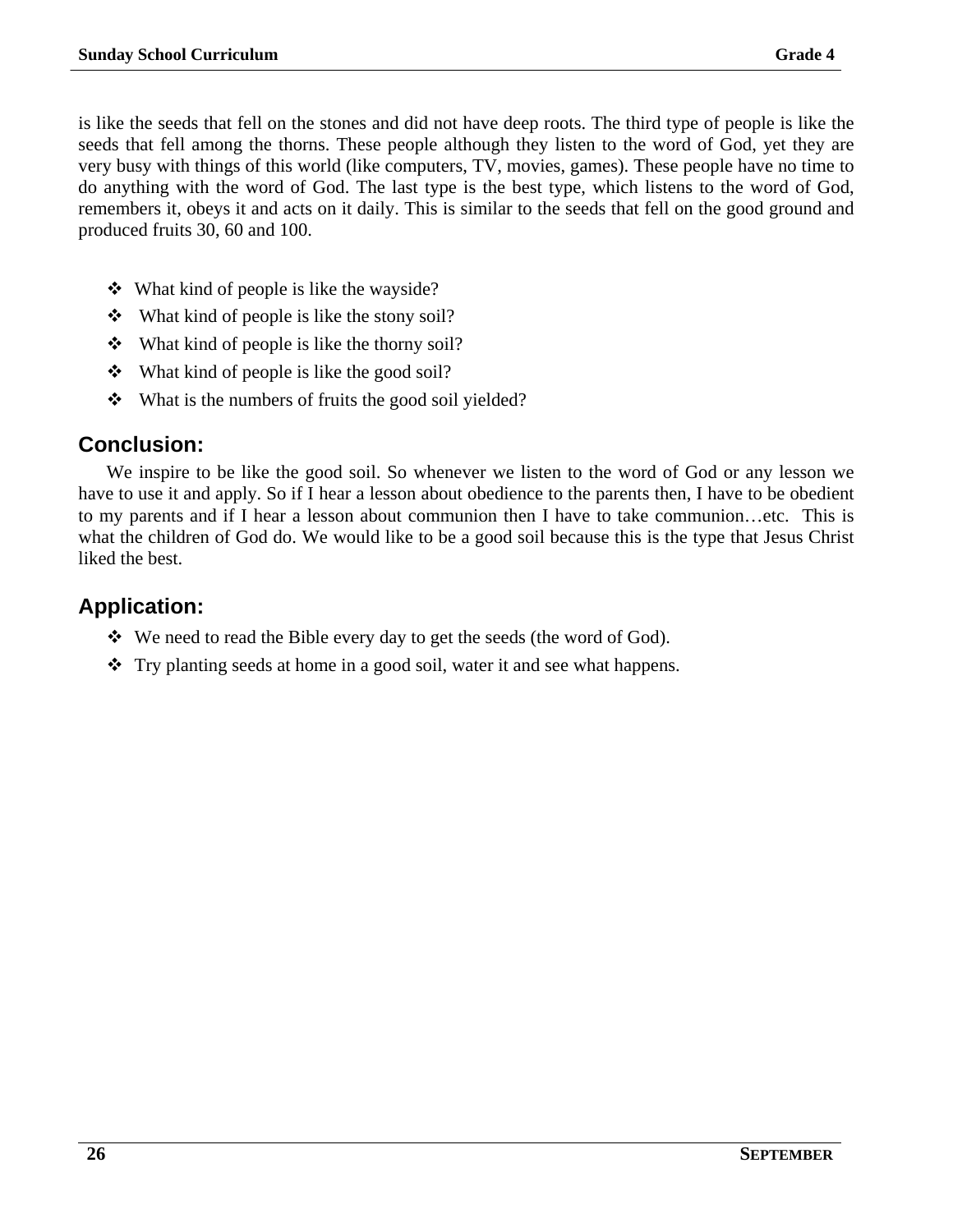## **Week 4- The Discovery of the Cross by Empress Helene**

### **Objective:**

 $\triangle$  Our pride in the cross and how we hold fast to it

#### **Memory Verse:**

*"But God forbid that I should boast except in the cross of our Lord Jesus Christ, by whom the world has been crucified to me, and I to the world" (Galatians 6:14)*

## **References:**

The Synaxarium

#### **Introduction:**

The servant should prepare three crosses, one of them is painted red and the others are painted black. The Red Cross would represent the Lord's cross on which the Divine blood was shed. A cross can be made of palm leaves. The servant should start by asking the children: What is the name of the feast, which we celebrate on the first of Tute and on the  $17<sup>th</sup>$  of Tute? On the  $28<sup>th</sup>$  of September every year, the church celebrates the feast of the discovery of the Cross, which is the topic of this lesson.

# **Lesson Outlines:**

The Lord arranged that the persecution of the Christians would come to an end by the hands of King Constantine, who worked for the good of the church. He gave his mother a great amount of money and sent her to the Holy Land to build churches and monasteries.

Queen Helene was 80 years old when she went to Jerusalem to search for the Cross upon which Christ was crucified. At first she failed to find it. But she knew that the Jews had put a mount of dust on the place where Christ's tomb was and that they had built a pagan temple on it. She gave orders that the temple should be destroyed and the mount be removed. During digging, they found the tomb of the Savior and three crosses and some nails near it. They brought a sick woman who suffered from a dangerous disease for a long time and put the first cross on her but she was not healed. They put the other cross on her but she did not recover but when they put the third cross on her she was healed at once. When they put the same cross on a dead body of a man, he was brought back to life. In this way, Queen Helene could recognize the Lord Christ's cross and she was very pleased to discover it. She built a church there and that day on which she discovered the cross became a feast in the church. That was in the  $4<sup>th</sup>$  century.

- ❖ Why did Queen Helene search for the cross?
- Where was the cross found?
- $\clubsuit$  How did they know that it was Christ's cross while it was found with two other crosses?
- Let us say together: "But God forbid that I should boast except in the cross of our Lord Jesus Christ".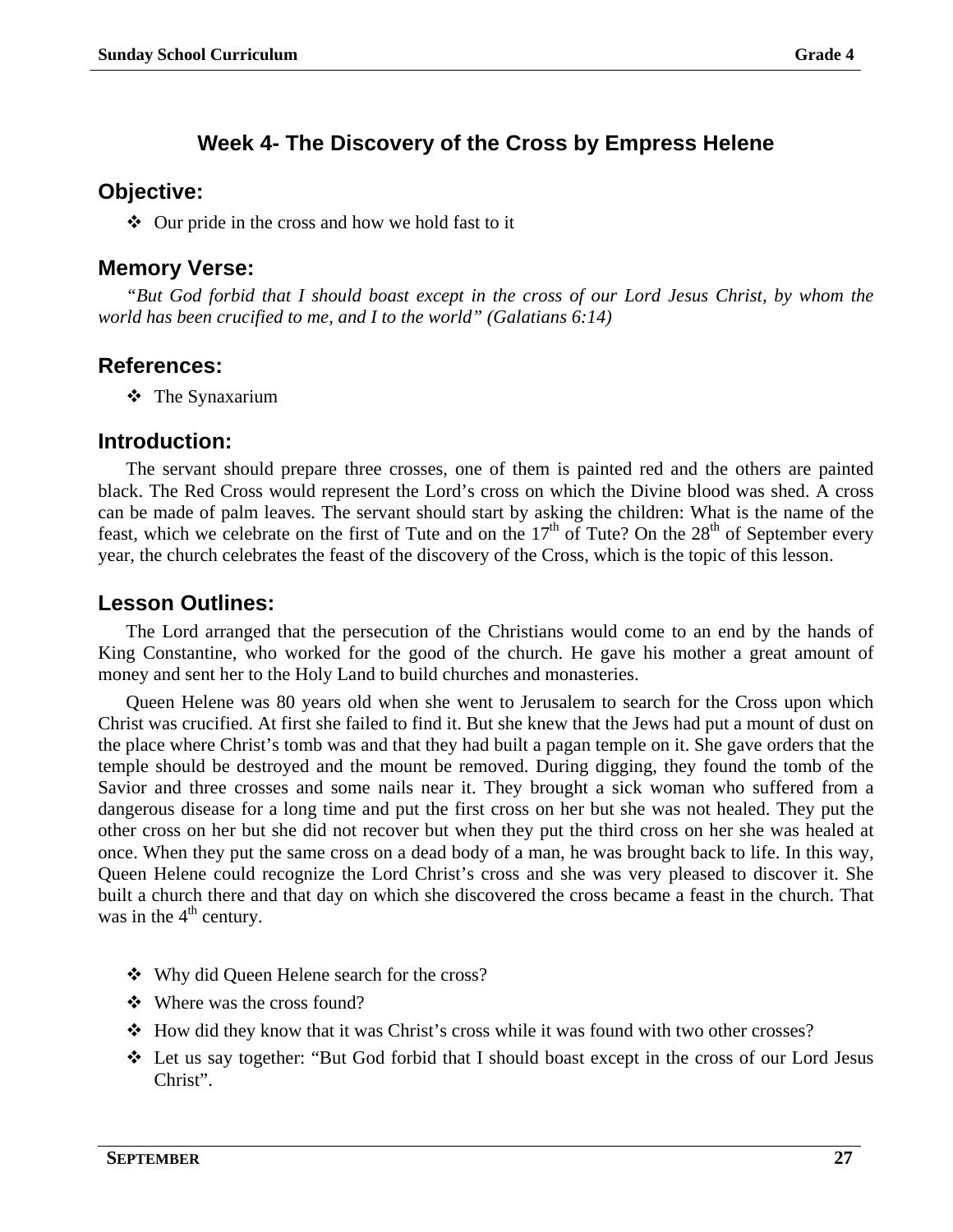The Servant should also explain to the children the meaning and symbols of the sign of the cross when we cross ourselves. We say "In the name of the Father" and we place three fingers together as the sign of the trinity on the forehead and then move down below the chest and say "the Son". This a symbol that God the Son was incarnated, took flesh and became man and came down from heaven to earth as Jesus Christ. Then we move our fingers from the left shoulder to the right shoulder and say "and the Holy Spirit," to indicate that that we are transferred from the left side of God when we sinned and were living in darkness to His right side where we became His children. This is through the cross on which our sins were removed. Then we close by saying "One God Amen" to indicate that God the Father, God the son Jesus and God the Holy Spirit are all one God but these are His attributes.

## **Conclusion:**

The sign of the cross is a source of power and protection to all of us. It is also the source for healing and comfort. Whenever we are in need of strength and confidence we cross ourselves with the sign of the cross.

- $\clubsuit$  Arrange the words of this verse: God Christ forbid cross that I except in the of our boast -Lord - should - Jesus - But.
- $\clubsuit$  Make many types of crosses: draw them and color them and bring them with you to Sunday School. Hang one of them in the place where you pray.
- Make the sign of the cross before you go to bed and when you get up, before you eat, before doing any thing and when you walk in a dark place.
- $\triangleleft$  Crosses are the best prizes to be given on that day.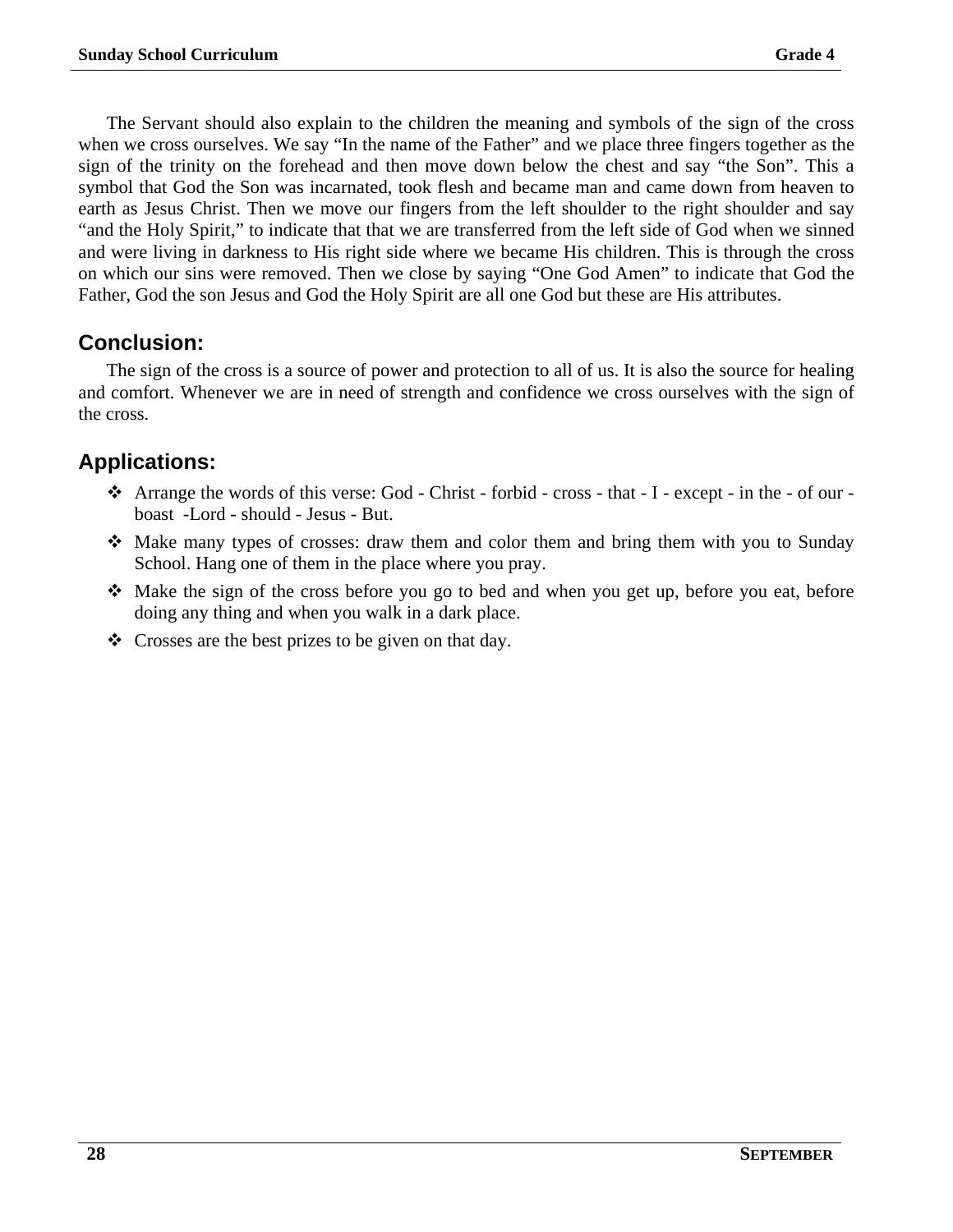# **LESSONS FOR THE MONTH OF OCTOBER**

- **Week 1-** Samson and The Lion
- **Week 2-** Parents Love: David and Absalom
- **Week 3-** Love for our Neighbors: Ruth
- **Week 4-** God Cares for Pope Athanasius the Apostolic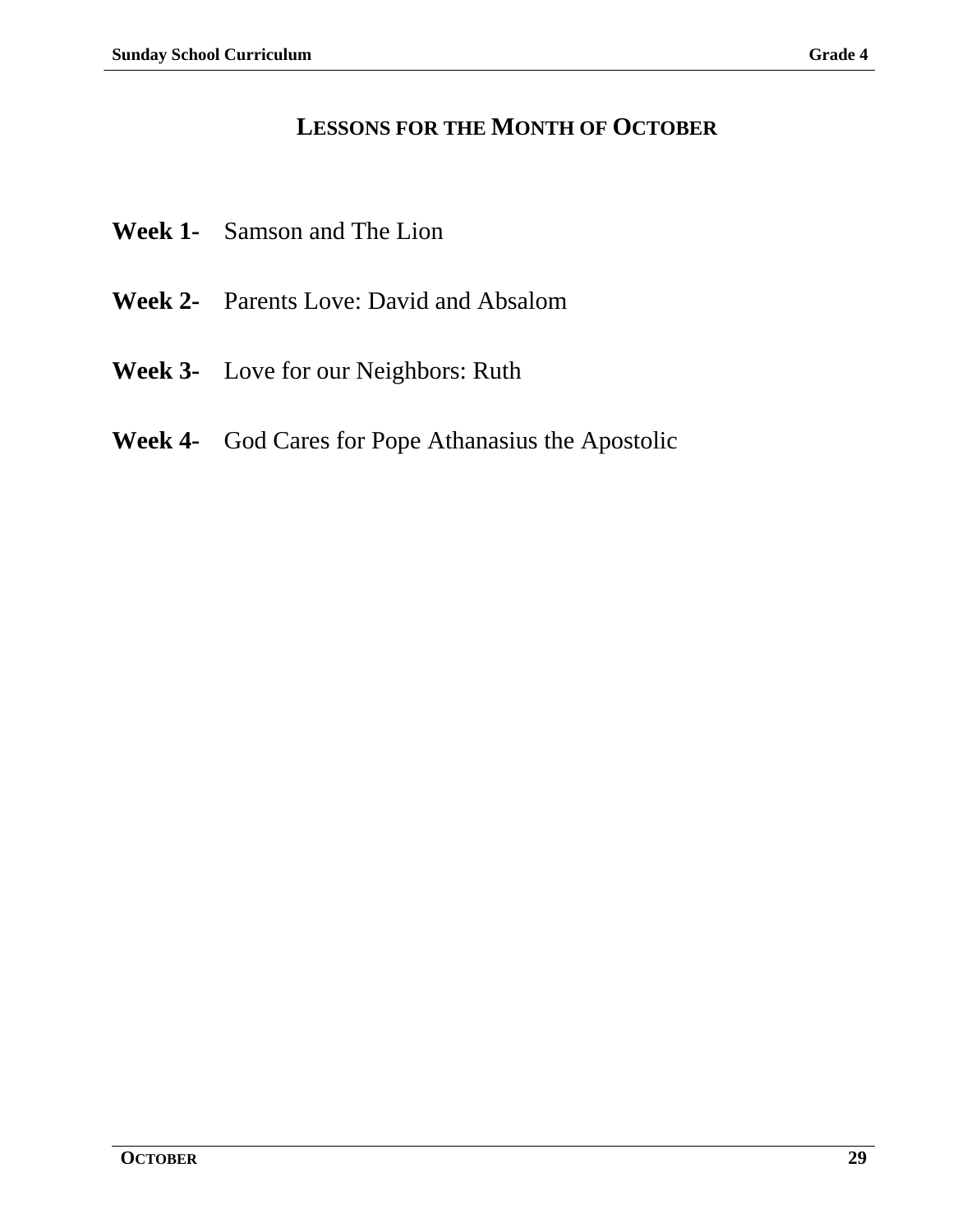# **Week 1- Samson and The Lion**

#### **Objective:**

• To recognize the potentialities of the great power of God in our life.

### **Memory Verse:**

*"Out of the eater came something to eat" (Judges 14:14)*

## **References:**

- $\div$  Genesis 13-16
- "Judges" Fr. Tadros Y. Malaty

### **Introduction:**

- \* Review the previous lesson.
- Ask the students: who is the strongest man they know? And why is he strong?

## **Lesson Outlines:**

There was a pious man called Manoah. He was married but had no children. While his wife was praying to the Lord to give her a son, the place was suddenly filled with light, "And the Angel of the Lord appeared to the woman and said to her, "Indeed now, you are barren and have borne no children, but you shall conceive and bear a son. Now therefore, please be careful not to drink wine or similar drink, and not to eat anything unclean. For behold, you shall conceive and bear a son. And no razor shall come upon his head, for the child shall be a Nazirite to God from the womb; and he shall begin to deliver Israel out of the hand of the Philistines" (These words should be recited calmly, deeply and seriously) (Judges 14:3-5).

Then the angel disappeared…Manoah's wife came to herself. She ran to her husband in the field. The husband wondered what made his wife come to him. He was worried and said "Is it well with you?" She said, "It is well… the angel of God appeared to me and said..." The man was amazed and then he "prayed to the Lord, and said: O my Lord, please let the Man of God whom You sent come to us again and teach us what we shall do for the child who will be born" (Judges 14:8).

- What is the name of the man?
- $\bullet$  Why was his wife praying?
- What did the angel speak to her about?
- Why did Manoah pray?

One day, Manoah was in the field. His wife was at another place caring for cows and milking them...Suddenly she saw the angel standing near her...She ran to call her husband...Come quickly...the angel has come...The man went quickly with her. They bowed to him saying: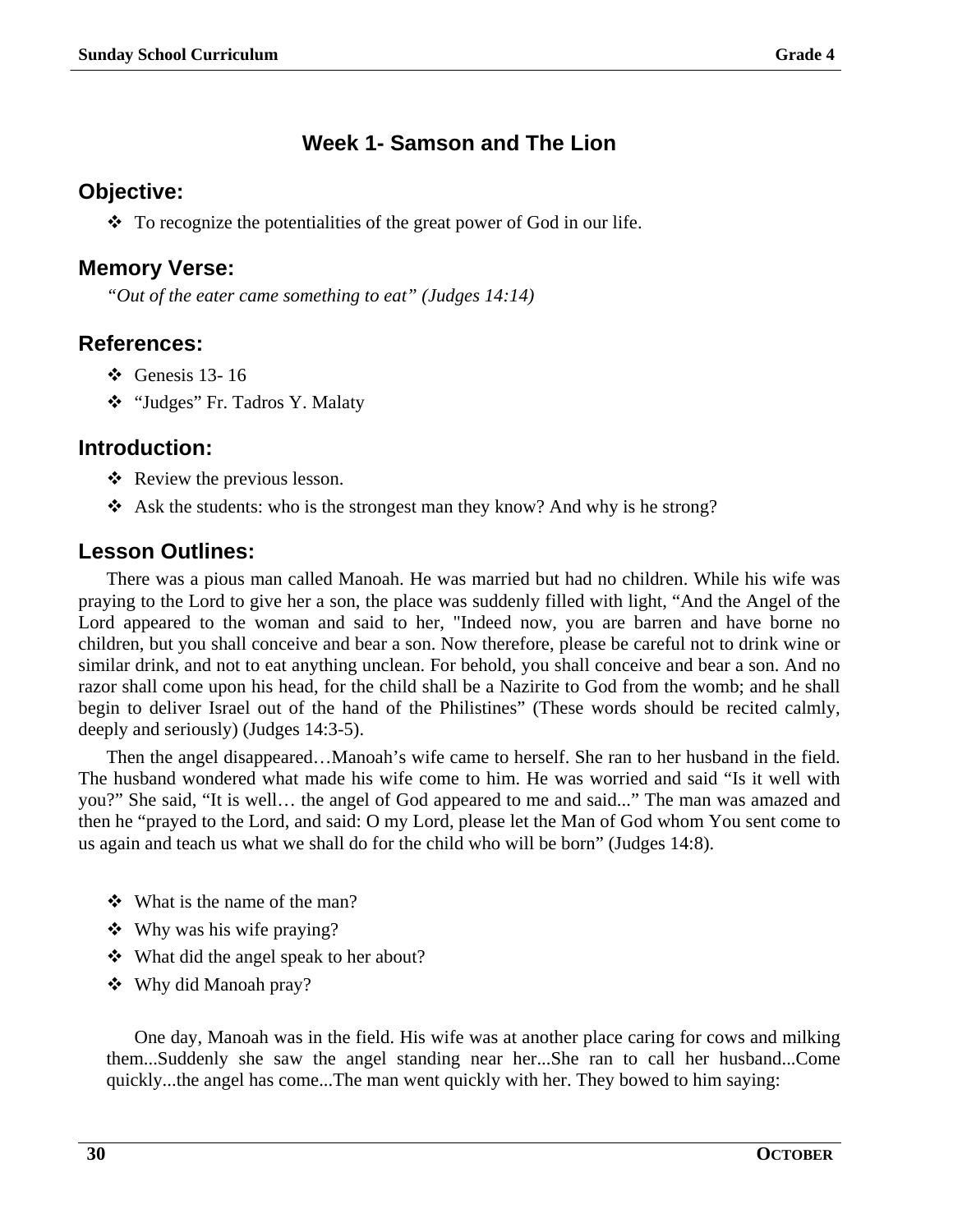- Sir, you said to my wife …… what shall we do with the child?

+ Your wife must not drink wine and your son's hair must not be cut. Your son also must not drink wine, as he is a Nazirite.

- What does a "Nazirite" mean seer?
- + It means that he is chosen by the Lord to rescue the people of God from the Philistines.
- What is your name sir?
- + My name is "a name of wonders"; do not ask about my name.
- Allow me to offer you a sacrifice.

Manoah took a young goat, slew it and put it on fire...To their surprise -Manoah and his wife they saw the angel of the Lord go up towards heaven in the flames. They threw their faces downwards on the ground. When the angel disappeared, they rose to pray and thank the Lord.

Nine months later, Samson was born. They brought him up in the fear of God and taught him how to pray and how to read...The boy grew up...What is the thing that characterized Samson in his appearance and made him different from his companions? (His long hair) What does this mean? In fact Samson was dedicated to God as a Nazirite - that is why the Lord gave him a brave heart and wonderful powers. He was very strong. One day he was walking with his parents in a place full of grapes and suddenly a lion appeared to them and it was roaring (How does a lion roar? Have you seen the lion? I think it is terrible) -What was to be done? Manoah was afraid and his wife was afraid. Samson said to them, "The Lord will fight for you, do not be afraid...He ran to the lion and got hold of its head...Manoah was worried about his son Samson...His wife screamed...Keep away from the lion, Samson, do not do that...The lion will devour you...O Lord help us...Samson was able to get hold of the head of the lion...He managed to get hold of the lion's jaws...The lion made a vain attempt to devour Samson but could not. Samson cried, "The Lord fights for you… O Lord, help me to kill this lion". He was able to separate the jaws and destroy the mouth of the lion. The lion fell dead and Samson threw it to the ground. Manoah and his wife were amazed at the great power of Samson. They all knelt down and thanked God. They went their way then they came back safely.

What is that? The lion was still on the ground... What is there in its mouth? Many bees bringing out honey...Samson stretched out his hand and took some honey...They all ate honey and Samson said, "Out of the eater came something to eat". And the Lord made Samson rescue his people from their enemies.

- Explain the value of the vow (solemn pledge -being a Nazirite -dedication) in the life of Samson.
- Emphasize the following feelings: the humility of the people, the woman's amazement at seeing the angel, how Manoah and his wife were afraid of the lion, Samson's courage, Samson's parents joy when the lion was killed and how they thanked God for the food that came out of the lion's mouth.

#### **Conclusion:**

Samson's mother was barren and the Lord gave her the ability to give birth to a child. This shows how God can give those who ask Him for good things.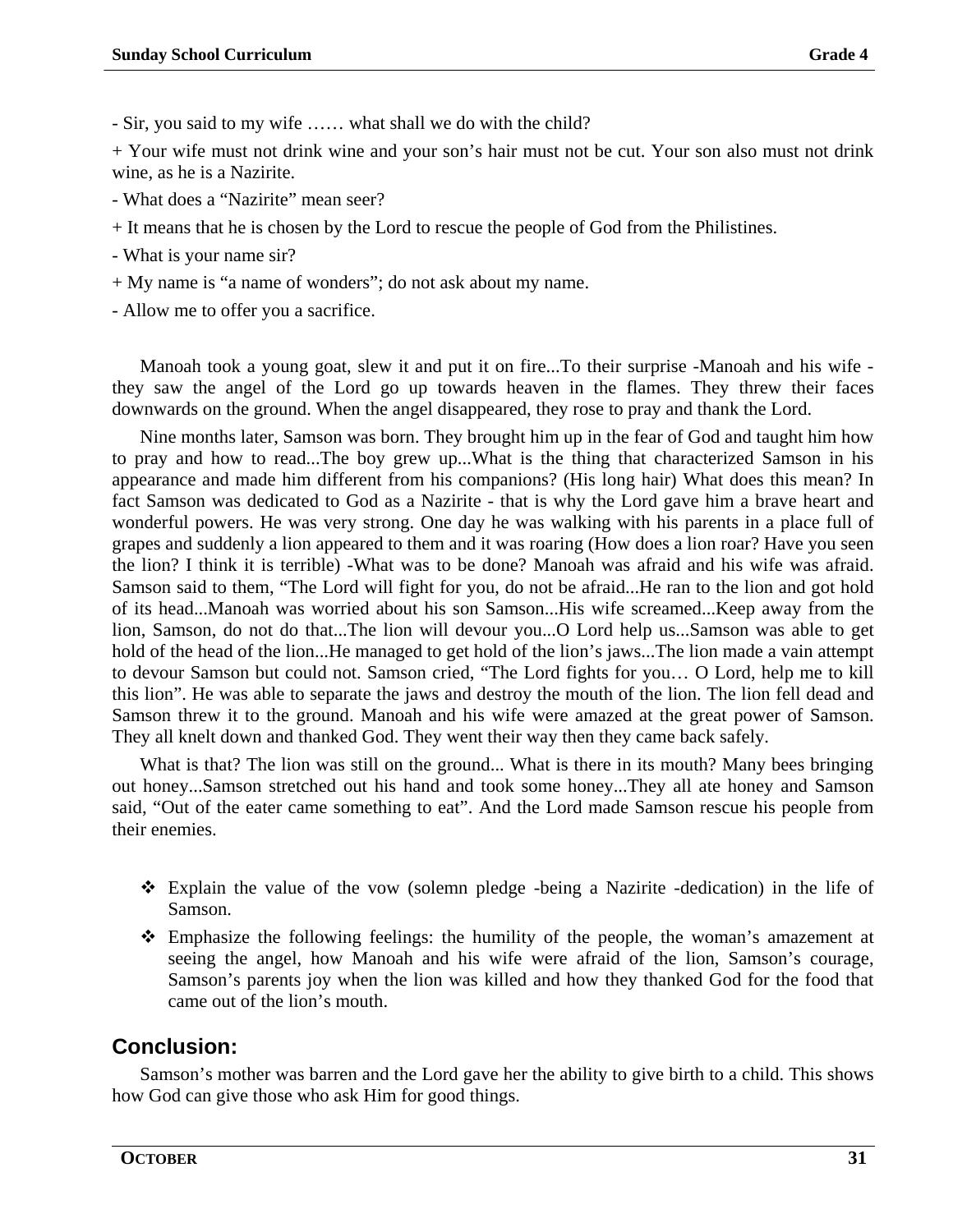Manoah was a symbol of simplicity. When he knew that the angel appeared to his wife, he prayed asking for the angel to appear to him to teach him what to do. When he realized that it was the Lord that appeared to him he was afraid he might die.

- $\triangleleft$  Ask the children to solve these questions in the class:
	- What is the name of the enemies of the people of God in the days of Samson?
	- How was Samson born?
	- □ What does this statement mean, "Out of the eater came something to eat?"
	- Complete: The …… power was with …… so he killed the lion.
	- Complete: The eater is …… and the thing to eat is ……
- \* Conversations make the story lively when you present it. Let the children act it.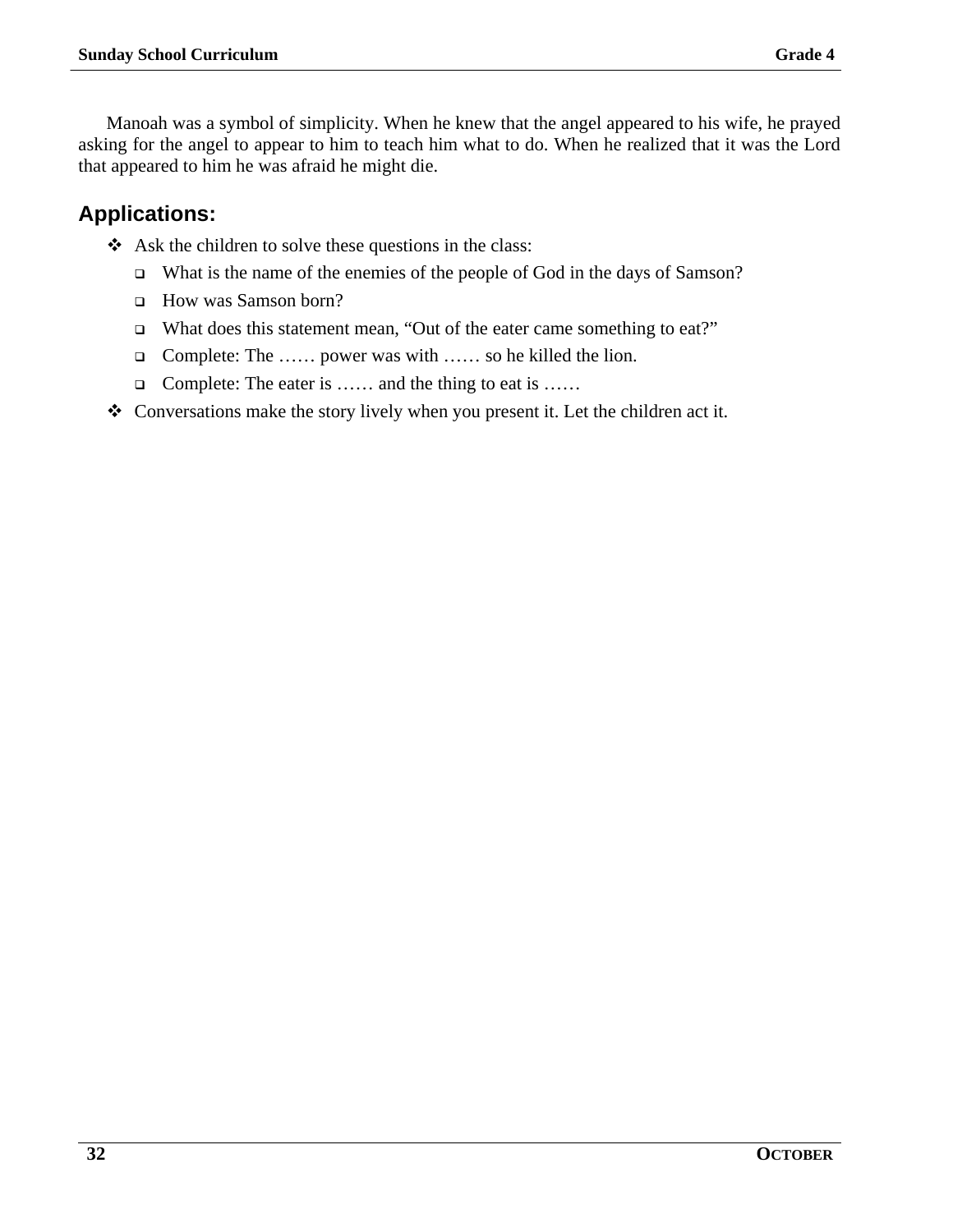# **Week 2- Parents Love: David and Absalom**

### **Objective:**

Love for parents.

### **Memory Verse:**

*"And walk in love, as Christ also has loved us and given Himself for us" (Ephesians 5:2)*

### **References:**

- $\div$  2 Samuel 15 -18
- \* "The Second Book of Samuel" Fr. Tadros Y. Malaty

### **Introduction:**

Start the lesson by asking the children the following questions: Who are those who love you? Do you also love them? How do your parents feel if you are injured?

## **Lesson Outlines:**

Brief the students about the beginning of the misunderstanding between David and Absalom:

- 1. The disobedience of Absalom to the orders given by David his father.
- 2. His attempt to kill his father: Absalom wanted to be king.
- 3. Some people gathered around Absalom and declared that he would be king.
- 4. David and his servants fled to the mountain.
- What is the name of David's son?
- What did the Devil say to Absalom?
- Did he obey him? Whom do you obey? Whom do you love?

David prepared an army to fight Absalom...The people said to David: Do not fight with us because our enemies want to kill you. David said, "Deal gently for my sake with the young man Absalom" (2 Samuel 18:5). David's army defeated Absalom's army. Absalom fled to a place full of many trees. While he was riding his mule under the trees, his long hair stuck with the branches of a tree and he could not escape death. The captain of the army ordered a soldier to kill him but the soldier said "Haven't you heard the king say: Be gentle with Absalom? He will grieve if he hears of his death as he loves him". The captain of the army aimed arrows at Absalom and killed him.

- Whose army won victory?
- What did Absalom do?
- What was David's commandment to the soldiers?
- How did Absalom meet his end?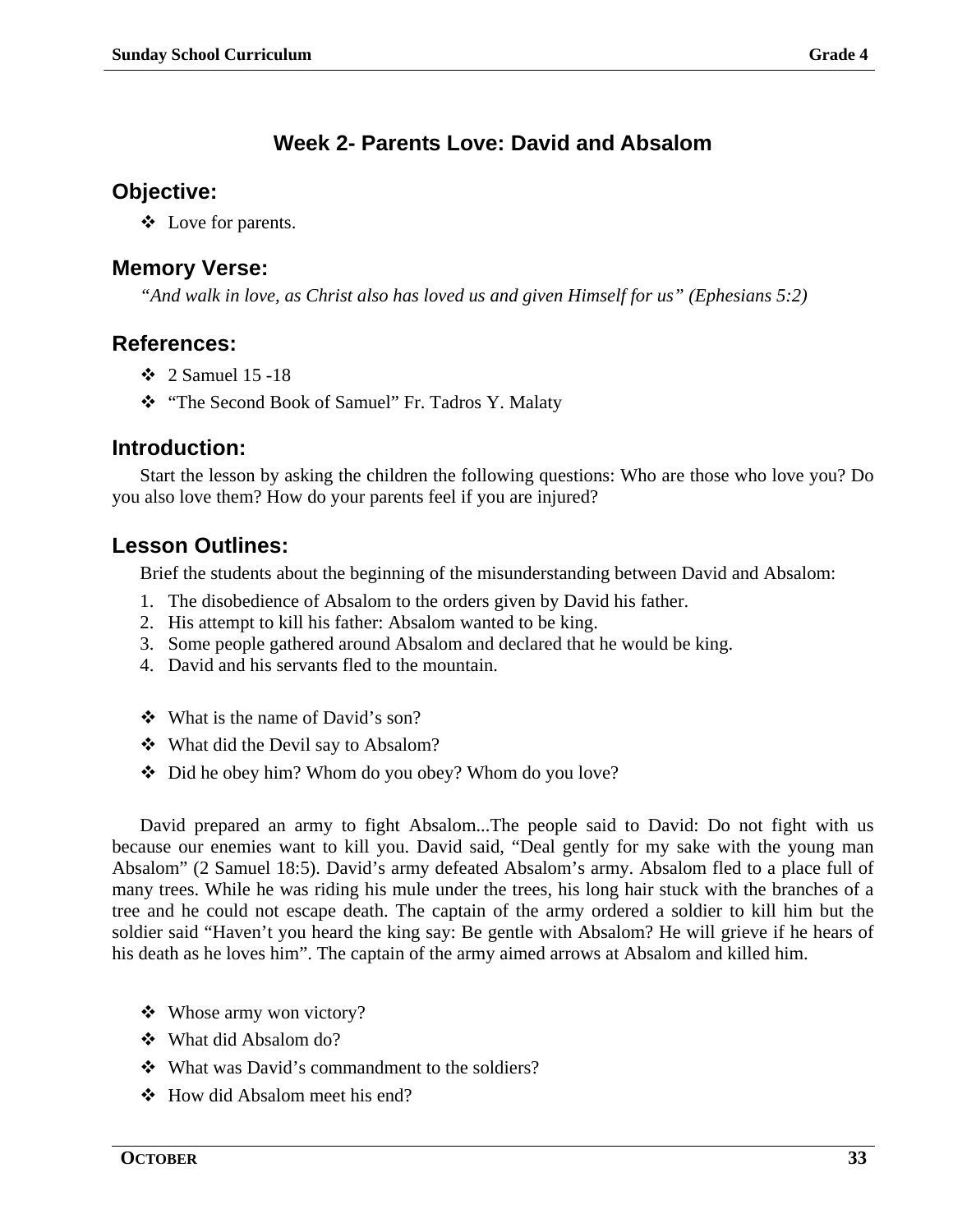Let us say together: Deal gently for my sake with the young man Absalom.

David stayed in the palace all the day. He was anxious about his son Absalom. A soldier arrived and told him that David's army won victory. David asked if Absalom his son was well. David was very sad when he learned of the death of his son.

- **❖** What happened in the battle?
- Who was killed?
- What did David do?
- What does the verse say?

### **Conclusion:**

The parents are the most forgiving and loving people out of all the people that surround us and we get to know. They support us at time of sorrow and time of joy. They are always there for us whenever we need them. Therefore, we owe them love, respect and honor.

- $\div$  Read 2 Samuel 15 –18.
- Obey your elders and your parents.
- Obey, honor and respect your parents.
- $\cdot \cdot$  Is my conduct at home different from my conduct in the church?
- Study the fifth passage of the  $6<sup>th</sup>$  hour prayer.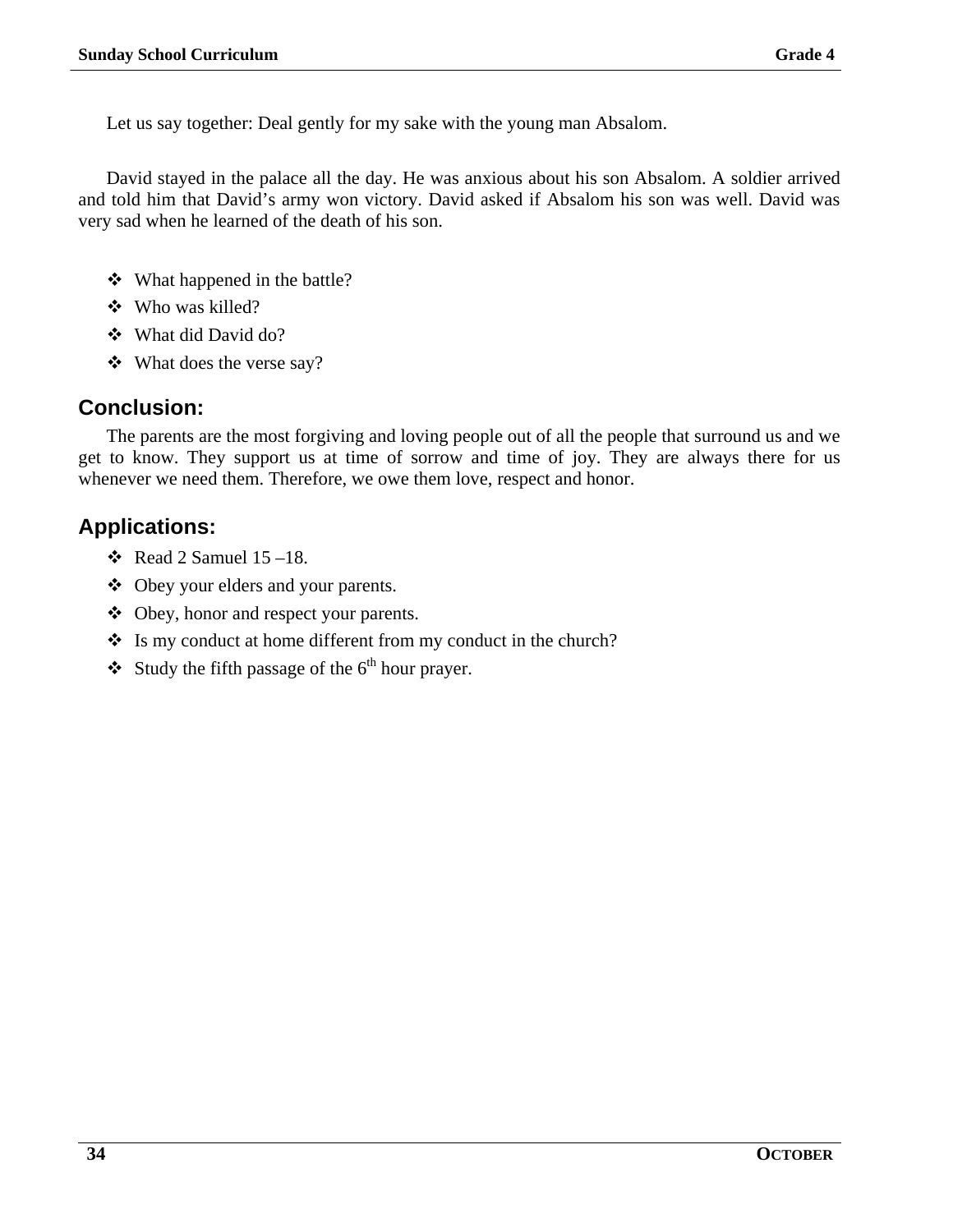# **Week 3- Love for our Neighbors: Ruth**

## **Objective:**

Love for neighbors

### **Memory Verse:**

*"Your people shall be my people and your God, my God" (Ruth 1:16)*

## **References**

- The Book of Ruth
- \* "The Books of Judges and Ruth" Fr. Tadros Y. Malaty
- "The women of the Holy Bible"

#### **Introduction:**

Review the previous lesson with the students and revise all the memory verses from the previous lessons. Ask the children where is the book of Ruth in the Bible? How many books are in the Old Testament and in the New Testament? Why is the book was named after Ruth?

## **Lesson Outlines:**

"Now it came to pass, in the days when the judges ruled, that there was a famine in the land. And a certain man of Bethlehem, Judah, went to dwell in the country of Moab, he and his wife and his two sons. The name of the man was Elimelech, the name of his wife was Naomi, and the names of his two sons were Mahlon and Chilion--Ephrathites of Bethlehem, Judah. And they went to the country of Moab and remained there. Then Elimelech, Naomi's husband, died; and she was left, and her two sons. Now they took wives of the women of Moab: the name of the one was Orpah, and the name of the other Ruth. And they dwelt there about ten years. Then both Mahlon and Chilion also died; so the woman survived her two sons and her husband" (Ruth 1:1-5). Poor Naomi was sad and was left all alone. She determined to go back to her motherland when she heard that the Lord blessed the people by giving them a good harvest.

- What is the name of the man? His wife? His two sons?
- Why did they leave the land? Where to?
- $\div$  What are the names of the two wives of the man's sons? Did they have any children?

Orpah and Ruth did not leave Naomi. She said to them: "Go, return each to her mother's house. The Lord deal kindly with you, as you have dealt with the dead and with me" (Ruth 1:8). But the two girls did not want to go to their mothers, as they loved Naomi. When she asked them to go back home they wept and said to her: "Surely we will return with you to your people" (Ruth 1:10). Naomi said: "Turn back, my daughters; why will you go with me? Are there still sons in my womb, that they may be your husbands?" (Ruth 1:11). At last Orpah agreed to go back to her people, kissed her mother-in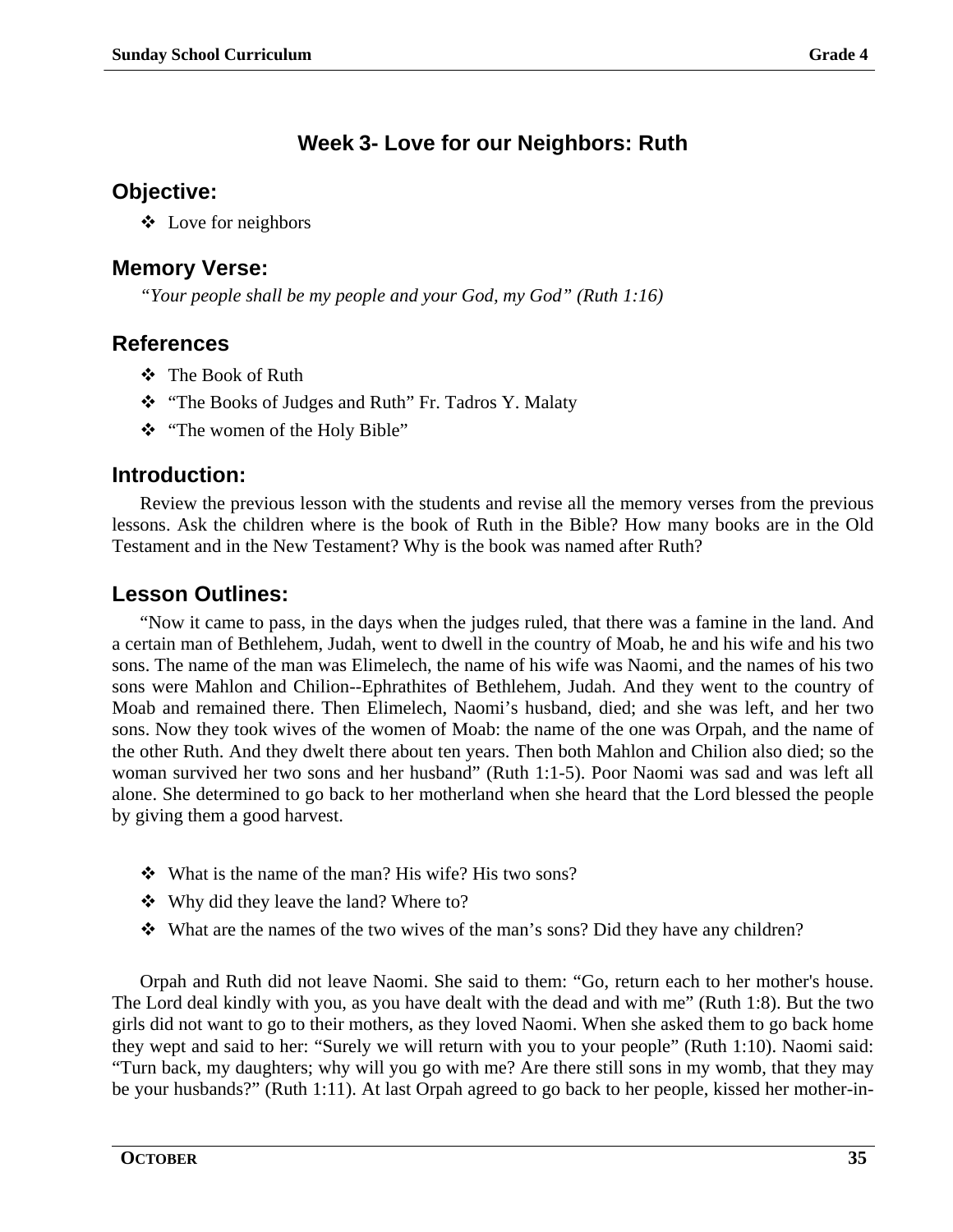law and went back to her people. Naomi said to Ruth: "Look, your sister-in-law has gone back to her people and to her gods; return after your sister-in-law" (Ruth 1:15). But Ruth refused saying "Entreat me not to leave you, or to turn back from following after you; for wherever you go, I will go; and wherever you lodge, I will lodge; your people shall be my people, and your God, my God. Where you die, I will die, and there will I be buried. The Lord do so to me, and more also, if anything but death parts you and me" (Ruth 1:16,17). When Naomi saw that Ruth was determined to go with her, she said nothing more. She was pleased because Ruth showed a deep love and that she would go with her. Then both went together to Bethlehem in the land of Canaan where Naomi had been living before.

- What is the name of the girl who went back to her people?
- Who held fast to Naomi? Why?
- Let us say together: "your people shall be my people, and your God, my God"
- ❖ How did the Lord want the family to treat one another?
- What thing can you participate in to make your family Happy?
- ◆ Do you cooperate with the members of your family at home?

## **Conclusion:**

Ruth rejected Paganism and believed in the True God. It is believed that Ruth did not read any books about Jehovah before she knew Naomi. Naomi was her mother in law and her eternal book that filled her way with light.

Emphasize the wonderful reward that the Lord gave to her because she held fast to Him bravely, sincerely and powerfully.

- $\triangle$  Put a note beside the things you can make to help others.
	- $\Box$  Visiting a sick person.
	- **Example 1** Keeping the house clean.
	- □ Caring about little children.
- ❖ Read a chapter from the Book of Ruth.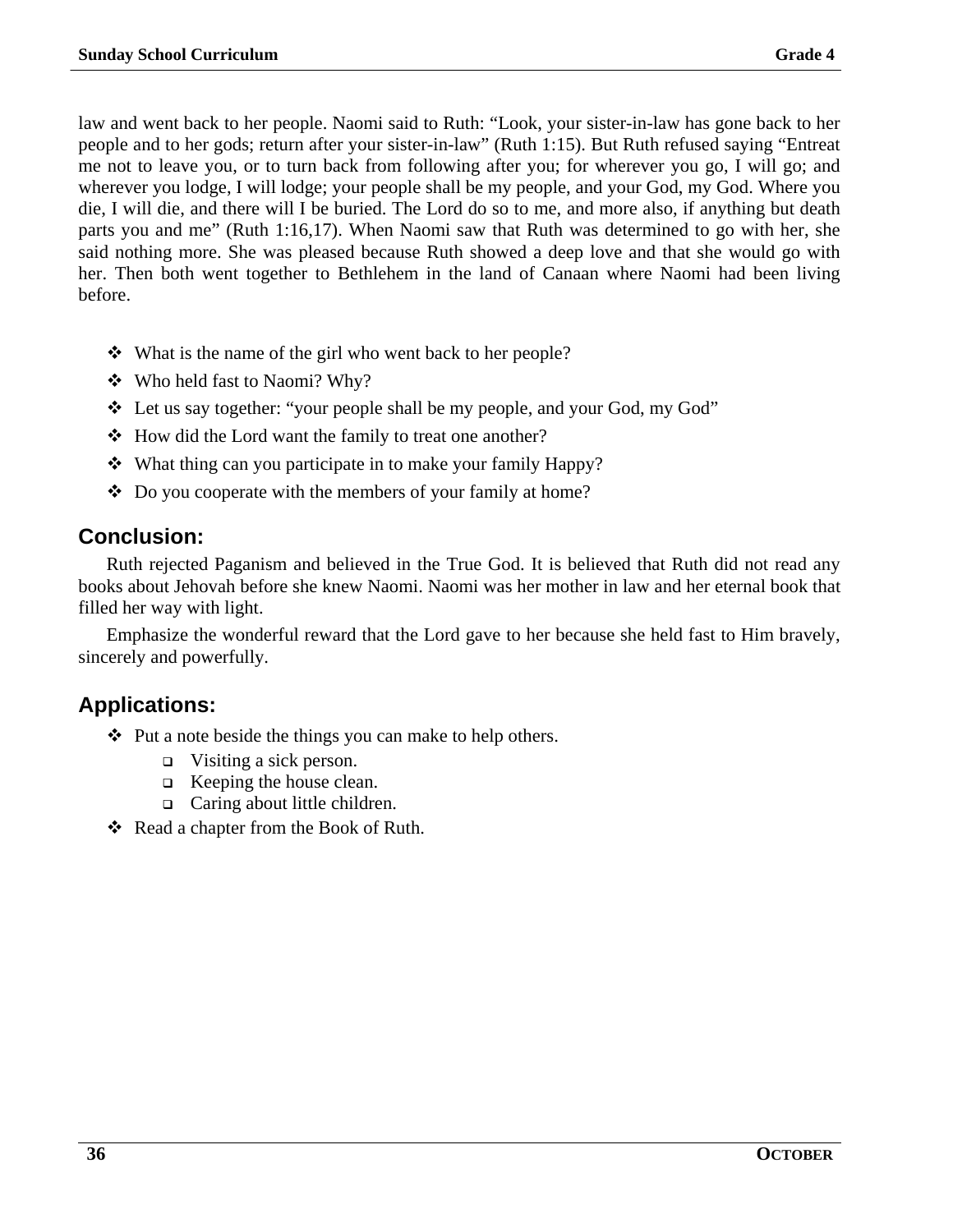# **Week 4- God Cares for Pope Athanasius the Apostolic**

### **Objective:**

Having confidence in God's care of us as he made us Christians.

### **Memory Verse:**

*"The Lord your God is with you wherever you go" (Joshua 1:9)*

## **References:**

- \* "Al Khareeda Al Nafeessa" (The Precious Gem), Part I, Pages 298-313
- \* "The story of the Coptic Church" Iris H. Al-Masry, Part I, Pages 186-249
- \* "The Life of Athanasius the Apostolic" Kamel Saleh Nakhla

## **Introduction:**

Start the lesson by asking the children the following questions: Who remembers the verse of last week? Then show the picture of ST. Athanasius and ask them: Whose picture is this?

## **Lesson Outlines:**

We call St. Athanasius "The Protector or the Orthodox Faith" because he was a great Patriarch and he proved the truth of Christianity to the whole world. St. Athanasius' parents were pagans. (What does the word "pagan" means?) His father was very rich but he died when Athanasius was still a child. His mother brought him up. She sent him to a Christian School in Alexandria, Egypt, to learn. He mixed with the Christian children and noticed how they played, talked and how they loved one another. He saw that they were calm and obedient. He watched them while they were praying to Christ. They asked him about his religion and he said that he worshipped idols and the boys told him that idols are not gods. Christ is God. Athanasius said: "This is true". The boys said, "Athanasius, be a Christian so that the Lord may be with you wherever you go". The hands of men make idols, so how do they worship them?

- $\bullet$  Whose picture is this?
- What was his parent's religion?
- Where was Athanasius educated?
- What did his friends say to him?

One day, while the children were in the school, the bell rang. There was a long break then. The children ran out to play on the Seashore. At that time, the Pope was watching them from the window of his room but they did not notice it. The boys said to Athanasius "Let us baptize you and make you a Christian". Athanasius agreed because he loved Christ and desired to be baptized. They practiced the ritual of baptism: "I renounce you Satan…" He repeated it three times while looking to the west... Then he said, "I acknowledge You O Christ" three times while looking towards the east. Then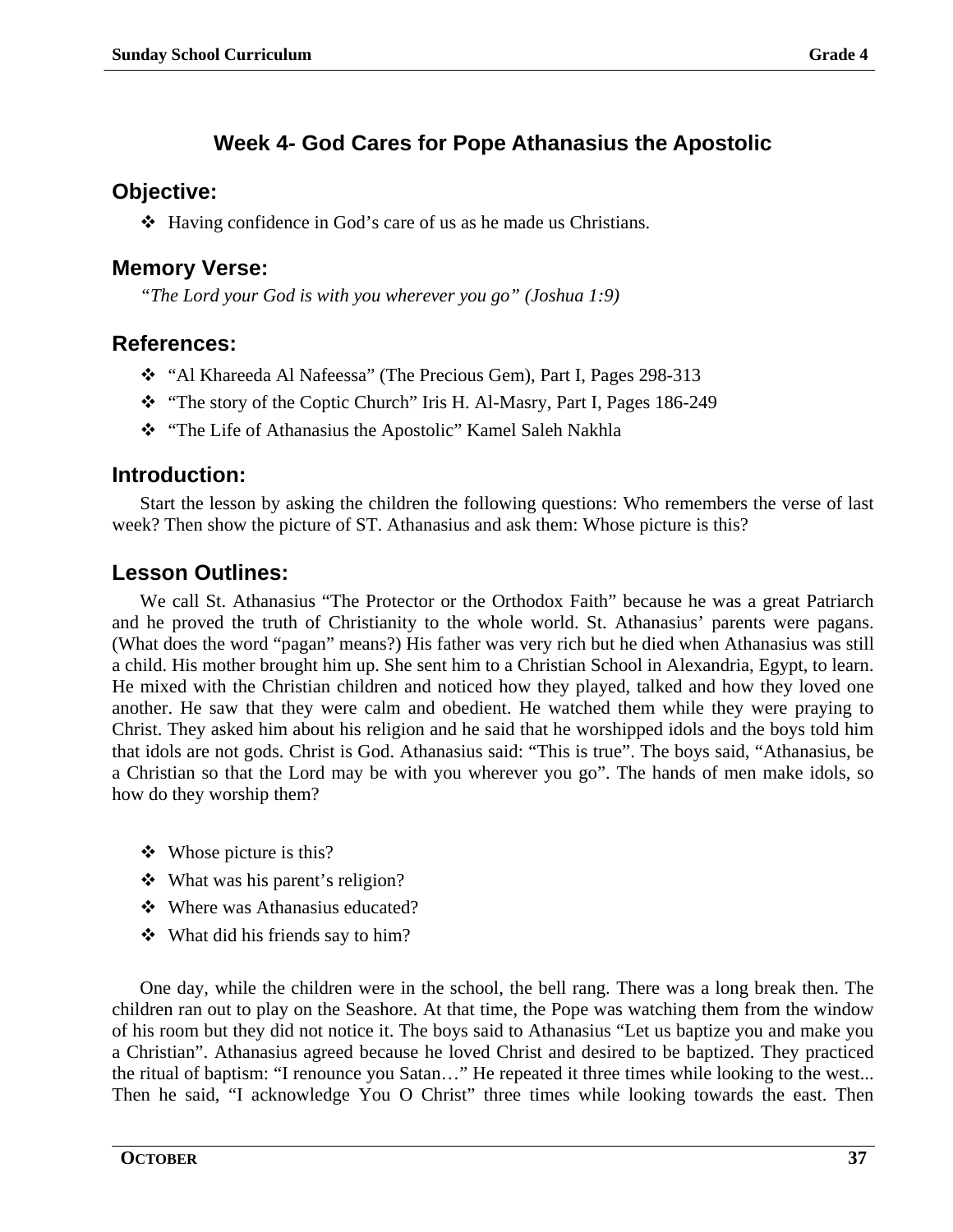Athanasius played the part of the bishop and so on. Pope Alexandrous was happy because the children knew the ritual of baptism. He sent for them and they came and the following conversation took place:

- + What were you doing?
- We were playing, Your Holiness.
- + Which game were you playing? (The boys felt hesitant but he encouraged them)
- We were playing baptism ritual with Athanasius.
- + What is your name my son and who are you?
- My name is Athanasius… My mother worships idols but I want to be a Christian, your Holiness.

The Pope welcomed him and said to him, "May the Lord be with you". The Pope was pleased with him. He noticed that he studied the ritual of baptism perfectly. He took him to his bosoms and anointed him with chrism. He asked his mother to leave him to stay with him at the Patriarchate as a deacon. The mother agreed...Athanasius prayed and studied the Gospel and became a talented preacher. Then, according to Pope Alexandrous' will, the bishops and the people chose him a patriarch and they blessed him by saying: The Lord be with you.

- ❖ What were Athanasius and his friends doing on the seashore?
- ❖ Where did Athanasius study the rites of baptism?
- ❖ What made Athanasius love Christ?
- $\triangleleft$  How many church sacraments are there?
- What was Athanasius' parents' religion?
- How did Athanasius become Christian?
- What was the church post (order) that Athanasius received?
- $\triangleleft$  What is the title given to Athanasius? Why?

Explain that when the Lord sees a glimpse of light in the life of a man, he does not deprive him of his grace, as he desires all men to be saved and to come to the knowledge or the truth, "A bruised reed He will not break, and smoking flax He will not quench; He will bring forth justice for truth" (Isaiah 42:3).

The Sacrament of baptism is essential in attaining salvation as by it we become Christ's children, and through the Holy Chrism with which we are anointed, we get the guarantee of the Kingdom and we abide in Christ, live in Him and bear fruit.

## **Conclusion:**

 Although Athanasius was young, he was very strong in the faith. He understood the faith and defended with courage even when the whole world was against him.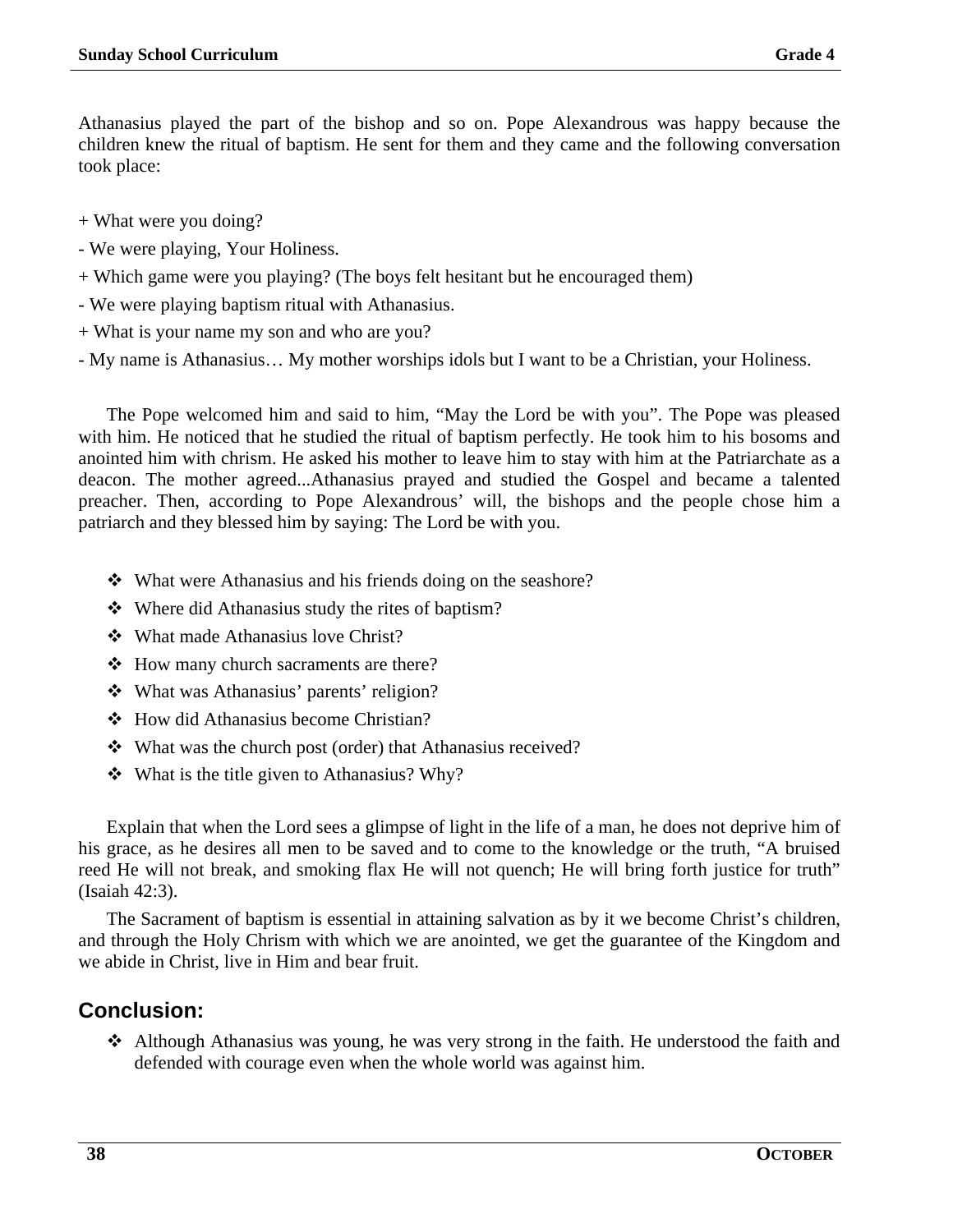- Read the gospel regularly.
- $\triangleleft$  Mark right (3) or wrong (x) before the following:
	- Athanasius' parents were Christians.
	- God is pleased with the wicked boys.
	- Athanasius is called "The Protector of The Orthodox Faith".
- Encourage the children to memorize the first half of the creed.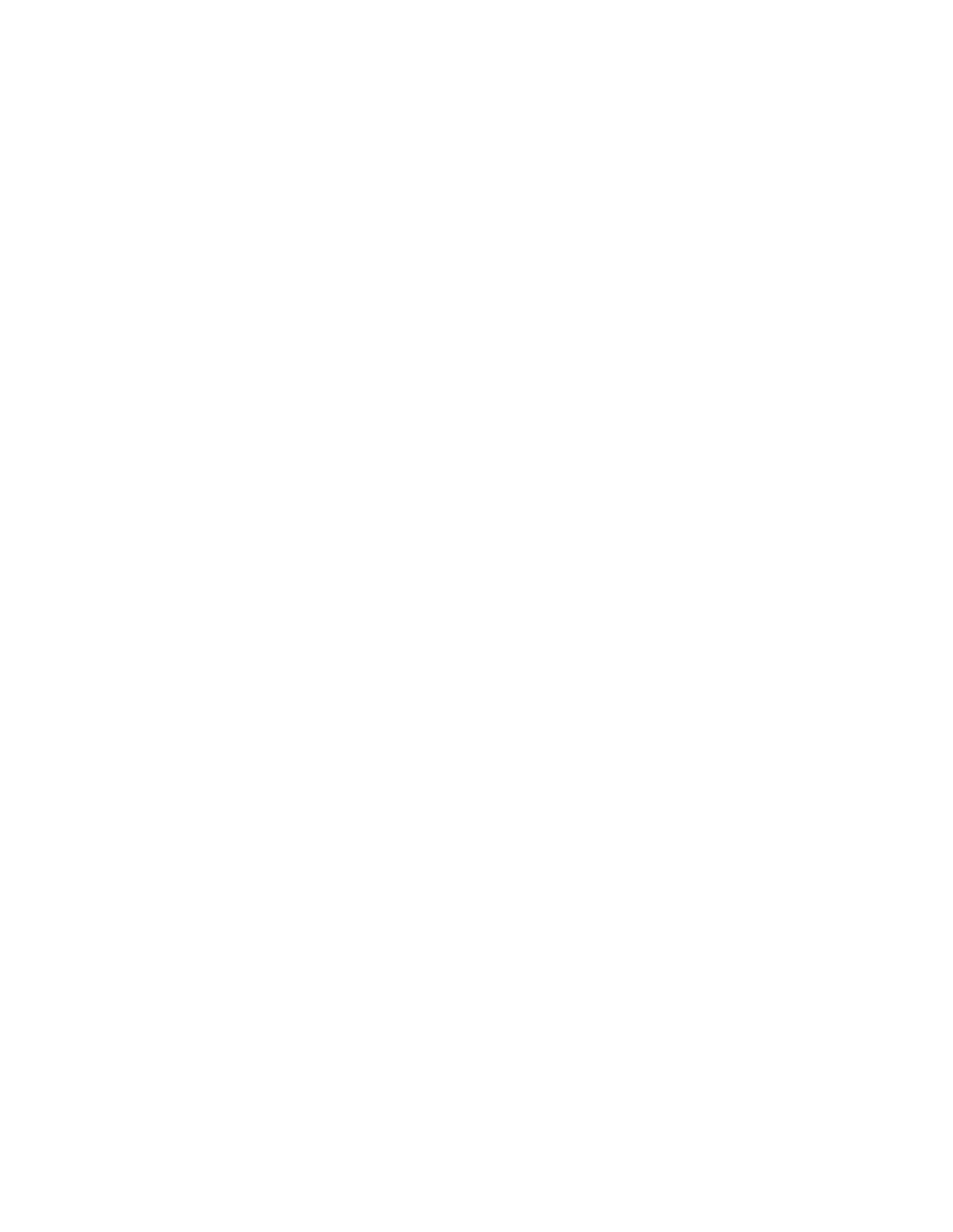# **LESSONS FOR THE MONTH OF NOVEMBER**

- **Week 1-** The Good Friendship: David and Jonathan
- **Week 2-** Moving the Mokattam Mount
- **Week 3-** Do not be Greedy: Aulogius the Stone Cutter
- **Week 4-** Healing Peter's Mother-in-Law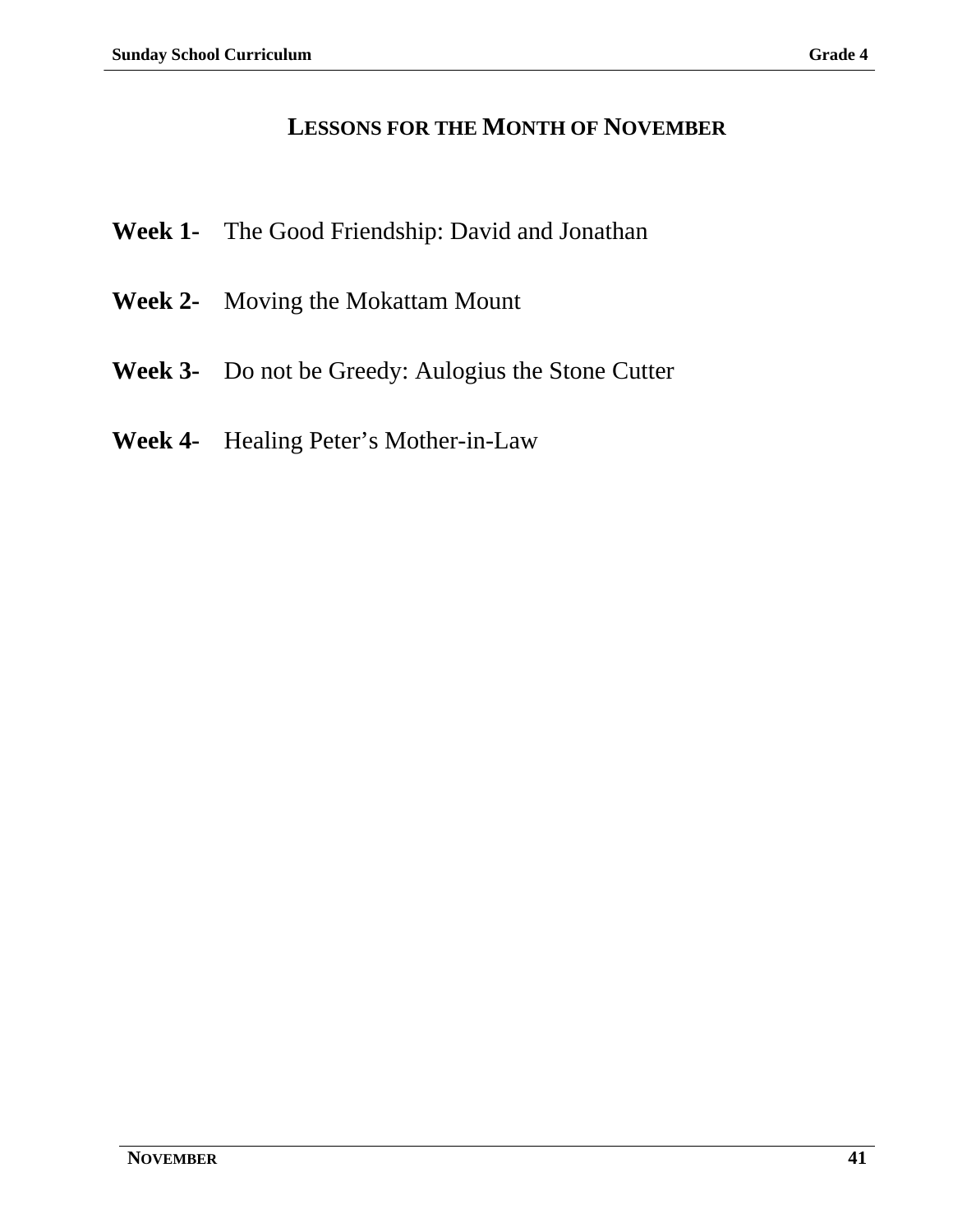## **Week 1- The Good Friendship: David and Jonathan**

#### **Objective:**

To choose good friends

#### **Memory Verse:**

*"The righteous should choose his friends carefully" (Proverbs 12:26)*

## **References**

 $\div$  1 Samuel 18-20

### **Introduction:**

Review the previous lesson by asking the following questions: What affected the life and attitudes of Athanasius when he was a child? What was the name of the Pope? Who remembers the verse? What is the name and title of our Pope the Patriarch?

Also ask your students: how many close friends they have? Why do they like their friends? What do you like to do with your friends? Does he always go to church and the Sunday School? What will they do if their friends do something bad?

Allow the students to talk freely about their friends and notice what kind of friends they have?

## **Lesson Outlines:**

Jonathan rejoiced greatly because David killed the mighty Goliath. Saul, his father, was sad at first when Goliath despised the people and the Lord their God for forty days. Jonathan prayed to the Lord and said: "O Lord bring victory to our people". When David stood before Saul and spoke to him after Goliath had been killed, Jonathan, the king's son was present. Jonathan loved David and knew that he was a hero because of his faith and trust in the Lord.

- What is the name of King Saul's son?
- ❖ Who killed the mighty Goliath?
- Why did Jonathan love David?

Jonathan looked at David's face and felt that David was the only one who would be a sincere friend. Jonathan was the Crown Prince but he knew that the Lord chose David to be King and he did not envy him but he desired to be his friend all the days of his life. To show his love for David, Jonathan gave David his cloak and sword together with his bow and girdle. Jonathan loved David and wanted to give him everything. Do you love Christ? What would you give him?

# **Conclusion:**

We have to bear in mind that Christianity means that Christ and I are close inseparable friends. I tell Him frankly about all the secrets of my heart, which He himself knows. I consult Him before I do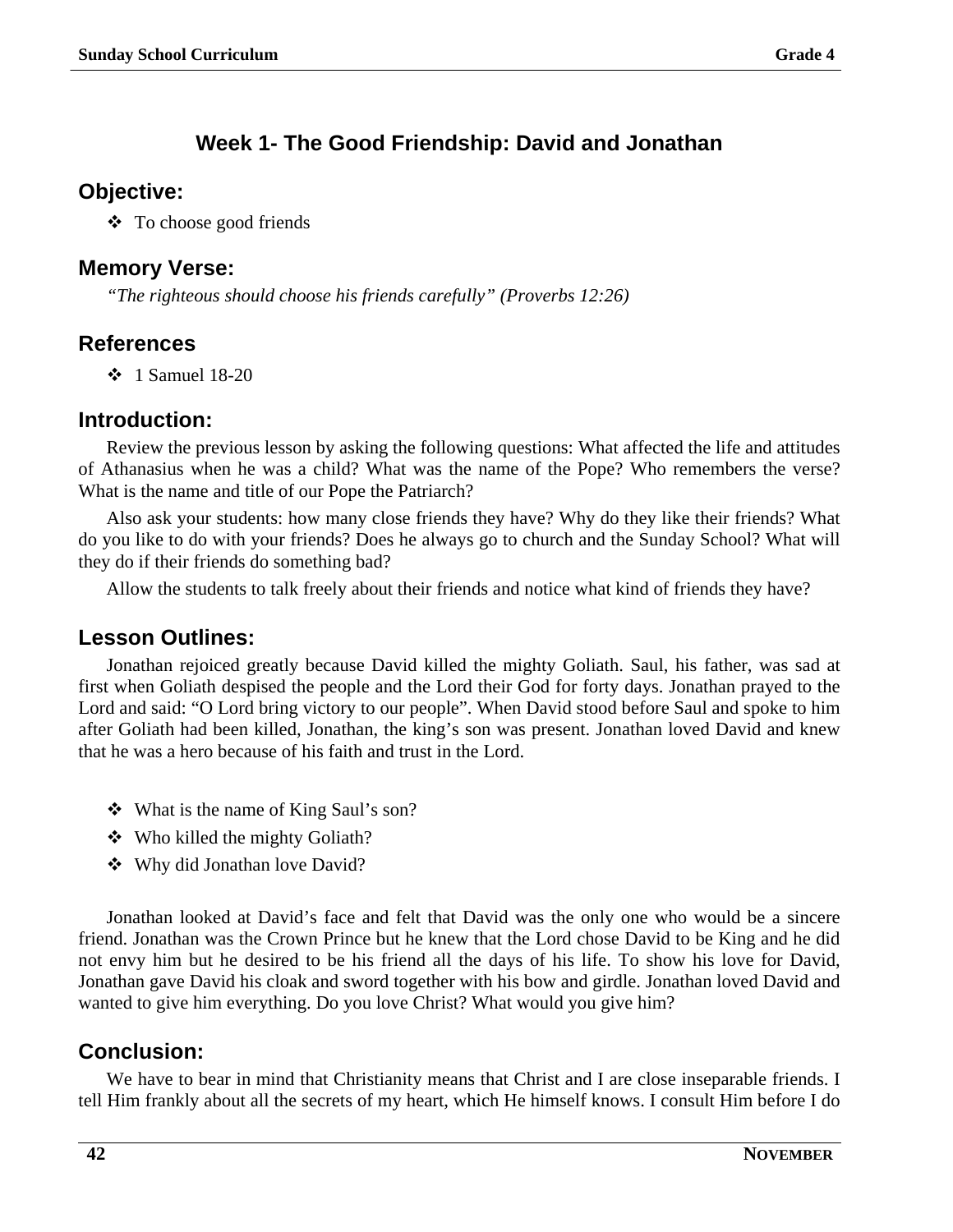anything, and I cast all my anxieties on Him. I enjoy speaking to Him and living with Him and I desire to sit by His feet to listen to His voice.

- $\div$  Read 1 Samuel 18 –20
- Bring your friend with you to the church.
- \* Review with the students the first half of the creed (the homework from the previous lesson).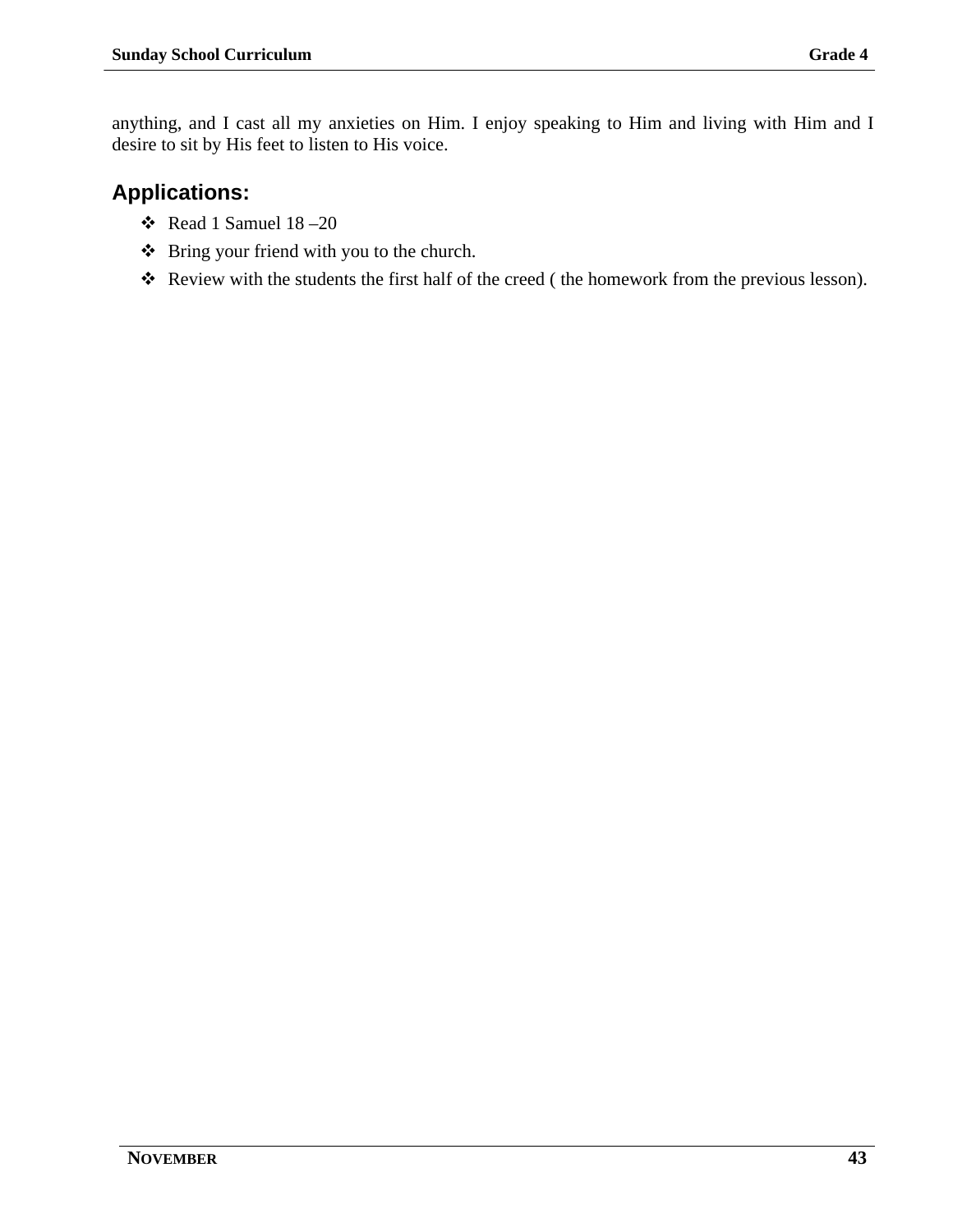# **Week 2- Moving The Mokattam Mount**

#### **Objective:**

 $\triangle$  The power of prayer in calling God through faith

### **Memory Verse:**

*"The Lord will fight for you, and you shall hold your peace" (Exodus 14:14)*

## **References:**

- $\div$  "Al Khareeda Al Nafeessa" (The Precious Gem), Part 2, the 10<sup>th</sup> generation, Pages 344-348.
- The Wonder of Moving the Mokattam Mount

### **Introduction:**

Sing with the students: "Through the intercessions of the Theotokos… [The Coptic Liturgy of St. Basil, Page 73]". Ask the children to tell you a story about a miracle they know? Ask them if they know what is the meaning of a miracle?

## **Lesson Outlines:**

The Lord performed a miraculous deed in the days of Caliph Al Moez where the Lord moved Al Mokattam Mount in Cairo, Egypt, to save the Christians of Egypt. History tells us that Caliph Al Moez had a Jewish minister who hated the Christians and who always despised Christianity and Christ. He was wailing for an opportunity to persecute the Christians.

One day, he sat with the Caliph and said to him: Christ said a verse in the Gospel, "if you have faith as a mustard seed, you will say to this mountain, 'Move from here to there,' and it will move; and nothing will be impossible for you" (Matthew 17:20). Now let us test the Christians to see if this verse is true...Ask them to move The Mokattam Mount so that the air in Cairo may be purer and cleaner and its weather become milder. If the verse is not true, let us take their houses and possessions for ourselves, and drive them out of our country."

- $\triangleleft$  What was the name of the Caliph?
- Where can we find this verse "if you have faith as a mustard seed…?"

Al Moez was convinced and he sent for the Patriarch whose name was Anba Abram the Syrian. He said to him: "If the Gospel is true, move Al Mokattam Mount from its site or we will drive you out of the country". The Patriarch was upset. He said to the Caliph: "Be patient with me for three days". The Patriarch went back in grief. He wrote letters to all the people, priests and bishops of Egypt asking them to fast three successive days till evening and to pray Masses as the church was in danger. The Christians were upset and afraid. The old men and the children cried to the Lord. Mothers left their babes without food. All the people wept. The Patriarch shut himself up inside Al Moallaka (The Hanging) Church for three days without food or water. He kept raising hands and praying, "O Lord help us...O Lord, deliver us." When the time was up, he slept and had a dream and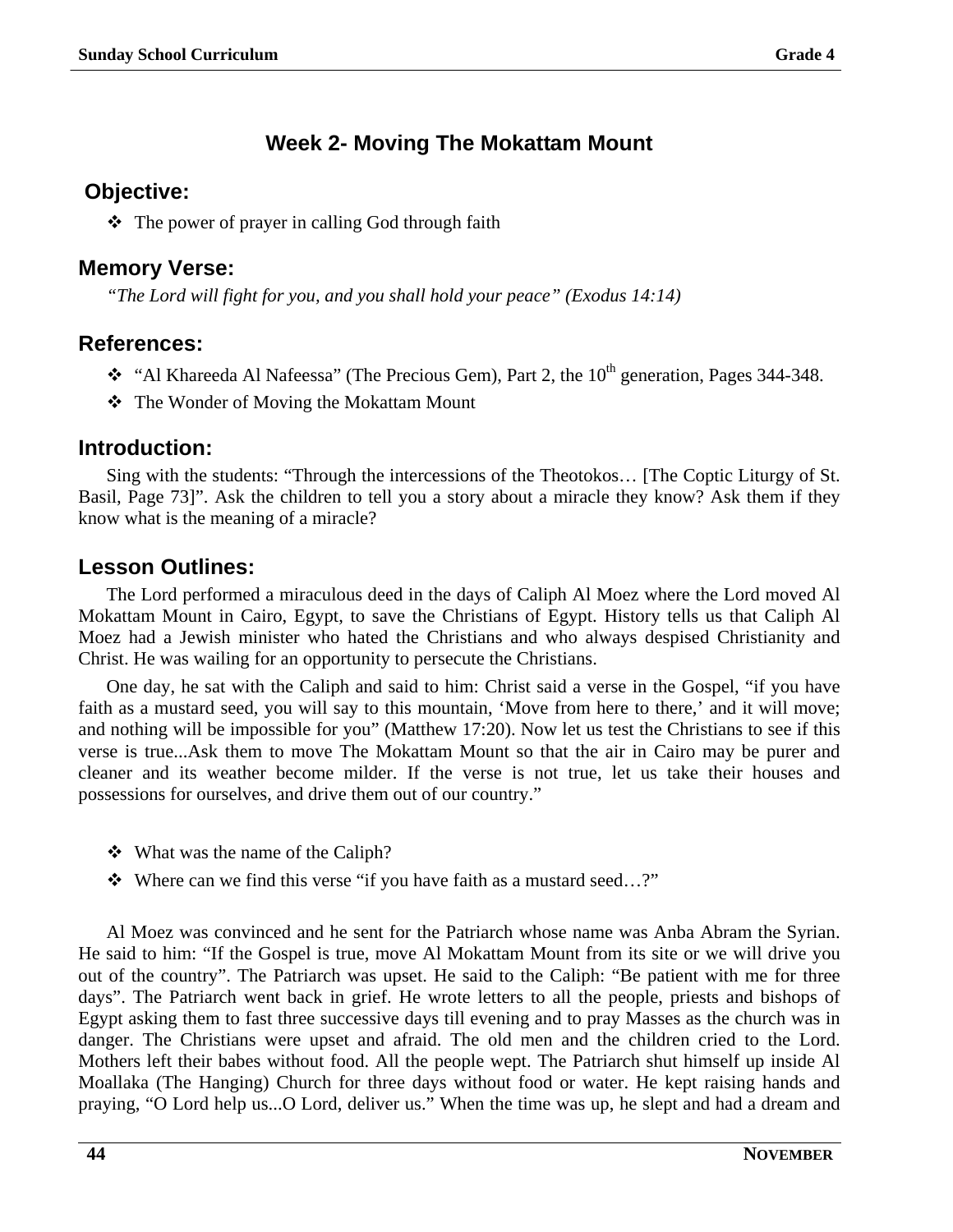saw a vision. A very beautiful lady -the Lady Virgin the Mother of Light came to him and said; "The Lord heard your prayers and the people's prayers. When you go out through the door leading to the market place, you will see a man carrying a big jar of water. This man will tell you what to do..." The Patriarch got up...He knelt down before the Lord and said: "Thank you Lord because you have heard our prayers". The verse says...The Lord will fight for you, and you shall hold your peace.

- What is the name of the patriarch?
- What did the Patriarch and the Christian people do?
- ❖ Who gave an order that the Mokattam Mount should be moved?

The patriarch went out and reached the place the Mother of Light told him about and found the man she spoke of. He got hold of him and brought him to the church and told him what happened. The man whose name was Simon the tanner (Shoe repairer) said: "The Lord will fight for you, and you shall hold your peace".

At the appointed time, Pope Abram went to the Caliph's palace and when the minister saw him he said: "Of course you have come to say that you cannot move the Mount. Pope Abram made the sign of the cross (Let us all make the sign of the cross) and said: "The Lord will fight for us, and we have only to be still". Our Lord can do everything. He is God the Almighty. With the power of our Lord, the mountain will be moved.

The Caliph, the ministers, the statesmen, the captains and the nobles went out to see how the mountain would move. The Jew minister was sure that the Christians would be ashamed and disappointed. They will say to the mountain, "Move" and the mountain would not move.

Our Father the Patriarch stood up and besides him stood Simon the tanner. The priests, the deacons and all the people stood in rows behind them. After the mass, the patriarch and his people bowed down in worship then they stood up saying "Lord have mercy, (Keryeleison)". A great earthquake took place and the Mount shook and moved. Then the Patriarch and the people knelt down again and the Mount moved again causing violent movements in the ground. This happened several times. The caliph and the leaders of the army were afraid and asked the Pope to stop praying so that the city might not be turned over.

- What does the verse say?
- What happened to the Mountain?

Al Moez the Caliph knelt down before the Patriarch and said, "I am a Christian." Then he gave up the throne (Abdicated), and was baptized and lived as a monk. His tomb is there in the church of Abu Sefein up till now. His son Al Azeez became king after him.

 The children should know that the man who walks with God never fears anything. They should never perish and no one shall snatch them out of His hand. If God is with us, who is against us! He said; "I am with you always to the end of the age."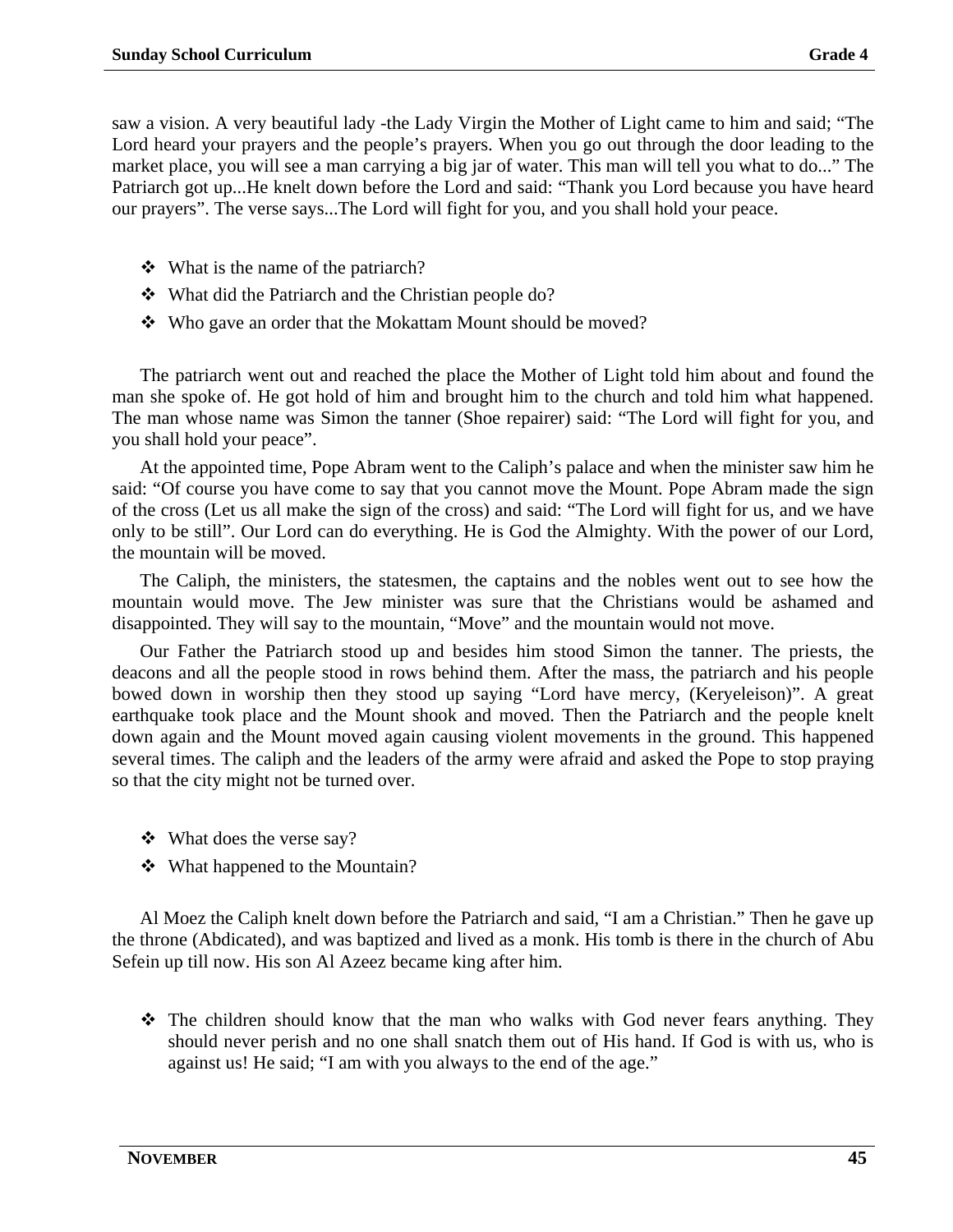- Show the children that the conversation between Al Moez and the Pope teaches us a good lesson; that is we must not be rash in giving our agreement to anything before we pray.
- Show the children how powerful prayer and fasting are. Prayer and fasting rescued Esther and her people and they also can rescue all the Christians.
- The children should know the truth of Christianity and the firmness of the Coptic Church during the persecutions and troubles she faced all over ages. She will always be firm as God is in her and so she will not be shaken.
- Always be prepared to defend anyone who calls you to account for the hope that is in you, yet do it with gentleness and reverence, and keep your conscience clear.

## **Conclusion:**

Prayer is an effective means that changes our shape and renews our mind to become the children of God. Prayer and fasting are of a great benefit when we face problems and difficulties

- Let us pray for the See of St. Mark (in Egypt, Sudan, Ethiopia...etc.).
- Concentrate on faith in the practical life feeling of peace in dark places and advise the children not to be afraid of exams.
- $\triangleleft$  Answer the following questions:
	- $\Box$  What was the name of the Caliph?
	- What was the name of the Patriarch?
	- What does the word "Keryeleison" mean?
	- $\Box$  How many times do we recite it in the prayers of the Psalms?
	- $\Box$  Write the Title of the Pope in your notebook.
	- □ Write the Intercession in your notebook.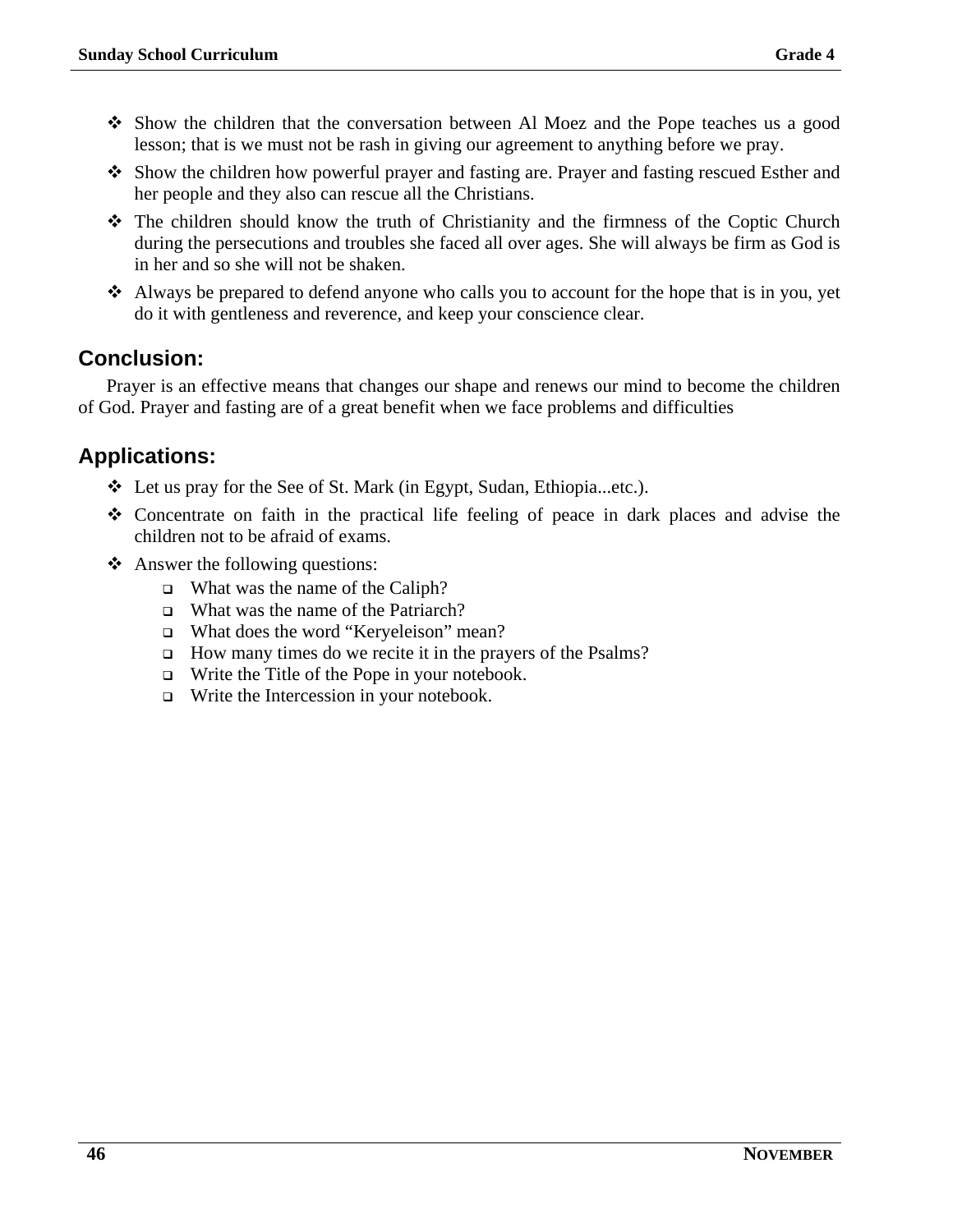## **Week 3- Do not be Greedy: Aulogius the Stone Cutter**

### **Objective:**

- Satisfaction.
- $\triangle$  Be thankful for everything we have

### **Memory Verse:**

*"If we have food and clothing with these we shall be content" (1 Timothy 6:8).* 

## **References**

\* "Aulogius the Stone Cutter" Al Saurian Monastery

### **Introduction:**

If you have a toy would you share it with your friends? If you have a game would you ask for another? Do you know what is the meaning of being content?

# **Lesson Outlines:**

Aulogius is a poor man. He cuts stones and his wage is one Denarii a day. But he loves to entertain strangers and wash their feet, give them what he has. Aulogius met St. Daniel; the protopriest (Hegumen) of Scetics. He entertained him, washed his feet and fed him. The saint was pleased with Aulogius, the poor man and prayed for three weeks so that the Lord might give Aulogius a lot of money. The Lord answered the saint's prayer and Aulogius became rich as he found a treasure while cutting the stones.

Aulogius went to a distant country (Constantinople) and befriended the rich people and did not show love for the poor and the strangers. The saint was sorry for what he asked for and prayed that Aulogius would return to his first love and the Lord answered his prayer and Aulogius became a poor man once more and returned to his country. He loved the strangers. This happened after his property had been robbed and people threatened to kill him.

- Why did St. Daniel pray that the Lord would make Aulogius rich?
- How did Aulogius live?
- How did he get all that money?
- $\triangleleft$  Where did he go with his money?
- What did he lose when he was in Constantinople?
- How did Aulogius go back to his first life?

#### **Conclusion:**

As children of God we need to thank Him for all what we have and share what we have with others whether they are friends, relatives or even people we do not know. Let us also be content with what we have and do not ask for more than our needs.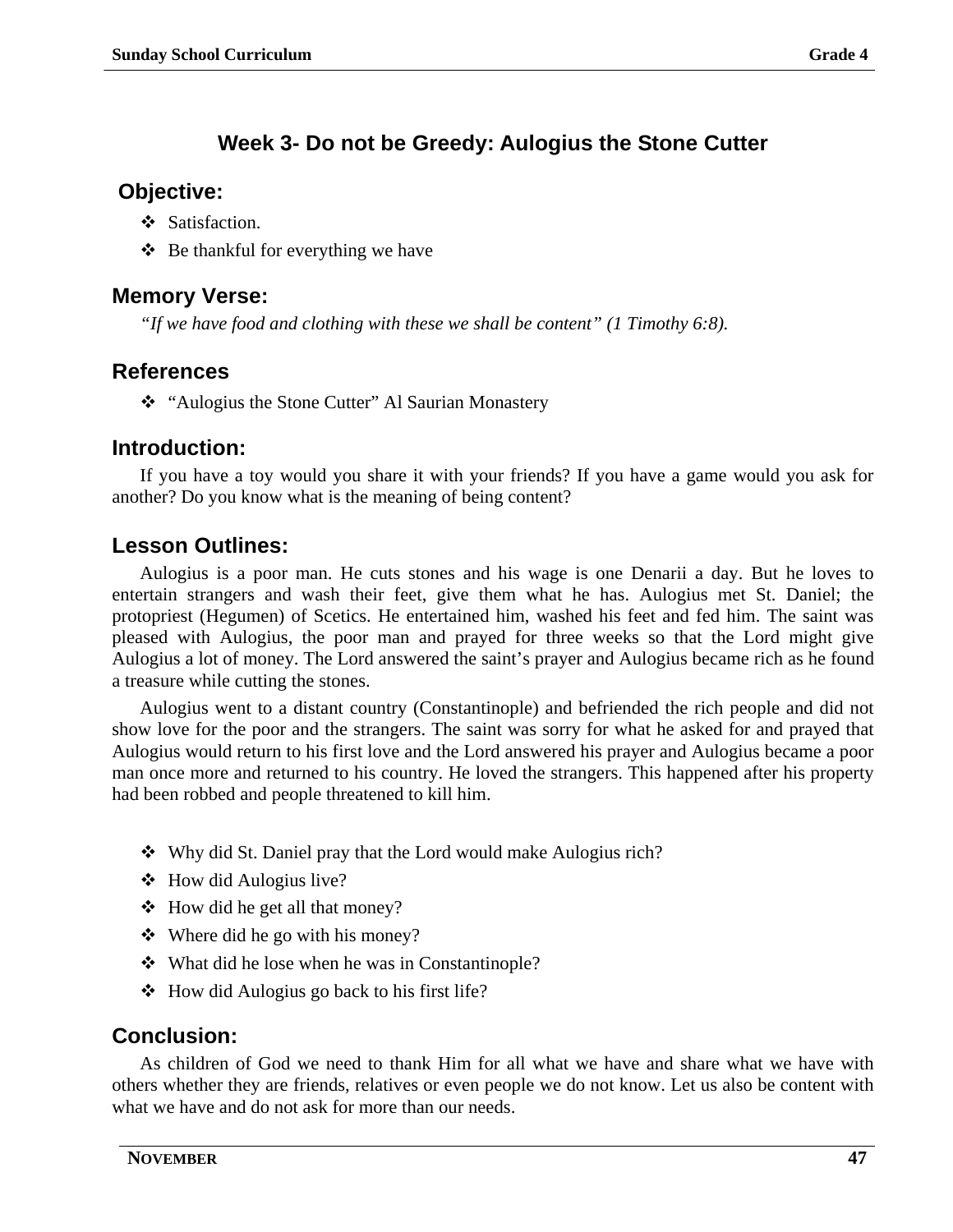- Save some of your pocket money and give it to the poor.
- Share your toys with your brothers and sisters as well as with your friends.
- Memorize the second half of the creed as a homework.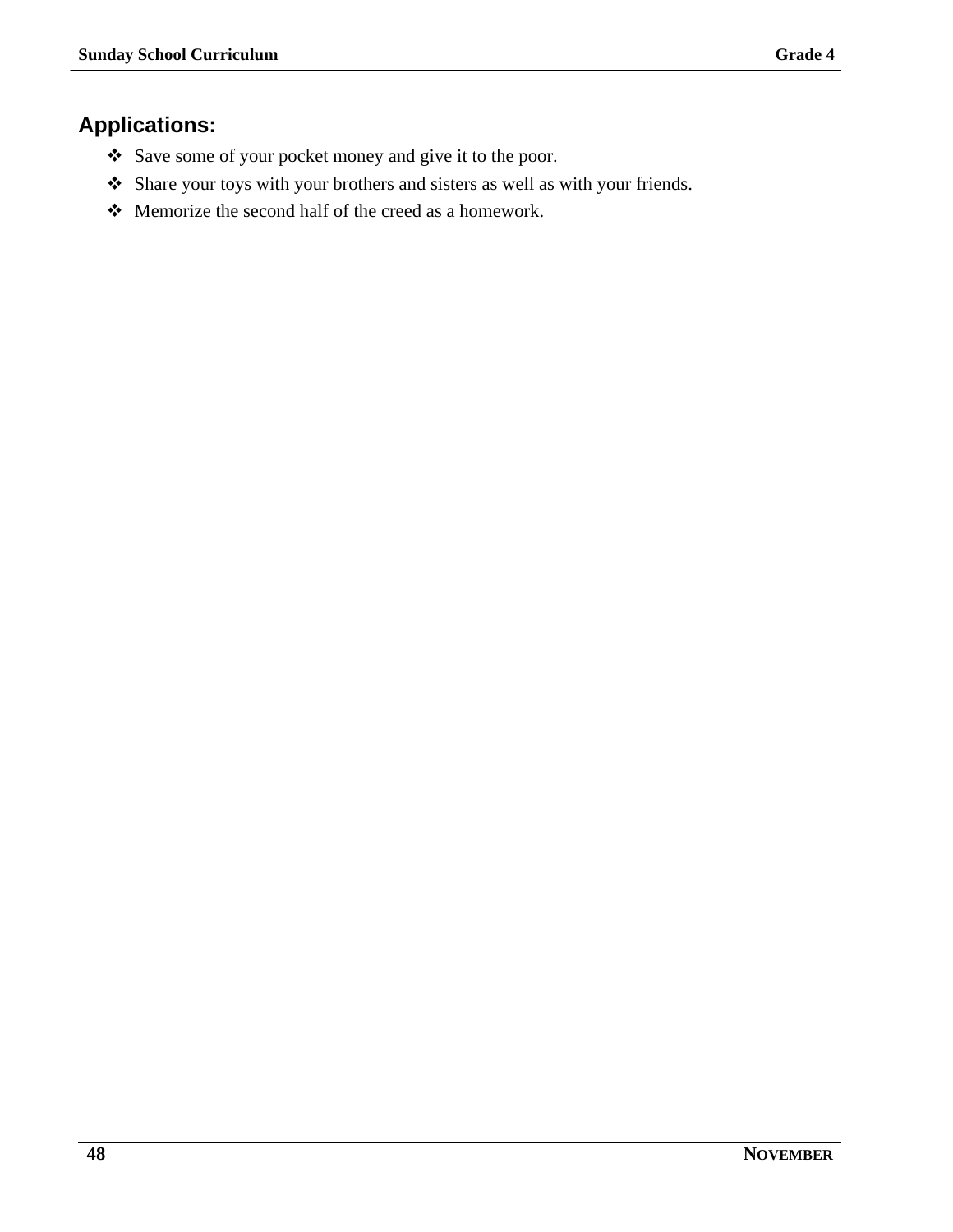# **Week 4- Healing Peter's Mother-in-Law**

### **Objective:**

To learn that the Lord Jesus heals us.

### **Memory Verse:**

*"For I am the Lord who heals you" (Exodus 15:26)*

## **References:**

- Luke 4:38-41; Mark 1:29-34
- The Lord Jesus at the shore of Galilee, Louis Diamond Beirut

### **Introduction:**

Start the lesson by asking the children the following questions: What was our previous lesson about? What does the verse say? Also ask the children what do you do when you are sick or someone you know is sick? Do you pray to God to heal you?

## **Lesson Outlines:**

Jesus was teaching in the Synagogue. Andrew, Peter, James and John were with Him. When they went out of the Synagogue, Peter invited them to have dinner in his house. Peter's wife was busy preparing dinner for them, but she looked sad. Jesus said to Peter; "Your wife looks sad", and Peter said, "Yes, Lord, her mother is sick with severe fever, and her case is hopeless". But Jesus said, "I will heal her, and He said to Peter's wife: Do not be afraid. I will heal your mother, for I am the Lord who heals you". They found her lying in bed. Her face was red and she cried in pain, "Ah my head, ah my body". Jesus got hold of her hand and she rose at once and the fever left her. She served them and helped in preparing dinner for the guests.

- Who healed Peter's mother-in-law?
- What was wrong with her?
- What did she do when the Lord healed her?
- Let us repeat together: For I am the Lord who heals you.

The four disciples: Andrew, Peter, James and John sat with their Master around the table in Peter's house. They were very happy. Peter's wife and his mother-in-law thanked Jesus. They served Him and His disciples. They offered the best food in the house. The news of this wonderful healing spread. At sunset, many people came to Peter's house where Jesus was sitting. Now when the sun was setting, all those who had any that were sick with various diseases brought them to Him and He laid His hands on every one of them and healed them.

◆ How did Peter's mother-in-law express her thanks to Jesus?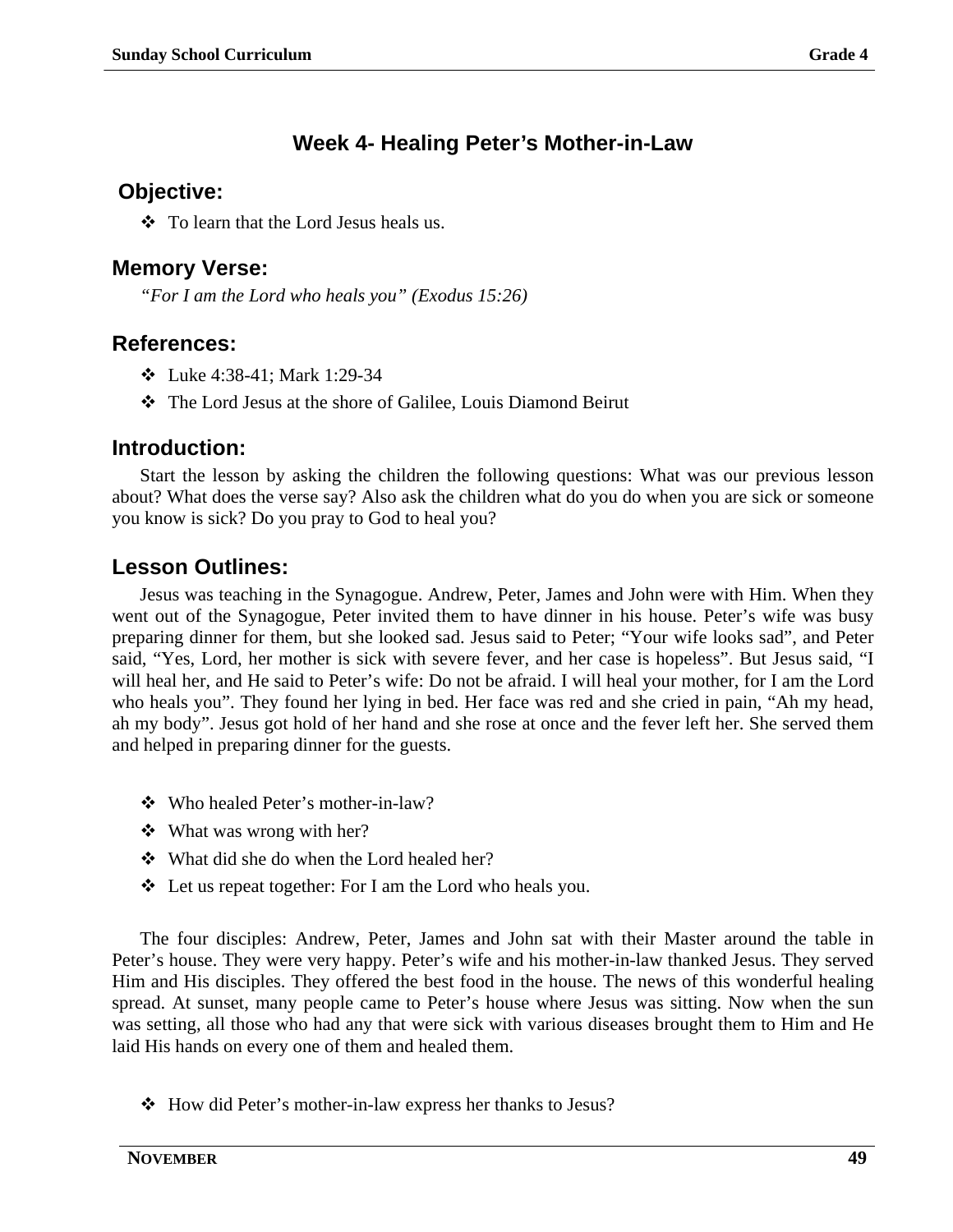- Why did the crowds come to Peter's house?
- $\div$  Who remembers the verse? I am ......
- 1. Speak about the Sacrament of the Unction of the Sick and explain that when the priest prays for a sick man, this man is healed through faith.
- 2. Explain the prayer of the Unction of the Sick and try to gather the children during the week to attend the prayer of the Unction of the Sick.

## **Conclusion:**

God is the one who heals when we are sick. He may work through the doctor or the priest's prayer but after all He is the one who heals everybody.

- $\triangleleft$  Rearrange the following:
	- Lord -the -I -who heals -am –you
	- If we have -be content food and clothing- with these we shall
- Pray for (name) who is sick, this week, or ask our father the priest to come and pray for him and anoint him with the holy oil.
- Mention some Biblical verses, which the Lord Christ used in healing the sick people.
- Visit the children who are absent or sick this week…bear in mind that Jesus visited Peter and healed his mother-in-law. When you visit anyone, give him a present.
- Review with the students the previous lesson's homework- the second half of the creed.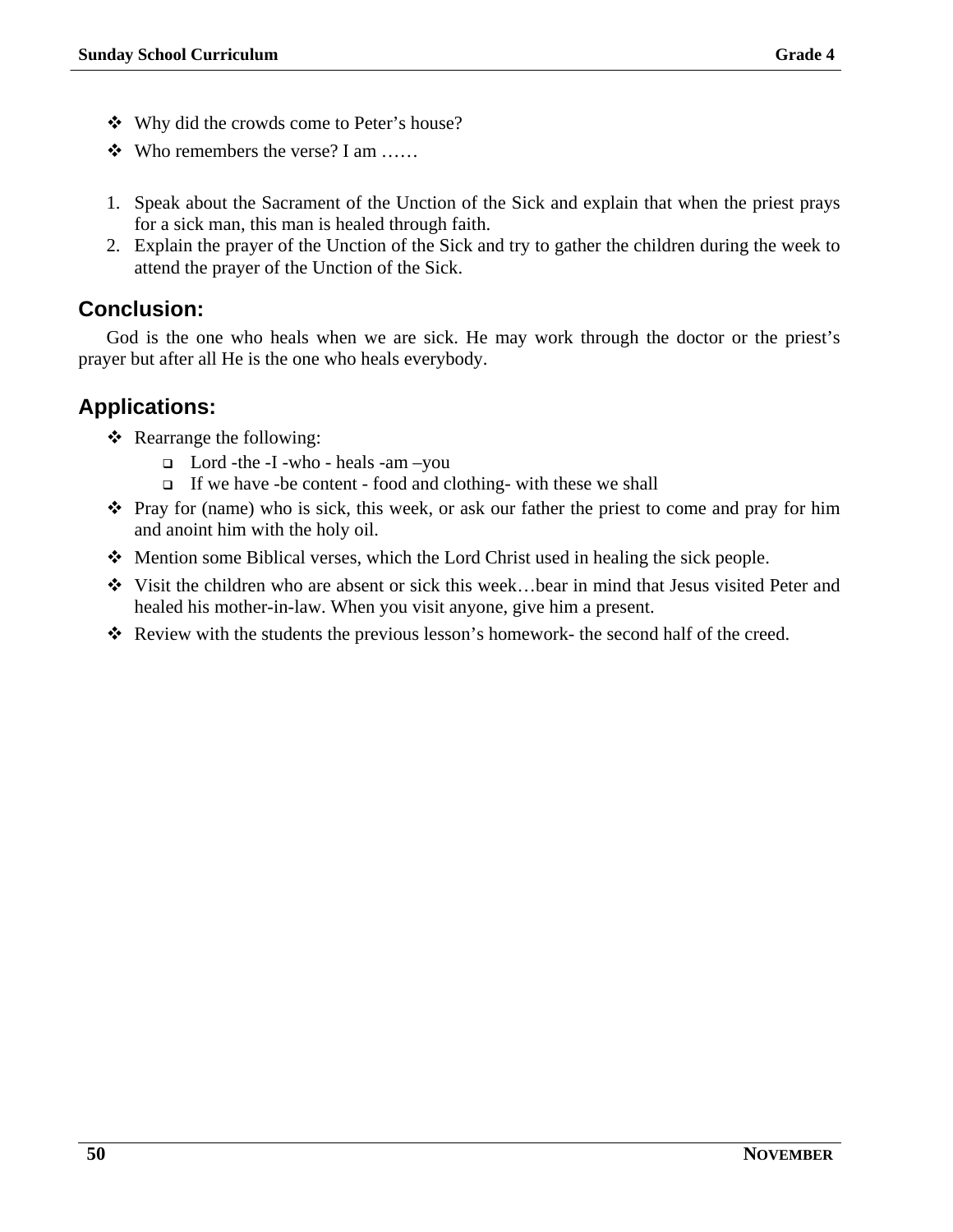# **LESSONS FOR THE MONTH OF DECEMBER**

- **Week 1-** The Child Jesus Enters the Temple
- **Week 2-** Raising Jairus' Daughter
- **Week 3-** Jesus Heals A Man Born Blind
- **Week 4-** Angels, Ranks, Nature and Work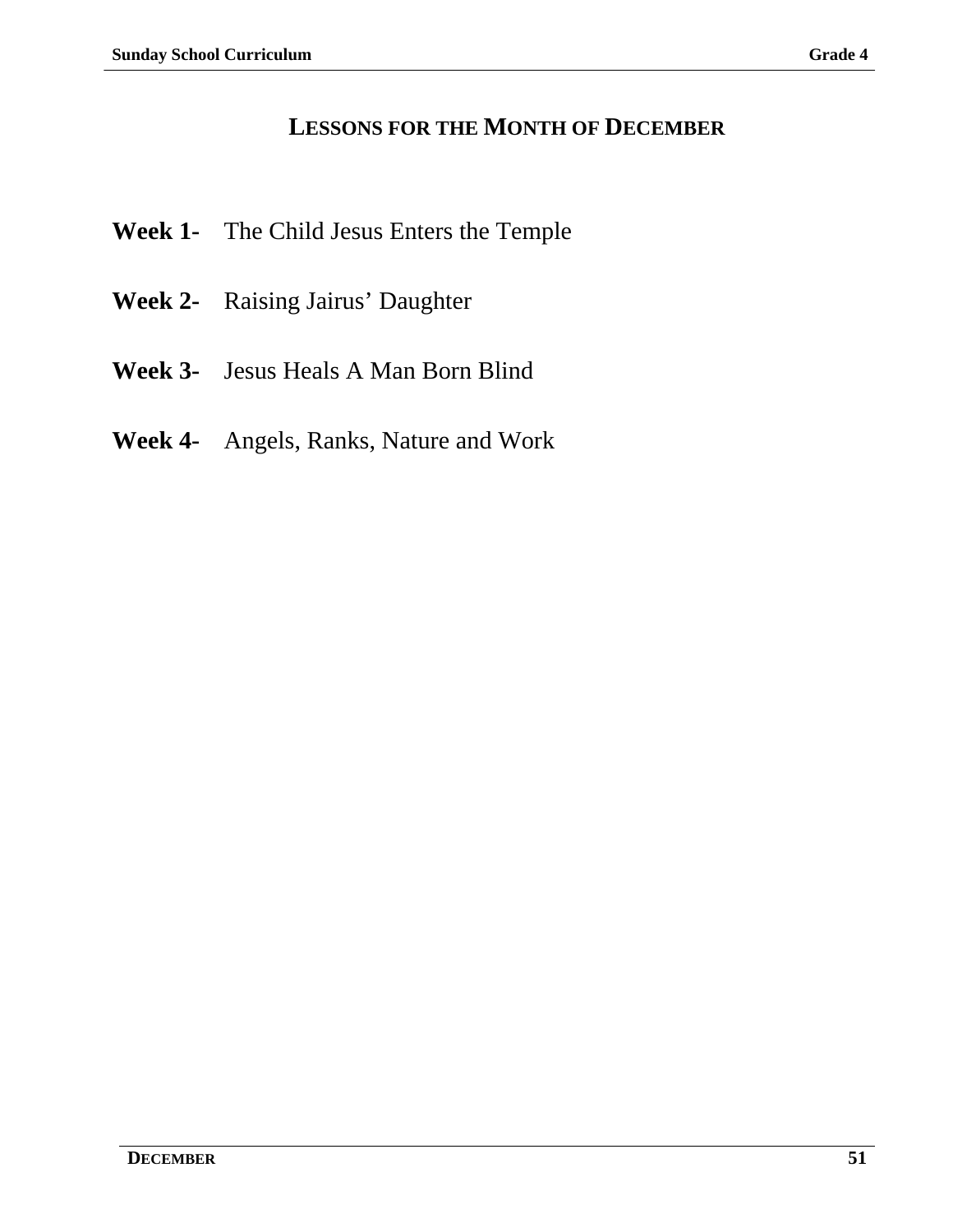# **Week 1- The Child Jesus Enters the Temple**

#### **Objective:**

- To learn obedience to the parents from the Lord Jesus.
- $\triangleleft$  To grow in the spirit at a young age.

#### **Memory Verse:**

*"Jesus increased in wisdom and stature" (Luke 2:52)*

## **References:**

- Luke 2: 39-52
- \* "The explanation of the gospel of St. Luke" Fr. Tadros Y. Malaty

## **Introduction:**

Sometimes we answer our parents rudely or refuse to respond to their requests. Other times we are not willing to listen to them or do what they tell us to do. As the children of God we should be obedient to our parents. The Lord in the Old Testament gave His 10 commandments to His people. The first four commandments were concerning the relationship between God and man and the remaining 6 were about the relationship of man with his fellow men. The first commandments in these 6 were regarding the obedience and the respect to the parents "Honor your father and your mother, that your days may be longer upon the land" (Exodus 20:12). The child Jesus Christ was very obedient to His parents St. Mary and St. Joseph the carpenter. Although He was God, He respected and listened to what His parents' request from Him. Check with the children if they memorized the Ten Commandments. If they do not remember them, they should memorize them for next week as homework.

Today's story demonstrates how obedient was the child Jesus to His parents.

# **Lesson Outlines:**

"His parents went to Jerusalem every year at the Feast of the Passover. And when He was twelve years old, they went up to Jerusalem according to the custom of the feast. When they had finished the days, as they returned, the Boy Jesus lingered behind in Jerusalem. And Joseph and His mother did not know it; but supposing Him to have been in the company, they went a day's journey, and sought Him among their relatives and acquaintances. So when they did not find Him, they returned to Jerusalem, seeking Him. Now so it was that after three days they found Him in the temple, sitting in the midst of the teachers, both listening to them and asking them questions. And all who heard Him were astonished at His understanding and answers. So when they saw Him, they were amazed; and His mother said to Him, 'Son, why have You done this to us? Look, Your father and I have sought You anxiously.' And He said to them, 'Why did you seek Me? Did you not know that I must be about My Father's business?' But they did not understand the statement which He spoke to them. Then He went down with them and came to Nazareth, and was subject to them, but His mother kept all these things in her heart. And Jesus increased in wisdom and stature, and in favor with God and men" (Luke 2:41-52).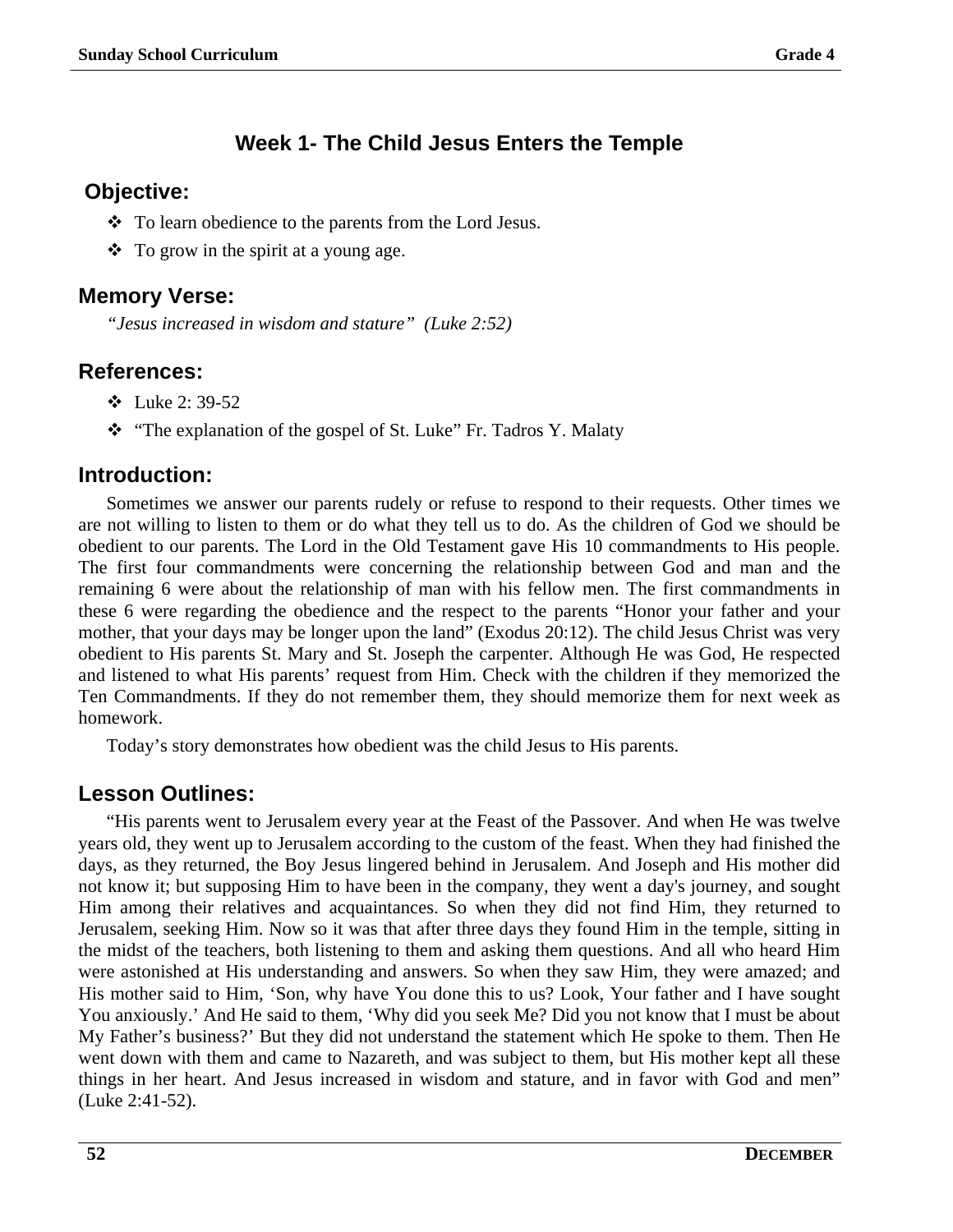- How old was Jesus at that time?
- Where was the child Jesus?
- Why was He in Jerusalem?
- Who was looking for Him?

St. Mary and St. Joseph were relieved when they finally found Him in the temple but they were amazed when they saw Him sitting with all the teachers and the elders. When St. Mary asked Him: "Son, why have you done this to us? Look, Your father and I have sought you anxiously" (Luke 2:48), Jesus answered very politely and said that He was doing His father's business. He meant that He was teaching as God has planned for Him on earth. He immediately went back with them to their home in Nazareth. So, Jesus was polite and respectful to His parents and He obeyed them on the way back.

- What did St. Mary say to Jesus when she found Him?
- How did Jesus answer her?
- Where did they go after that?

## **Conclusion:**

We would like to be like the child Jesus Christ in all aspects but specifically, His obedience and respect to His parents. Also, the child Jesus had good understanding for the word of God. He was also curious about it and would question the teachers to clarify it more. We also like to increase in understanding the Bible and the church.

- \* Count how many times this week did you obey your parents and how many times did you not.
- Make sure to read the Bible everyday to increase in understanding and wisdom like Jesus Christ did when He was only 12 years old.
- Prepare questions for Sunday school teacher or to the priest about things you do not understand in the church to find the answers to them?
- Gradually build the habit of asking about the things you do not know to increase in the knowledge of God and the church.
- $\triangle$  Review the whole creed memorization with the students.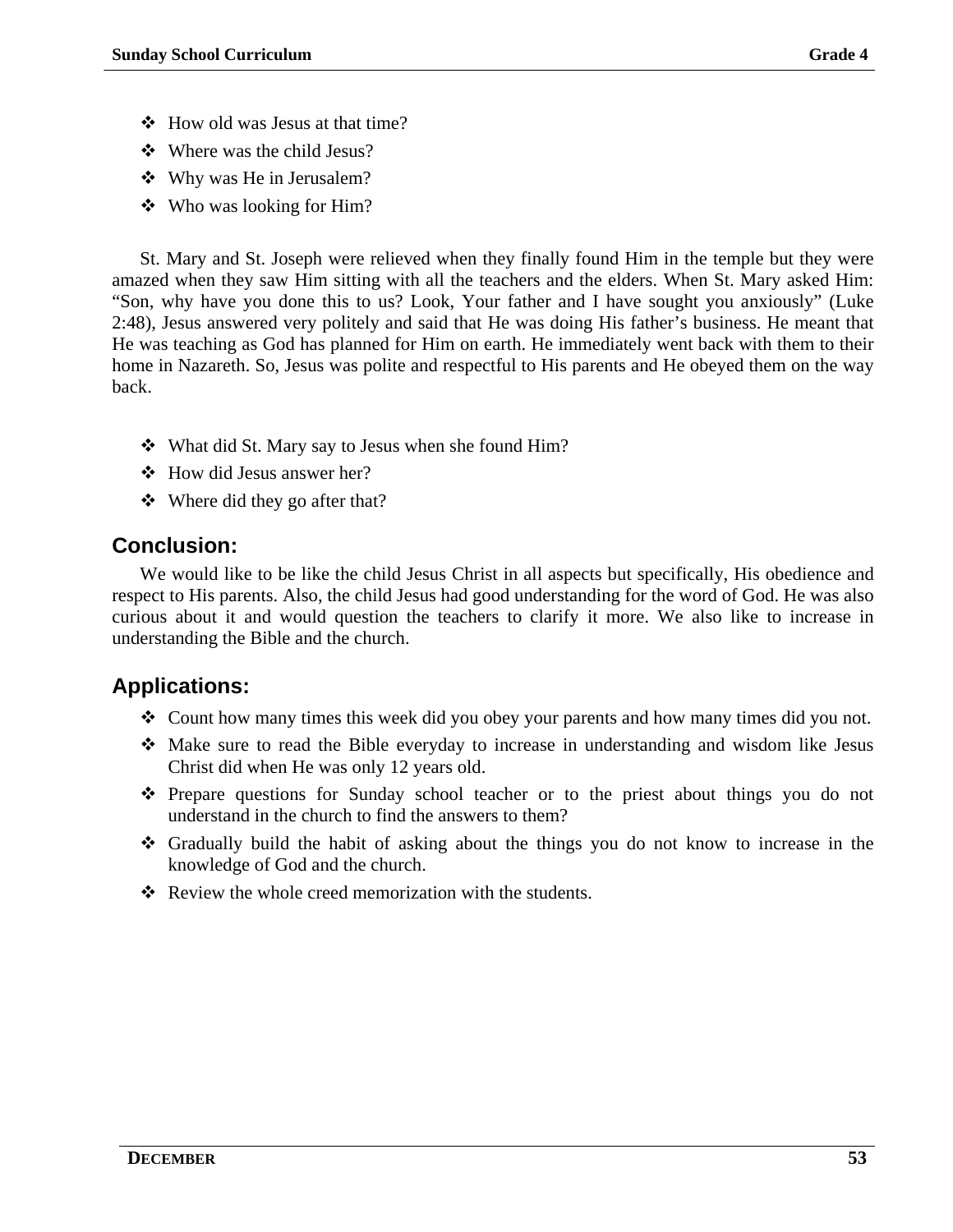# **Week 2- Raising Jairus' Daughter**

### **Objective:**

• Christ's authority over the kingdom of the souls and the body.

### **Memory Verse:**

*"Do not be afraid, believe only" (Luke 8:50)*

## **References**

- Luke 8:42-56; Matthew 9
- \* "The Explanation of the Gospel of Luke" Fr. Tadros Y. Malaty
- \* "The Gospel of Matthew" Fr. Marcos Daoud

## **Introduction:**

Review the previous lesson and memory verse with the children. Ask them if they know of any miracle from the Bible and tell them that today we are going to talk about another miracle.

## **Lesson Outlines:**

The Lord Jesus Christ healed many people because He desires to help all, young and old. Jesus had some friends who were fishermen, living near the Lake of Galilee. They owned ships. One day the sun was shining in the sky and the ships were in the middle of the lake. Jesus and the fishermen were on one of the ships. There was a large crowd of people on the shore. The people saw Jesus...the children rejoiced. The ship drew near the shore where the crowds were waiting for Jesus.

Then a man named Jairus arrived, an official in the local synagogue. He was in deep grief as his only daughter was dying. Many people knew Jairus as he had a high status in society. Jairus threw himself down at Jesus' feet and begged Him to go to his house as his daughter was dying. He begged Him to come and lay His hands on her and heal her. And Jesus went with him.

- What was the name of the man?
- What did he want Jesus to do?
- What did he do when he drew near Jesus?
- What do you do before you pray?

A man from the ruler's house came and said, "Your daughter is dead; do not trouble the Master any more". Jairus was sad but Jesus encouraged him and said: "Do not fear, only believe". When Jesus arrived at the house, He saw a large crowd and everyone there was crying and mourning for the child. When Jesus entered the house He asked them: What is all this noise and weeping for? Do not cry: the child is not dead. She is only sleeping". They all made fun of Him, because they knew that she was dead. Jesus ordered them all not to enter her room.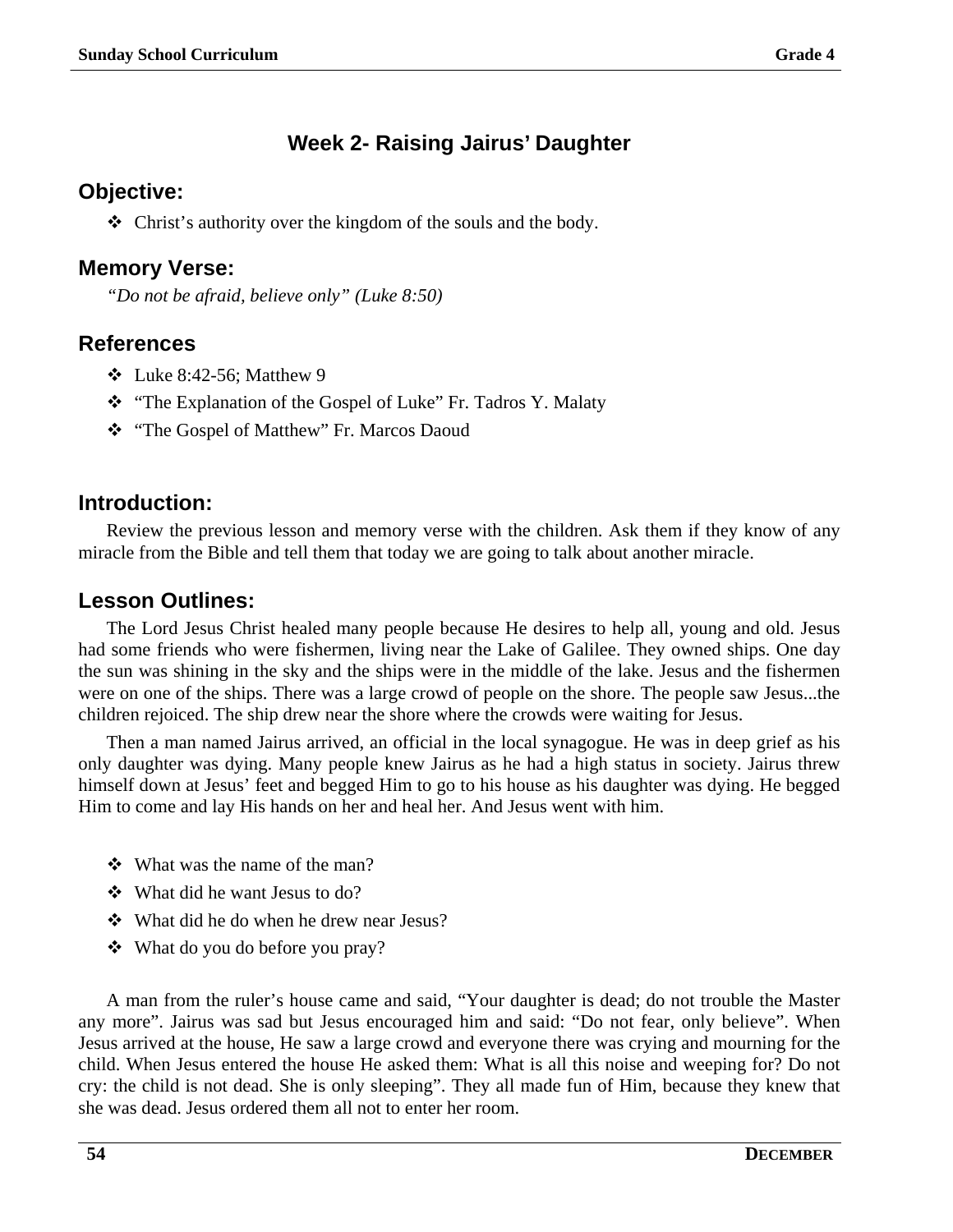- Who told Jairus that his daughter died?
- What did Jesus say?
- Let us repeat together: Do not be afraid; only believe.

The Lord Christ did not let anyone go in with Him except the child's parents and three of His disciples. Jesus took the child by the hand and called out, "Get up, child".

The child began to breathe and move, her life returned and the child opened her eyes. She saw Jesus and Jesus helped her to rise and leave her bed. The girl got up at once. She smiled to Christ, to her father and to her mother. She threw herself between the hands of her parent. Her grief turned into great joy and the mother was very happy. People came and knew what happened. The girl's parents did not know how to express their thanks to Jesus...Jesus knew their thoughts and He turned these thoughts to another simple matter. He said to them "Give her something to eat". Jesus looked at her kindly and smiled to her expressing His kindness and love for her. Her mother prepared the food and Jairus said to the people; "Jesus is our Lord God indeed". Fear not, only believe.

- ❖ Who were the three disciples who were with Jesus?
- What did Jesus say to the girl?
- What did Jesus say to her father?
- Who can say the verse?

#### **Conclusion:**

The Lord Jesus is always responsive to those who call upon Him for help. His help can reach the level of a miracle if He feels that a miracle is needed. He helps to bring happiness and joy to the hearts of those who believe in Him and His power.

- $\bullet$  Begin each prayer by thanking the Lord for His steadfast love.
- $\triangleleft$  Pray for (name) who is sick and visit him.
- Review with the children Psalm 91. Encourage them to use the psalm in their prayer by giving them prizes. Use Psalm 91 in times of troubles.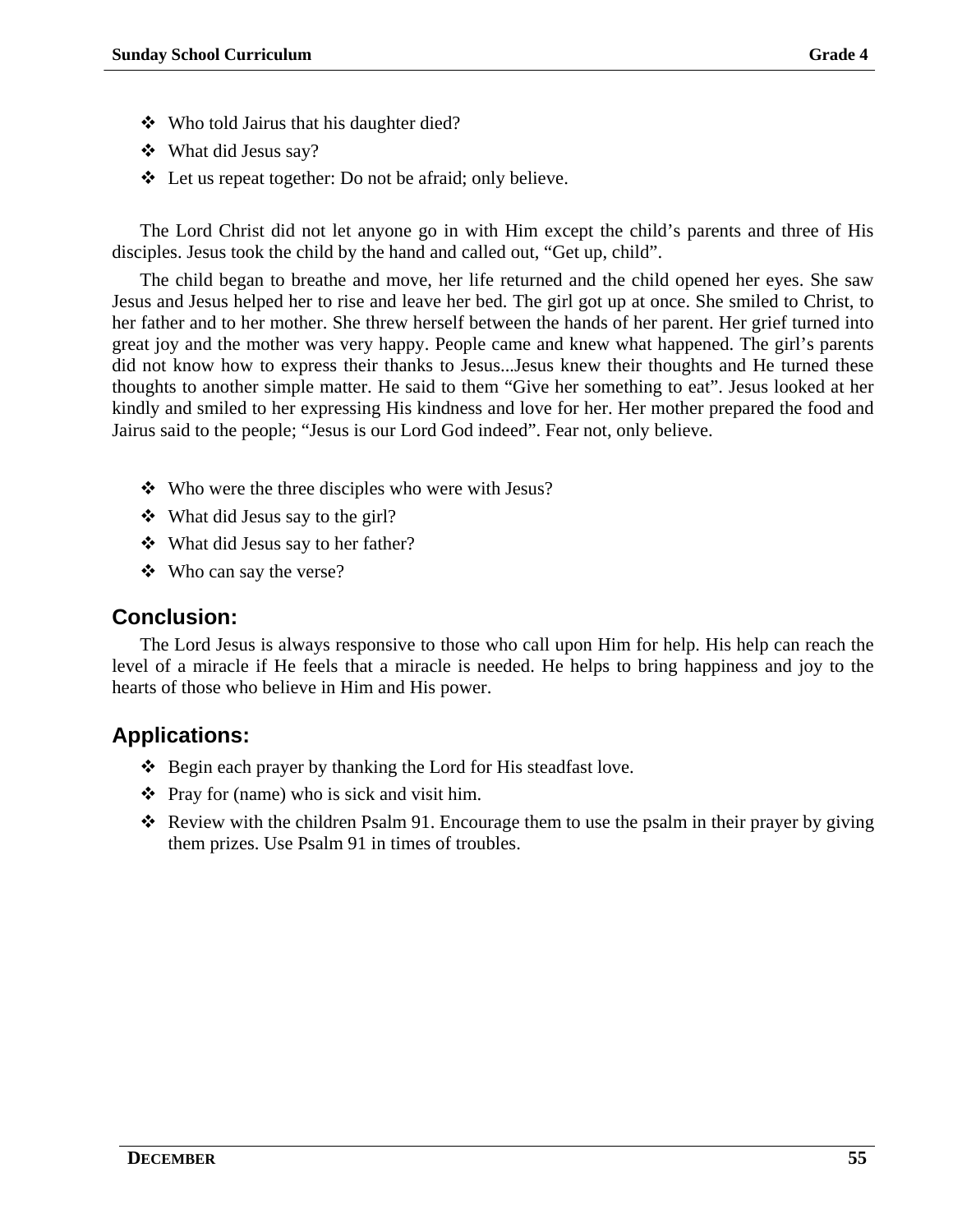# **Week 3- Jesus Heals a Man Born Blind**

#### **Objective:**

❖ God's power of healing

#### **Memory Verse:**

*"As long as I am in the world, I am the light of the world" (John 9:5)*

## **References:**

John 9

### **Introduction:**

Start the lesson by asking the children the following questions: Do you remember the miracles Christ performed (e.g., raising the dead?) Who are those people whom Christ brought back to life? Who remembers the verse? Who has seen a blind man who can see anything? Darkness...Open your eyes now. (The Servant asks about the things that the children can see).

### **Lesson Outlines:**

Jesus was walking with His disciples in the streets of Jerusalem. They saw a blind man who was begging for food. All the people in the city knew this man. They knew that he was born blind. When the disciples saw him they had pity on him and asked Christ, "Why is this man blind? Whose sin was it that caused him to be born blind? His own or his parents' sin?" Jesus answered, "His blindness has nothing to do with his sins or his parents' sins. He is blind so that God's power might be seen at work in him... While I am in the world, I am the light of the world". After He said this, Jesus spat on the ground and made some mud with the spittle; he rubbed the mud on the man's eyes and said to him, "Go, and wash your face in the pool of Siloam". The man obeyed and many men led him by the hand and took him there.

- $\bullet\bullet\text{ Why was this man born blind?}$
- What did the disciples ask Christ about?
- What was Jesus' answer?
- What did Jesus do to the man?
- Let us repeat together: As long as I am in the world...

The man washed his face in the pool as Jesus told him...the miracle was fulfilled...he opened his eyes and saw light for the first time...He saw the sun, the sky, the trees, the people, Jerusalem and the temple...he saw everything...He went joyfully home to see his family whom he had not seen since he was born.

All those who knew that he was blind rejoiced. All the neighbors, the relatives, and the friends who used to see him sitting at a corner begging were happy. They asked him, "How have your eyes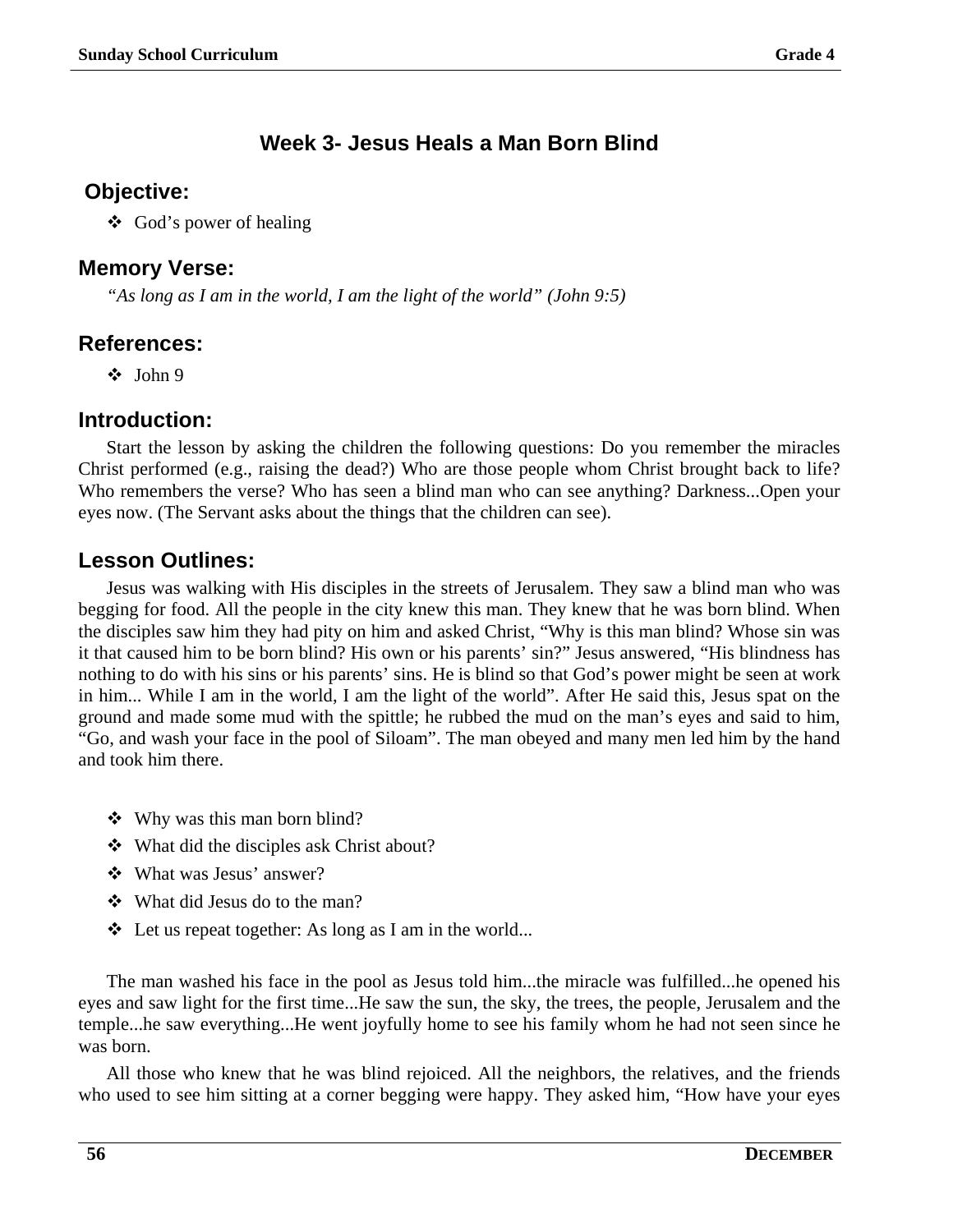opened?" He answered, "A man named Jesus made some mud, rubbed it on my eyes, and told me: Go to Siloam and wash your face. So I went and as soon as I washed I could see". "Where is He?" they asked. "I do not know where He went...I want to see Him to thank Him".

- ◆ How did Christ open the eyes of the man who was born blind?
- $\triangleleft$  When you are sick, what must you do?
- Who remembers the verse?

The Pharisees are a group of Jews who do not like Jesus. The Pharisees took the man and asked him how he had received his sight. He told them, "A man named Jesus...etc." Some of the Pharisees said; "This man is a sinner". The man who had been blind said to them; "How can a sinner open my eyes? How can a sinner do the mighty works of God? He is a prophet".

They held a long discussion with him but they could not convince him. They drove him out and brought his parents. His mother and father came. The Pharisees asked them; "Is this your son?" They said, "Yes, this is our son". "Was he born blind?" they asked. "Yes, he was born blind" they answered. The Pharisees said, "Then, how were his eyes opened?" And his parents said, "We do not know…Ask him, he is old enough to answer". The Pharisees brought him again and asked him many questions and the man was annoyed, so he said lo them, "I told you and you won't listen... What do you want to listen to? Do you want to be His disciples?" They cursed him and threw him out of the synagogue. The man went out of the synagogue. He longed to see Jesus.

Jesus heard that they had thrown him out. He found him and said; "Do you believe in the Son of God?" The man answered, "Tell me who He is, sir, so I can believe in Him". Jesus said to him, "You have already seen Him, and He is the one who is talking with you now". "I believe, Lord" the man said, and knelt down before Jesus. At that moment, the man's heart was filled with faith as he saw the Light of the world. He saw the Savoir and believed in Him.

- Why was this man born blind?
- How did the Lord open his eyes?
- Why were the Pharisees arguing with him?
- Why didn't the man's parents confess that it was Jesus that opened their son's eyes?
- Explain what Siloam pool means and explain its benefit? (It stands for baptism)

#### **Conclusion:**

Sometimes we are blind to the presence of Jesus Christ in us and in our life. We do not know Him or we do not feel His presence. This is a worse kind of blindness than what the man born blind had. We pray and ask God to open our spiritual eyes so we can see Him and see His work in us.

- Write notes on the miracles the Lord performed to heal the sick and to bring the dead back lo life.
- ❖ Complete the following verses: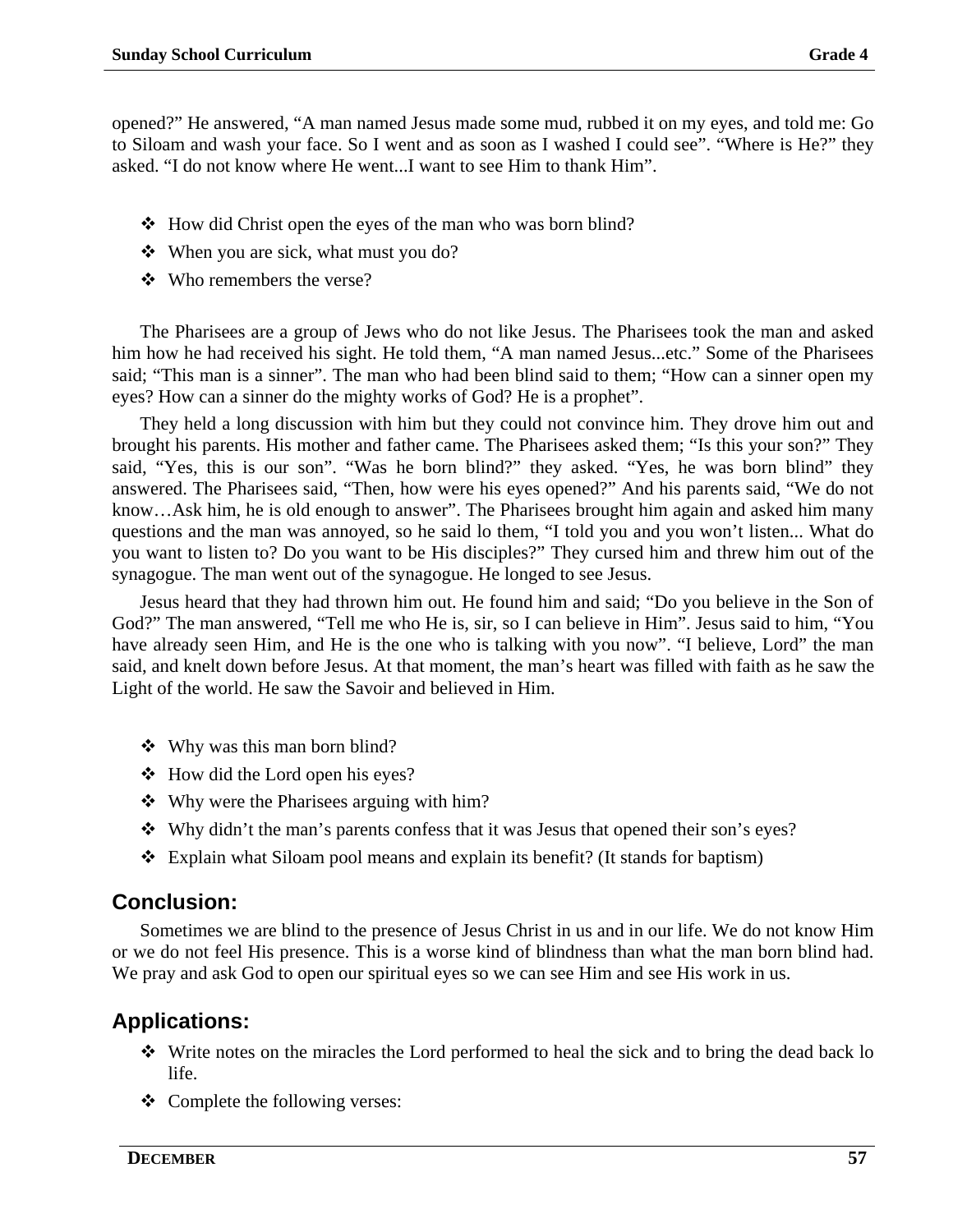- As long as I am …… I am …… the world.
- Fear …… only believe.
- Bless the …… O my soul ……
- I …… the Lord ……
- \* Pray this week and thank the Lord because He has given you senses and has deprived you of nothing and say: Lord, I thank You for the grace of sight...and the other blessings.
- If you find a blind man in the street, help him to cross the street.
- Let the children bring the Gospel of Matthew with them and let them read chapter five.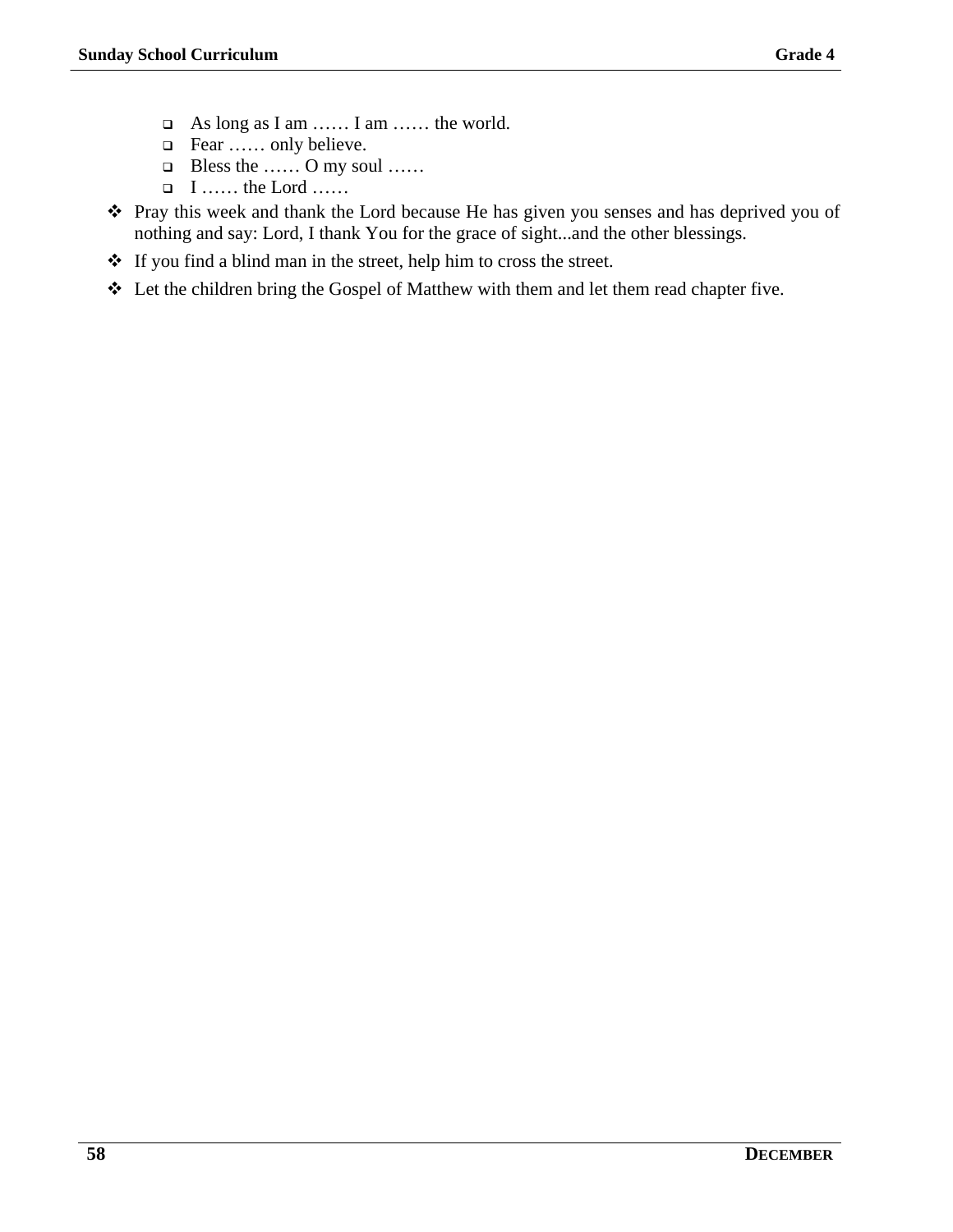# **Week 4- Angels: Ranks, Nature and Work**

## **Objective:**

 $\hat{\mathbf{v}}$  The child should have a friendship with the angels. At this age the child feels more of their existence and has the understanding that the angels are invisible and they surround him. It is a good chance at this age to teach the respect of the church without much argument. Do not dwell on the powerful avenge of the angels but rather their love and care for us as they are God's messengers.

### **Memory verse:**

*"Who makes His angels spirits And His ministers a flame of fire." (Heb. 1:7)*

### **References:**

- $\div$  Luke 2; Revelation 4:6-9; Ezekiel 1:5
- \* "Heaven" the late Bishop Youanis of Gharbia
- $\hat{\mathbf{v}}$  "The Cherubim worship You and the Seraphim glorify You" the Liturgy Book

## **Introduction:**

Ask the children about the icons of angels in the church. Why do we hang their icons in the church and what do we do on their feast days?

# **Lesson Outlines:**

- 1. In the beginning God created the angels even before He created Adam and Eve. Their work is to worship God, carry His throne and carry out His orders. They all are very well organized and have chiefs. We name these chiefs Archangels.
- 2. We have seven Archangels named Michael, Gabriel, Rafael, Souriel, Sedakiel, Sarthiel and Ananiel. We always remember them in our prayers and the raising of incense and we ask their intercession on our behalf as they are pure and near to the Lord than us.
- 3. We have also the Cherubim and the Seraphim. The Cherubim have six wings each and they carry the throne of God. Because they are nearer to God they cover their faces with a pair of their wings, their legs with another pair and they fly with a pair.
- 4. After Adam and Eve disobeyed God and ate from the forbidden tree, they were kicked out of paradise and God ordered the Cherubim to guard it.
- 5. In the old days the angels appeared to Abraham, Isaac, Jacob and a lot of God's loving people. They helped them, saved their beloved ones and lifted their hearts to see heavenly things. One of them was Jacob who saw a ladder from earth to heaven and the angels going up and down on it.
- 6. The angels are also very powerful. The angel of death, in one night killed all the first born in Egypt; man and animal, and spared all Moses people when they obeyed and painted their doorframe with the lamb's blood. Another angel, in one night, killed in the camp of the Assyrians one hundred and eighty-five thousands because their king did not respect the Lord. This happened when Elisha the profit prayed for the people of God to be saved from them.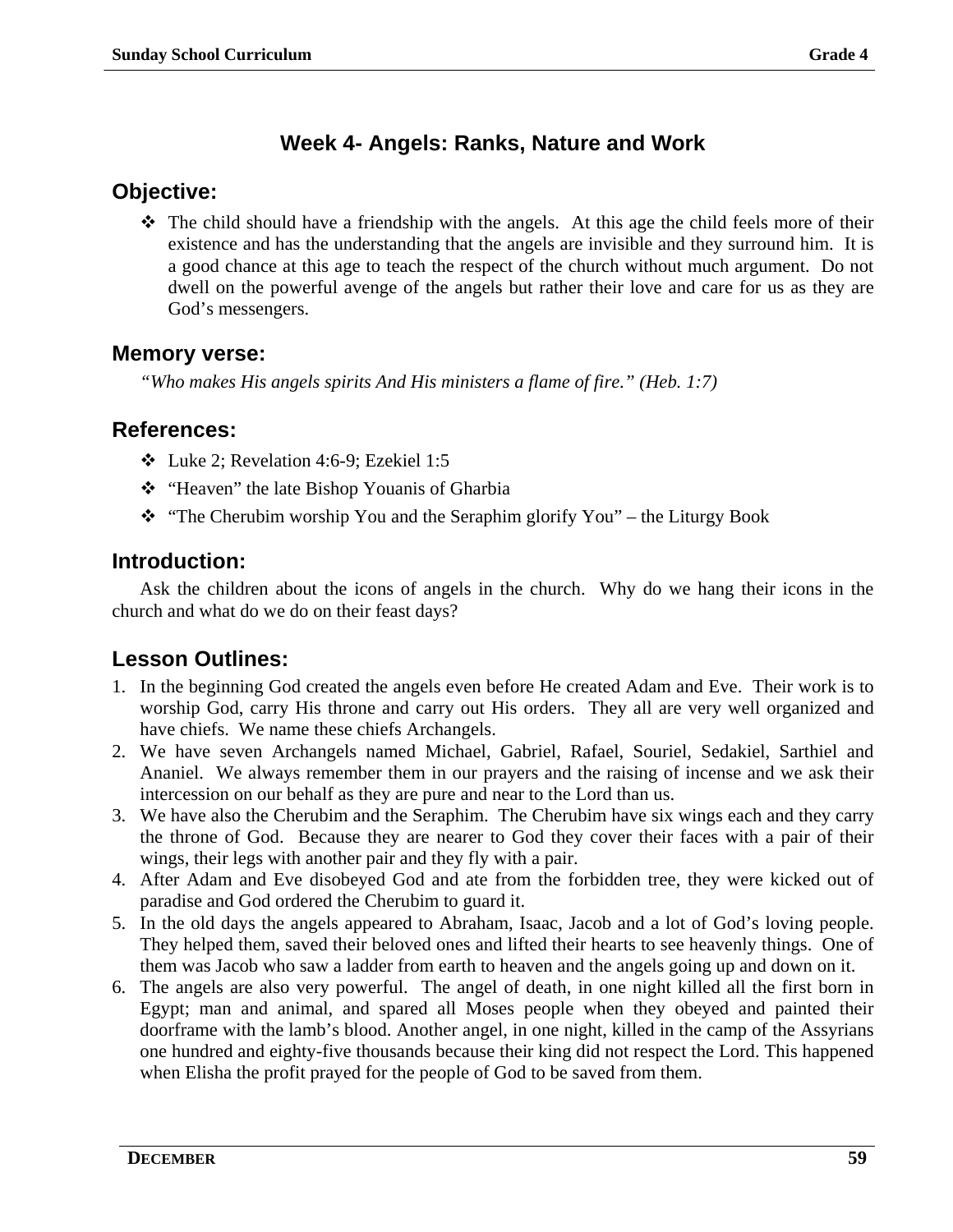- 7. Shortly before Jesus was born, the angel appeared to Zechariah, the father of John the Baptist and told him that he will have a boy even if his wife is too old for that. Then he appeared to St. Mary and told her the good news that she is going to be the mother of God.
- 8. When Jesus was born, the angels spread the good news; they appeared to the shepherds on the mountains and informed them. Then the angel appeared to Joseph and told him to flee with the child and His mother to Egypt.
- 9. You see from all that, God created the angels and because He loves us, He ordered them to serve us. Every one of us has a guardian angel who takes his prayers up to the Lord and helps him do good instead of evil. If we don't obey, our angel will become sad because he wants the best for us.
- 10. The church is called the house of the angels. When we gather to pray, all our angels come and take our prayer and songs to heaven. That is why we should not talk to each other inside the church so we do not make the angels sad. Also we have to dress up appropriately because the angels cover their beautiful bodies and faces in front of the Lord.
- 11. When the Mass is prayed there is a special angel assigned to guard the Altar. That is why you hear the priest at the end of the Mass saying "O angel of this sacrifice, flying up to the highest with this hymn, remember us before the Lord, that He may forgive us our sins."
	- ❖ Who created the angels?
	- Do they have bodies like us that grow and die?
	- How many Archangels are there?
	- What are their names?
	- What is the name of the angel who guarded the paradise after Adam and Eve were kicked out?
	- ❖ How the angels appeared to Jacob?
	- Do you know any other appearance we didn't mention today?
	- What is the name of the Archangel who appeared to St. Mary?
	- What is the name of the Archangel who rolled the stone from the tomb?
	- What are the names of the angels carrying the throne of God?
	- How many wings do they have? What do they do with each pair of wings?
	- $\mathbf{\hat{P}}$  What is the name of the church? The house of ... ...
	- What the priest says at the end of the Mass when he sprays the first hand of the dismissal water upwards on the Altar?

## **Conclusion:**

Angels are spirits with no bodies. They obey and serve God and human beings according to the orders of the Lord. They do different things to help humans and they deliver messages between God and man. We are always surrounded by angels who keep our company.

# **Applications:**

When I pray, I will ask for the intercession of the angels for me.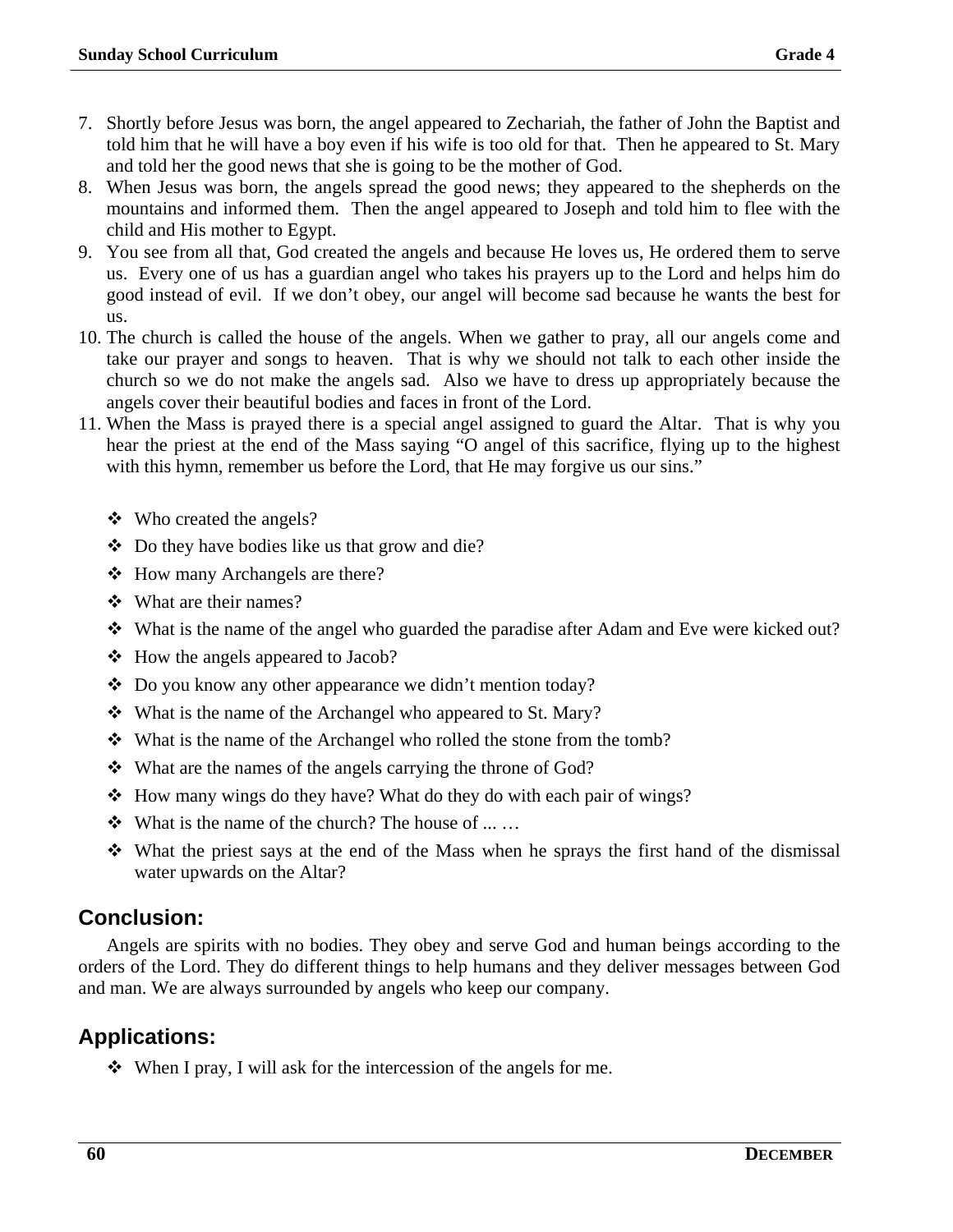- When I enter to the church, the house of the angels, I should only pray and sing in good order and voice. I should be dressed nicely and if I have beautiful hair I should cover it like the angels.
- If I have to serve as a deacon, I should be very careful moving around the Altar or talking to any one lest I annoy the angel of the Altar. I should enter only from the side doors and when I get out I get out with my face to the Altar.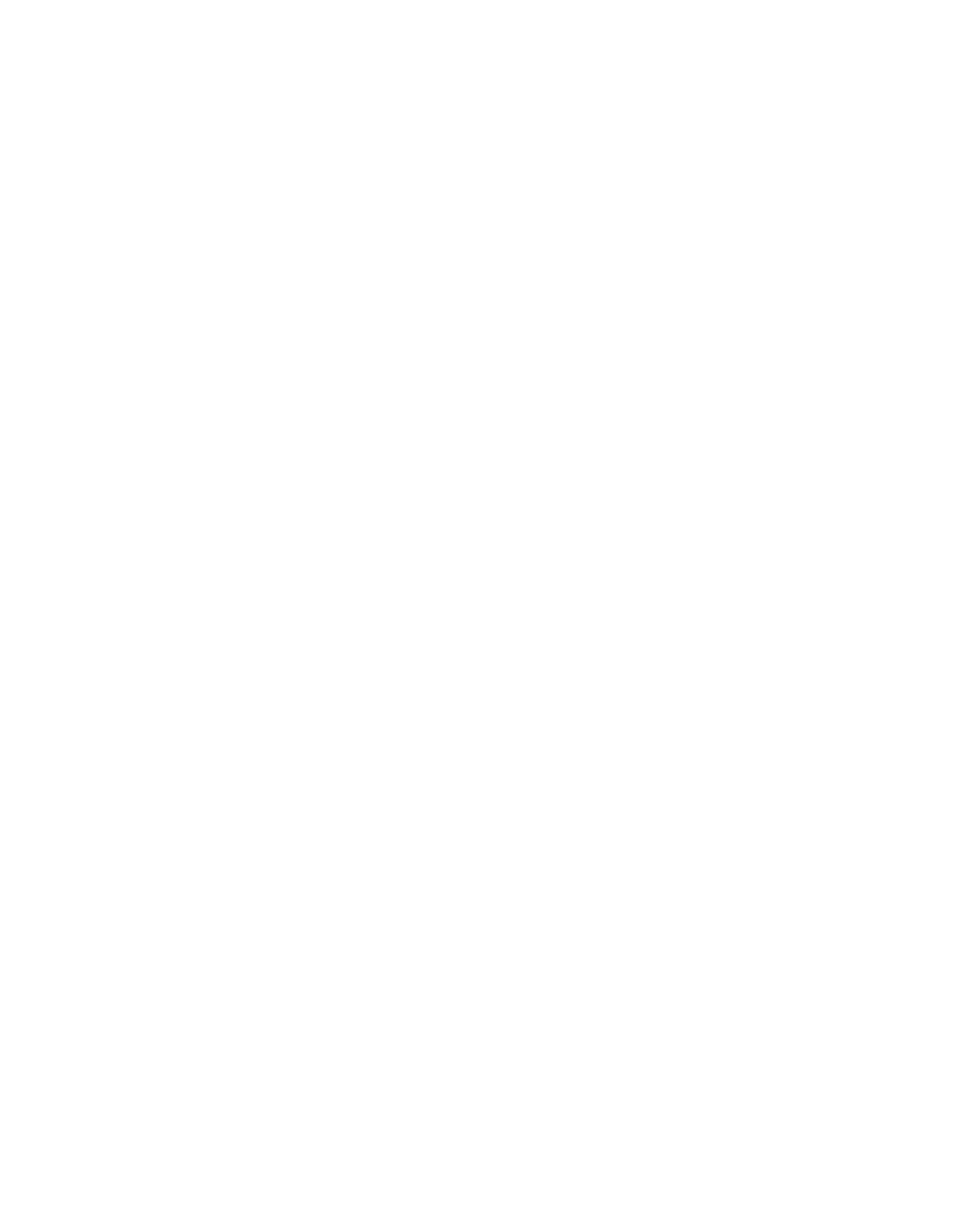# **LESSONS FOR THE MONTH OF JANUARY**

- **Week 1-** Christmas: The Angels and the Shepherds
- **Week 2-** John the Baptist: His Self Denial and His Evangelism
- **Week 3-** David Kills a Lion and a Bear
- **Week 4-** St. Hilaria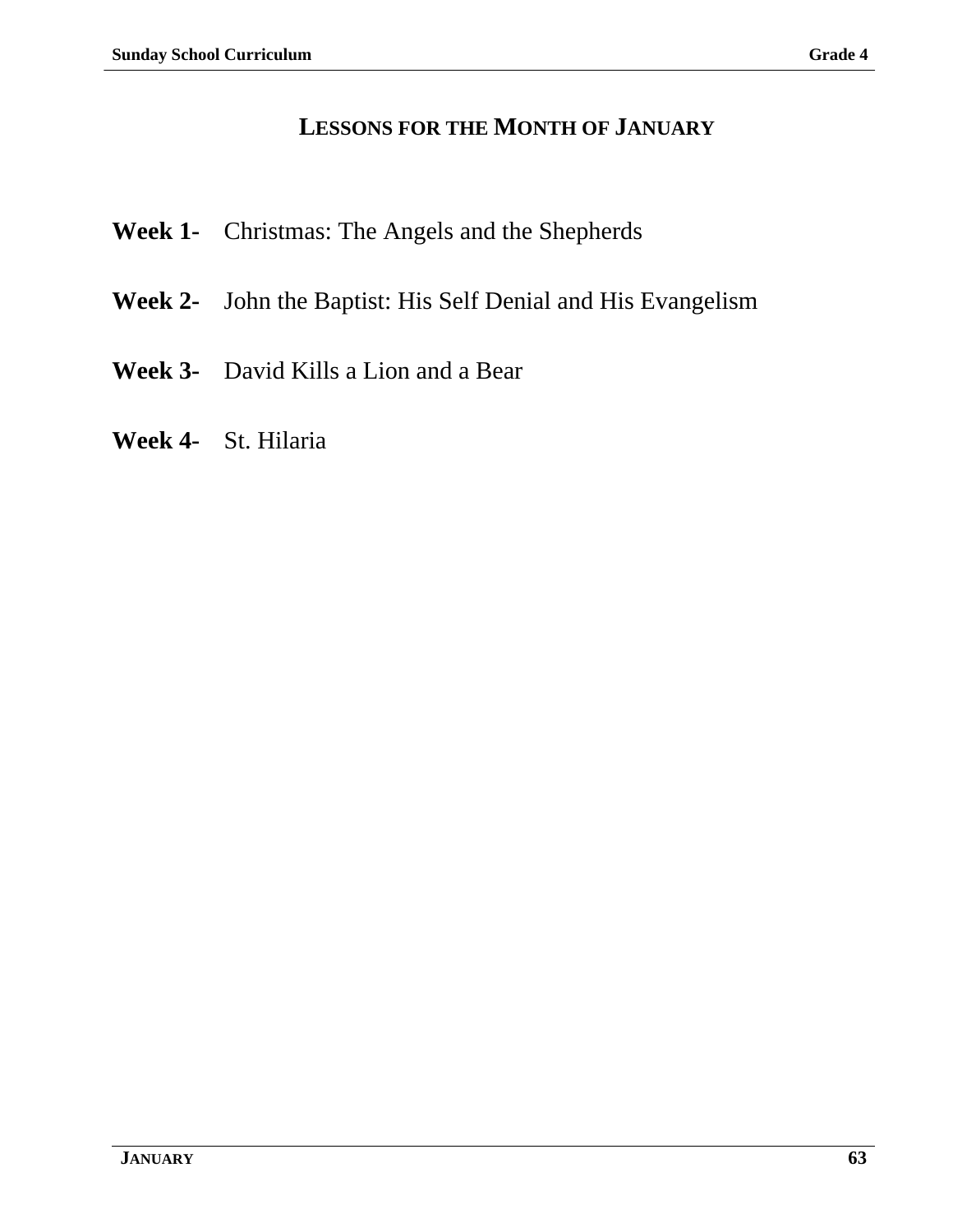# **Week 1- Nativity Feast: The Angels and the Shepherds**

### **Objective:**

The Joy of Christmas

# **Memory Verse;**

*"Glory to God in the highest, and on earth peace, good will toward men" (Luke 2:14)*

# **References**

- $\div$  Matthew 1; Luke 2:8-14
- \* "Explanation of the Gospel of Matthew" Fr. Tadros Y. Malaty
- "The Child Jesus" Asad Leilah, Beirut
- \* "By the Manger" Christian Culture House

# **Introduction:**

Review the previous lesson with the students. Prepare audiovisual aids about the Nativity seen. Sing with the students the following songs: O believers come with us… Silent night… Holy night… Start by asking the children: Where was the Lord Christ born? Who remembers the name of a king and prophet who was a shepherd in this city?

# **Lesson Outlines:**

Bethlehem is a small town near Jerusalem. Rocks, valleys and mountains surround it. One winter dark night, this city was crowded with travelers coming from every city and village in the country, as the Roman Emperor Augustus wanted to enroll all citizens. So all went to be enrolled in their own town. The people obeyed the decree. Joseph and Mary came from Nazareth to Bethlehem. When they arrived at the town they were very tired. They did not find a place in the inn but the innkeeper looked at Virgin Mary's face and saw that she was very tired. He tried to help her so he led her to the manger. It was not a good place but it was warm because of the cows' breath and the smell of straw. In that place, the little Child Lord Jesus was born. His mother wrapped him in swaddling cloths and laid him in a manger, as there was no place for them in the inn.

- What was the name of the town?
- ❖ Why was Lord Jesus born in a manger?
- How did the world know that Christ was born?
- ❖ Who were the first to receive the annunciation?

In that region there were shepherds out in the field, keeping watch over their flock by night. Why…So that the wolves and fierce animals might not come near their flock. At midnight something strange happened. What are these sweet songs? The shepherds heard a sweet hymn filling the sky. They heard these words: Glory to God in the Highest... They got up and opened their eyes. The light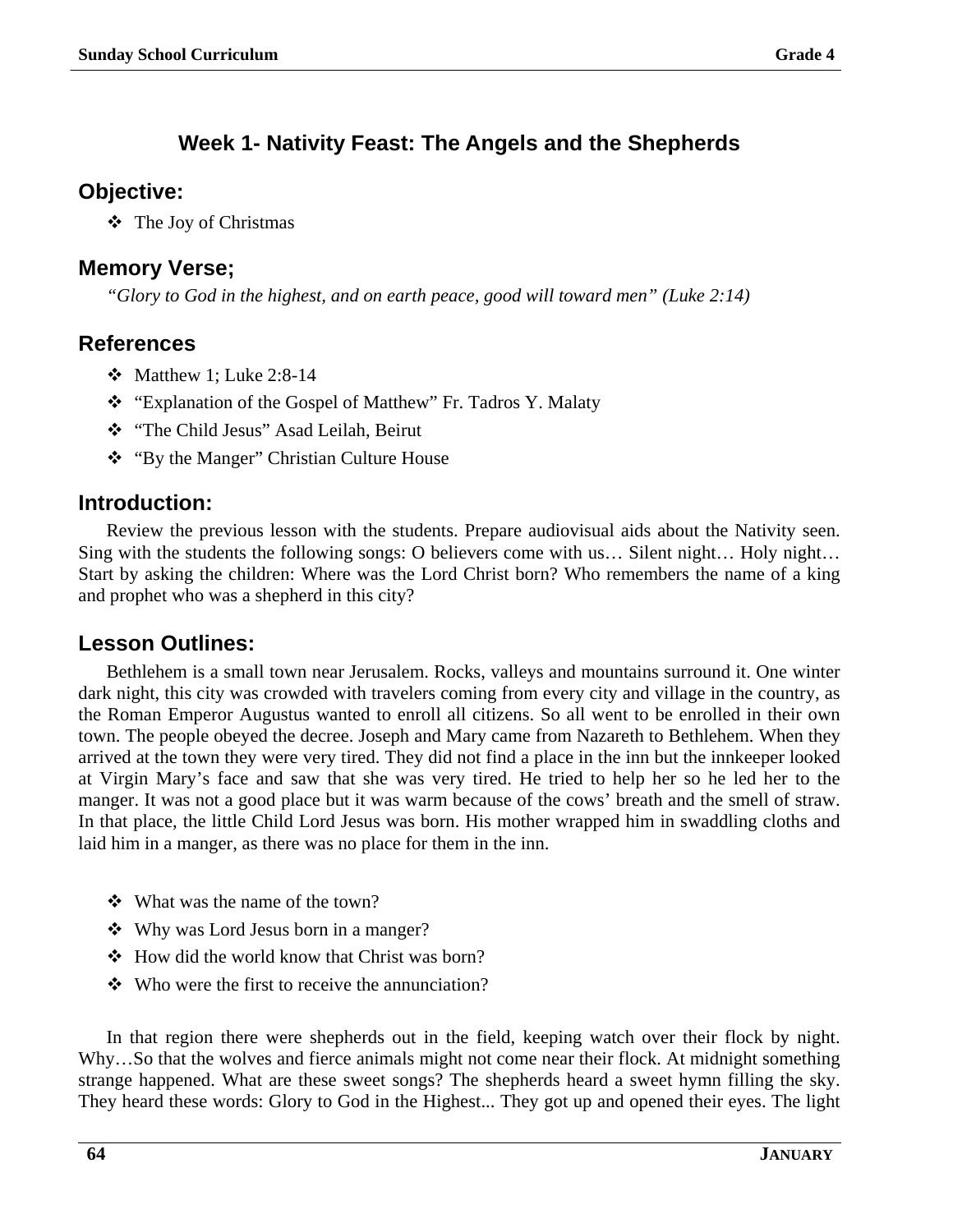that came from heaven shone on everything: the mountains, the flock and the people. Jesus was born in Bethlehem. When the bright light disappeared, the shepherds said to one another: Let us go to Bethlehem and see the child Jesus. The shepherds went quickly to the hills of Bethlehem… they arrived... they found the stable... they entered quickly and told Mary and Joseph about what the angels said. They knelt down before Jesus and gave Him their little presents and went out quietly and made for the place where their sheep were and they were glorifying God.

- **❖** Why were the Shepherds out in the fields?
- What happened at midnight?
- Let us say together, Glory to God...
- What did the shepherds do?
- Let us sing a hymn together: O Shepherds…

### **Conclusion:**

The shepherds were very glad when they heard the news and they rushed to see the Babe and the Savior. We also have heard the good news, let us rejoice and be glade that the Lord has come for us to forgive us our sins and open the doors of paradise for us.

- $\hat{\mathbf{v}}$  The children should cooperate in making the Nativity cavern under the supervision of the Servant. Children like to make caverns and such things elucidate the idea of Nativity.
- $\div$  Encourage them to bring the components and parts such as: small statues of sheep, shepherds, a babe, a manger, straw, candles, etc.
- The children can act the events of the story.
- **❖** Write the verse in good handwriting.
- Read Luke 2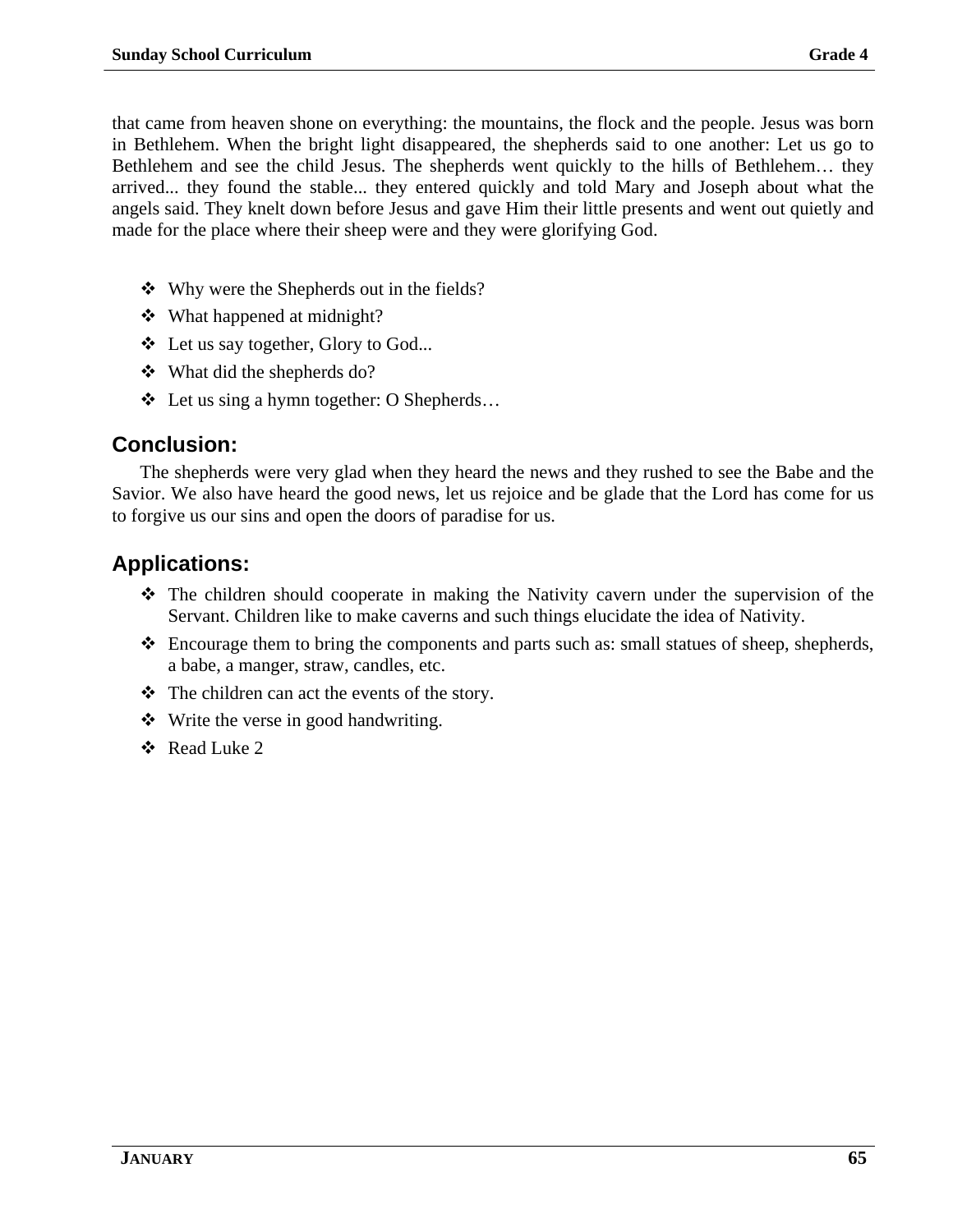# **Week 2- John the Baptist: His Self Denial and His Evangelism**

#### **Objective:**

Concentrate on the greatness of the Baptist in his simplicity and self-denial.

### **Memory Verse:**

*"He must increase, but I must decrease" (John 3:30)*

### **References:**

- John 3; Mathew 1
- \* "John the Baptist" translated by Fr. Marcos Daoud
- "John the Baptist" Kamel Saleh Nakhla

### **Introduction:**

Review last lesson and verse and start discussion by asking the children the following questions: Who was older John the Baptist or Christ? How many months? What is the name of John's father? What is the name of John's mother? What did the angel say to the Priest Zechariahs about John?

## **Lesson Outlines:**

John's task was to prepare the people's hearts to receive Jesus the Savior when He came. John warned them to keep themselves away from sin. He went to the wilderness (the desert) to prepare himself for this mission and to live with the Lord as we do when we pray.

- $\div$  How often do you pray alone?
- $\triangleleft$  Do you pray with your family?

When he was thirty years old the Lord spoke to him and sent him to preach. John wore prophet's clothes. He was clothed with camel's hair. He ate the food eaten by poor people (locusts, and wild honey). In those days the dried locusts were ground and kneaded with honey and baked as cakes... John did not mean to appear as a strange man before people... It is true that his appearance would be strange if he appeared in our churches nowadays but at that time he was preaching poor people who took care of weak slim sheep suffering from lack of food.

- ❖ When did John come to evangelize?
- ❖ What did he wear?
- What did he eat?
- Whom did he preach?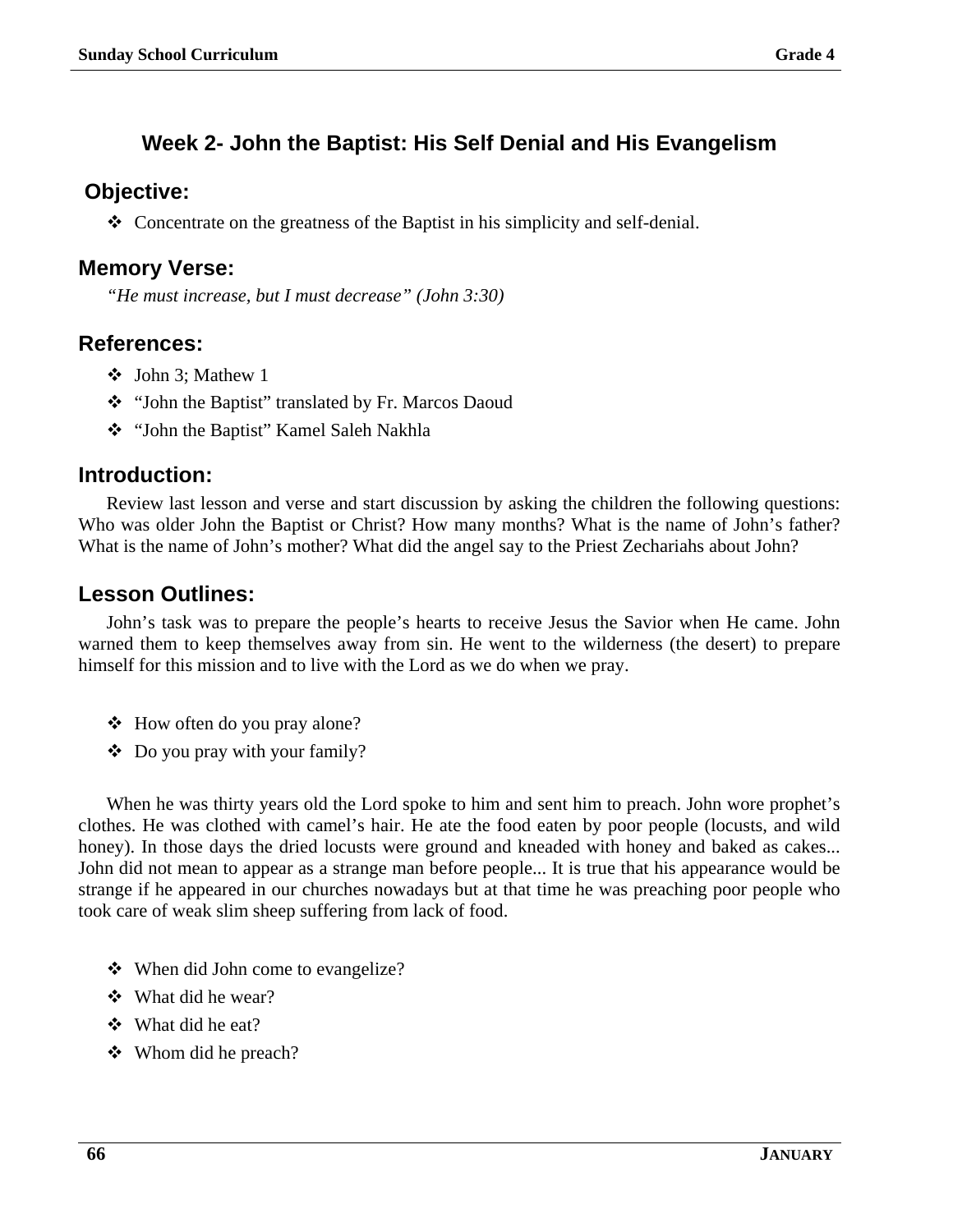Many people gathered by the Jordan River to be baptized and John used to say: Repent for the kingdom of God is at hand. The people heard, their numbers increased and they asked themselves: Is John a prophet?

The last prophet to appear among the people came four hundred years ago... but his words are like the words of the prophets. The people followed him... Some of them believed his words and said: The Savior has come. Others did not repent and John said to those: I warn you, repent; He who is coming after me is mightier than I... The people were surprised as John dared to speak to the crowd. So many people asked: Who is he? Where does he come from? Is he the promised Christ? He is a great preacher. They went to him and said: Tell us who you are... Are you the Messiah (Jesus Christ)? He said: No, but I prepare the way for the Messiah. When the people heard about Christ, they gathered around Him and loved Him. Some brothers went to John and said: Christ is there, teaching, baptizing and. gathering disciples around Him. John rejoiced and said: I am very happy. He must increase and the kingdom of heaven is at hand because Christ will rescue His people. This is what I aim at. People were surprised at his answer and meekness.

Explain to the students the difference between the Baptism of John and that of Christ.

- $\div$  Did John feel sad when he knew that the Lord Christ would work instead of him?
- What did he say to the people?
- Let us repeat together... He must… Who can complete?

#### **Conclusion:**

It is very important that we put others ahead of us if this is their place and work with them as a team for the good of everyone else, not to try to compete with them and show that we are better than them all.

- ❖ Answer the following questions:
	- What was the mission of John the Baptist?
	- $\Box$  Why was he called the Baptist?
	- How old was he when he came from the wilderness?
- ❖ Read Matthew 14.
- $\div$  Memorize the end of each prayer in the Agpia at home for prizes next week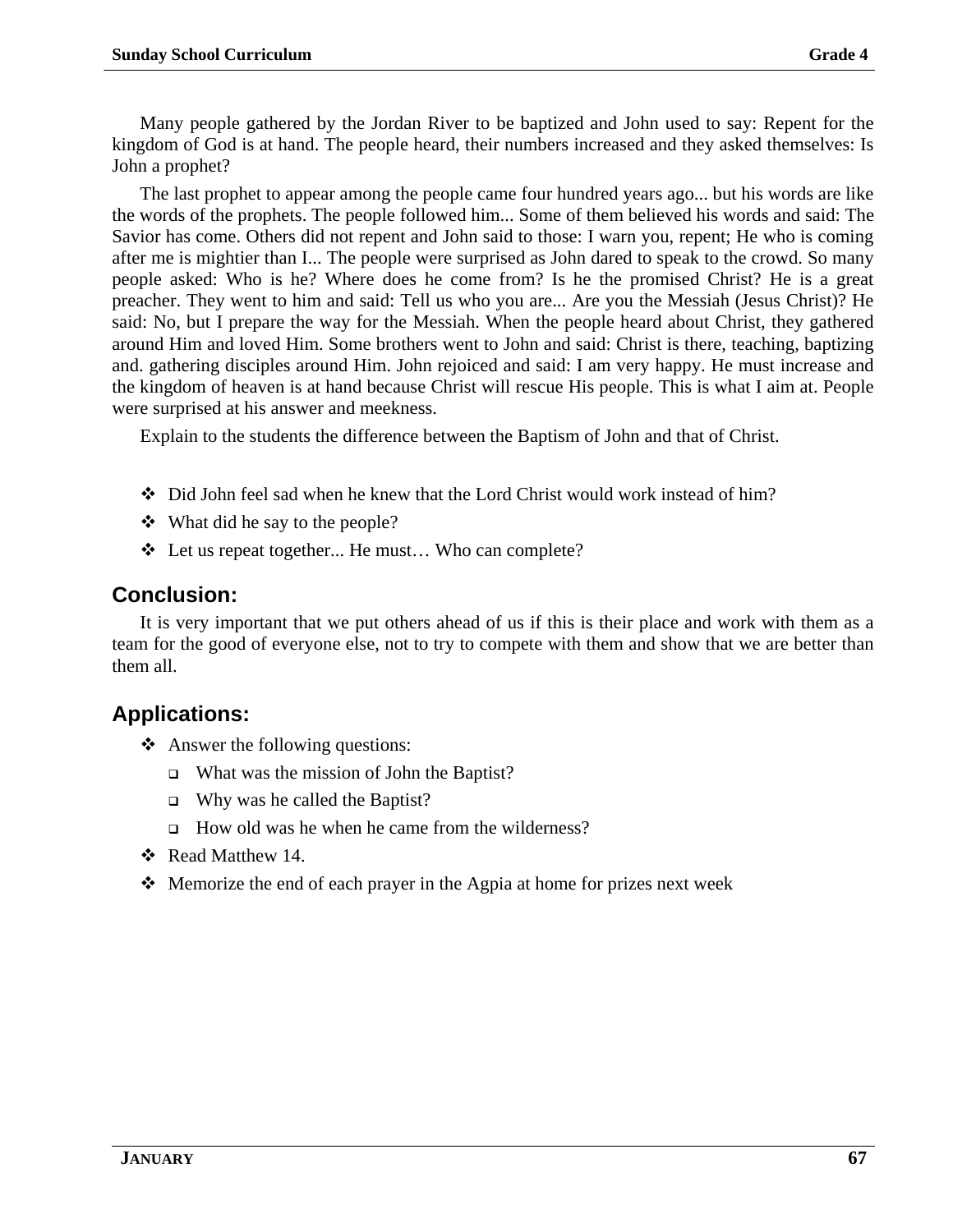# **Week 3- David Kills a Lion and a Bear**

#### **Objective:**

Victory comes by the power of God and through putting our trust in Him.

### **Memory Verse:**

*"The Lord is my Shepherd, I shall not want" (Psalm 23:1)*

## **References:**

- $\div$  1 Samuel 17
- "Explanation of Samuel" translated by Fr. Marcos Daoud

### **Introduction:**

Review last lesson and verse and start discussion by asking the children the following questions: Who walked with God and won victory? Over whom did he win victory? Who remembers the verse? Was he a psalmist, a shepherd, a king or all of them? Who remembers his well-known psalm? Who can recite it?

# **Lesson Outlines:**

David was a young cheerful shepherd. He cared for his parents' sheep. He took them to the hills where birds and animals gather. He wore a loose bright colored cloak and held a staff in his hand. He put some small stones in a small purse. He carried a sling. When the sheep got away, he threw them a pebble and in this way the sheep returned to the flock. He used to sing while leading his sheep over the hills. He used to say: The Lord is my Shepherd... Let us say together…

He had a small harp... He used to sit and play it producing sweet melodies... He sang hymns and praised the Lord. He contemplated the sweet creatures of God. He listened to the birds and winds and said who created the heaven. There was a little sheep among the flock…it was a naughty sheep. It was playing and running...it ran away and was lost... David looked here and there searching for the sheep and he found the poor sheep between a lion and the mouth of a bear... He trembled but he remembered the power of God and that he could, with God's help, rescue the sheep from the mouths of the lion and the bear. David ran towards them. He put his hand in his bag and took a small stone and threw it with his sling... The stone flew into the air and struck the head of the lion. The lion fell to the ground... David could kill the lion... The bear attacked him, but David held it by its chin and struck it and killed it... David killed the lion and the bear... and saved the sheep... The sheep was happy…it jumped up over David's shoulders and hands saying Maa... Maa... David hugged it and kissed it and patted it and the sheep slept on David's arms and David took it back to the flock.

- Describe how David saved the sheep from the mouths of the lion and the bear.
- What did you do for your brothers who did not come last week?
- $\div$  What do you intend to do for them this week?
- Encourage your relatives and your friends to go to the House of God.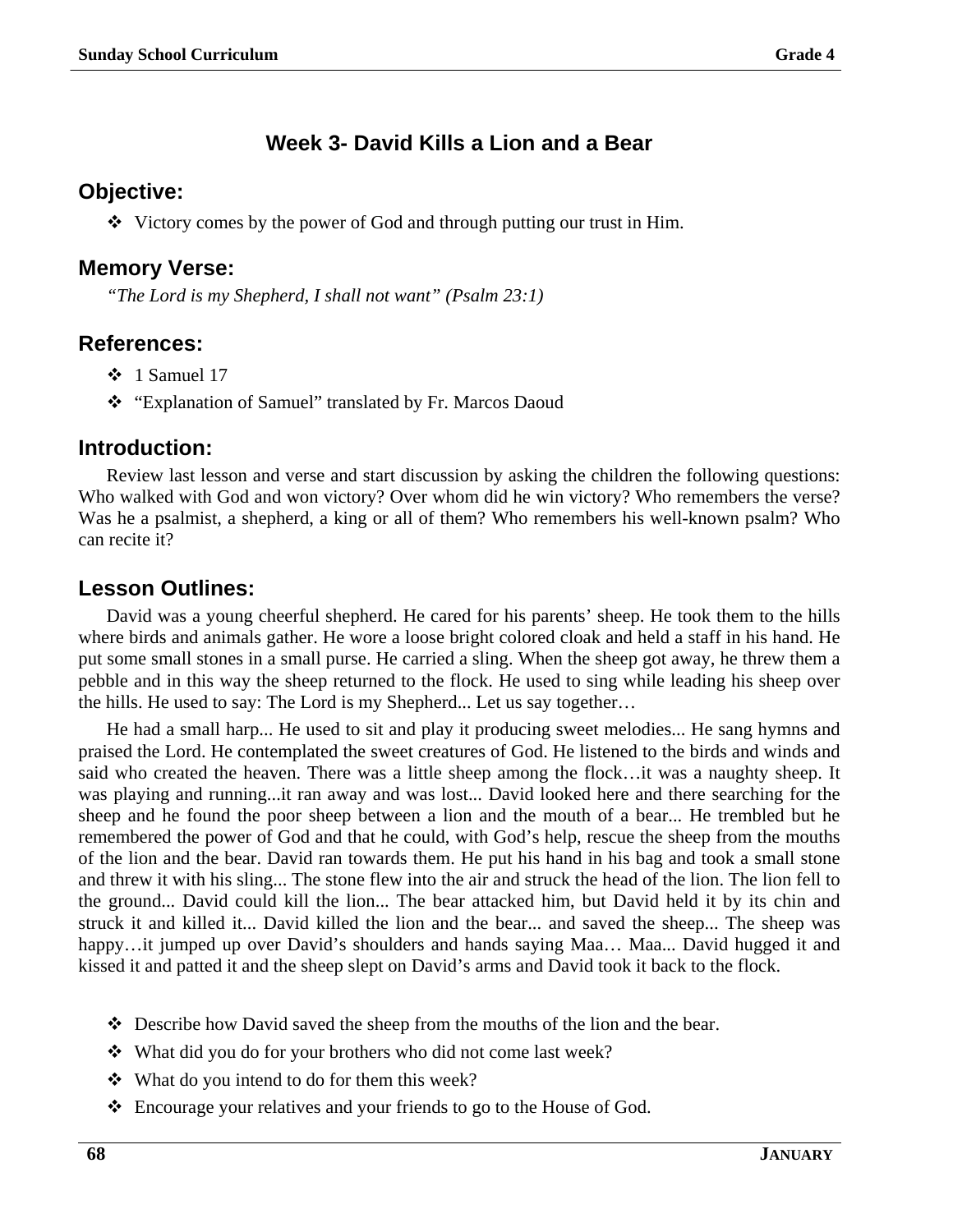# **Conclusion:**

Whenever, we face a hard situation or difficult time, God will always be with us and give us the strength to face the hard time and to triumph too.

- Draw a picture of David while he sings hymns.
- Draw another picture of David fighting for the sheep.
- Review the end of each prayer in the Agpia. The homework that you assigned to the students last week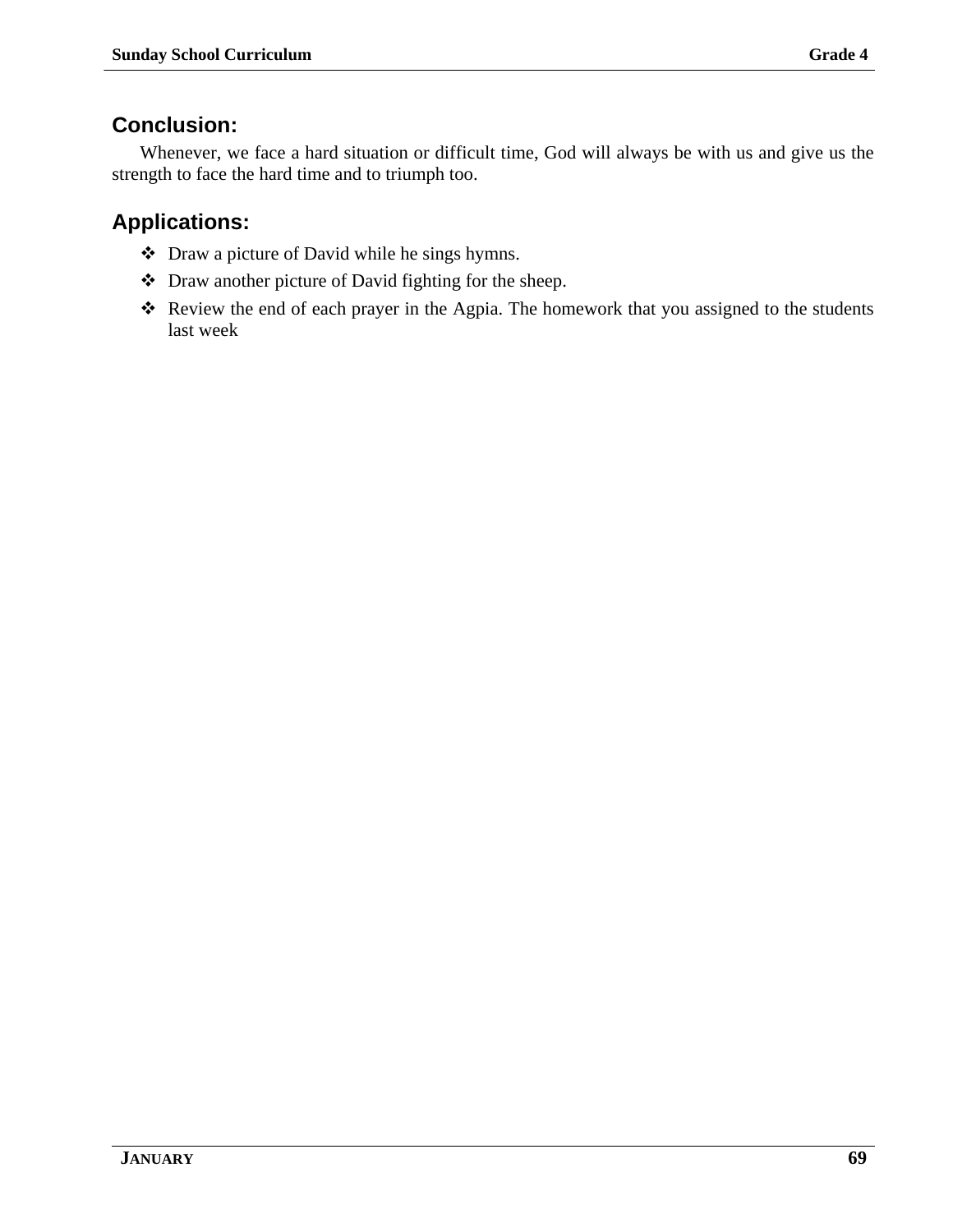# **Week 4- St. Hilaria**

### **Objective:**

- $\triangleleft$  Learn the life story of this saint
- Learn the life of prayer

### **Memory Verse:**

*"Happy are the people whose God is the Lord" (Psalm 144:15)*

# **References:**

- Coptic Synaxarium
- "Coptic Orthodox Book of Saints" Roxboro, Quebec, Canada

# **Introduction:**

The life of the saints is a living example for all of us to learn how we should love God more than anyone or anything in the world.

# **Lesson Outlines:**

- St. Hilaria lived in a palace with her parents and her sister Theopesta. Her father, emperor Zeno of Constantinople, loved the church and brought up his daughters in the Christian faith.
- From her childhood, Hilaria always felt the love of God filling her heart. She loved praying and reading the Word of God. When she was eighteen years old, she suddenly disappeared from her father's palace. Sadly, the emperor ordered a thorough search to find her but all efforts were unsuccessful. Finally he was convinced that she must have died.
- Hilaria had left the palace, cut her hair, disguised herself in men's clothing and traveled to Egypt. She went to the Western desert to the monastery of St. Macarius. There, Hilaria met Abba Pemoah pretending to be a male. She told him about her desire to become a monk. She became a monk under the name Hilary. She wore the monk's cloth and was assigned a cell in the monastery.
- After three years, God revealed to Abba Pemoah her true identity but he kept her secret. The monks thought that she was an eunuch because she didn't have a beard and they called her "Hilary, the eunuch"
- $\bullet$  Now Hilaria's sister, Theopesta developed an illness that no doctor was able to cure. A man in emperor Zeno's court advised him to send her to the elders of Scetics for the fame of their holiness was know in all the Roman empire. He sent her with many guards and loaded them with gifts to the monks at St. Macarius monastery.
- \* The monks kept praying for her continuously for many days then they called Father Hilary and asked him to add his prayers to theirs for the healing of the emperor's daughter and to take her with him into his cave.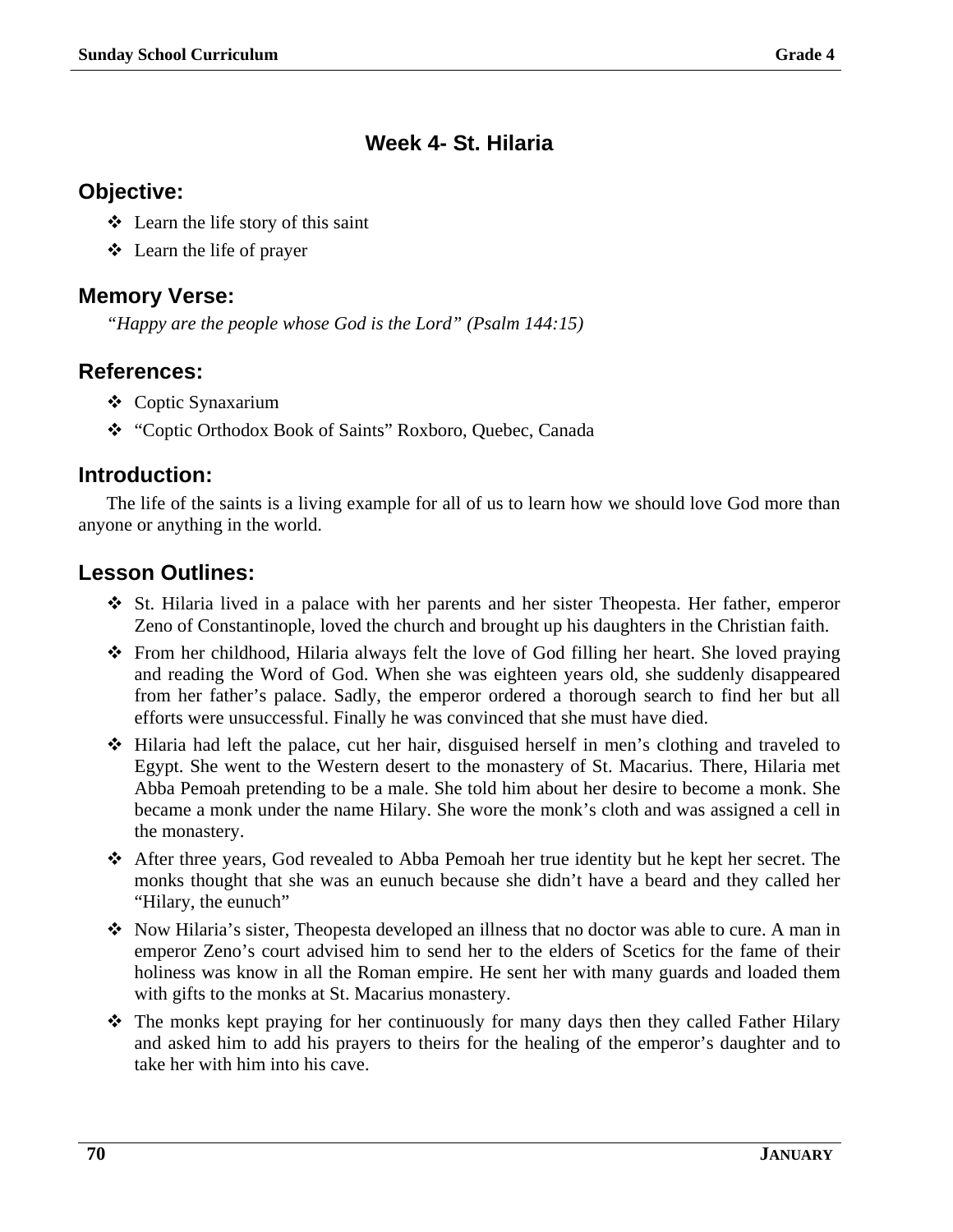- After a few days, Theopesta was completely cured. The princess returned to her father in perfect health. She told her parents about Father Hilary, and how he kissed her, hugged her and healed her. Zeno was very happy but had some doubts about this monk. He sent to get Father Hilary to come and visit him.
- When the monks asked Hilary to go to the emperor, "he" wept bitterly asking them to spare "him" from the trip. The monks insisted because the emperor was a righteous man who loved the holy church and that it was improper to disobey him.
- When Hilary arrived at the palace, Zeno and his wife thanked him. Then they asked him if it was appropriate for a monk to kiss and hug their daughter. At that point, Hilaria asked the Emperor and the Empress to promise to let "him" return to the monastery if "he" tells them a personal secret. When they agreed, "he" told them about his true identity and that in reality "he" was their daughter Hilaria.
- Zeno and his wife were very happy to find that their daughter Princess Hilaria was still alive. Hilaria remained with them for three months then returned to her monastery.
- After five years of her return to the wilderness, she departed in peace. Our Coptic Orthodox Church celebrates her departure on the  $21<sup>st</sup>$  of Toba.

# **Conclusion:**

The Servants review with the children the following questions: Who was Hilaria's father? What was the name of Hilaria's sister? Which monastery did Hilaria go to? Who is Abba Pemoah? How was Theopesta healed? What did Hilaria asked her parents to promise?

- Get the children to draw St. Hilaria dressed as a monk.
- Encourage the children to read the life stories of the saints. Distribute stories to them to read at home and summarize next class.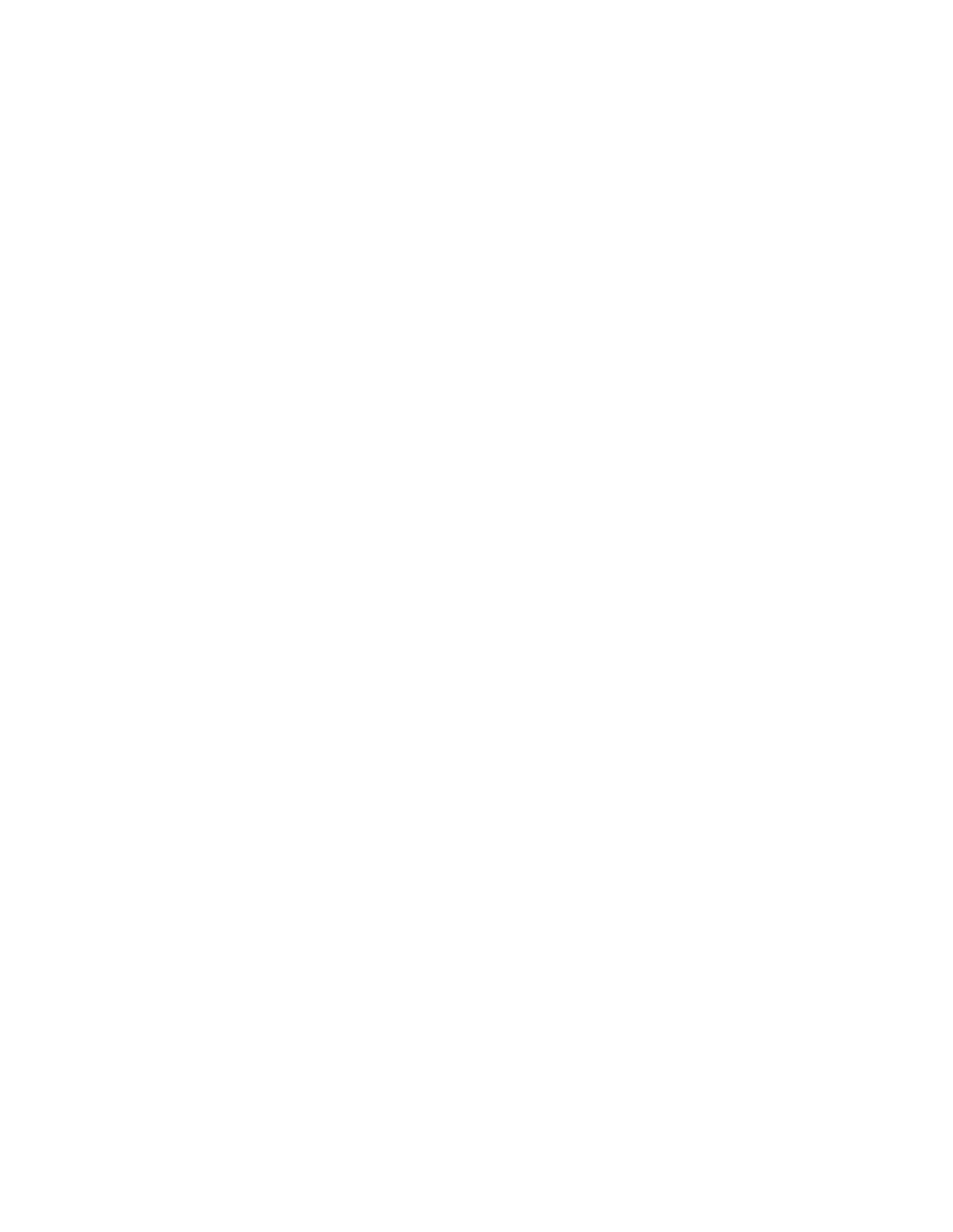# **BEGINNING OF FEBRUARY TILL JONAH'S FAST**

**Use Filler Lessons (placed at the beginning of the book) until the Sunday before Jonah's fast.**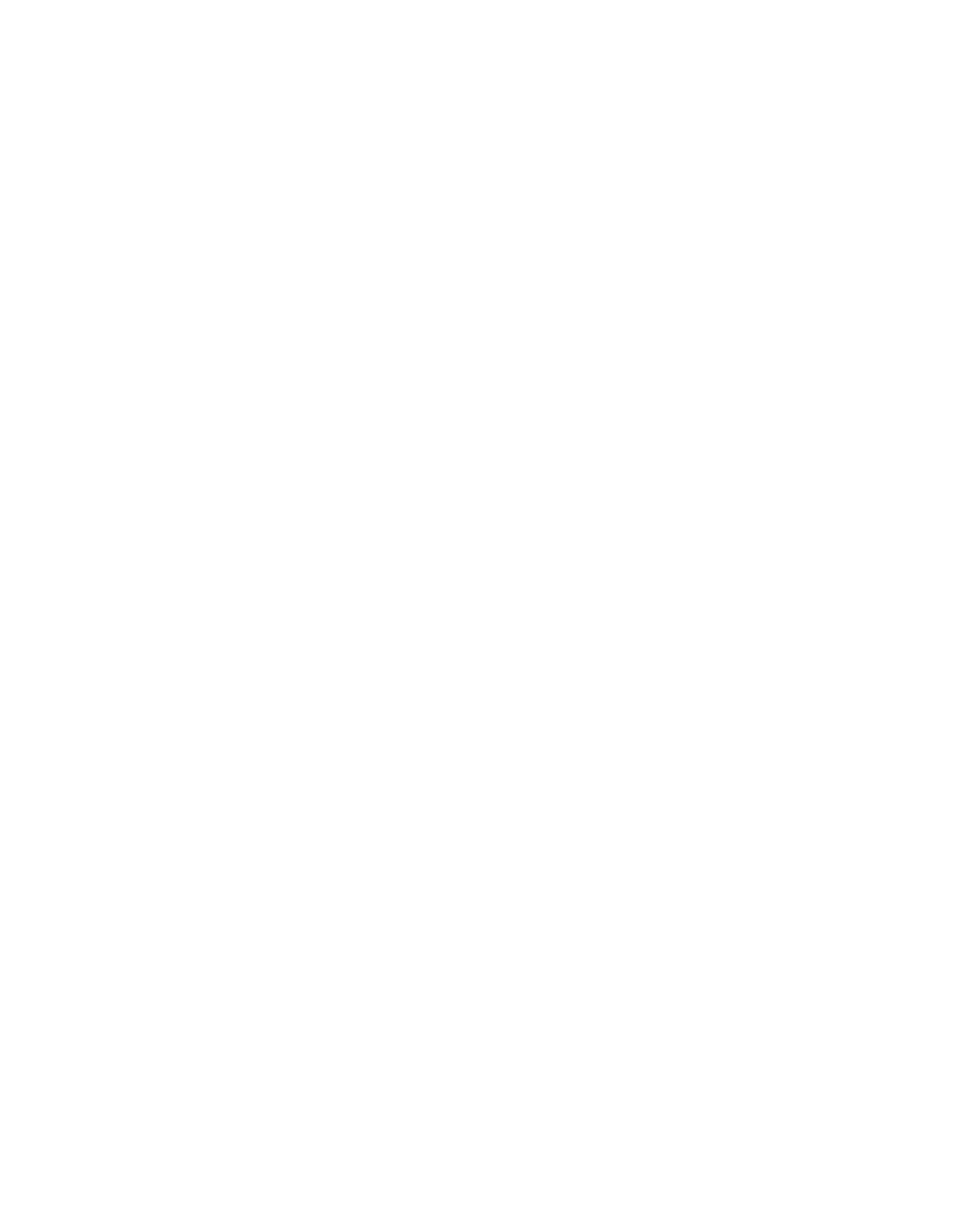# **LESSONS FOR JONAH'S FAST**

Jonah's fast comes two weeks before the Great Fast on Monday, Tuesday and Wednesday. These lessons are for the Sunday before and the Sunday after Jonah's fast.

# **Week before Fast:** Elijah's Prayer For No Rain

**Week after Fast:** Elijah and the Priests of Baal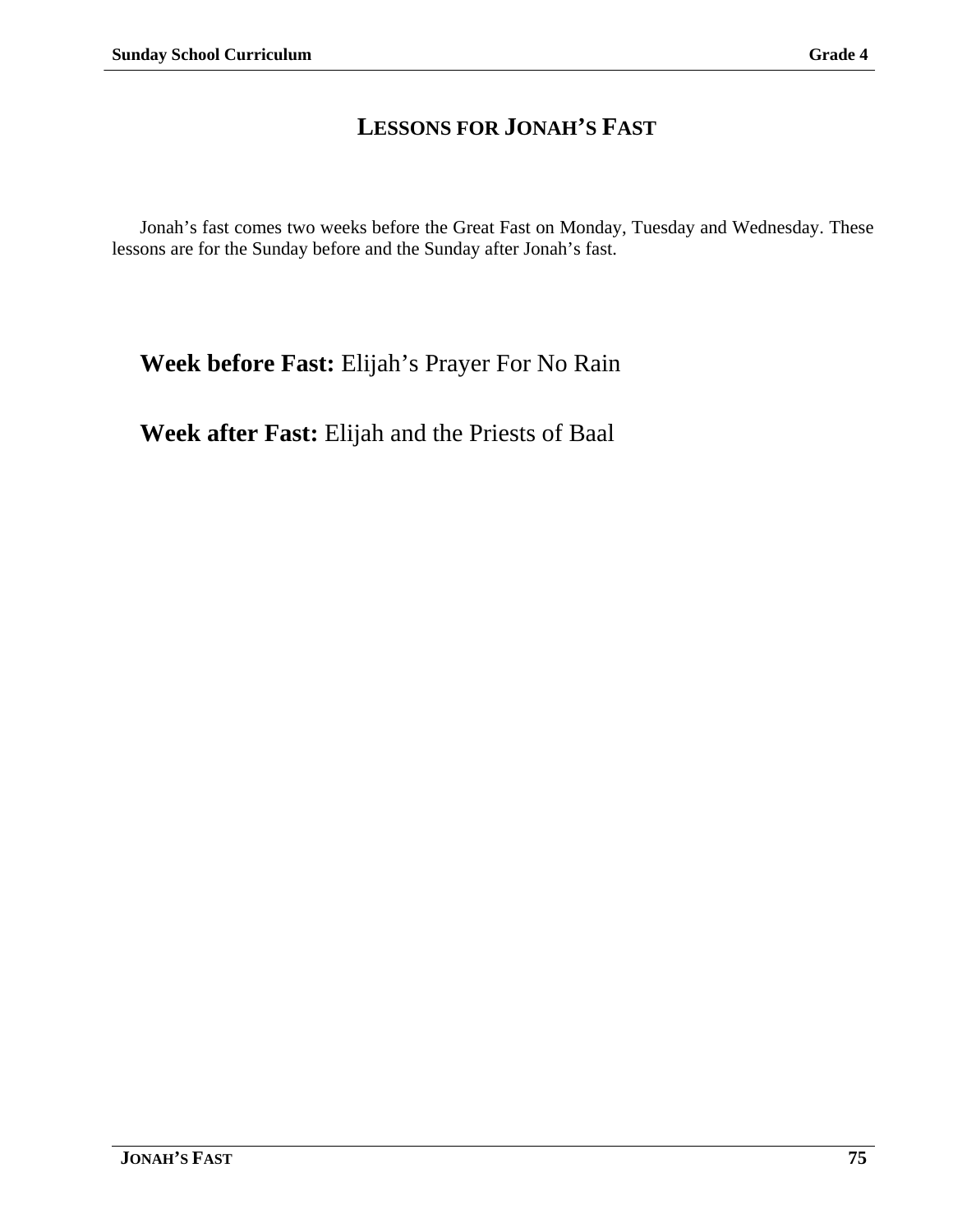# **Week before Fast- Elijah's Prayer for No Rain**

### **Objective:**

We should stand firmly in defense of our faith

### **Memory Verse:**

"As the Lord the God of Israel lives, before whom I stand there shall be neither dew nor rain these years, except by my word" (1 Kings 17:1)

# **References**

- $\div$  1 Kings 17
- "Explanation of the First Book of Kings" Fr. Tadros Y. Malaty
- "Practical Contemplations of the Life of Elijah of Tishbe" Charles Mackintosh

### **Introduction:**

Review last lesson and verse and start discussion by asking the children the following questions: who thinks that God answers his prayer? Does God always hear our prayers? Can you give examples?

## **Lesson Outlines:**

King Ahab did wrong and acted wickedly more than all the kings before him. His wife Jezebel was the daughter of a pagan king. She brought her idols with her and built a great temple for the idols... Jezebel ruled with Ahab and brought him under her control and ordered all the people lo kneel down before Baal. She killed all those who refused to worship it. Elijah was one of the true men of God. He did not worship the idols but he always prayed to God and used to say, "O Lord reveal Yourself to those wicked people".

- $\bullet\bullet$  What is the name of the king?
- $\div$  What is the name of his wife?
- What is the name of the man of God?
- What will you say to a man who asks you about you religion?

Elijah was filled with courage and asked the guards to let him enter the palace as he decided to meet the king. He met the king and said to him, "As the Lord the God or Israel lives..." Ahab was furious. There would be no rain so there would be no sowing, nor reaping. There would be no food. There would be a sever famine. Ahab's men knew that Elijah was a prophet by his clothes. But how was this prophet saved? Surely Jezebel would kill him. Ahab did not believe Elijah's words. Days passed. The sun rose daily as usual but it was very hot. The land became dry... the plants were dry. People waited for the dew of the night but there was neither dew nor rain... Animals did not find food to eat. The crops that belonged to the poor and the rich went bad and were damaged in the fields.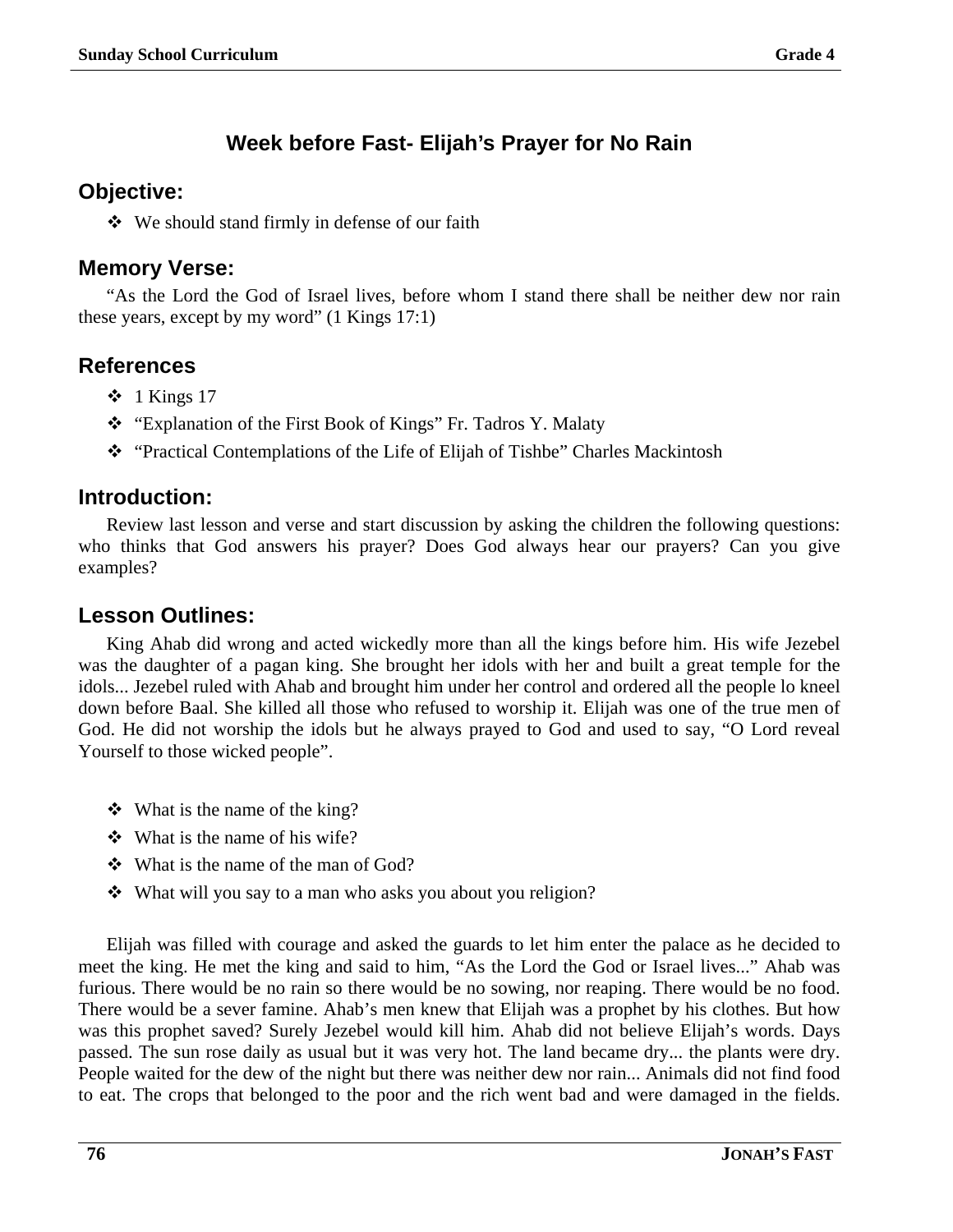There was famine. People thought that if they worshipped the idol and offered it their prayers and sacrifices, rain would fall. They offered prayers and sacrifices "O idol listen to our prayers", but rain did not fall. We know who listens to our prayers. To whom do we pray? People began to suspect the power of the idol. Then these stones are not gods because they do not hear us. King Ahab and his wife were angry. They asked: Where is the man that has brought this horrible message and prevented the rain from falling? Search for him... compel him to change his mind and if he refuses, kill him. He said these words to his men... Ahab searched for Elijah everywhere but he could not find him because the Lord said to Elijah, "Hide yourself from the king and the queen".

Explain that the prophet or the priest conveys the words of God to all people even the king. He does not fear any man.

- What is the name of the prophet?
- What is the meaning of the word "Prophet"?
- What did the Lord say by Elijah's mouth?

Let us repeat the Divine words together "As the Lord the God of Israel lives, before whom I stand there shall be neither dew nor rain these years, except by my word". Who can recite these words?

## **Conclusion:**

It is very important that we understand the Bible and the word of God. It is our duty then to defend the word of God and the faith whenever the situation requires.

- $\mathbf{\hat{\cdot}$  We have to always pray with the faith that our prayers will be heard.
- $\mathbf{\hat{P}}$  If anyone asks you about your religion do not be afraid, but say bravely, "I am Christian".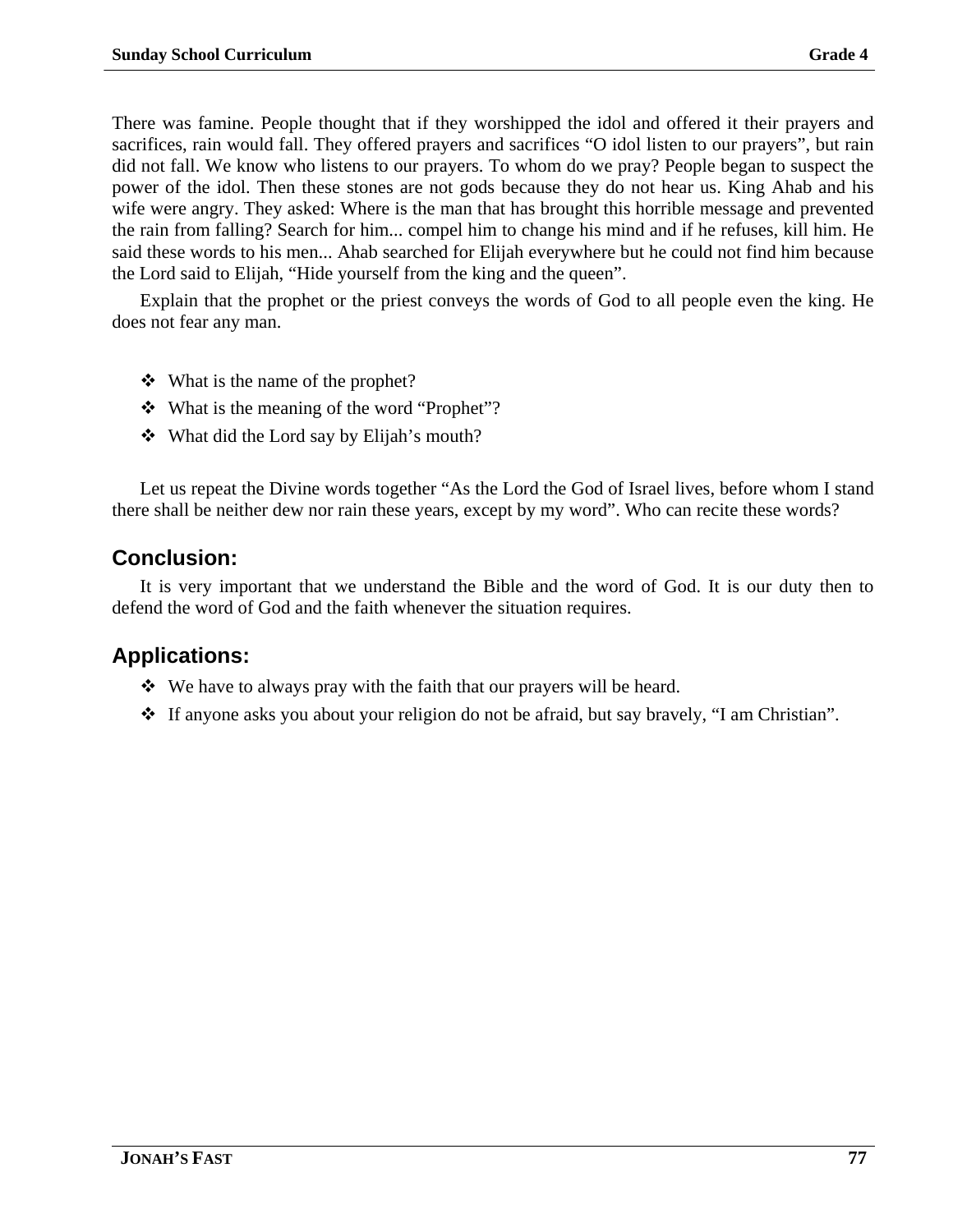# **Week after Jonah's Fast- Elijah and the Priests of Baal**

#### **Objective:**

• The Lord answers the prayers of his children the saints.

### **Memory Verse:**

"Hear me, O Lord, hear me" (1 Kings 18:37)

*"The effective, fervent prayer of a righteous man avails much" (James 5: 16)*

# **References:**

- $\div$  1 Kings 17,18
- "Explanation of the First Book of Kings" Fr. Tadros Y. Malaty
- $\mathbf{\hat{P}}$  "Practical Contemplations of the Life of Elijah of Tishbe" Charles Mackintosh

# **Introduction:**

Use a picture showing the Lord answering Elijah's prayers as when he ordered the sky not to rain. Show another picture when he asked for rain to fall. Start discussion by asking: What is the name of the King? His wife? What is the name of the Lord's prophet? Who remembers the verse?

# **Lesson Outlines:**

There was no rain on the whole earth for three years and the state in the country was horrible. Many people died because of the famine. Where was Elijah? Ahab and Jezebel searched for him everywhere but they could not find him. At last, Ahab decided to leave his palace and go out to search for water. He took with him one of the great officials of the country. He was a pious man named Obadiah. Ahab went one way but there was no water. While Obadiah was walking on the road he saw a man coming towards him... he knew him… The man was Elijah. Obadiah knelt down before him and said: Is it you my lord, Elijah? Where are you going my lord? And Elijah answered bravely: To Jezebel the wicked woman. Obadiah said: She will kill you. Elijah said: I am not afraid... the Lord said to me, "Go and present yourself to king Ahab" and I have to obey the Lord. Obadiah told King Ahab that the prophet was coming. Ahab was surprised and said, "Then I shall arrest him", he thought. Elijah arrived and this dialogue ran between them:

- Is it you, you trouble of Israel?

+ I have not troubled Israel; but you have, and your father's house, because you have forsaken the commandments of the Lord and followed the Baal.

- Why have you come?

+ I have come to declare to the people that there is only One God.

- The idols are the gods.

+ No, the Lord is God. I want you to send and gather all Israel to me at Mount Carmel, and the four hundred and fifty prophets of Baal and the four hundred prophets who eat at Jezebel's table. Let your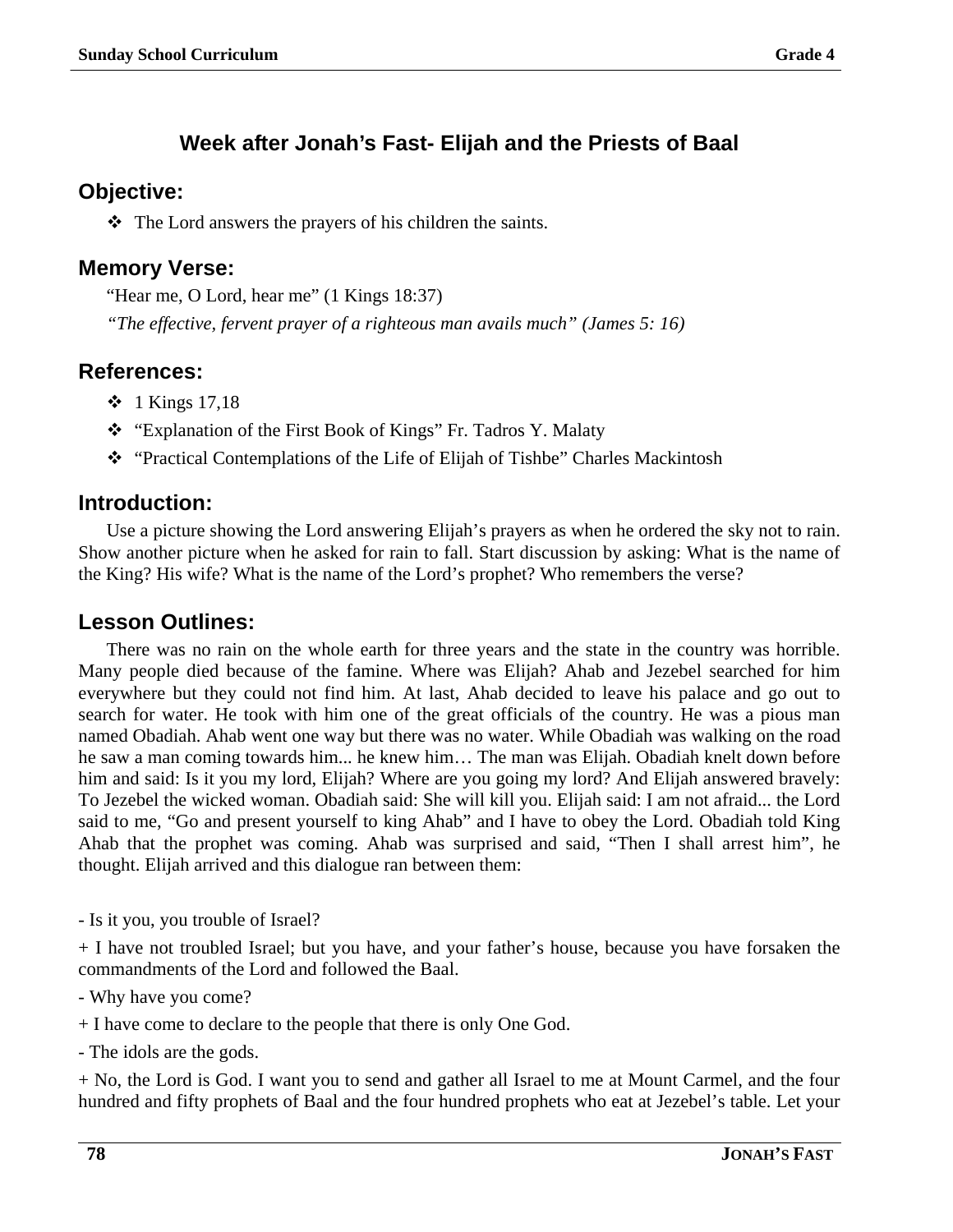prophets call on the name of their gods and I will call on the name of the Lord...the God who will send fire is the True God...Ahab agreed.

- ❖ How many prophets belonged to Baal?
- How many prophets belonged to Jezebel?
- ❖ What was the agreement held between Elijah and Ahab?

So all the people met at Mount Carmel. Elijah went up to the people and said: I am the only prophet of the Lord still left, but there are 450 prophets of Baal. Bring two bulls, let the prophets of Baal take one, kill it, cut it in pieces, and put it on the wood...but do not light the fire...I will do the same with the other bull. Then let the prophets of Baal pray to their god and I will pray to the Lord, and the one who answers by sending fire - he is God. The people shouted their approval. Then Elijah said to the prophets of Baal: Choose a bull and prepare it first. Pray to your god but don't set fire to the wood. They took the bull that was brought to them, prepared it, and prayed to Baal. They shouted: Answer us Baal; answer us Baal. The king and the people were watching them without saying a word... Will the fire come down? The fire did not come down. At noon it was very hot and the prophets of Baal shouted more loudly: Answer us Baal, Answer us Baal. But there was no fire and the sun was about to set. Baal did not answer them in spite of their loud shouts. Elijah started making fun of them: Pray louder. He is a god. May be he is daydreaming or relieving himself or perhaps he has gone on a journey ...or maybe he is sleeping, and you have got to wake him up. So the prophets prayed louder, and cut themselves with knives and daggers until blood flowed, but no answer came...fire did not come down.

Then Elijah said to the people: Come closer to me. And they all gathered around him. Then he set about repairing the altar of the Lord. He took twelve stones, one for each of the twelve tribes named after the sons of Jacob. With these stones he rebuilt the altar for the worship of the Lord. He dug a trench around it. Then he placed the wood on the altar, cut the bull into pieces, and laid it on the wood. He said: Fill four jars with water and pour it on the offering and the wood. They did so, and he said, "Do it again", and they did. "Do it once more", he said...and they did. The water ran down around the altar and filled the trench. (What does this stand for?) At the hour of the afternoon sacrifice the prophet Elijah approached the altar and prayed, "O Lord, the God of Abraham, Isaac, and Jacob, prove now that you are the God of Israel and that I am your servant and have done all this at your command...answer me, Lord, answer me... The Lord sent fire down and it burnt up the sacrifice, the wood, and the stones, scorched the earth and dried up the water in the trench. When the people saw this, they threw themselves on the ground and exclaimed: The Lord is God; the Lord alone is God. The prophets of Baal were perplexed. Elijah ordered: Seize the prophets of Baal, do not let any of them get away.

The people seized them all, and Elijah led them down to the river and killed them so that they might not mislead the people and hamper the work of God. Then Elijah said to king Ahab: Now, go and eat...I hear the roar of rain approaching.

Elijah climbed to the top of Mount Carmel where he bowed down to the ground, and prayed...he was waiting for rain to fall...Elijah said to his servant "Go and look towards the sea". The servant went and returned saying: I did not see anything. Seven times in all Elijah told him to go and look. The seventh time he returned and said: I saw a little cloud no bigger than a man's hand, coming up from the sea. So the Lord fulfilled his promise.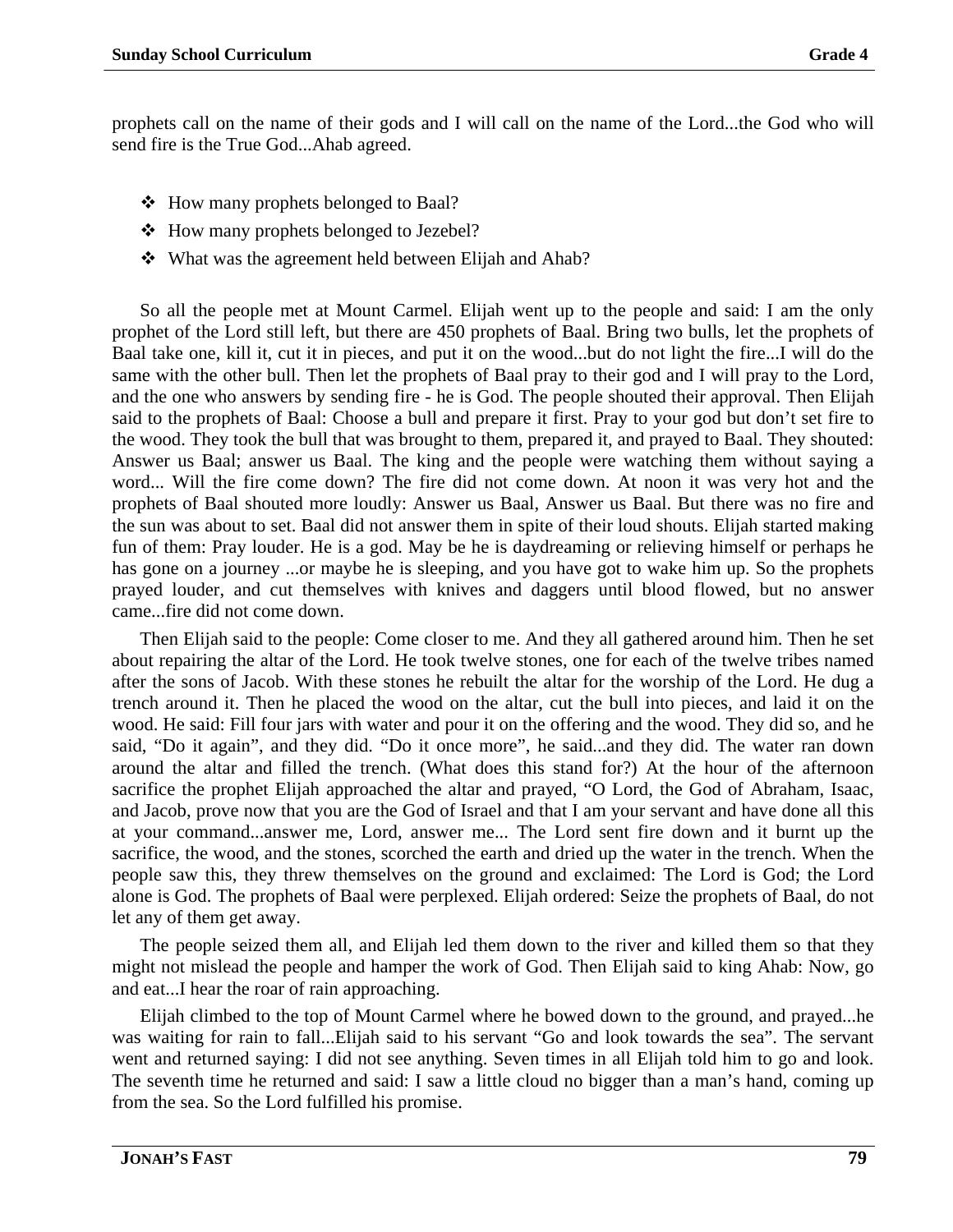Elijah ordered his servant: Go to king Ahab and tell him to get into his chariot and go back home before the rain stops him. In a little while, the sky was covered with dark clouds, the wind began to blow and heavy rain began to fall. The Lord answered the prayer of his servant Elijah and everything was wet because of rain.

- What does the number "3" stands for?
- What does the Number "7" stands for?
- How does the Coptic Church practice the Sacrament of Baptism?
- ❖ What happened to the prophets of Baal?
- ❖ What usually happens to wicked people?
- How was Elijah's prayer effective?

### **Conclusion:**

Elijah was like us and he prayed fervently that it might not rain and it did not rain on earth. Then he prayed again and the heaven gave rain. The prayer of a righteous man has great power in its effects. This indicates the power of prayers when it is with a strong faith and according to the will of God.

- The children write the Litany (Prayer) of Salvation and study it: "Pray for the salvation of the world, and of this city of ours, all the cities, districts, islands and monasteries".
- $\hat{\mathbf{v}}$  The children pray for the members of the family so that they may all live for the Lord.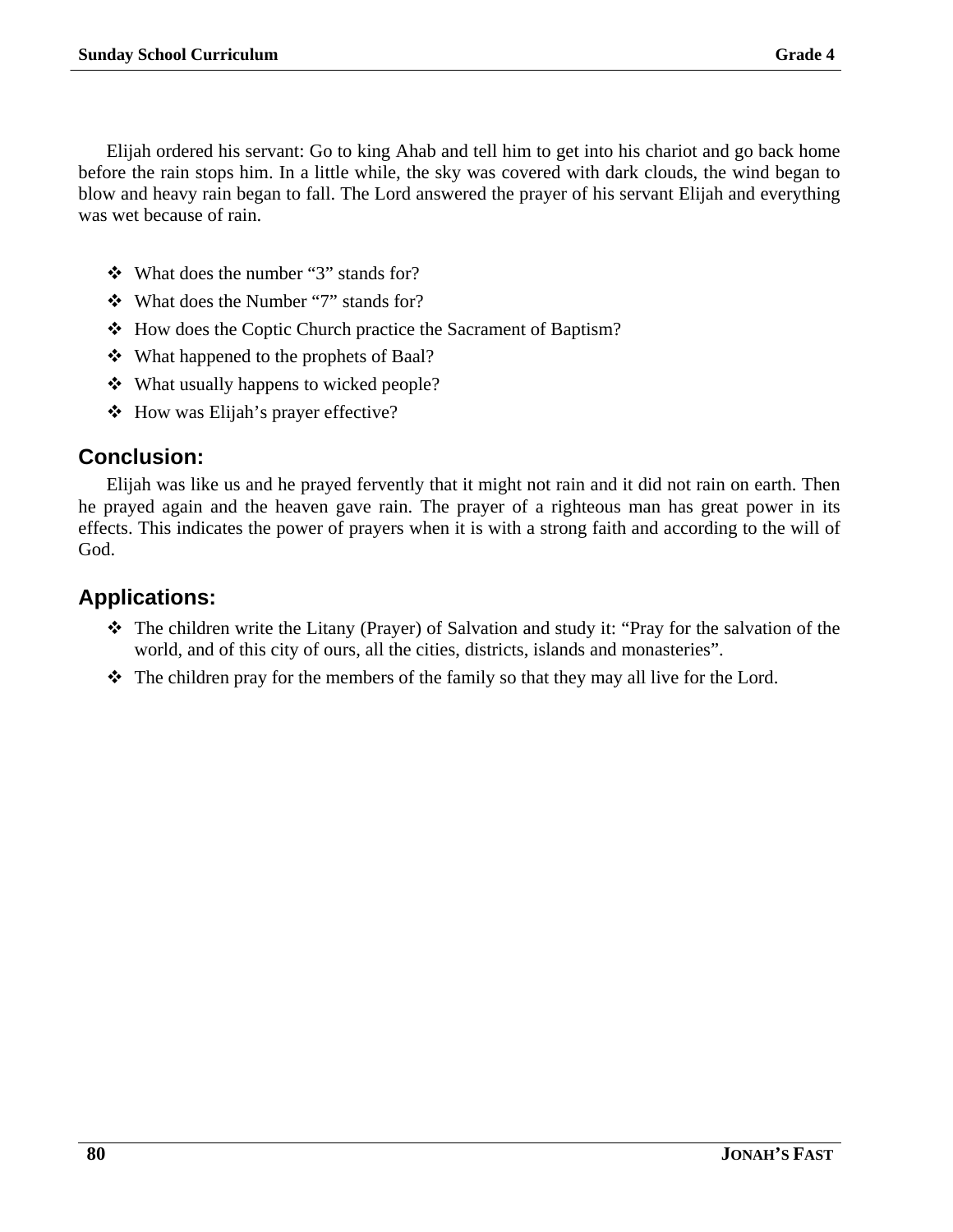# **LESSONS FOR THE GREAT FAST PERIOD**

- **Week 0:** (Preparation week) **Elijah is taken up to Heaven**
- **Week 1:** (Surrender to the Heavenly Father) **God Cared for Daniel when he Fasted (I)**
- **Week 2:** (Sunday of Temptation) **God Cared for Daniel when he Fasted (II)**
- **Week 3:** (Sunday of the Prodigal Sun) **The Unction of the Sick**
- **Week 4:** (Sunday of the Samaritan Woman) **Mary and the Fragrant Oil**
- **Week 5:** (Sunday of The Sick of Bethesda) **The Power of Christ Before and During the Crucifixion**
- **Week 6:** (Sunday of The born blind) **The Power of Resurrection**
- **Week 7: (**Palm Sunday) - **No lesson**
- **Week 8: (**Resurrection Sunday) – **No Lesson**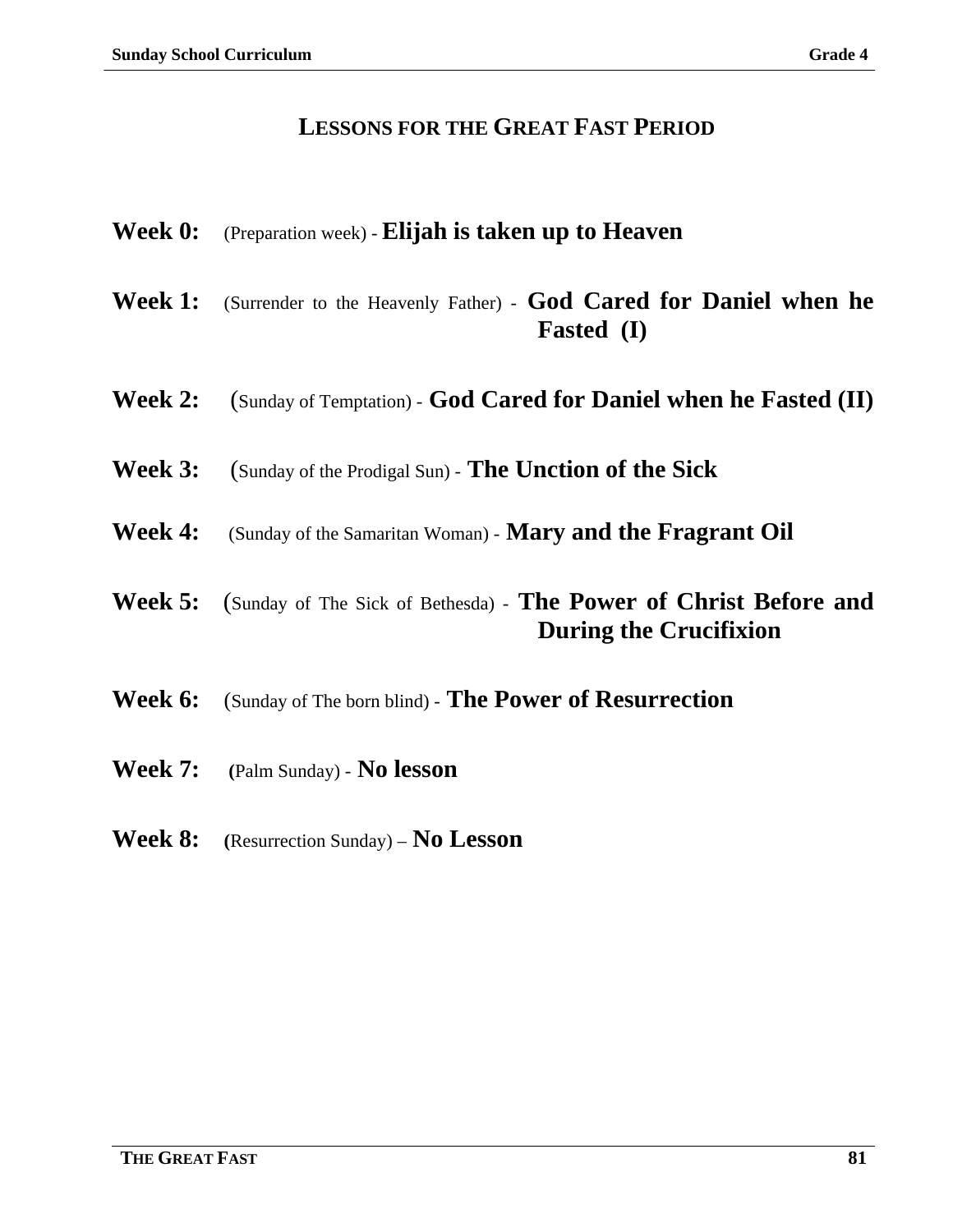# **Week 0- Elijah is taken up to Heaven**

### **Objective:**

- To teach the children to love the kingdom of Heaven
- Concentrate on how Elisha obeyed Elijah and how much he loved his service.

## **Memory Verse:**

"Praise the Lord. Praise the Lord in His sanctuary. Praise Him in his mighty firmament (Psalm 150:1)

# **References:**

- $\div$  2 Kings 2
- \* "The Life of Elijah" translated by Fr. Marcos Daoud
- \* "Practical Contemplations on the Life of Elijah" Charles Mackintosh

# **Introduction:**

Use a picture showing Elijah taken up to heaven Start discussion by asking: What is the name of the prophet who ordered heaven not to rain and it did not rain and then he prayed and it rained? Who remembers the name of his disciple?

# **Lesson Outlines:**

One day the Lord said to Elijah, your mission now is complete. Elisha will continue your service and I will take you up with me. Elijah rejoiced but he was afraid Elisha might stick to him and become sad if he knew that he would leave him. Elijah desired to stay along so he said to Elisha: My son, I am going on a journey...stay here. But Elisha asked him: Where to? Elijah said: To Bethel. (Bethel means the Lord's House… Children write down in their notes) Elisha said: Father let me come with you. I cannot leave you. He insisted on going with Elijah so Elijah was obliged to take him with him to Bethel. On their way to Bethel he advised him: Take care of your service and be honest till death. Elisha was sad because Elijah would be taken away from him.

Though the road was rough and they walked for three or four hours, Elisha endured all that because he loved Elijah his master. They reached Bethel. There was a School for Prophets at Bethel. A group of prophets who lived there went to Elisha and asked him: Do you know that the Lord is going to take your master from you today? "Yes, I know" Elisha answered. "But let's not talk about it. Do not increase my grief. I want to benefit from the teaching of my master before he is taken away".

- Who was Elijah's disciple?
- What was Elijah's advice to him?
- Do you do your homework or do you neglect it?
- Do you obey your parents?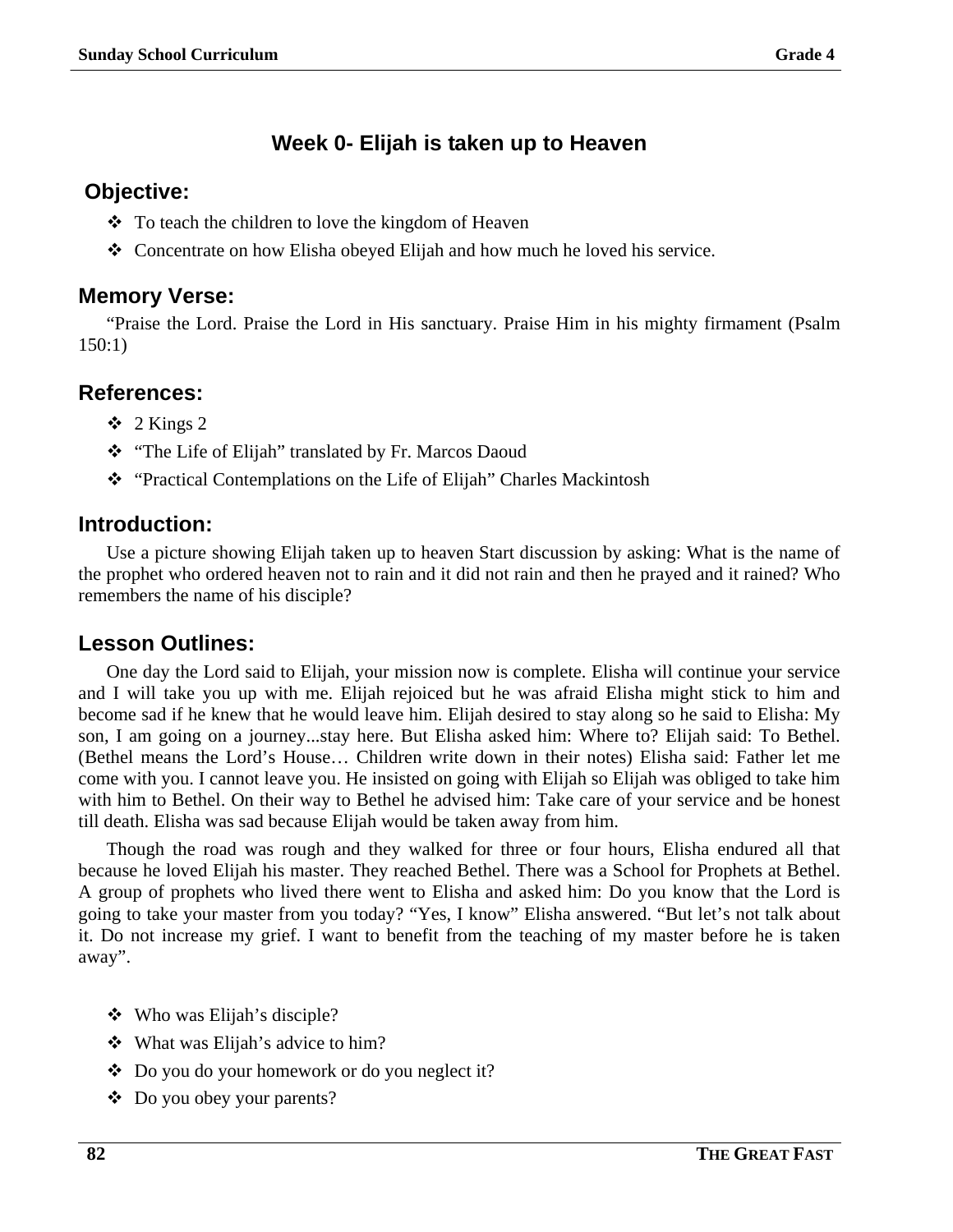Later, Elijah said to Elisha "I am going to Jericho...stay here". But Elisha said, "Never, I will not leave you...I will come with you". Then, fifty men followed them to the Jordan hoping to see Elijah while being taken up to heaven. They arrived at the River Jordan...Elijah wanted to cross that river but how?

He remembered the miracle of splitting the Red Sea in the days of Moses and the River Jordan in the days of Joshua...so he took his cloak, rolled it up and struck the water with it. The water was divided and he and Elisha crossed to the other side on dry ground. They praised the Lord saying, "Praise the Lord..." But the prophets could not cross the river. Elijah laid his hand on Elisha's shoulder and advised him as what he should do in his service then he tested him by saying: What do you want me to do for you before I am taken away? And Elisha said: Let me inherit a double share of your spirit as in receiving this I will be successful in performing my message. Elijah said to him: If you see me as I am being taken from you, it shall be so for you.

Suddenly a chariot of fire pulled by horses of fire came between them, and Elijah was taken up to heaven by a whirlwind. Elijah's cloak fell from him on Elisha. The chariot went quickly up to heaven. Elisha looked and cried, "Father, father"...but the chariot disappeared. In grief, Elisha went back, wept and prayed saying, "O Lord, I have lost a precious thing…losing an army could be endured but losing Elijah could not be endured". The Lord comforted him saying: Be comforted. I will be with you as I was with Elijah and I will bless the people through you..." Elisha took courage and thus the God of Elijah was also the God of Elisha.

- Who witnessed Elijah while being taken up to heaven?
- How was he taken up to heaven?
- What did Elisha ask Elijah to give him?
- What was Elijah's answer?
- How did Elisha go back home?
- Who comforted him?

#### **Conclusion:**

Elisha was a very good disciple of Elijah and he was very obedient to his teacher. Therefore, God gave Elisha double the spirit of his teacher and was with him as He was with Elijah.

- Write a paragraph of three lines on a comparison between the ascension of Elijah and the Transfiguration of the Lord of Glory (Mark 9).
- Encourage the children to study their lessons and do their homework and not to postpone what should be done today till tomorrow.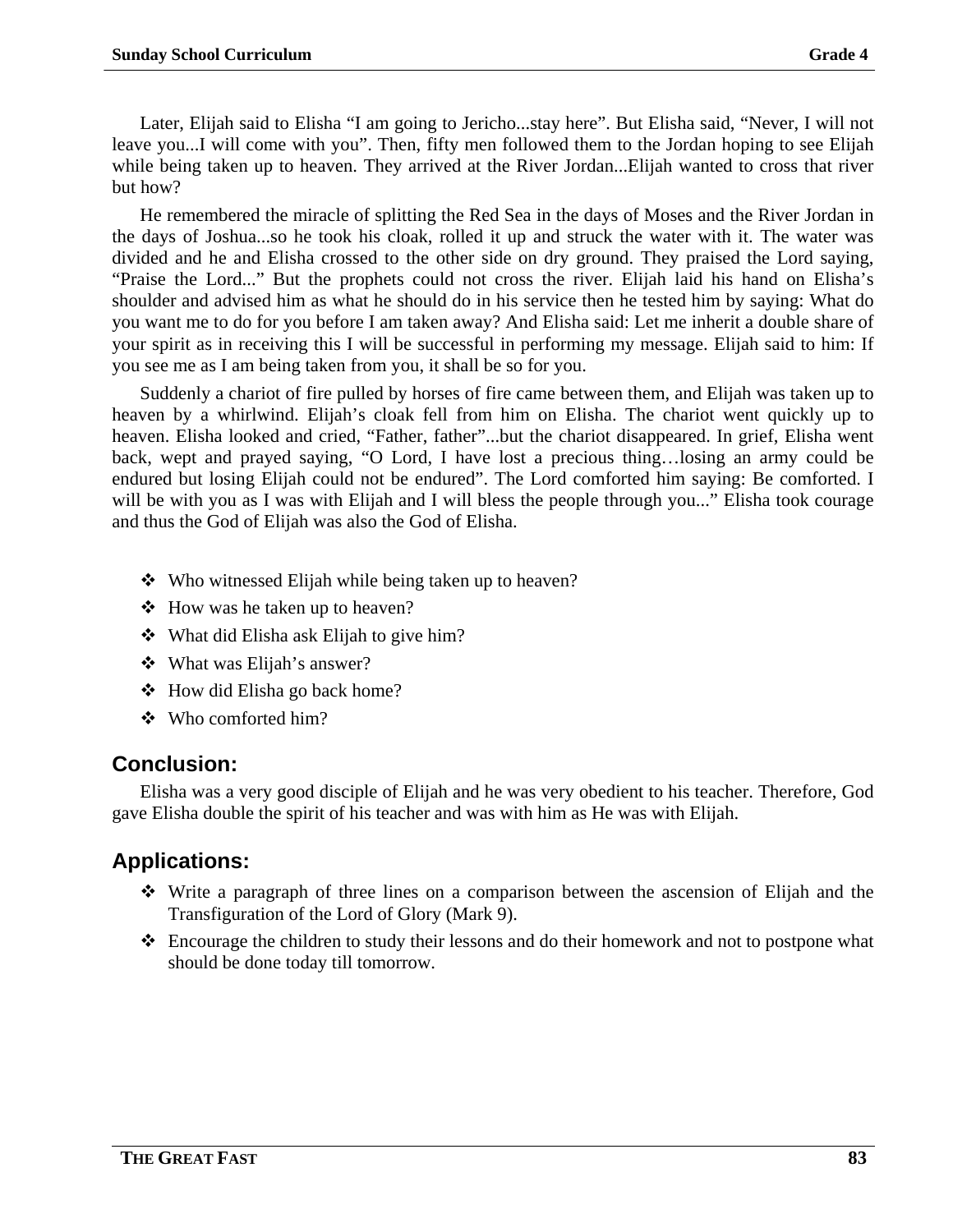# **Week 1- God Cared for Daniel when he Fasted (I)**

#### **Objective:**

 $\triangle$  Encourage the children to fast starting at a young age

#### **Memory Verse:**

"Give us vegetables to eat and water to drink. Then let our appearance be examined before you" (Daniel 1:12-13)

## **References:**

- Daniel 1: 1-20;
- \* "Explanation of Daniel" Fr. Tadros Y. Malaty
- \* "O Sing unto Him Who was crucified" the Book of Midnight Praises (Psalmody)

#### **Introduction:**

Ask the children about the kind of food we eat during the different fasts. Ask them if we can eat chocolate or ice cream. Avoid asking them about milk or meat as some of them at this age are ordered by their parents, their doctors or have permission from their father of confession to have them.

#### **Lesson Outlines:**

The song we just sang is talking about three young men, and now we will learn their story along with a fourth man who was with them. This man is Daniel and the three young men are Hananiah, Azariah and Mishael. The four of them were Israelites. They were captured as slaves during War and were sent to Babylon, a city in a far away country, in order to serve the king of Babylon.

In Babylon, the four men lost hope of returning back to their families and friends. For that reason, they clung close to each other and became good friends with each other, and faithful servants to God. They had faith that God would protect them and take care of them wherever they may go, as long as they follow God's words and keep His commandments. In this manner, they spent their time in Babylon in prayer and fasting.

Out of all the other captives, Daniel, Hananiah, Azariah, and Mishael were selected to receive physical education, knowledge of the language of the Land of Babylon, and other important sciences in a three-year program. The king sent orders that they be provided with plenty of food that they may look stronger and in a good healthy condition. He also appointed an officer from his court to supervise over these men in their diet and education, and then to present them before the king at the end of the program.

When they were offered the king's food and drink, they chose to only eat from the vegetables, beans, and drink from the water presented to them. They refused to enjoy the meat and the wine along with their fellow classmates. They did not eat from the meat or drink from the juices and the wine because they contained things that the God of Israel forbade them to eat from, for example, the eating of meat and blood of scavenging animals and birds.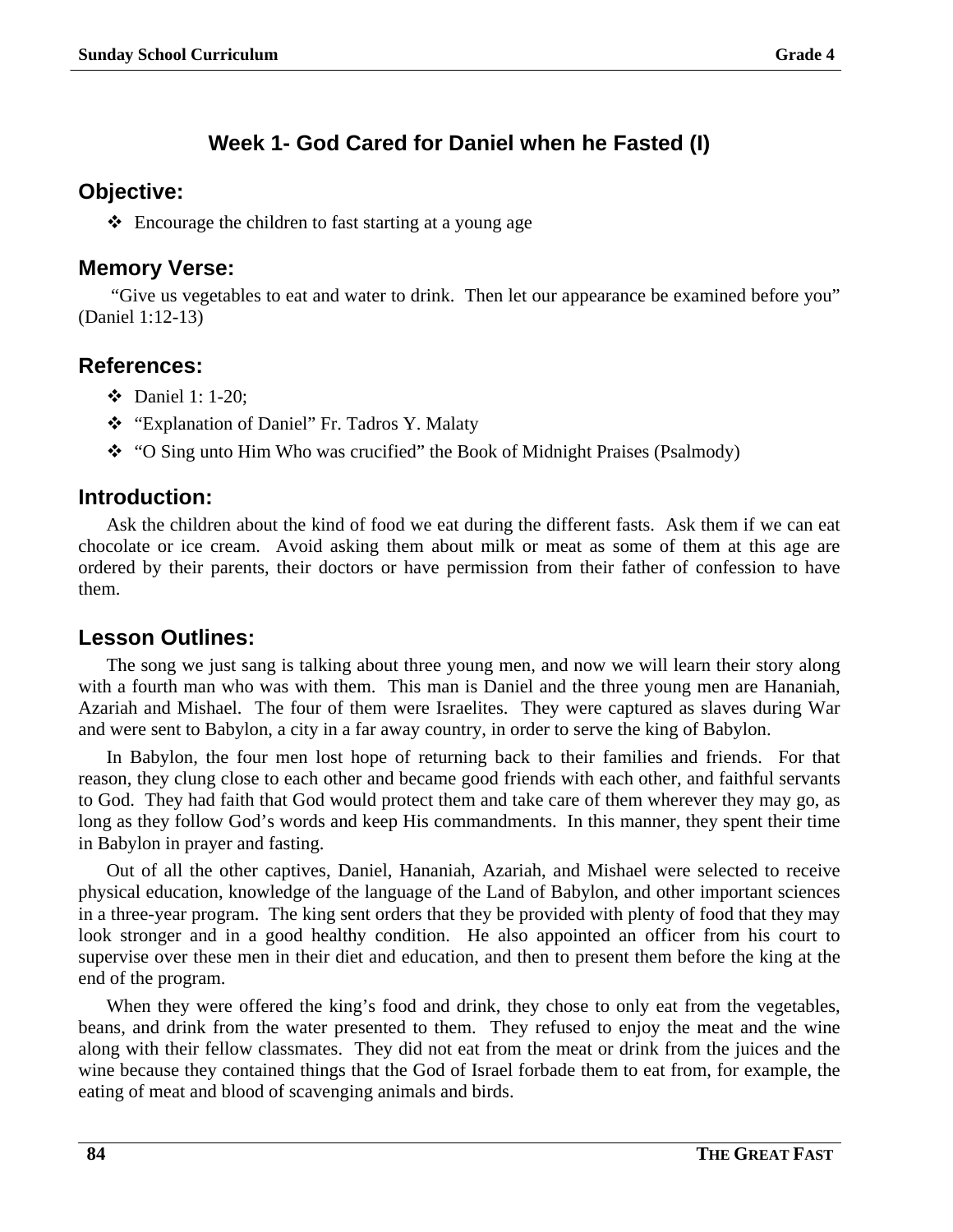- How did Daniel and his friends end up in Babylon?
- What were the names of his three friends?
- What were they selected for?
- Whose food and drink were they supposed to eat and drink from?
- Why did they eat vegetables, beans and drank water and refused to eat meat and drink wine and juices?

When the supervising officer noticed the kind of food these men were eating, he was afraid and begged them to eat from everything that was presented before them, otherwise; they would look pale and weak before the king, and the king would then punish him for not taking good care of them. During this time, God had put favor in the eyes of the officer towards Daniel. So, Daniel asked the officer to test him and his friends for ten days with the kind of food they were eating and see how they would look like in ten days. At the end of the ten days, the officer was amazed at how strong and healthy Daniel and his three friends looked. He was even more amazed when he compared them to their classmates, who ate from the meat and drank from the wine. He found that Daniel and his three friends looked better than the rest of the group. Encouraged, the officer agreed to allow them to continue their vegetable and bean diet. Notice that Daniel and his friends were eating the same kind of food we usually eat during the fast.

As for these four young men, God gave them knowledge and skill in all literature and wisdom, and Daniel had understanding in all visions and dreams. Now at the end of the three years, the king interviewed them, and among all the men who were part of the three-year program, none was found like Daniel, Hananiah, Mishael, and Azariah. From then on, they began to serve before the king.

When the king had examined them, he found them ten times better in all matters of wisdom and understanding than all the magicians and astrologists, who were in all his kingdom, especially Daniel, who had understanding in all visions and dreams.

Daniel lived a very long life in the courts of this king and three other kings who followed him. God also showed him visions of the future and the return of the captives (prisoners of war) of God's people to their land and rebuilding His temple. He also prophesied of the coming of Christ and the spread of Christianity.

- ❖ How do you compare their food with our fasting food?
- Did God take care of them and give them favor with the officer? Did he accept their request?
- Did that affect them? Good or bad?
- For how many years did they do that?
- $\triangleleft$  How many days do we fast? Is that longer than they did?
- When the king examined them, how many times better than their classmates did he find them?
- What extra knowledge did God give Daniel?
- Where did he live since that time?
- $\bullet$  Did he live a short life?
- What did he prophesy and tell the future about?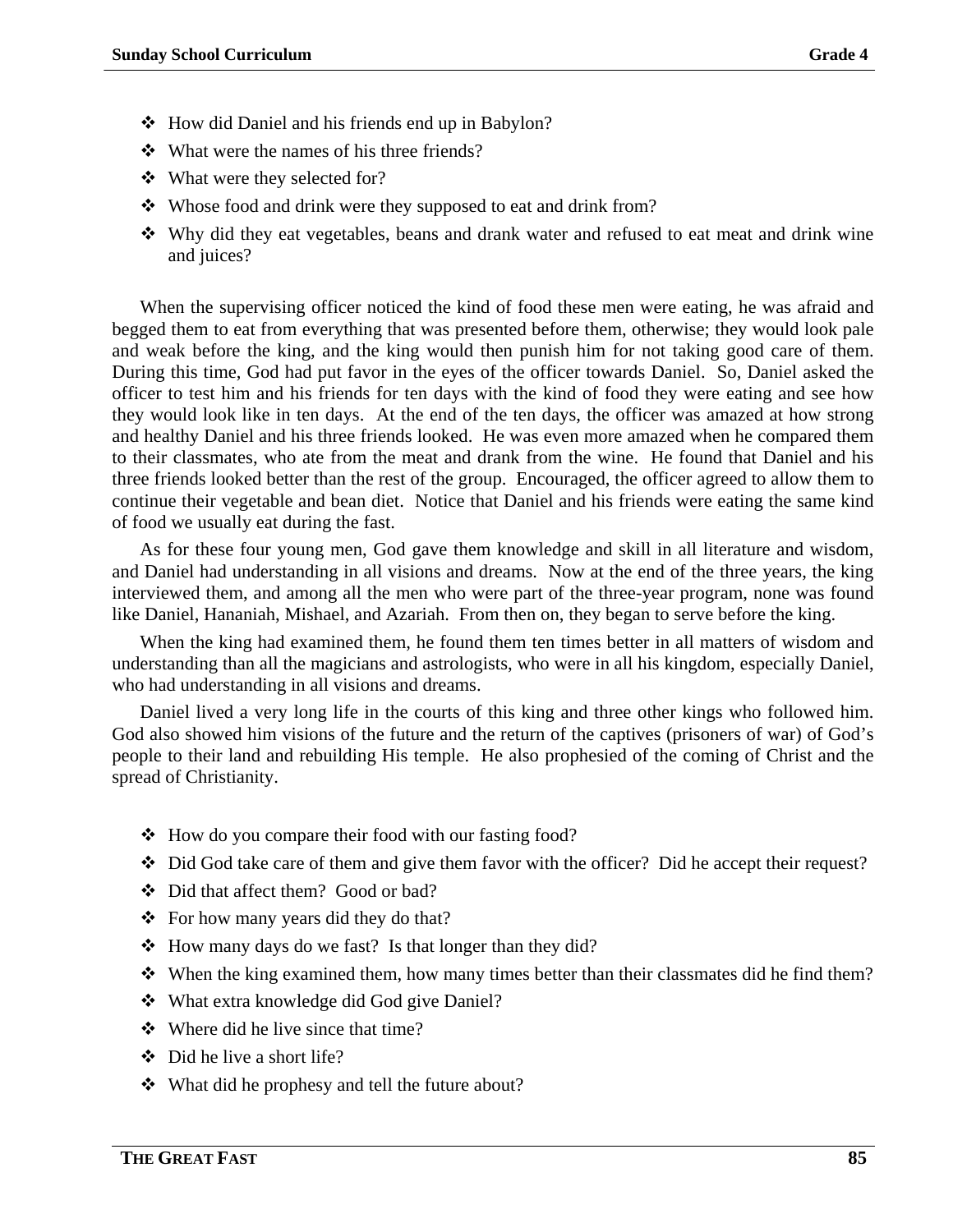### **Conclusion:**

The children should feel God's care for them during times of fasting. Fasting does not hurt our health, but it strengthens our Spirit and our self-control over our bodies. They should know that fasting and eating food different from other children's food does not make them any less than the others. When we fast and stop eating a lot of things we love, God gives us strength and supports us.

- Pray that God gives you wisdom and faith to know how to fast and to believe that God will take care of you as you fast and learn to abstain from the delicacies of this world and have self control. God watches over you and protects you.
- Even if you eat different kinds of food than your friends, and even if others joke about your food, you should always remember that God is the one taking care of your health just as He took care of Daniel, Hananiah, Mishael, and Azariah. You should only obey the Word of God, and fast and pray so that God will give you strength. Those around you who do not accept the kind of food you eat should not affect you. You should only care about what God wants you to do, and learn how to obey Him.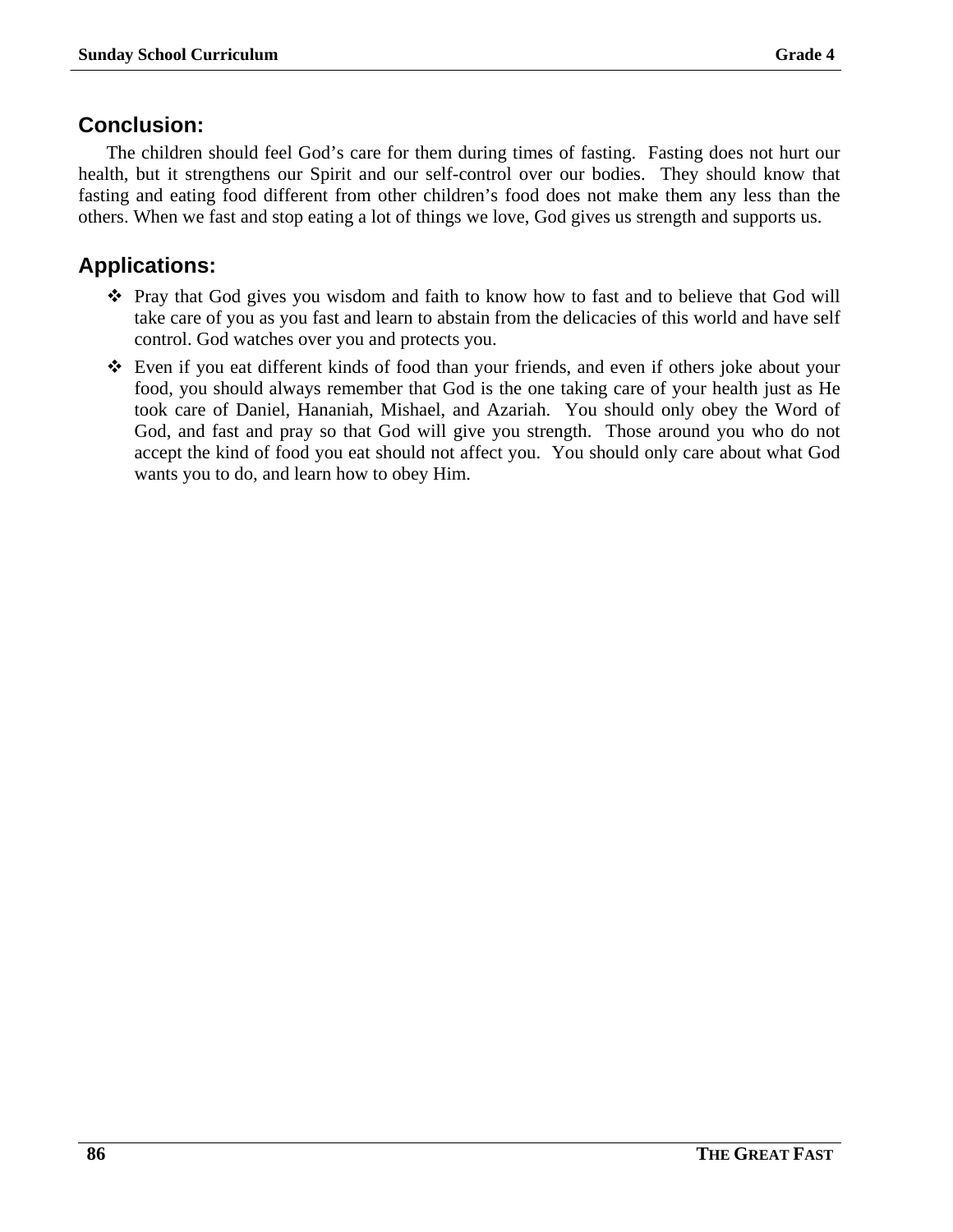# **Week 2- God Cared for Daniel when he Fasted (II)**

### **Objective:**

- $\cdot \cdot$  The children should know that God cares and supports them when they pray.
- They should learn to take praying seriously, and make it a habit in their everyday life.

#### **Memory verse:**

"Your God, whom you serve continually, He will deliver you" (Daniel 6:16)

## **References:**

- Daniel 6: 1-28
- "Explanation of Daniel" Fr. Tadros Y. Malaty
- "Where he leads me" or "Watching us" the book of Songs and Praises

## **Introduction:**

Ask the children about Daniel and his three friends. What happened when they fasted? Ask them if they pray and how many times a day.

## **Lesson Outlines:**

As we learned from the previous lesson, Daniel lived in four kings' courts and the kings loved him. One of them appointed Daniel and two others as governors. Daniel was the best out of the three because God was him. The king started telling them that he intends to make Daniel the only Governor all over his kingdom. The other two governors envied Daniel and they tried to find a mistake in his work but they could not. They tried to find anything strange in his behavior, and his daily routine but could not except for his believe in God, not idols.

They ganged together and planned a plot against Daniel. They went to the king and told him "we want you to be the top of all the gods and humans. You should sign a firm law that for thirty days no one can ask any man or God except you. And, whoever disobey, let him be cast into lions' den." The king loved the idea and signed the order.

Now when Daniel knew that the order was signed, he went home. And in his upper room, with his windows open toward Jerusalem, he knelt down on his knees three times that day, and prayed and gave thanks before his God, as was his custom before.

The people gathered around and saw Daniel praying through the opened window. They gathered some witnesses and went to the king telling him that Daniel broke his law and prayed to another god, and therefore he should be cast into the den of lions. When the king heard, he was greatly displeased with himself, and set his heart on Daniel to deliver him from the punishment.

But these people were determined and told the king that the law, which he himself signed, cannot be changed. So the king gave the command, and they brought Daniel and cast him into the lions' den. But the king spoke, saying to Daniel, "Your God, whom you serve continually, He will deliver you." A stone was laid on the mouth of the den and stamped with the king's stamp.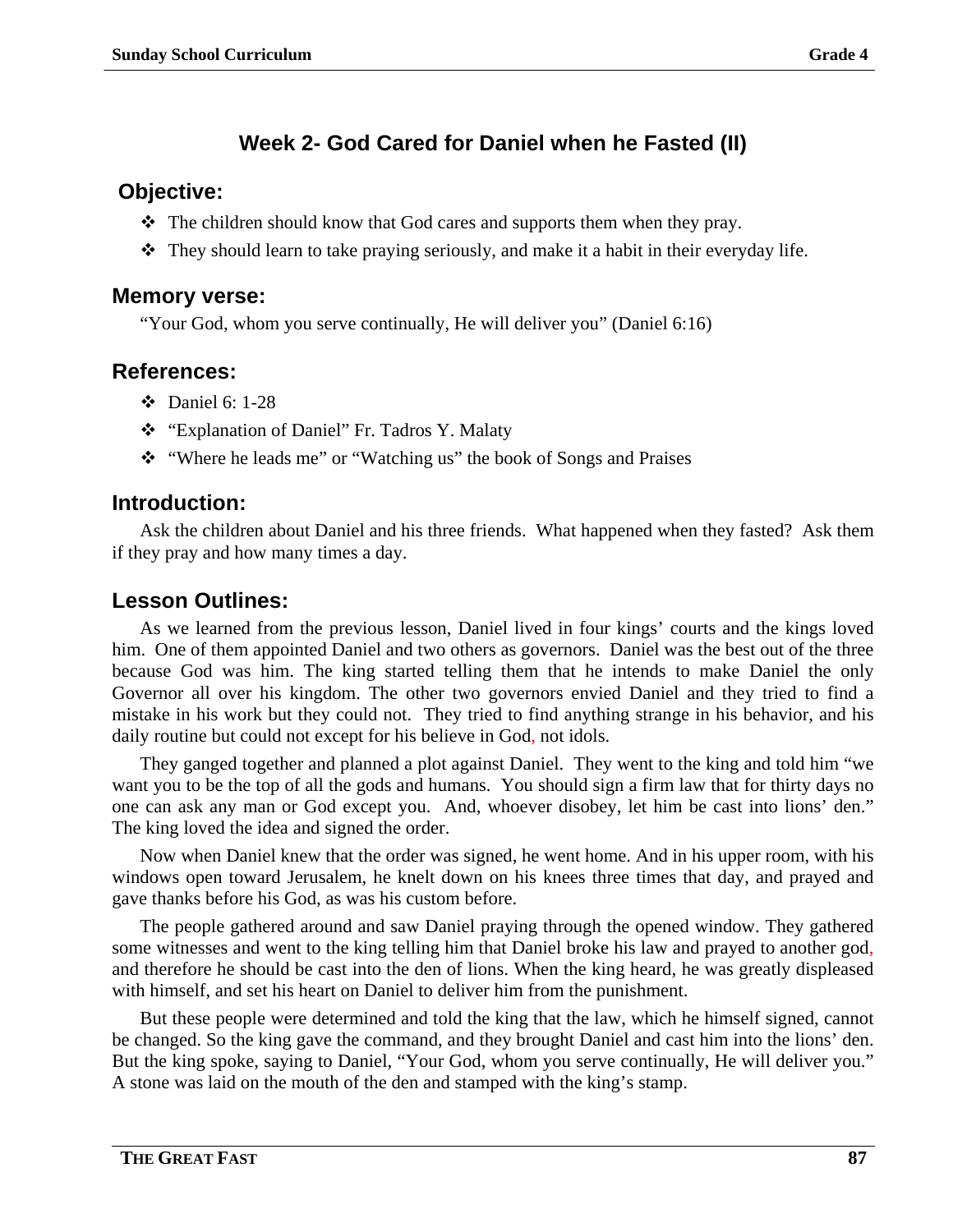- ❖ How many governors were appointed with Daniel?
- Why they envied him?
- What was the new law they came up with?
- Did it stop Daniel from praying?
- $\triangleleft$  How many times a day he prayed?
- $\triangleleft$  How many times a day you pray?
- $\cdot$  What was the punishment for praying to any god but the king?

When the king went back to his palace, he felt very sad and couldn't eat or sleep that night. Early morning, he went sadly to the lions' den and cried out with a lamenting voice to Daniel saying "Daniel, servant of the living God, has your God, whom you serve continually, been able to deliver you from the lions?"

To his surprise, he heard Daniel answering "My God sent His angel and shut the lions' mouths, so that they have not hurt me, because I was found innocent before Him; and also, O king, I have done no wrong before you."

Then the king was exceedingly glad for him, and commanded that they should take Daniel out of the den. So Daniel was taken out of the den, and no injury whatsoever was found on him. And the king gave the command, and they brought those men who had accused Daniel, and he cast them into the lions' den.

The king made a decree in his entire kingdom that his people should respect and fear the God of Daniel above all who has delivered Daniel from the power of the lions.

Daniel was promoted and lived a very long life in the courts of this king and other kings who followed him. God also showed him visions of the future and the coming of Christ and the spread of Christianity.

- $\triangleleft$  Did the king hesitate to carry his orders? Why?
- ❖ What happened to Daniel in the den?
- What happened to the evil people in the den?
- What did the king write to all his people?
- Did Daniel live a short life?
- About what he prophesied and tell the future?

## **Conclusion:**

God hears the prayer of His children and deliver them from troubles. He protects and cares for them in the worst situations. Even if the evil people gang against them and plot evil plots and appeared to be working, God will send His angels to help and deliver.

- $\triangleleft$  Make sure we pray every day in the morning and before we sleep.
- ❖ We also have to learn how to pray from the Agpia prayers.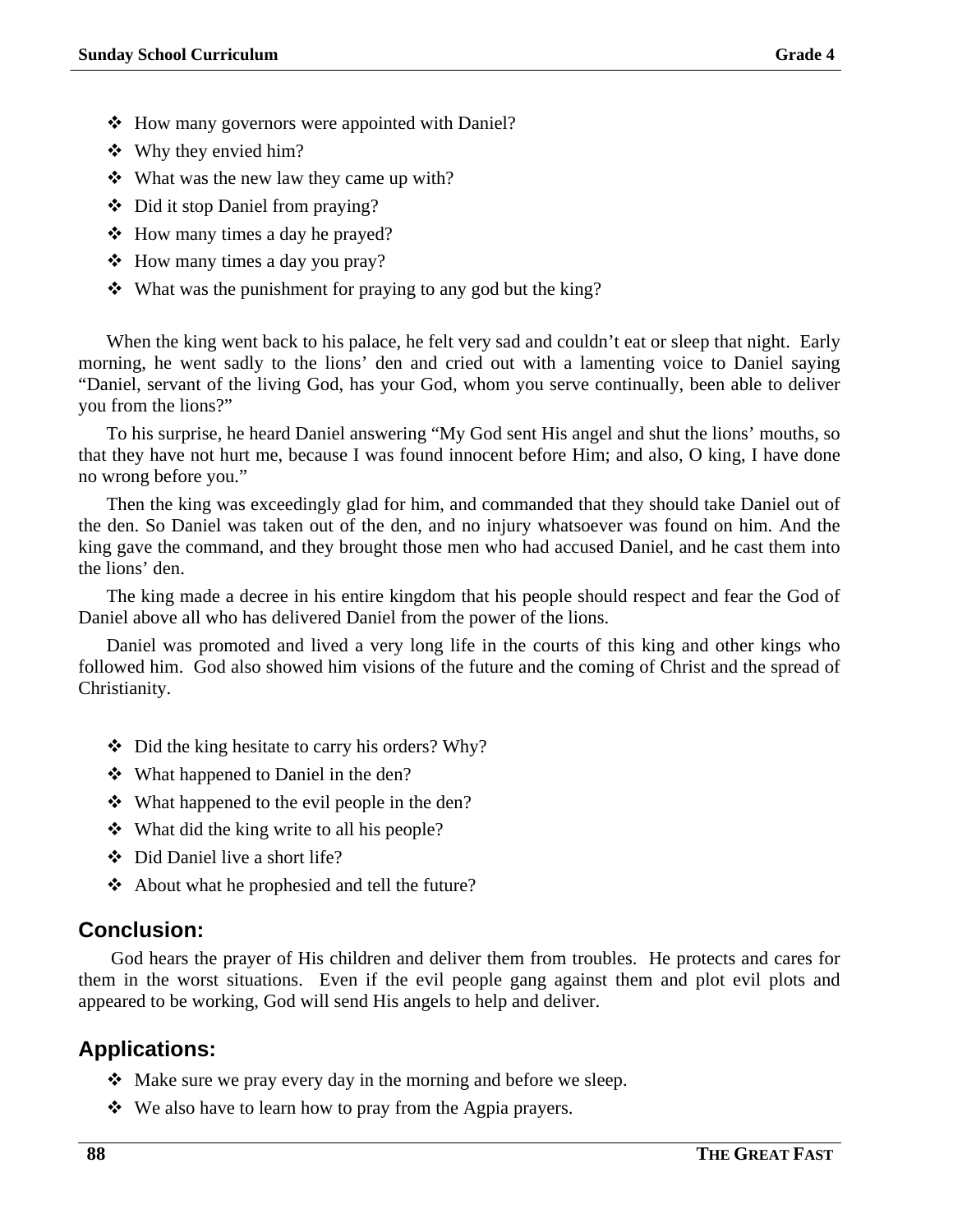# **Week 3- The Unction of the Sick**

## **Objective:**

\* To understand the importance of the Holy Sacrament of the Unction of the Sick.

# **Memory Verse:**

"Is anyone among you sick? Let him call for the elders of the church, and let them pray over him, anointing him with oil in the name of the Lord. And the prayer of faith will save the sick, and the Lord will raise him up. And if he has committed sins, he will be forgiven" (James 5:14-15)

## **References:**

- "The True Physician" by H.G. Bishop Moussa
- $\triangleleft$  The sacrament of church 5-Unction of the sick by Bishop Mettaos.

### **Introduction:**

Whenever we are sick we need to go to the doctor and we also need to call the priest to pray for us. God works through both of them for the healing of the body and soul.

# **Lesson Outlines:**

#### **I. The Sacrament**

The Unction of the Sick is a sacrament in which the priest prays seven prayers on the sick people and then anoints them with the Holy Oil. It is referred to in Arabic as "Kandeel" because the priest used to use an oil lamp "Kandeel" with 7 "oil-lamps" each of which is lit at the beginning of each prayer. Now the priest just uses a dish with oil in it and 7 pieces of cotton, arranged in the shape of a cross, which are lit at the beginning of each prayer.

- Why seven prayers?
	- "And to the angel of the church in Sardis write, 'these things says He who has the seven Spirits of God and the seven stars: I know your works, that you have a name that you are alive, but you are dead'" (Revelation 3:1).
	- Seven: complete (perfect) number: The perfect Spirit (Holy Spirit) of God. It descends on the oil and sanctifies it for the healing of those anointed by it.
- Who established this Sacrament? Christ!
	- "Heal the sick, cleanse the lepers, raise the dead, cast out demons. Freely you have received, freely give" (Matthew 10:8)
	- "Whatever city you enter, and they receive you, eat such things as are set before you. And heal the sick there, and say to them: The kingdom of God has come near to you" (Luke 10:8-9).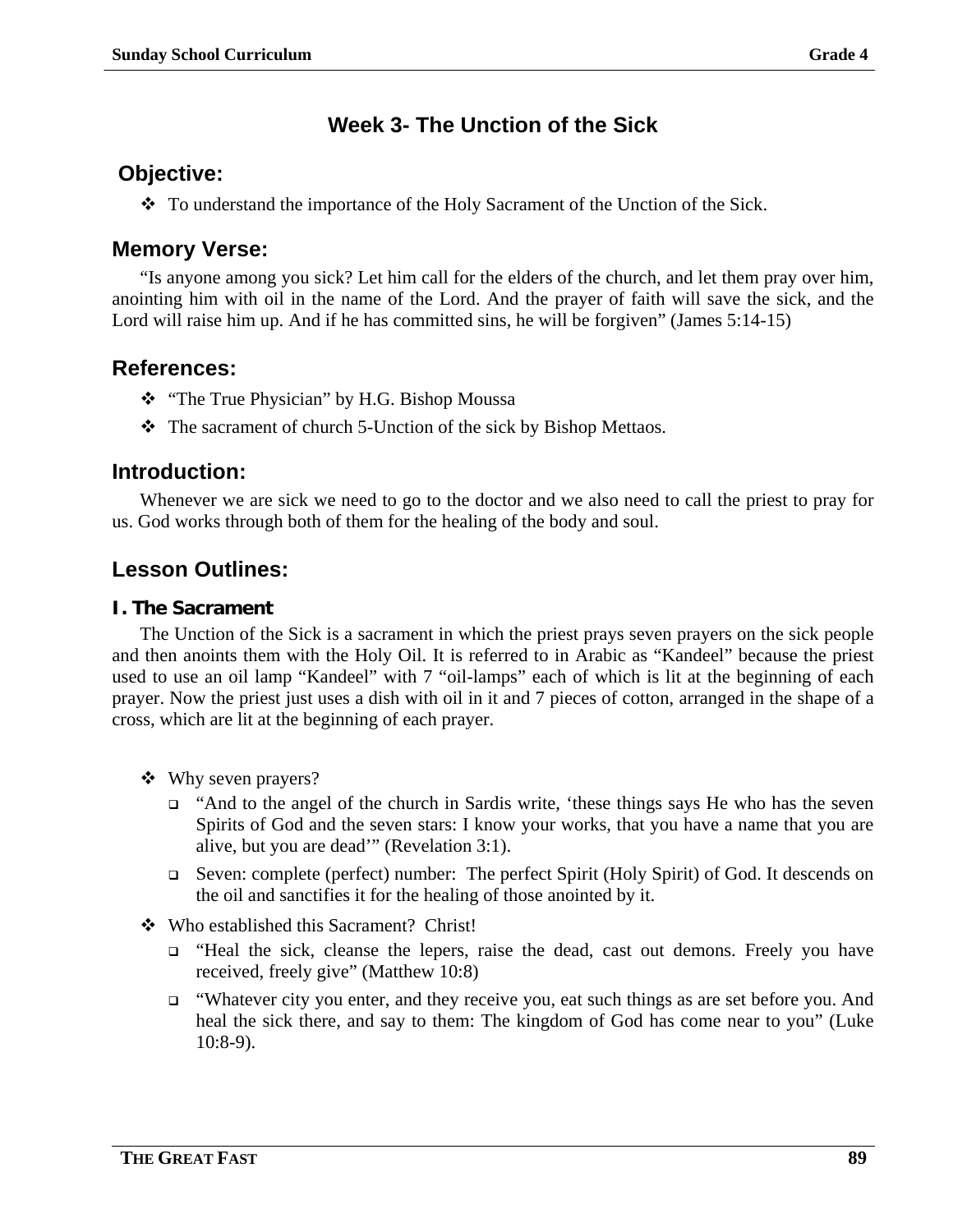- "God anointed Jesus of Nazareth with the Holy Spirit and with power, who went about doing good and healing all who were oppressed by the devil, for God was with Him" (Acts 10:38).
- That's whom Malachi prophesied about saying: "But to you who fear My name The Sun of Righteousness shall arise With healing in His wings" (Malachi 4:2).
- The Apostles ministered this sacrament: "So they went out and preached that people should repent. And they cast out many demons, and anointed with oil many who were sick, and healed them" (Mark 6:12-13).
- St. James stressed on the importance of this sacrament: "Is anyone among you sick? Let him call for the elders of the church, and let them pray over him, anointing him with oil in the name of the Lord. And the prayer of faith will save the sick, and the Lord will raise him up. And if he has committed sins, he will be forgiven" (James 5:14-15).

#### **II. The Importance of Confession before the Unction**

- $\cdot$  "And if he has committed sins, he will be forgiven" (James 5:15).
- $\hat{\mathbf{\cdot}}$  The main purpose of the sacrament is the healing of the spirit. If the spirit is ill, the body will also be ill. If the spirit heals, the body may heal. Hence, the church teaches that it's more important to seek spiritual healing first (repentance and confession), then the body may heal.
- \* "Afterward Jesus found him (the sick man who stayed 38 years at the pool) in the temple, and said to him: See, you have been made well. Sin no more, lest a worse thing come upon you" (John 5:14). This means that the main reason of his sickness was his sin.
- $\triangleleft$  Also, when the friends brought down the paralyzed man from the roof, the first word that Christ told him was: "Son, be of good cheer; your sins are forgiven you… Arise, take up your bed, and go to your house" (Matthew 9:2, 6). Again, Christ revealed that the true cause of his sickness was his sins.

Therefore, it is very important to seek the healing of our spirits before the healing of our bodies.

#### **III. The Importance of the Priest's Visit**

- \* "Is anyone among you sick? Let him call for the elders of the church, and let them pray over him, anointing him with oil in the name of the Lord. And the prayer of faith will save the sick, and the Lord will raise him up. And if he has committed sins, he will be forgiven" (James 5:14-15).
- There is no objection to seeking medicine and the doctors, but equally important (or even more important) is seeking the priest (church).
- A sick person should ask the priest to come and officiate the Sacrament of the Unction of the Sick, so that he may be granted healing from God. But he MUST have faith that God is able to heal him "And the prayer of faith will save the sick".
- It is very erroneous for a person to seek the Unction without faith, relying entirely on medicine, and denying the power of God. When King Asa was ill, he did not seek God, but the physicians; what happened to him? "And in the thirty-ninth year of his reign, Asa became diseased in his feet, and his malady was severe; yet in his disease he did not seek the Lord, but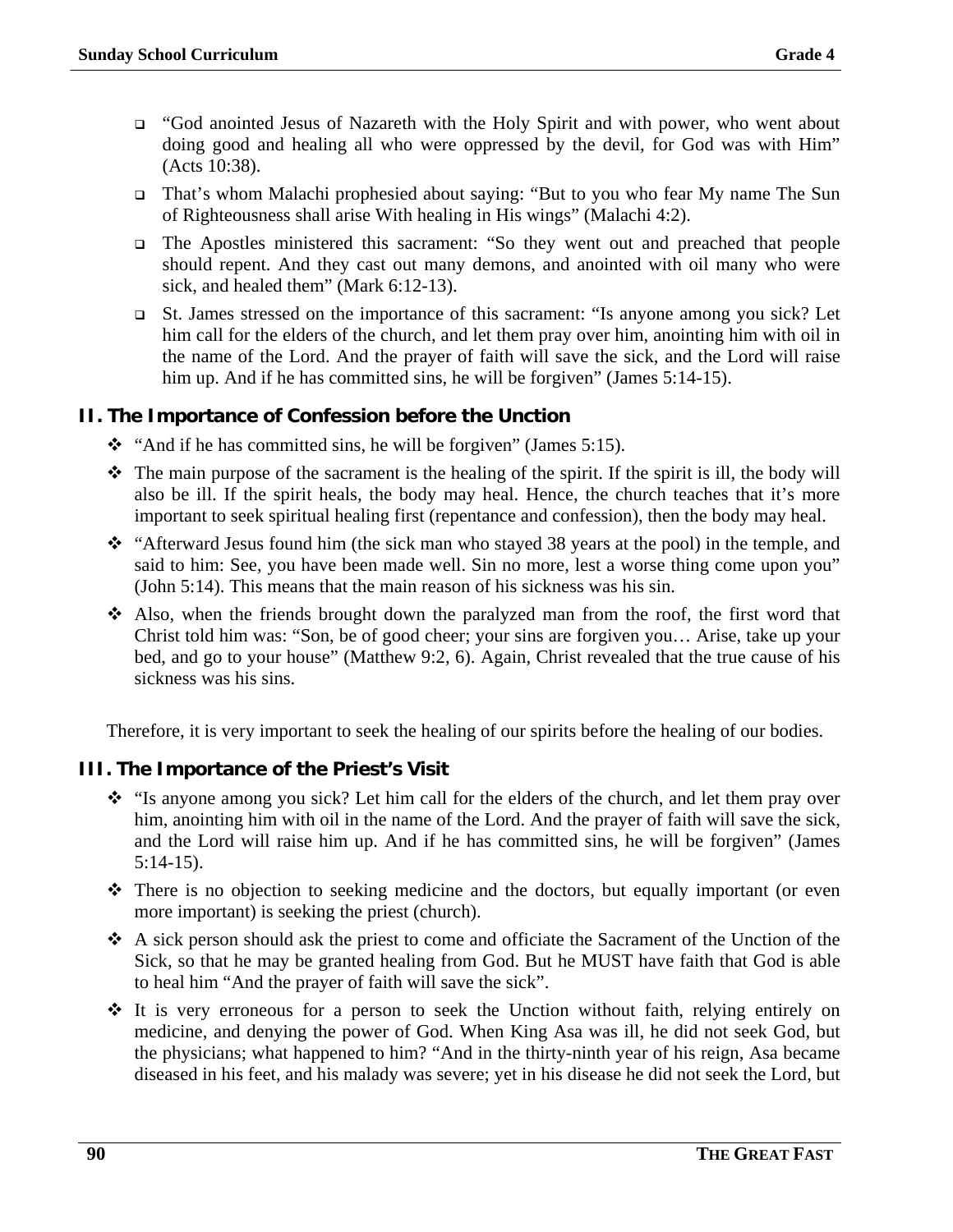the physicians. So Asa rested with his fathers; he died in the forty-first year of his reign" (2 Chronicles 16:12-13).

- On the other hand, King Hezekiah cried to God when he was ill: "In those days Hezekiah was sick and near death. And Isaiah the prophet, the son of Amoz, went to him and said to him, "Thus says the Lord: 'Set your house in order, for you shall die, and not live.' " Then he turned his face toward the wall, and prayed to the Lord, saying, "Remember now, O Lord, I pray, how I have walked before You in truth and with a loyal heart, and have done what was good in Your sight." And Hezekiah wept bitterly. And it happened, before Isaiah had gone out into the middle court, that the word of the Lord came to him, saying, "Return and tell Hezekiah the leader of My people, 'Thus says the Lord, the God of David your father: "I have heard your prayer, I have seen your tears; surely I will heal you. On the third day you shall go up to the house of the Lord. And I will add to your days fifteen years. I will deliver you and this city from the hand of the king of Assyria; and I will defend this city for My own sake, and for the sake of My servant David" (2 Kings 20:1-6).
- There are many people who had faith and received healing. For example, the two blind men (Matthew 9:28), the daughter of Jairus (Luke 8:50), the child possessed by demon (Mark 9:23), the paralyzed man (Matthew 9:2), the woman with bleeding condition (Luke 8:48).
- The Church does not reject medicine, for most medicine is a product of the herbs that God has created for the benefit of mankind. "For every creature of God is good, and nothing is to be refused if it is received with thanksgiving" (1Timothy 4:4).
- God has spoken through Jeremiah when the people did not seek their health, reprimanding them: "For the hurt of the daughter of my people I am hurt. I am mourning; astonishment has taken hold of me. Is there no balm in Gilead? Is there no physician there? Why then is there no recovery for the health of the daughter of my people" (Jeremiah 8:21-22). He commands them to use the balm (herbs) and the physicians to keep their health.
- $\triangleleft$  God has commanded us to honor medicine and physicians: "Honor a physician with the honor due unto him for the uses which you may have of him: for the Lord has created him" (Son of Sirach 38:1). "The Lord has created medicines out of the earth; and he that is wise will not abhor them" (Son of Sirach 38:4). "My son, in your sickness be not negligent: but pray unto the Lord, and he will make you whole. Leave off from sin, and order your hands aright, and cleanse your heart from all wickedness. Give a sweet savor, and a memorial of fine flour; and make a fat offering, as not being. Then give place to the physician, for the Lord has created him: let him not go from you, for you have need of him. There is a time when in their hands there is good success. For they shall also pray unto the Lord, that he would prosper that, which they give for ease and remedy to prolong life" (Son of Sirach 38:9-14).
- God has commanded Hezekiah, King of Judah to use these remedies: "Let them take a lump of figs, and apply it as a poultice on the boil, and he shall recover" (Isaiah 38:21).
- $\hat{\mathbf{\cdot}}$  The Priest's visit to the sick person to minister the Unction freely (Matthew 10:8), is a living proof of the "living Body of Christ", where if one member suffers the whole body suffers with it (1 Corinthians 12:26). It is also a nice gesture from the church that it cares about each member, a gesture that is not easily forgotten.
- $\hat{\mathbf{\cdot}}$  The best time for administering the Sacrament is in the early morning, as everyone is fasting, and the sick person should take communion after the sacrament. The sick person will receive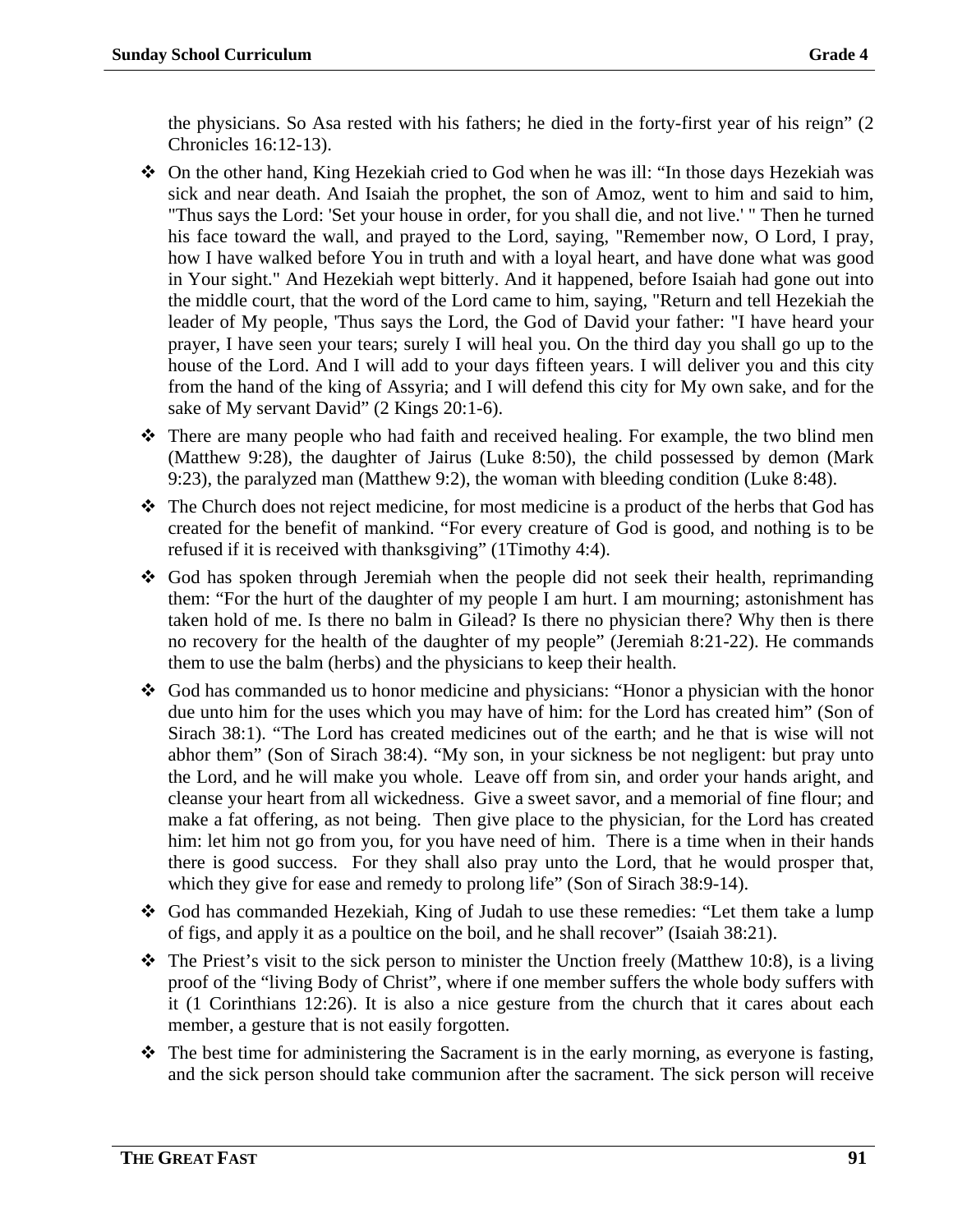three Sacraments together. All Sacraments are proceeded with the Sacrament of Confession and are completed with the Sacrament of Eucharist.

- $\Box$  Baptism: If Adult will confess first, be baptized, and receive Communion.
- $\Box$  Unction of the Sick confess, get anointed, and receive Communion.
- Matrimony –confess, be joined, and both receive Communion.
- Holy Orders confess, be ordained, receive Communion at end of ordination liturgy.

#### **IV. The rite of the Anointing**

The priest anoints the sick person with the oil in the shape of a cross:

- On the forehead: this is the region of thoughts and senses.
- On the chest: where the heart is: "Keep your heart with all diligence, for out of it spring the issues of life" (Proverbs 4:23).
- On the hands: they are the tools of labor.
- $\div$  God is blessing the person's thoughts, senses, heart, and labor. He is anointed in the Name of the Trinity, who sanctifies everything.
- $\bullet$  Everyone else is anointed afterwards, in the same manner, if they are fasting.
- Any condition that prevents a person from Communion prevents him/her from being anointed (e.g. a woman during her period).
- Anyone not baptized cannot be anointed.
- $\hat{\mathbf{v}}$  The sick person is to continue anointing himself/herself for seven days in the same manner, and with faith that he will be granted healing.

#### **V. How should the sick person prepare and do before, during, and after the sacrament**

- $\triangleleft$  Must have faith in God's healing power.
- Must have faith and trust in the priest who will minister the Sacrament as he has faith in the physician that will administer his treatment.
- Must confess before the Unction, and take Communion afterwards.
- $\triangleleft$  He (as well as all who will attend) must be fasting, as much as he can: 9 hours if possible, or less with absolution of the father of confession.
- ❖ Must be clean.
- Must promise God to live with Him and serve Him as did Peter's mother-in-law (Matthew 8:15) and Mary Magdalene (Mark 15:4) when they were healed.
- $\triangleleft$  Must thank God after recovering.

## **VI. Why Don't the Sick Receive Healing (Sometimes) After the Sacrament**

 Lack of faith. God cannot heal someone who has no faith: "Now He did not do many mighty works there (Nazareth) because of their unbelief" (Matthew 13:58). For that reason, Jesus asked everyone before He healed him, "Do you believe?"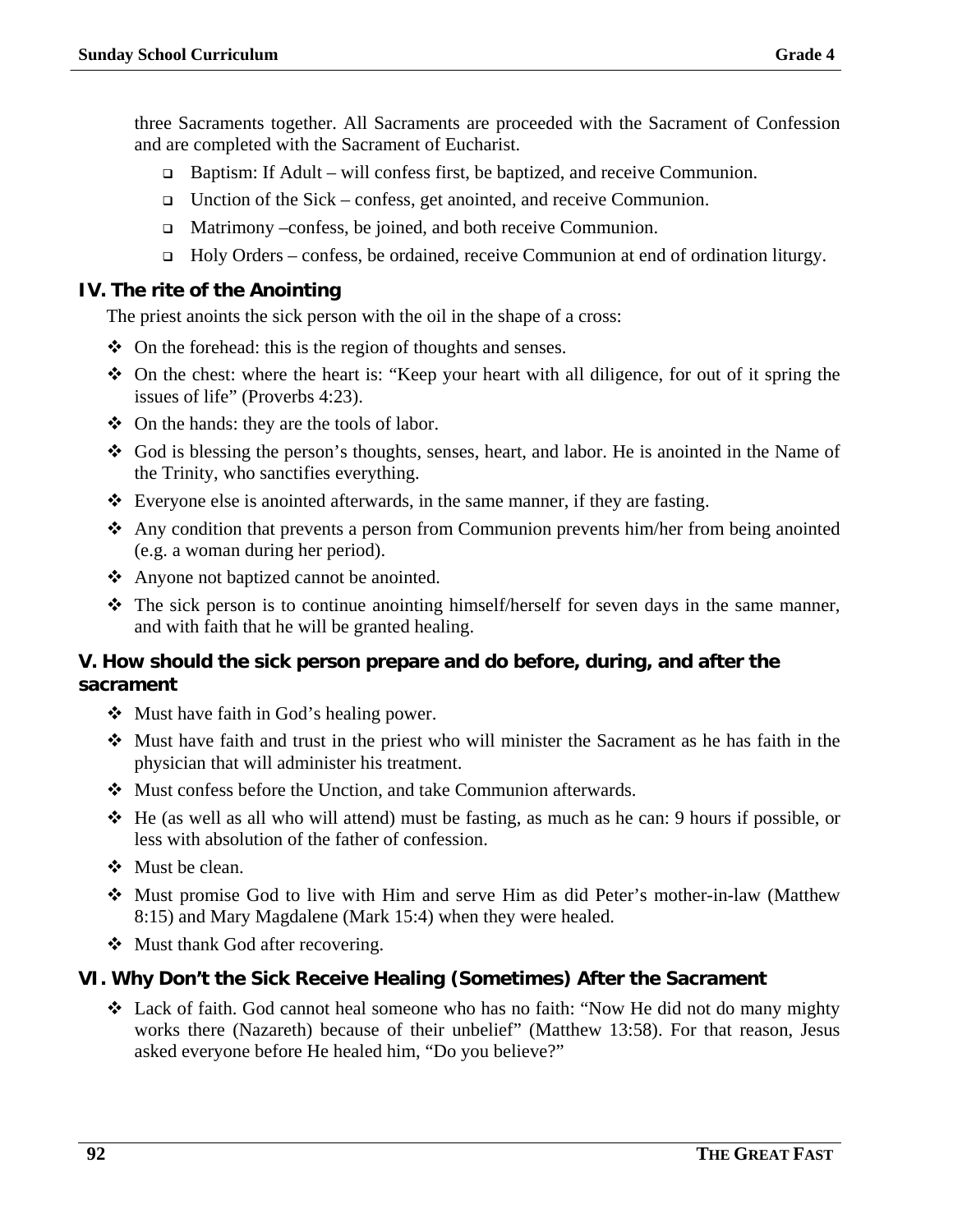- If you lack faith, but want to have faith, ask God for it, like the father of the possessed child: "Immediately the father of the child cried out and said with tears, "Lord, I believe; help my unbelief!" (Mark 9:24).
- Unworthiness to be healed, because of lack of repentance: "Return, you backsliding children, and I will heal your backslidings. Indeed we do come to You, for You are the Lord our God" (Jeremiah 3:22).
- The sickness may be for death, which is the "greatest" healing of all bodily diseases. The sickness of death cannot be healed neither by medicine, nor by the Unction. The Church asks God to heal the sick, but submits her will to Him, so that in the prayers of the Unction, the priest prays: "Grant your servant recovery. Forgive him what he has done. If you have commanded that he remains (in his sickness) for a time, grant him help so that he may endure and not murmur, (and if You have commanded to take his soul, let that be in the hands of the angels of light, who will save him from the demons of darkness).
- $\hat{\mathbf{v}}$  The sickness may be for discipline, which God will remove when He sees that it has performed its function, as an example Job's sickness for seven years and Miriam, Moses' sister's leprosy for seven days (after Moses prayed for her) (Numbers 12).
- The sickness may be for a reason we don't understand. St. Paul's sickness for life, though he prayed about it many times: "And He said to me: My grace is sufficient for you, for My strength is made perfect in weakness. Therefore most gladly I will rather boast in my infirmities, that the power of Christ may rest upon me" (2 Corinthians 12:9). Despite the fact that the handkerchiefs that he used for treatment of this disease, was used to cure the sick, God still left that sickness in St. Paul: "so that even handkerchiefs or aprons were brought from his body to the sick, and the diseases left them and the evil spirits went out of them" (Act 19:12)

## **Conclusion:**

The Lord is the True Physician of our souls. He heals all our illnesses through His Holy Sacrament of Unction of the Sick. We must prepare ourselves with repentance and a strong faith and we will be healed.

- $\triangleleft$  Pray for anyone you know who is sick.
- Make sure the children attend one of the prayers of the Kandeel or show them a tape of one.
- Start preparing the students to memorize the Pascha Hymn " To Thine is the Power…the Glory…the Majesty…"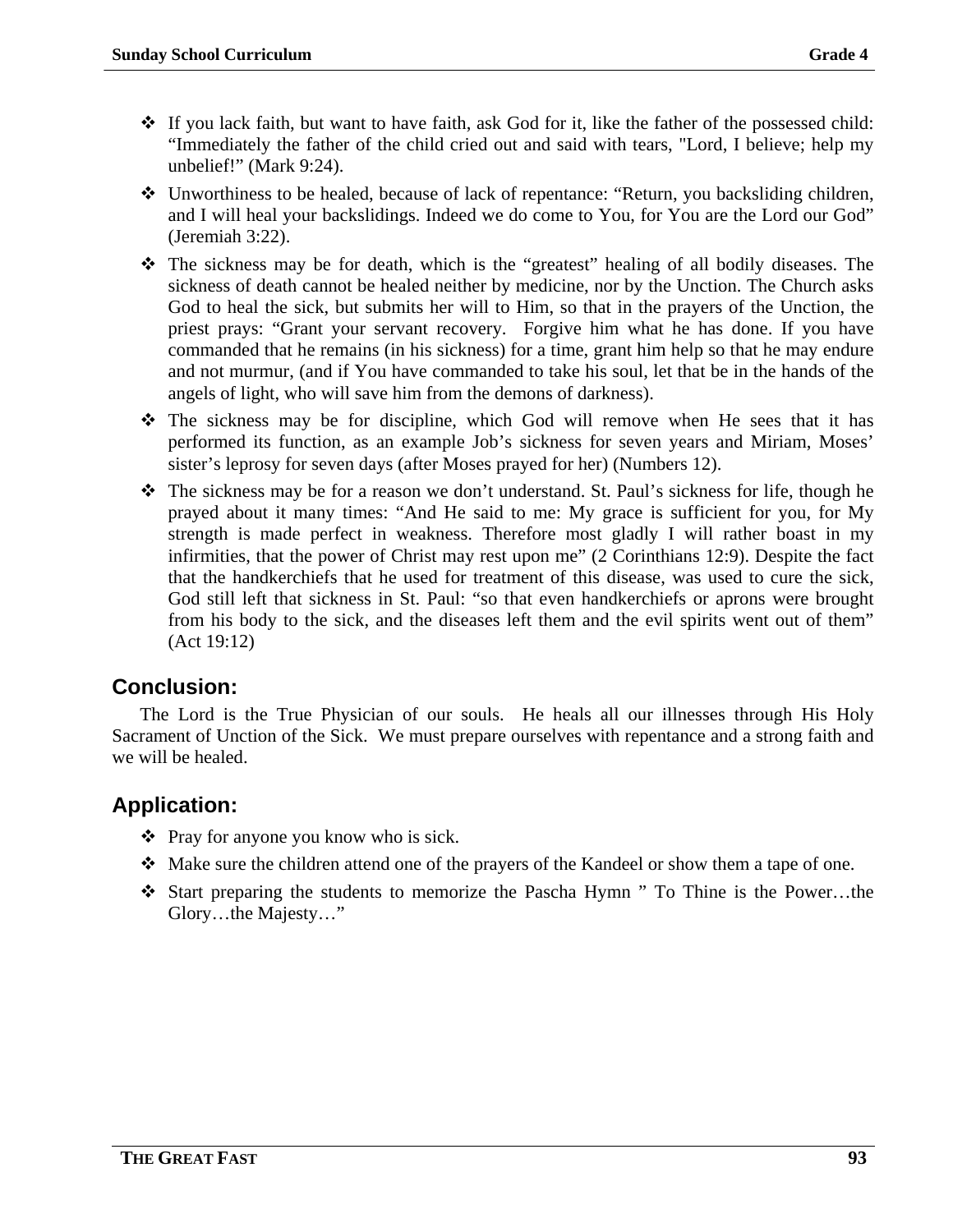# **Week 4- Mary and the Fragrant Oil**

### **Objective:**

- $\triangle$  To learn that our love for the Lord should be clear in our actions
- To avoid criticizing others as Judas did

#### **Memory Verse:**

"And the house was filled with the fragrance of the oil " (John 12:3)

## **References:**

- $\div$  John 12:1-10
- The Holy Week Book- introduction (Arabic version)

# **Introduction:**

Prepare a picture to demonstrate today's lesson. Review the previous lesson and verse with the students and ask them: How can we show our love to Jesus Christ?

# **Lesson Outlines:**

Jesus Christ was a close friend of Lazarus, Martha and Mary who were brother and two sisters. He used to like their home and find comfort and rest in it. Many times He went and visited them and spend long time with them. He loved them all and made a great miracle when He brought Lazarus His friend back from death. Lazarus died for 4 days but Jesus Christ brought him back from death and he was alive again. Ask the students if any one knows the story of raising Lazarus from death?

After this great miracle, Jesus went to visit Lazarus, Mary and Martha again and their house was full of people. They all came to see Jesus and see Lazarus after he was raised again from death. They made Him a big supper that Martha prepared and the "Then Mary took a pound of very costly oil of spikenard, anointed the feet of Jesus, and wiped His feet with her hair. And the house was filled with the fragrance of the oil. Then one of His disciples, Judas Iscariot, Simon's son, who would betray Him, said: Why was this fragrant oil not sold for three hundred denarii and given to the poor?" This he said, not that he cared for the poor, but because he was a thief, and had the money box; and he used to take what was put in it. But Jesus said: Let her alone; she has kept this for the day of My burial. For the poor you have with you always, but Me you do not have always" (John 12:3-8). Jesus did not mean that we do not take care of the poor or that He did not care for them but He meant that we should not forget God as we care for the poor.

- Who were Jesus' friends?
- **❖** What miracle happened to Lazarus?
- What did Martha prepare for Jesus?
- ❖ How did Mary express her love for Jesus Christ
- $\triangleleft$  Who wanted to sell the fragrant oil? Why?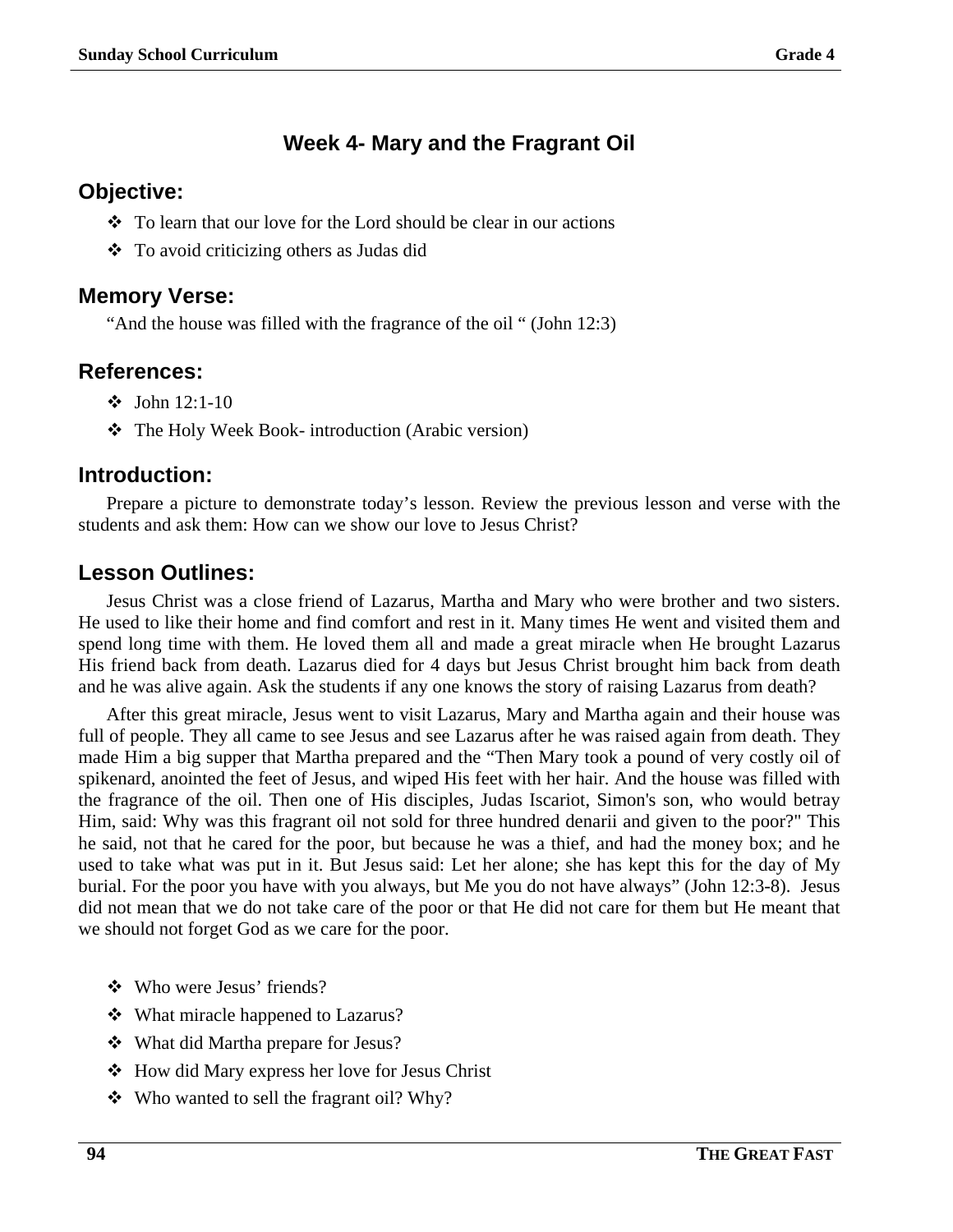### **Conclusion:**

There are many ways that we can show our love to God. For example by being obedient to His word and doing the things He asks us to do in the Bible, by showing love to others and our family, or by taking care of the sick people, etc. Mary showed her love by sacrificing the expensive good smelling oil to wash the feet of Jesus Christ and wiping them with her hair. Jesus Christ appreciated what she did very much and commended her for it. The same wit us, if we show our love to Jesus Christ He will appreciate it and give us a reward on earth or in heaven.

- Think of something you like to do to show your love to Jesus Christ and come and share it with the class next week.
- Distribute "Henoot" to the students in small quantities to remember the lesson during the week.
- Review with the students the hymn " to Thine is the power..the glory…the majesty.."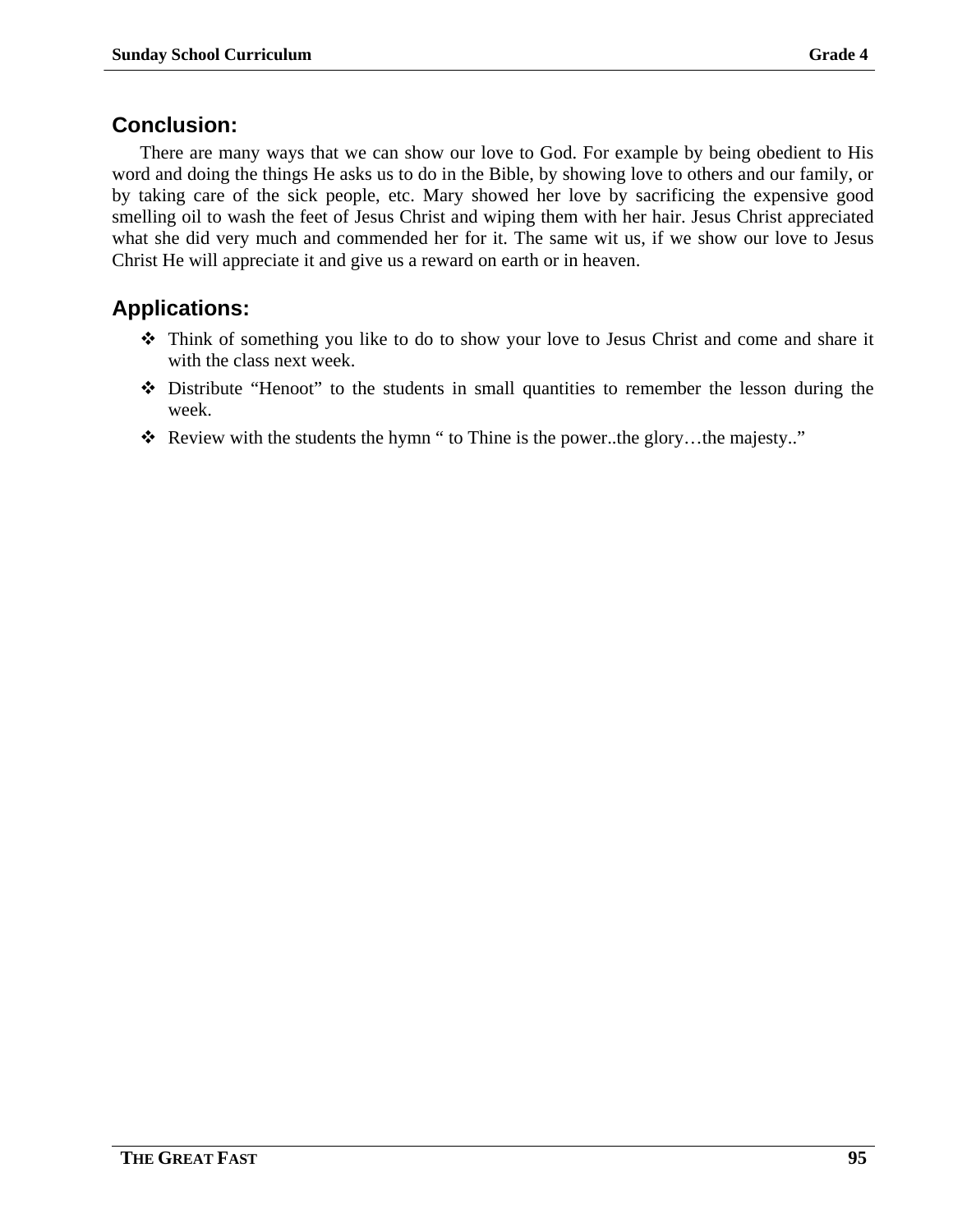# **Week 5- The Power of Christ before and during the Crucifixion**

#### **Objective:**

 To learn that even when Jesus Christ was going through trial and pain of the cross, He was still powerful.

### **Memory Verse:**

"Assuredly I say to you, today you will be with Me in Paradise" (Luke 23:43)

## **References**

- ❖ Matthew 27
- "With Christ in His Passions, Death and Resurrection"

### **Introduction:**

Teach the students this song "To You is the power…" from the book "Praise the Lord," or the Pascha book. Ask the children: How many of you attended the Pascha prayers and the Good Friday last year? Do you remember how did they pray and how did the church look?

# **Lesson Outlines:**

The Servant gives his children an idea about the Holy Week so that they may participate in the church prayers.

- The Lord Jesus entered Jerusalem on Sunday to be kept there till the day of slaughter as the case was with the Pascha Sacrifice (a lamb), which stood for Him.
- On Monday, He was in the temple teaching, discussing, and answering questions. The priests asked about His authority -the story of the fig tree.
- On Tuesday, He was in the temple. The parables and the signs of the end of the world (Matthew 24:22-25, Luke 21 and Mark 12,13).
- Wednesday: First, the plot (the priests) (Matthew 26 and Mark l4). Second, the agreement with Judas Iscariot.
- The Jewish Passover (on Thursday). Christ eats the Passover with His disciples. His prayer for His passions. At night He prayed with His disciples in Gethsemane while Judas was plotting against Christ. An angel came to strengthen Him saying: "Power be to you". The Jews arrested Christ and the disciples ran away.
- The Judgment: Caiaphas, Annas, Pilate and Herod and how it happened: The procedures of crucifixion, the story of the two thieves and Christ's answering one of them. Truly I say to you...(Matthew 26:2-27; Mark 14,15).

The children should fully understand that all what Jesus did was for and to save us from the punishment of sin which the Lord hates.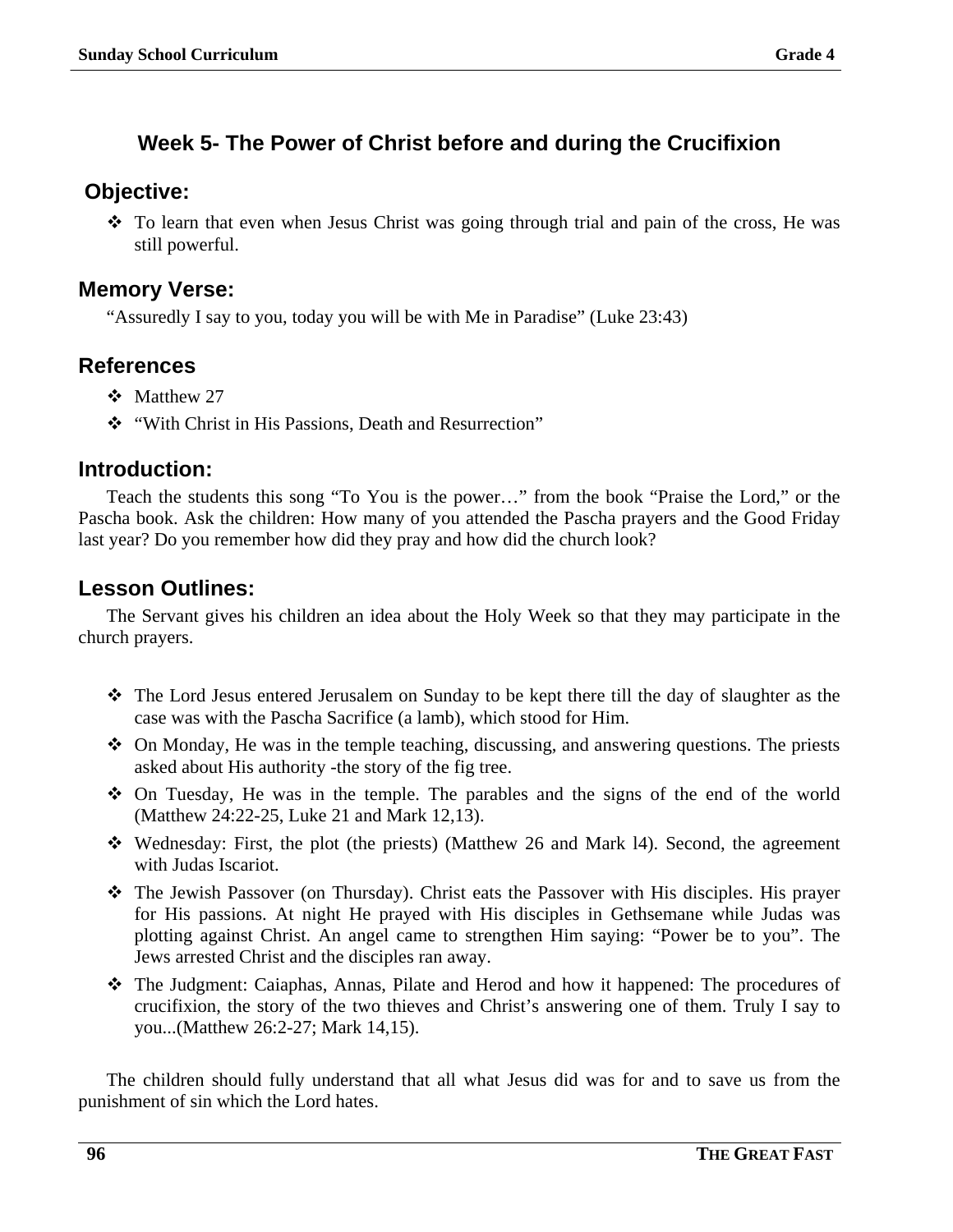#### **Conclusion:**

Although Jesus Christ was going through suffering He was very powerful during His trial in front of Caiaphas, Pilate and that they were not able to find anything wrong He did. When He was on the cross He had the power to promise the thief that he will be with Him in Paradise. The heaven became dark and strong wind was blowing when He was on the cross indicating His power on nature. All these things indicate the power of the Lord even when it appeared that He was under man's authority.

- The children read Luke 24.
- Ask the children to participate in the Holy Week and prepare by reading the Pascha book.
- \* Review with them again the hymn of " to Thine is the power...the glory........the majesty..."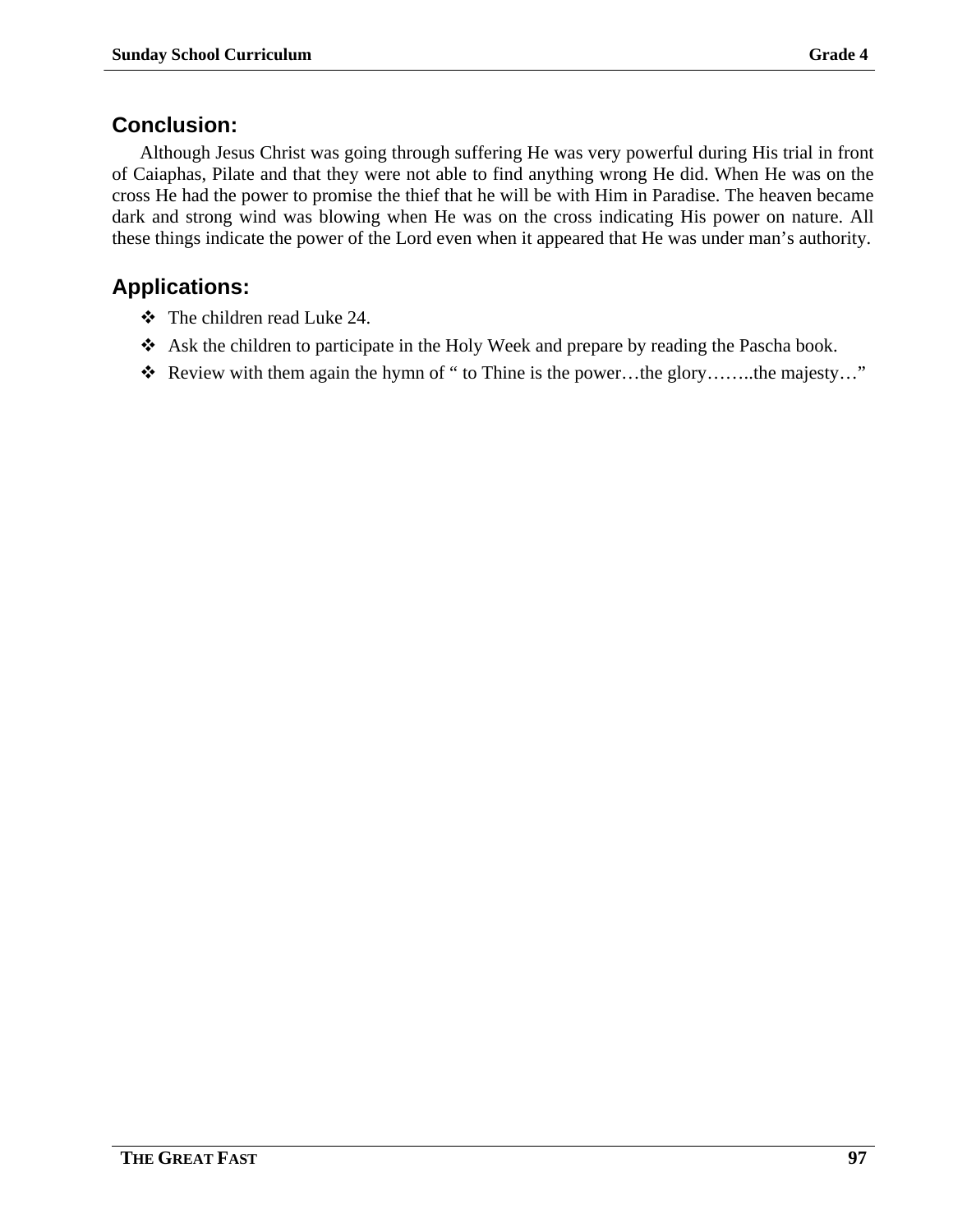## **Week 6- The Power of Resurrection**

#### **Objective:**

The Lord Christ breaks the punishment of death.

#### **Memory Verse:**

*"He is not here, but is risen" (Luke 24:6)*

## **References:**

- Matthew 28: Luke 24
- "With Christ in His Passions, Death and Resurrection"

#### **Introduction:**

Prepare some cardboard and help the children to draw wings for angels and a circular plank to represent the door of the Holy Tomb. Also help them to sing some resurrection hymns and perform a play. Also ask them if they had read Luke 24 and review it with them.

## **Lesson Outlines:**

- The Resurrection of Christ from the dead on the third day (Sunday at dawn) is a fulfillment of the ancient prophecies. He rose to raise us with Him in victory over sin.
- When the women went to the tomb, they did not see the Lord inside it. Peter and John went there and they saw nothing but the shrouds.
- $\div$  The Lord told Mary Magdalene to tell His disciples about His resurrection.
- ❖ Mary rejoiced and ran to announce the good news.
- $\div$  Jesus rose from the dead to raise us with Him, so He who does not rise from sin, does not benefit from resurrection.

The Servant draws the children's attention to the power of resurrection so that they may understand that Christ who was crucified and despised won victory when He rose from the dead. The children will feel that the Lord is Mighty.

- $\triangleleft$  How many days did the Lord stay in the tomb?
- $\triangleleft$  Do you believe the soldier's words that the body was taken away? Why?
- ❖ Who rolled the stone?
- $\div$  Who was the first to announce the good news? (Children should write these questions in their notes).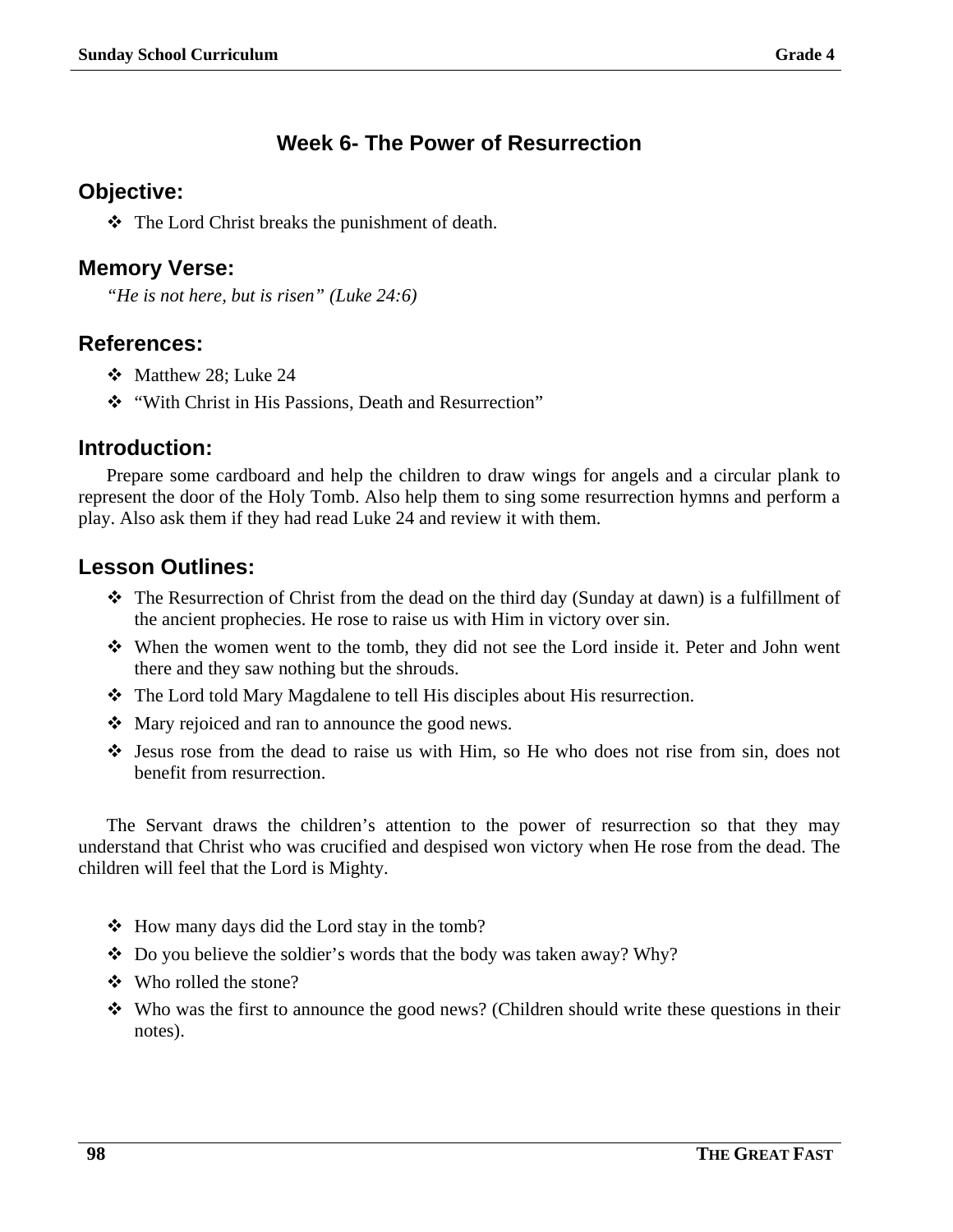#### **Conclusion:**

O death, where is your sting? O grave, where is your victory? This is the voice of victorious Jesus. Do you follow His example and repeat these words with Him to win victory over sin? The resurrection of the Lord Jesus was a victory that He granted to us through His resurrection. We also live again eternally after we die, if we do good deeds during our life and stay away from sin.

- Teach the children to greet one another by the Resurrection greeting: Ekhristos Anisty… Alithos Anisty…
- Take part in distributing the feast gifts among the needy.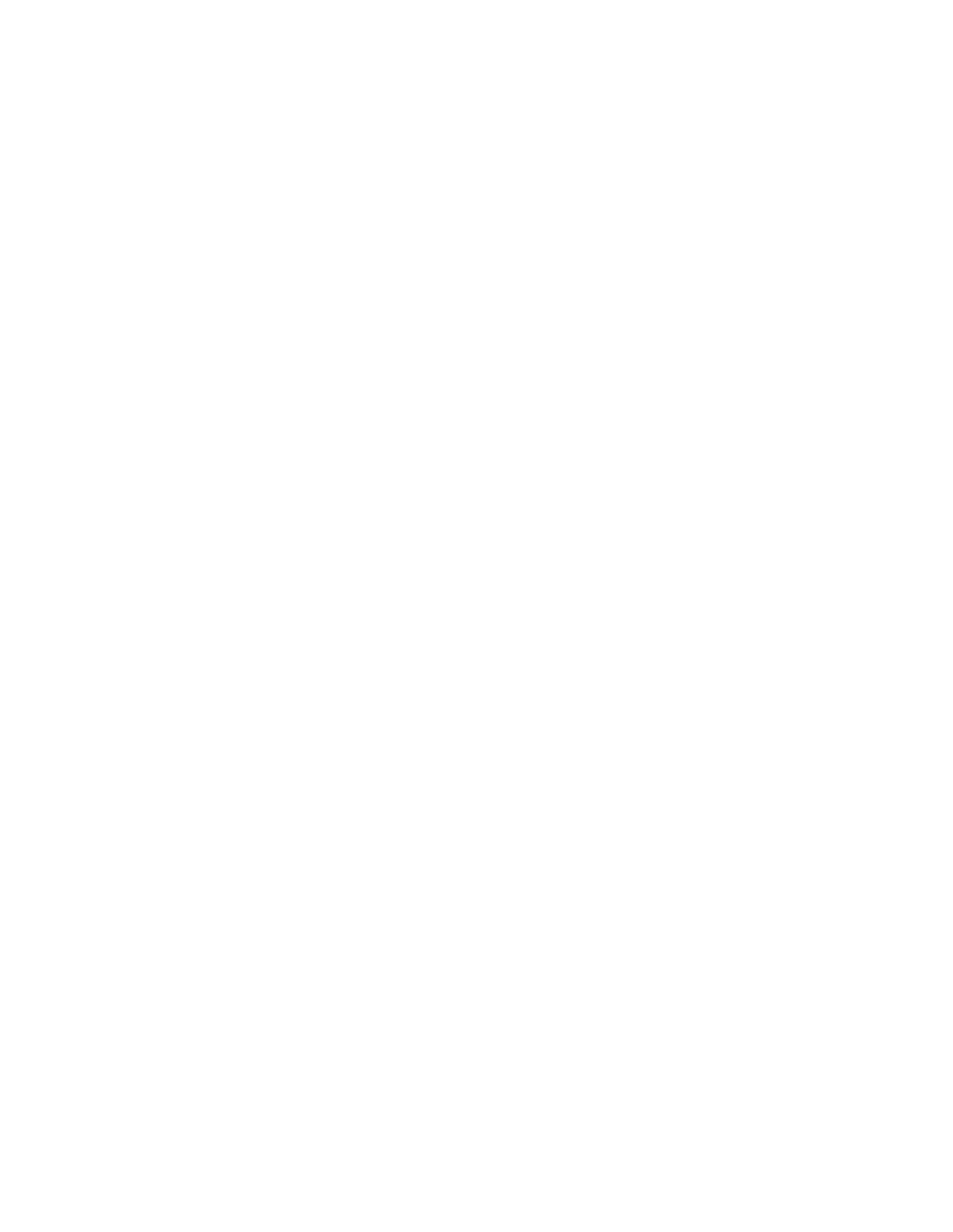# **LESSONS FOR THE PENTECOST PERIOD**

(Fifty days after Resurrection)

- **Week 1:** The Lord is the Good Shepherd
- **Week 2:** The Feast of St. Mark: His Evangelism
- **Week 3:** Do Good to those who Offend You: David and Saul
- **Week 4:** Show Respect for the Handicapped: David and Mephibosheth
- **Week 5:** The Holy Family's Flight to Egypt
- **Week 6:** Almsgiving: Elijah and the Widow
- **Week 7:** The Apostles' Courage and Heroism before the Courts of Law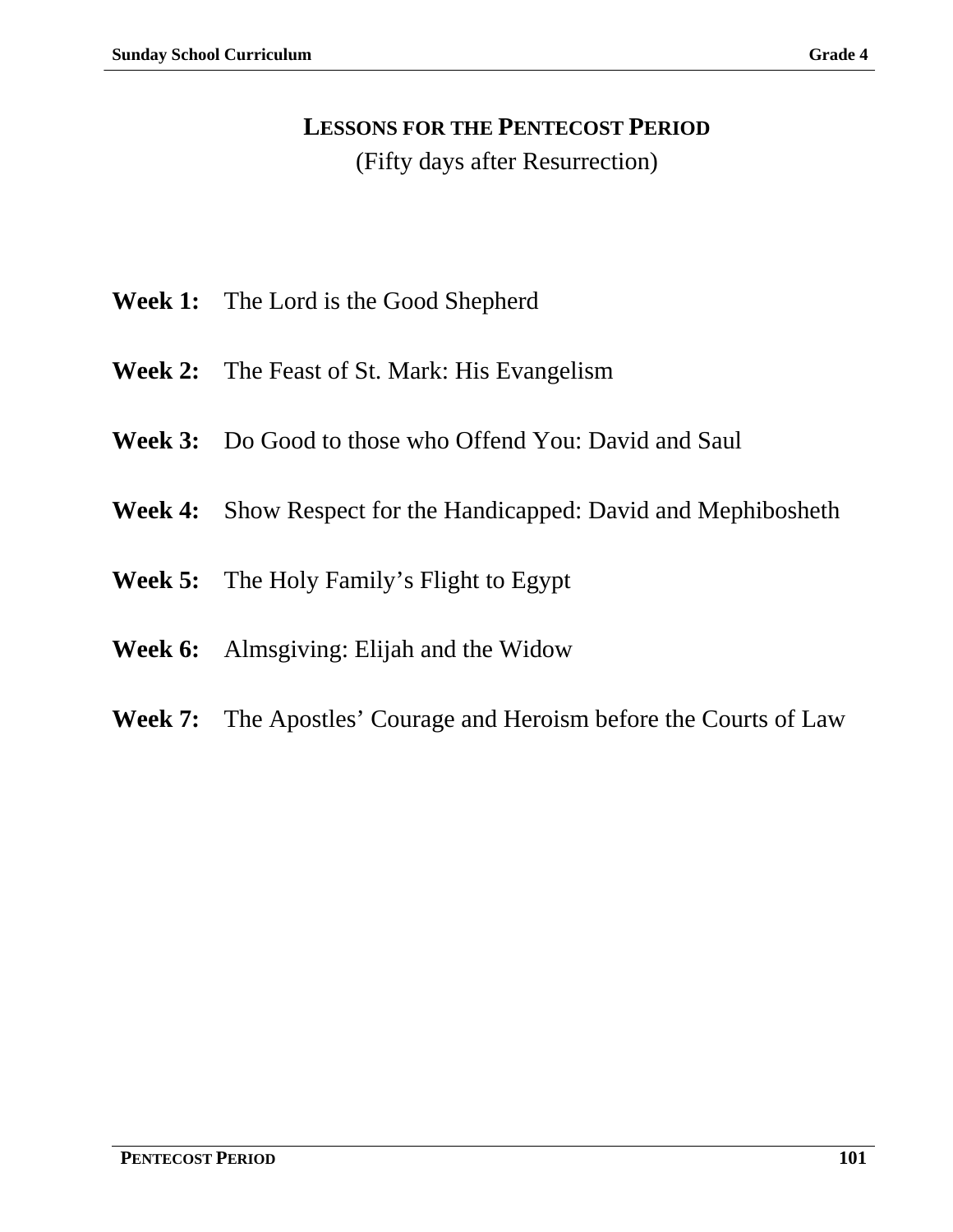# **Week 1- The Lord is the Good Shepherd**

#### **Objective:**

 The children should know that God is caring for them and their needs. They should listen and obey the word of God from the Bible and the church.

## **Memory Verse**:

"The Lord is my shepherd; I shall not want" (Psalms 23:1)

## **References:**

- $\cdot \cdot \cdot$  John 10:11-14
- "Explanation of the Book of Psalms" Fr. Tadros Y. Malaty
- \* "The Lord is my shepherd" the book of Songs and Praises

## **Introduction:**

Ask the children about the work of a shepherd, the relationship between him and his sheep, and how does he defend them if a wolf attacks? Read with them John 10:11-14.

## **Lesson Outlines:**

The shepherd is the man who tends sheep and moves them around from one grazing ground to another to feed them good grass and water. Although all the sheep would look alike for us, the shepherd sees them as individuals; every one of them has a personality of his own because God created them individually. If the shepherd does not care about the sheep, they will scatter and get lost. The wolves will also eat them. The good shepherd will take care of the sheep; protect them from the wolves, and from hurting themselves. The shepherd knows every one of them and even gives them names. He tends to the sick and the weak and even carry the weakest on his shoulder to rest.

The shepherd carries with him a strong staff and a long thin bamboo stick. He uses the staff to defend the sheep from the beasts, and the stick to tap the sheep that do not obey him and want to go astray. The sheep also follow the shepherd everywhere he leads them to and they recognize his voice when he calls on them. They don't follow anyone but their shepherd. They love him because he cares for them and their needs even though the shepherd taps them with his stick sometimes to keep them from doing the wrong things that can end up hurting them.

From the song and the Bible reading we know that "The Lord is my shepherd." So, our Lord Jesus Christ is our shepherd and we are the sheep. He takes care of us, feeds us the best food (His body) and the best drink (His blood). He sacrificed Himself on the Cross for us to save us from the wolf (the devil). He expects us to obey and follow His voice (in the Bible) and walk in His path, just as the sheep follow wherever their shepherd leads them. If we are weak He carries us on His shoulder, but if we don't obey, or if we go astray He uses His stick to bring us back to Him. But He never hurts us. He uses His staff (the Cross) against our enemy (the devil) who tries to sneak in among us and devour us.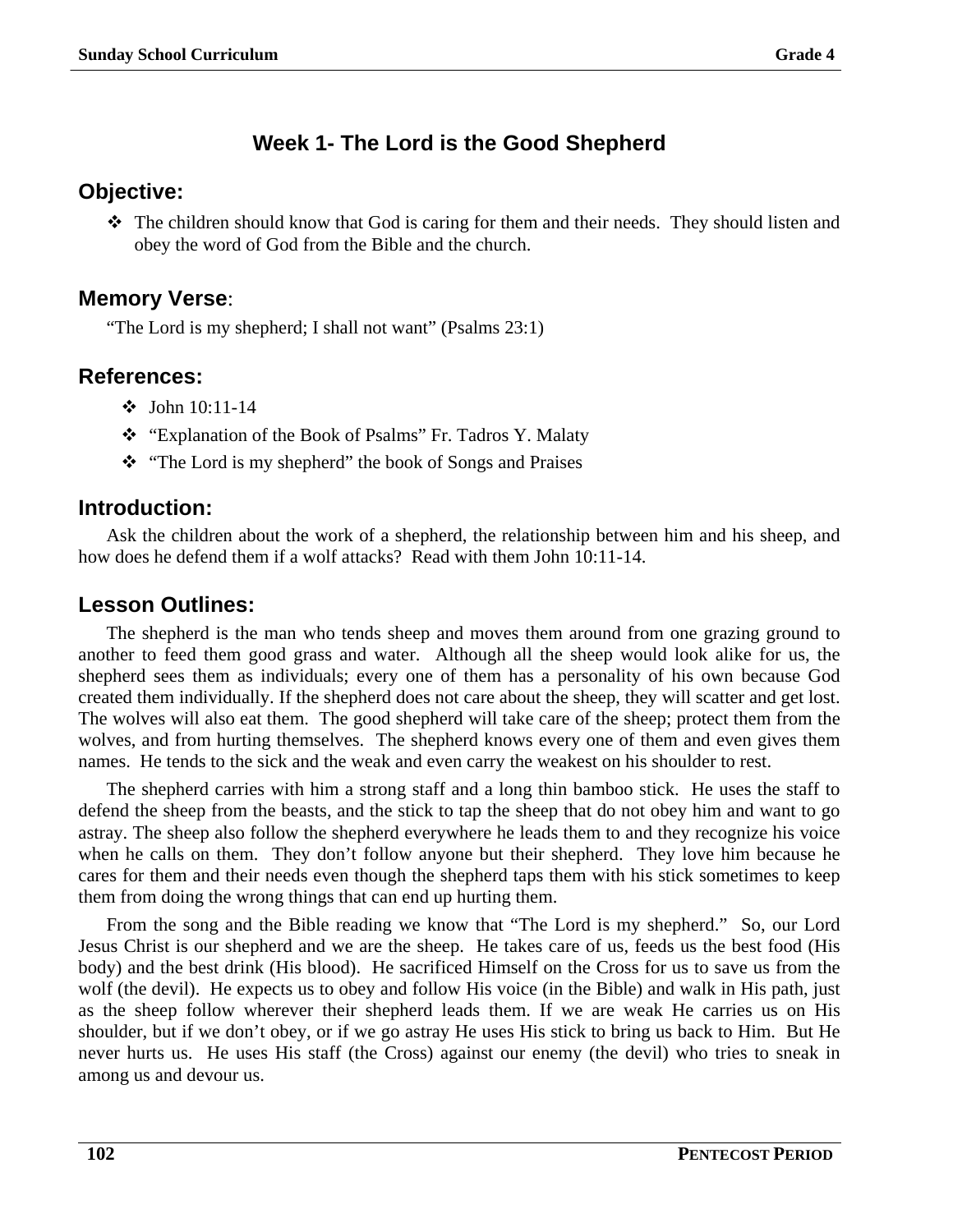- Why does the shepherd carry both a staff and a stick?
- Why does he carry a sheep on his shoulder sometimes?
- What happens if a sheep decides to go on its own way and goes astray?
- Does the shepherd know the sheep from one another?

The Lord is the good shepherd, and from His goodness and love to us, He sends us other shepherds in our lives to guide us and direct us when we go astray. Our parents, our Sunday School Servants, our fathers of confession, our priests and our bishops are the shepherds in our life. God gave them power, knowledge, wisdom, and experience that they may have authority to help us in our lives and shepherd us as God would shepherd His own sheep. As our shepherds, they love us and attend to our needs both physical and spiritual. Our parents provide us with our food, drink, and clothing. They care for our health and well being. Our priests and bishops provide us with spiritual food, words of wisdom, and show us the true Christian principles that we should live our lives with. Because of their love, compassion, and care, the least we could do is give them the honor and respect that they deserve. We must listen to their advice and obey them because in obeying them we are obeying God Himself.

My parents take care of my body needs since I was in the womb of my mother. They taught me how to live a good life and defended me. They carried me on their shoulders when I was a baby; spent endless nights next to my bed when I was sick and disciplined me when I misbehaved. They prayed for me and taught me how to pray and fast. They did all of that because they love me.

God also sends me the Sunday School Servants who teach me how to sing, pray, read the bible, behave in the church, and congregate with other children. They tell me stories from the Bible, how to cling to good kids, and to avoid the wolves (bad friends). The bible says that bad friends corrupt and destroy the good children of God. Moreover, my servants arrange for retreats to give me good spiritual food for the soul, and to teach me that to be a Christian is really to belong to the church and to be friends with the people around me in church. Remember that we are one body in Christ.

God also sends me His priests and bishops. They pray for me and take care of my spiritual needs like confession to cleanse me from the filth of my sins. When I was a baby they baptized me and anointed me with Myron. They shepherd me now and will continue to shepherd me in the future. It is through them and their blessing that I receive communion, the unction of the sick when I am sick, and the blessings of the union of marriage when I grow up.

You see how God is so good. He is The Good Shepherd who takes care of all our needs and sends us other shepherds throughout our lives to take care of us. That is why we should not worry at all because we are in good hands if we trust in God, His church and our parents. Remember Jesus says in the gospels that we should never worry about what we eat and what we drink. Look at the little birds, God provides them the food they need. If God gives food and shelter for the little birds flying in the sky and to all of his creation, don't you think He will take mighty good care of you? After all, He even gave you His Only Begotten Son Jesus Christ to save you from the death of sin and Satan. Remember that our God is a caring God. When things get bad, just trust in Him, and He will take care of the rest. He is our good Shepherd.

- Who is our Good Shepherd?
- Whom does He shepherd us through?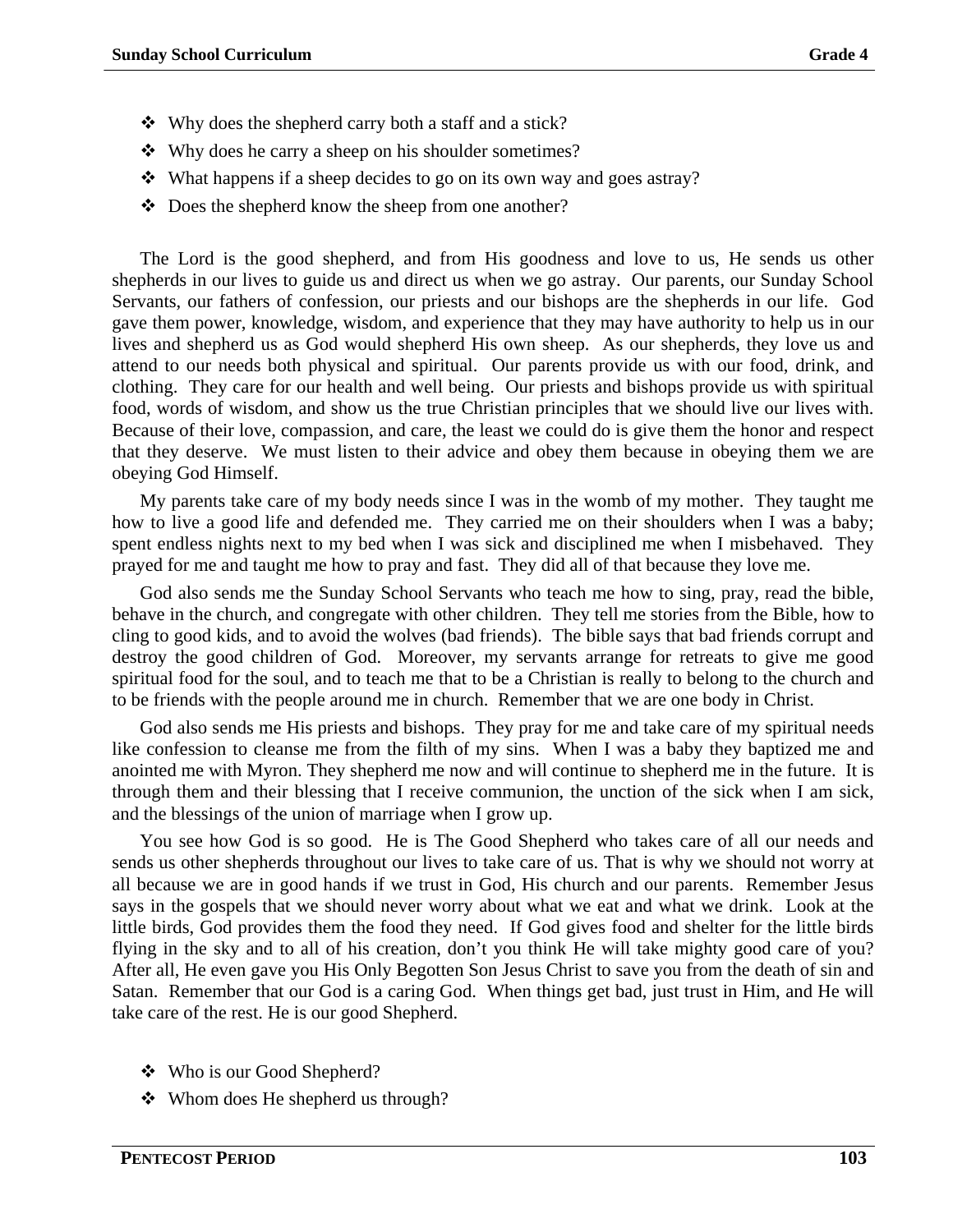- What good things did our parents do for us when we were young and what do they continue to do for us now and until we get older?
- What good things have our priests and bishops done for us?

## **Conclusion:**

Trust in God and His love and care. He is the good shepherd who will lead you all your life if you follow Him with all your heart and respect the people whom He sends to care for you.

- Write a list of all the Characteristics of the good shepherd.
- $\triangleleft$  Find picture of Christ the good shepherd and bring it to class next week.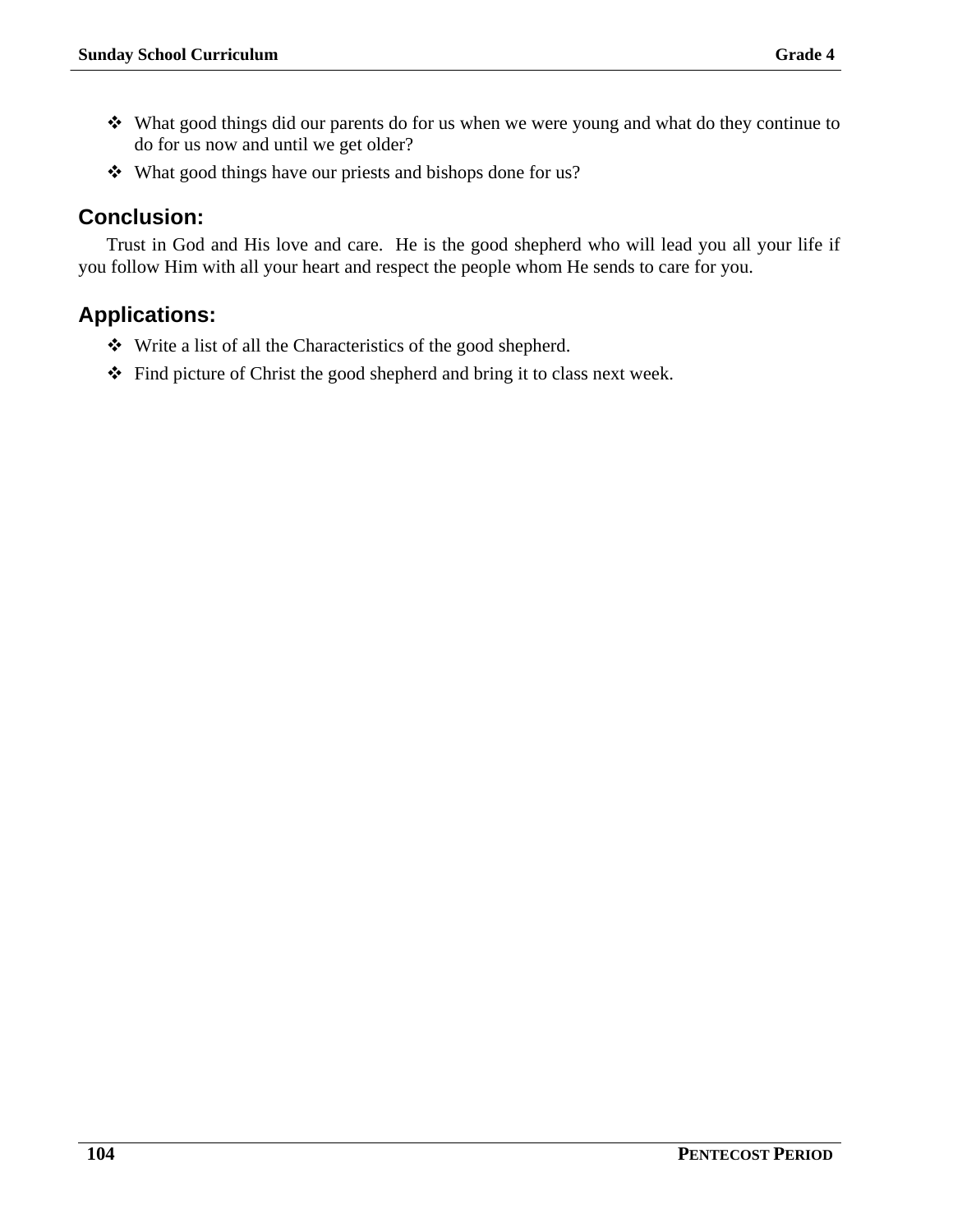## **Week 2- The Feast of St. Mark: His Evangelism**

#### **Objective:**

 $\hat{\mathbf{v}}$  The child should be proud to be a Christian. He/she should realize what God did for us through St. Mark. God equipped and sent St. Mark to teach the Word of God and the Way of Salvation that we may know the Way, the Truth, and the Life in Jesus Christ because He cares for our eternal life.

#### **Memory Verse:**

"Go into all the world and preach the gospel to every creature." (Mark 16:15)

## **References:**

- Mark 1:3: 16:14-20
- \* "Introduction to the Coptic Orthodox Church" Fr. Tadros Y. Malaty
- "The Story of the Copts" Iris El-Masri
- \* "My Orthodox Church" the book of Songs and Praises

#### **Introduction:**

Ask the children about St. Mark. How is St. Mark drawn in an icon or a picture? In his picture, we usually see a lion next to him, a lighthouse behind him, and a book and a pen in his hand. At the end of the lesson we'll know why!

## **Lesson Outlines:**

St. Mark was born in Cyrene, a town in North Africa. He was a young child when savage desert gangs raided the city, and his family lost their fortune. They moved to Jerusalem, where he witnessed the Lord Jesus' miracles with his own eyes. He was one of the seventy apostles sent by the Lord to the surrounding towns, and he was also the nephew of St. Barnabas.

In the house of his parents, the Last Supper took place, and the Holy Spirit descended on the disciples. His uncle Barnabas took him in his missionary trip to Europe, but Mark left him and went to his birthplace in North Africa to preach Christ to them. Then, he came to Egypt and arrived at the first Egyptian city on the coast, which is Alexandria.

Alexandria was the biggest port in Egypt with its famous lighthouse (one of the seven wonders of the old world). It was a culture center with a famous school of knowledge and the biggest library in the world. Scholars from all over the world would come to Alexandria to work and to learn and gain more knowledge. For that reason, Alexandria sheltered people from many different nationalities and religions. Alexandria was adorned with beautiful temples and places of worship of different religions and idols. St. Mark was saddened by the spread of idols all over the city and became determined to preach the Word of God to a people that were blind to the true religion of Jesus Christ.

Tired from a long walk, St. Mark's shoe strap was ripped off. He stopped by a shoe repairing shop to fix it. When the shoemaker was sewing the strap together, the long needle slipped from one hand through the leather and pierced his other palm. He cried with a loud voice "O, One God".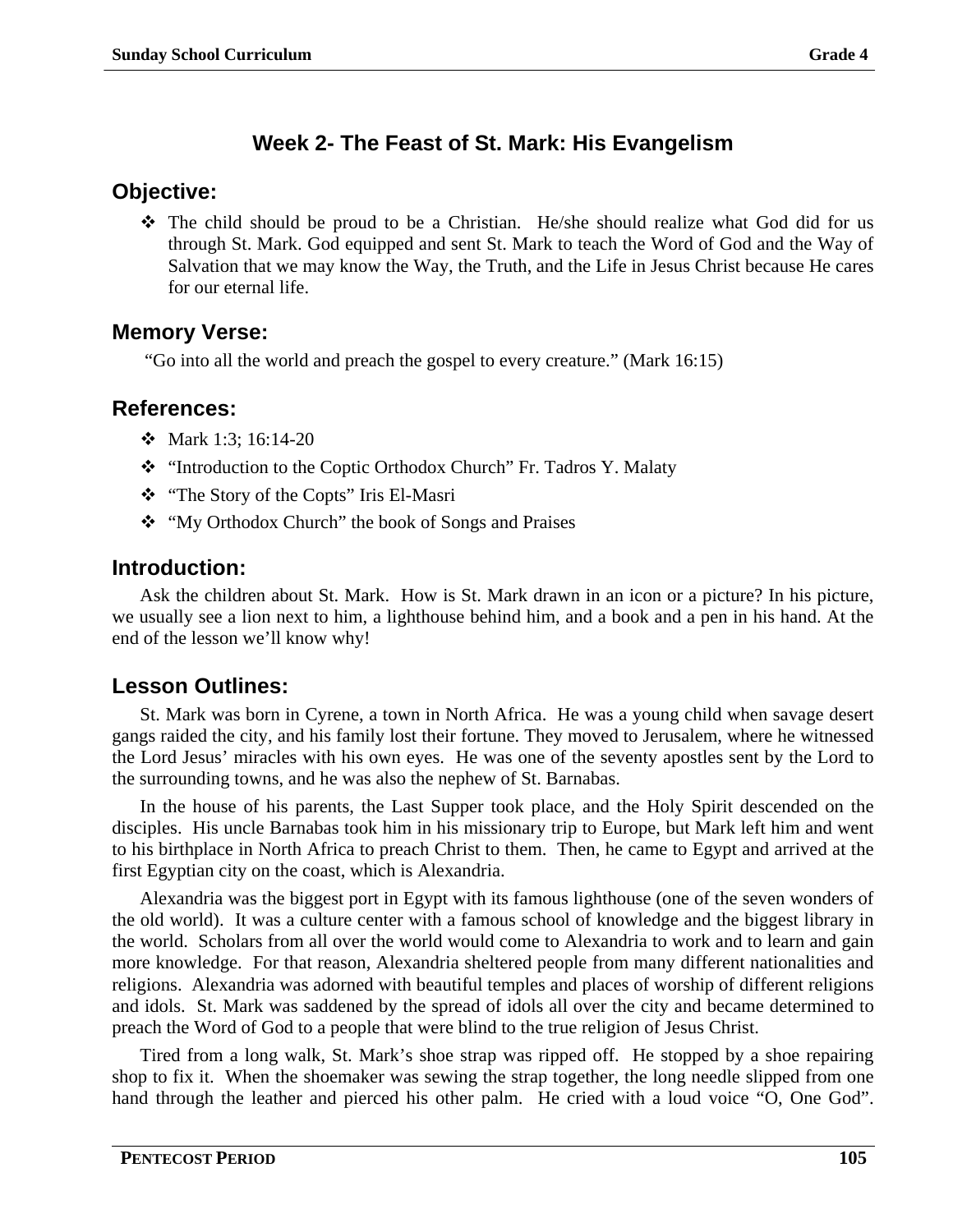Immediately, St. Mark realized that God was opening a door for him to start spreading the Good News of Christ. Filled with the Spirit of God, St. Mark spat on the ground and made a clump of clay and filled the shoemaker's wound with clay making the sign of the Cross on his palm. In a miracle, God healed the shoemaker's wound, and his hand became healthy again.

The shoemaker was amazed and asked St. Mark how he did that. St. Mark started explaining to him that the one God he mentioned is Jesus Christ in whose power and name, he was healed. The shoemaker took the apostle to his house and after hearing more about Jesus, he and his family asked St. Mark to baptize them.

- $\bullet$  Who was his uncle?
- What happened in St. Mark parent's house in Jerusalem?
- ❖ Why do we say the Great city of Alexandria?
- $\triangleleft$  How did Anianus' hand get hurt, and how was it healed?
- **❖** What did he do when his hand was healed?

Christianity spread fast in Alexandria and St. Mark ordained the shoemaker St. Anianus a bishop. He also ordained three priests and seven deacons to help him. St. Mark left them and went to Venice and Rome in Italy where he joined St. Paul and helped him many times in his missionary work. St. Paul, in one of his letters, asked for St. Mark by name to be sent to him to help him.

He returned back to check on the new Christians of Alexandria. To his delight, he found them so great in number that they built a church near the shore. The Christians asked him to write all what he knew and saw in a book to educate their children, and he wrote for them the Bible book named after him, The Gospel according to St. Mark. The Gospel starts with "The voice of one crying in the wilderness" like the roar of the lion. He listed all the events, which he saw with his own eyes. For that reason our church names him the "Beholder of God." St. Mark also wrote for them the Liturgy that later became known as the "Cyril Liturgy." We still use it during fasting days and parts of it during regular days.

St. Mark's success in preaching Jesus Christ angered the idol worshippers. During the feast of their god "Serapis" (the bull) which coincided with the feast of the Resurrection they dragged St. Mark from the church, wrapped a rope around him, and dragged him on the rocky roads behind a horse. At the end when he was totally bruised and bleeding, they threw him in prison. The Lord appeared to him in a glorious scene with His angels, eased his pain, and strengthened him. The Lord told St. Mark that he will be with God in heaven and will join the hosts of angels the very next day.

The next day, the mob tied the robe around his neck and dragged him until he died, and his head was separated from his body. These savages tried to burn the body but God sent a severe unusual rainstorm that sent them home running and it quenched the flames prepared to burn the body of the precious St. Mark. The Christians then came, took his body and his separated head and boxed them separately. They buried them under the Altar of the church in Alexandria.

St. Mark came to Egypt in the year 61 AD and was martyred in the year 68 AD. He is considered our first Pope and Patriarch, and Anianus followed him as our second Pope in an unbroken series with our Pope Shenouda the Third being the 117 Pope.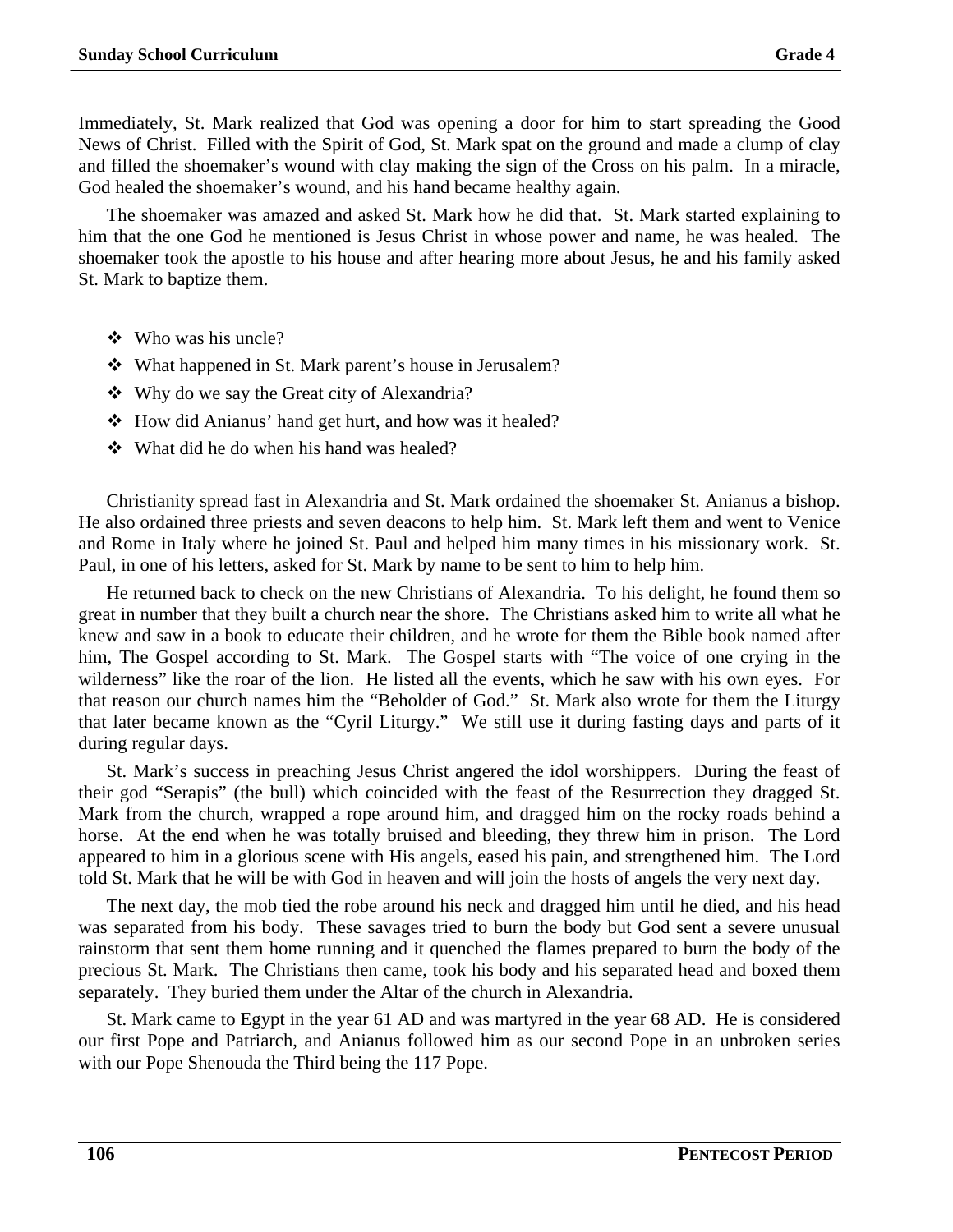The Head of St. Mark is still treasured in his cathedral in Alexandria in a box with a golden 3-D icon cover. Ask to see the box when you visit this church in Alexandria. The Body was taken to Venice, where the Italians built a great church in his name. The body was later partially returned with the help of Pope Kyrillos the Sixth, and it is now buried under the Altar of his new Cathedral in Cairo. You can also visit this Altar when you visit Cairo.

- Why do we draw a lion next to St. Mark? A lighthouse behind him?
- What book did he write?
- Why do we call him the Beholder of God?
- Who is our first Pope? And the second? And the 117?
- Where else did St. Mark preach? And with whom?
- Do we still use his liturgy? When?
- ❖ How was he martyred?
- Who cared for him when he was traveling and preaching? How do you know?
- Who cared for him when he was suffering?
- Where is his head now? And his body?
- Why do we love St. Mark that much and we hear about him more than any other apostle?

#### **Conclusion:**

God glorifies His saints, opens the doors for them to spread His Word and supports them in the worst hours of suffering and pain with His beautiful appearance and encouraging strength.

- Find out how many chapters are in the gospel of St. Mark?
- What do the first and last chapters talk about?
- Search for which gospel was written first out of the 4 gospels.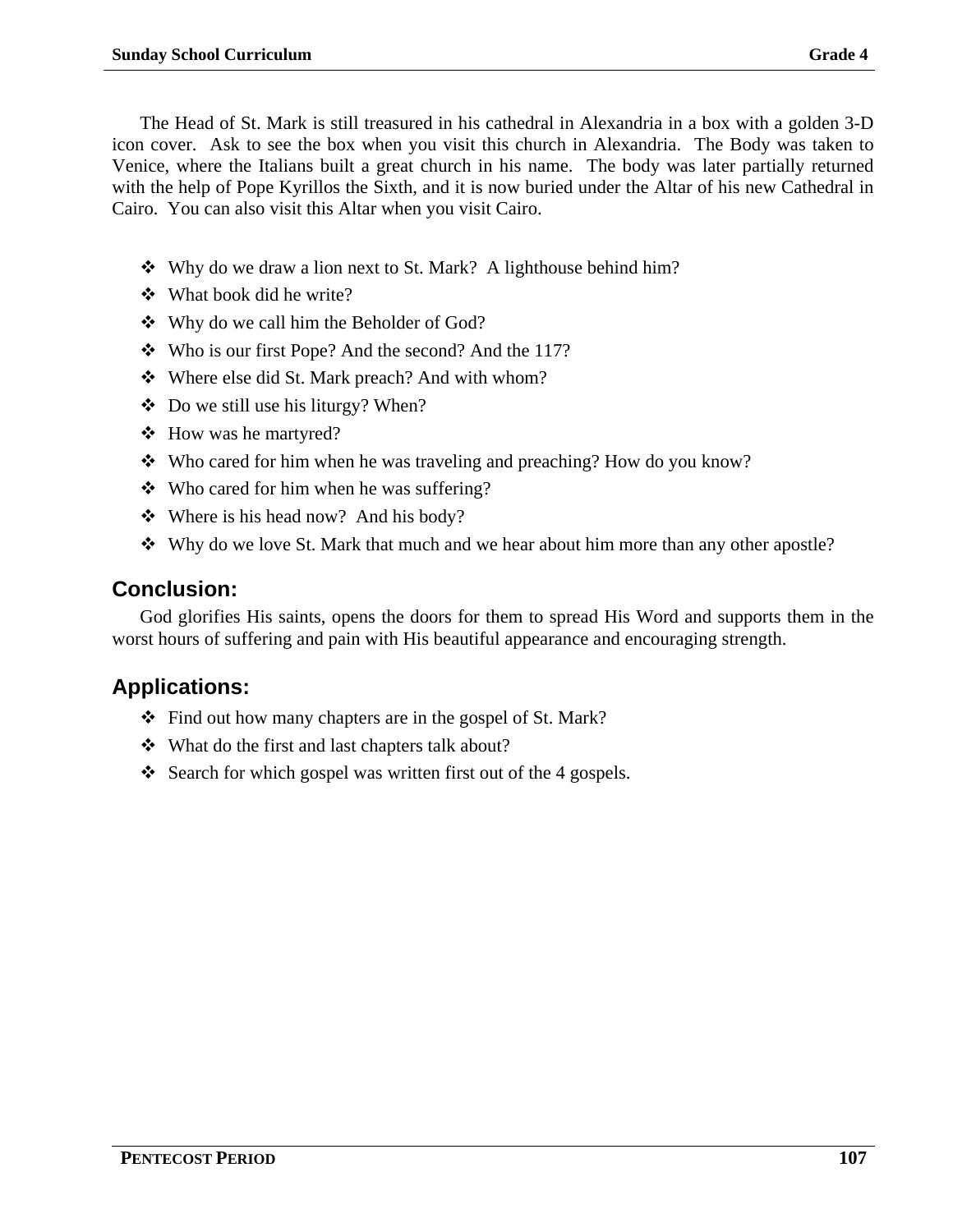## **Week 3- Do Good to Those Who Offend You: David and Saul**

#### **Objective:**

\* To love everybody, even those who offend us or wish to harm us.

#### **Memory Verse:**

"Do not be overcome by evil, but overcome evil with good" (Romans 12:21)

## **References**

- $\div$  1 Samuel 24
- \* "Explanation of the First Book of Samuel" Fr. Tadros Y. Malaty
- ❖ Sporting Stories and Tales from the Holy Bible part 7 Beirut.

## **Introduction:**

Did you ever have a fight with somebody or an argument? How did you feel after the fight and how did you resolve it?

## **Lesson Outlines:**

David was in a similar situation when king Saul was jealous of him because he was becoming more popular when he killed Goliath and won many wars. Also Saul started feeling that the Lord was with David and started to leave him. So, Saul tried to kill David several times. Saul led an army and went out to search for David to kill him. During the search Saul slept in the cave where David used to sleep and where David and his men used to hide themselves. David came into the cave and found Saul sleeping. It was easy for David to kill Saul at that time and remove his continuous threat to him. Yet, David did not do that because David was a man of God and his heart was loving and kind like the heart of God. Instead, David cut off the end of Saul's cloak while he was sleeping without disturbing his sleep. When Saul woke up not knowing what happened while he was asleep, David ran after him when he went out of the cave and told him what he did. Saul wept because David did not harm him and he said to David: "You are more righteous than I; for you have repaid me good, whereas I have repaid you evil and the good Lord said: Do not be overcome by evil, but overcome evil with good".

- $\hat{\mathbf{v}}$  The servant draws the children attention to the necessity of showing love to all people, not only our relatives or brothers but for those who curse us and harm us, as what happened with the Lord Christ.
- Draw their attention not to differentiate between Christians and non-Christians in the kind of treatment. There is a story about a child who was struck by another boy who threw stones at him. The child hurried to his house and brought an orange and gave it to the boy who struck him and said that the church says: overcome evil with good.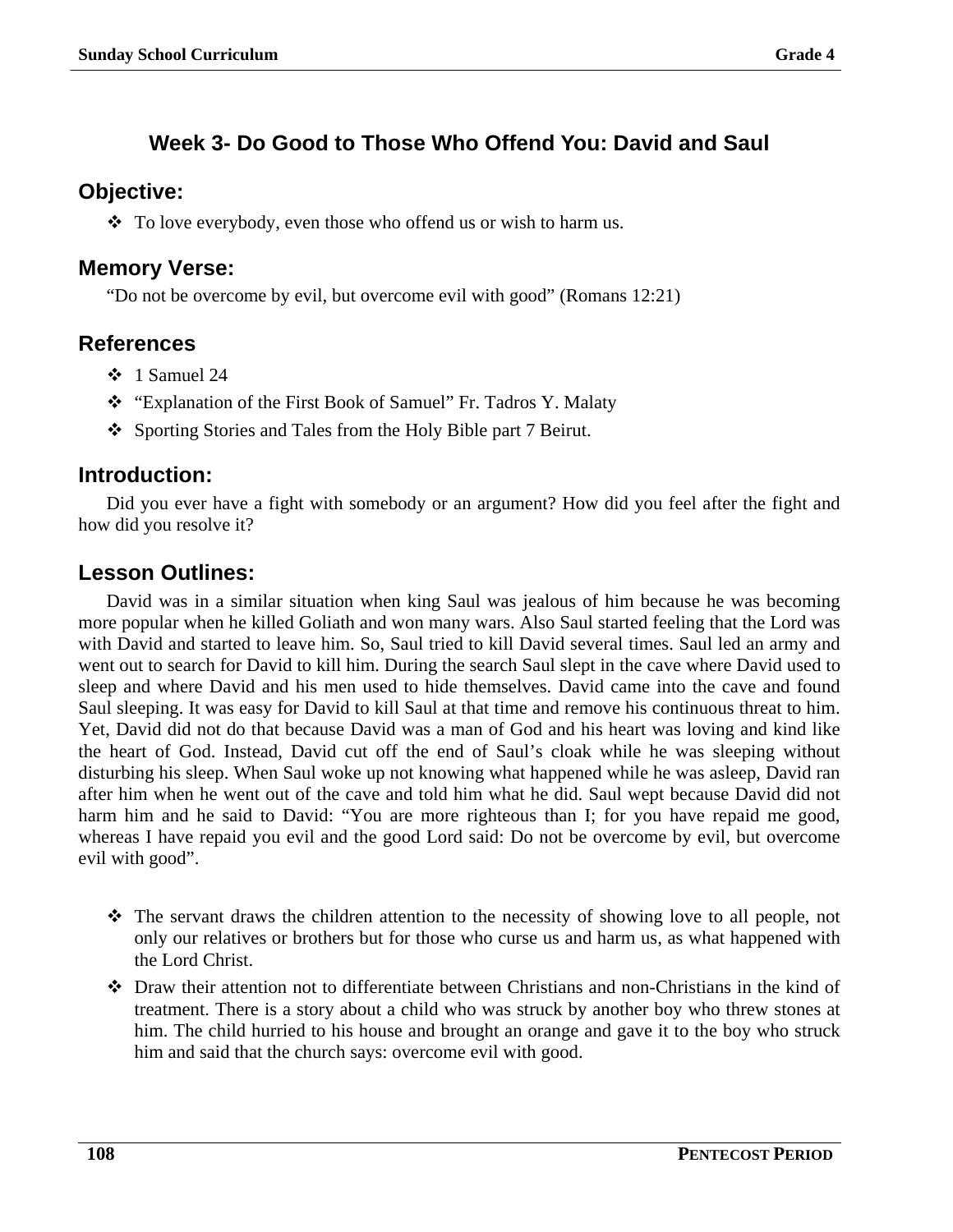#### **Conclusion:**

As children of God we should love all people even those who do not love us and those who want to harm us. When some body offends us we should return the offense with calm forgiveness and show that person that we still love him.

- $\triangleleft$  Ask the children to write Luke 6:27-31 in their notebooks and to read 2 Samuel 21.
- $\triangleleft$  Read 1 Samuel 14 with the family.
- Review the first three passages of the  $3<sup>rd</sup>$  hour prayer.
- Give a gift or send a postcard to a friend who has offended you.
- Recite the passages of the  $6<sup>th</sup>$  hour prayer "You who on the sixth day and at  $6<sup>th</sup>$  hour...". These should be printed and distributed or the children copy them from the canonical Hours Prayers book. The Servant encourages the children through competitions. The children should use them in their prayers at home.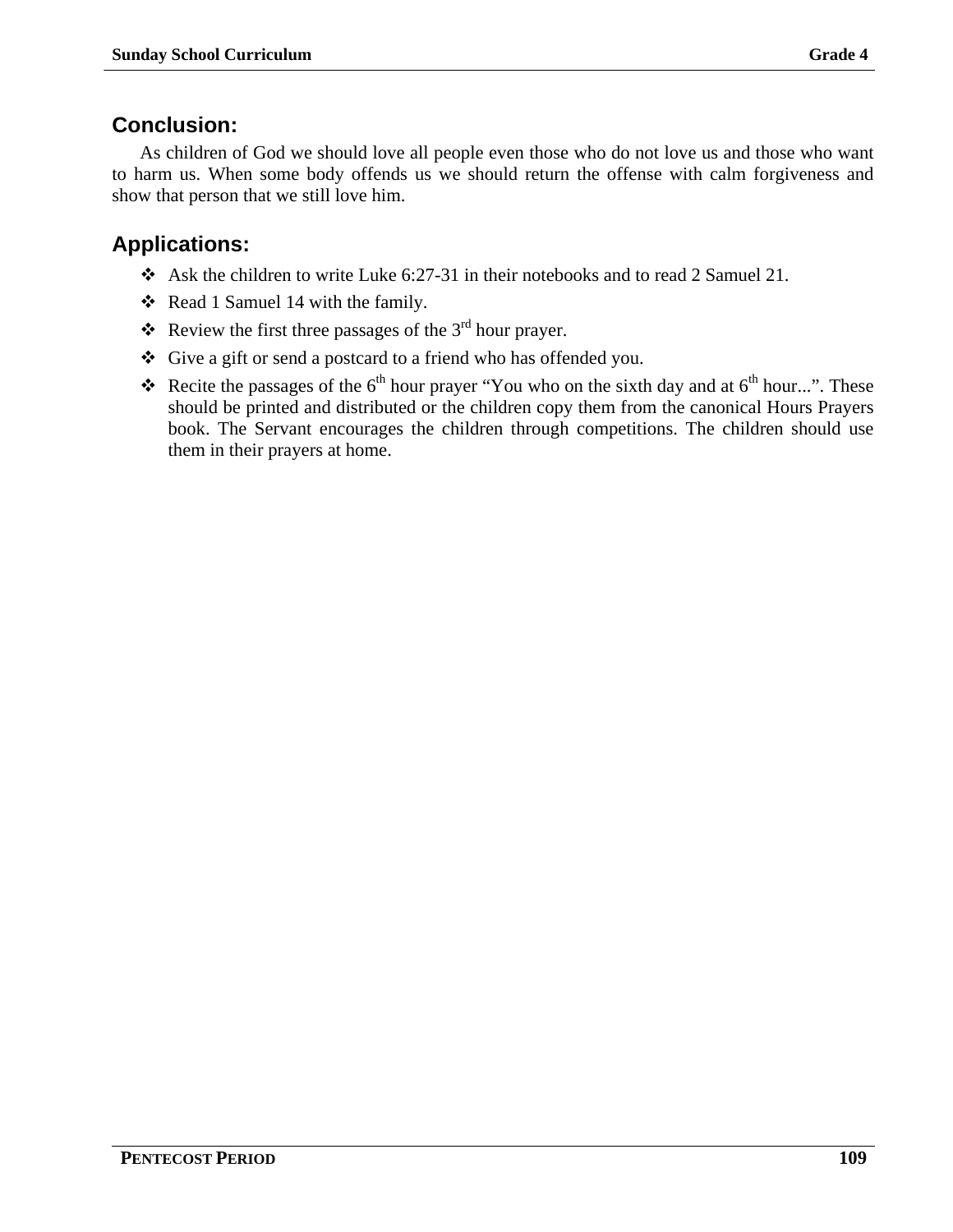## **Week 4- Show Respect for the handicapped: David and Mephibosheth**

## **Objective:**

 $\triangleleft$  Showing respect for the handicapped

## **Memory Verse:**

"If your enemy is hungry, feed him. If he is thirsty, give him a drink" (Romans 12:20)

## **References:**

 $\div$  2 Samuel 21

## **Introduction:**

Ask the children: If you see a blind man among the cars in the street what will you do for him? Who will be pleased with you when you do that?

## **Lesson Outlines:**

Jesus is very pleased with us when we help an old man or handicapped. Do you remember David the Shepherd? He became a king after the death of Saul. We know that Saul was an evil man and wanted to kill David, but David loved all people. One day, he said to his servants "Is there anyone left of Saul's family? If there is, I would like to show him kindness". The servants said, "Your majesty, do not forget that King Saul wanted to kill you, and now you want to show kindness to his son". David said, "It is true that Saul wanted to kill me but he was a King and I have to show kindness to the King's son. I want to give him money". The servant was surprised but he obeyed the King.

- What was David's job?
- $\cdot \cdot$  What was the name of the king before him?
- Give an example to show that David was a good-hearted man.
- Who remembers a verse about love?

The servants searched for Saul's descendants and asked many people. Have you seen anyone from the house of Saul? The King wants to show kindness to him. They found a man named Mephibosheth...Saul's son...he was hiding himself...He could not walk as he was lame...The King's servants said to Mephibosheth: "The King wants to see you"." Mephibosheth was afraid. He said to the servants, "Go and tell the King that Mephibosheth is a kind-hearted man and does not want to kill you as his father did and I did no evil to be punished for". The servants said, "King David wants to show kindness to you for the sake of Saul your father". Mephibosheth said, "But Saul, my father hated David and David wants to show kindness to me for his sake. This is impossible and hard to believe!" The servants said, "King David is a kind hearted man. He sticks to the words of God. He reads the Scriptures and keeps the verse: If your enemy is hungry, feed him...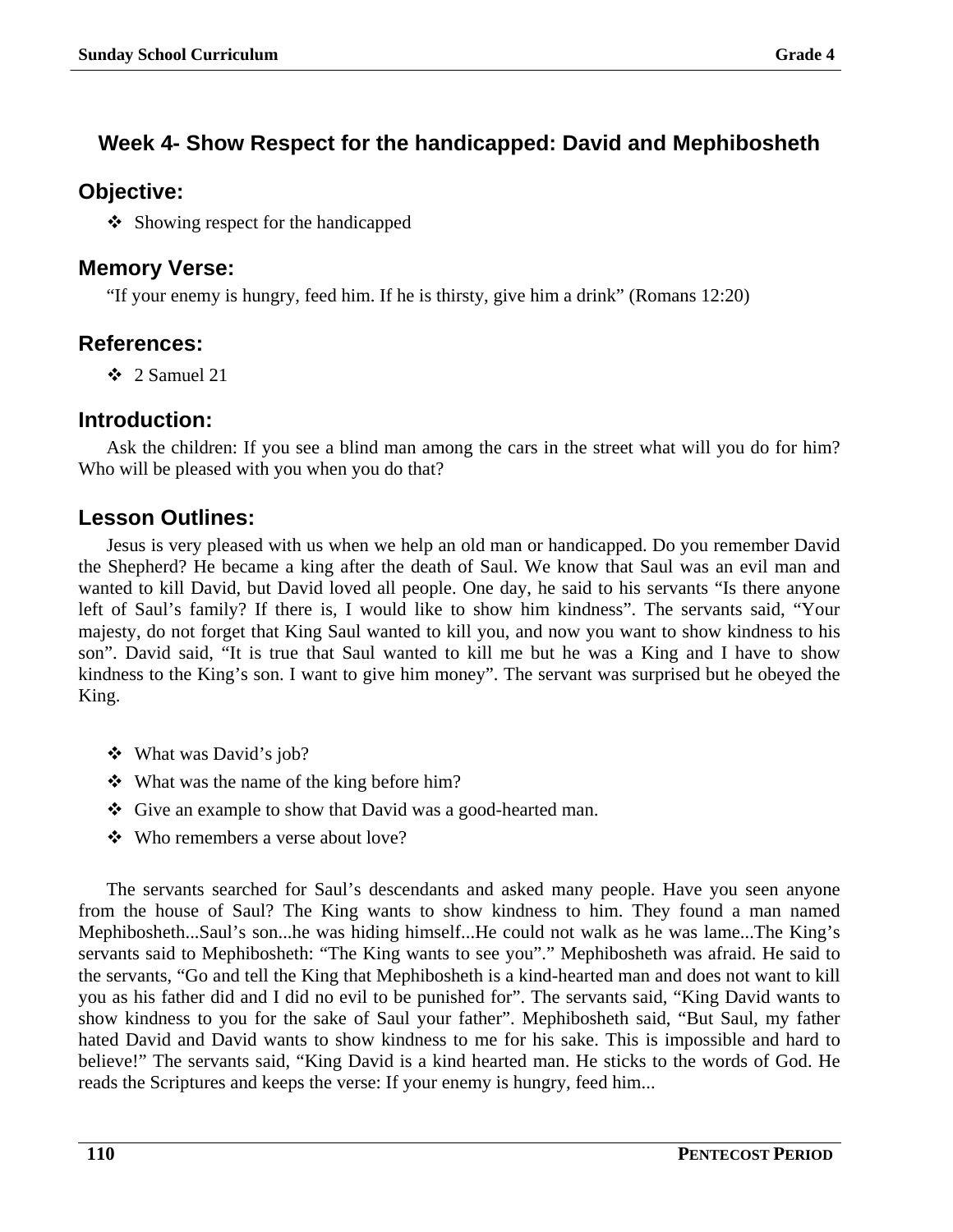(The Servant repeats the verse) so he decided to care for you as the Lord commands. Mephibosheth said to the servants "I cannot walk". The servant said, "We will carry you" and they carried him to David. Thee servants were very tired because of the long distance. The servant said to David: "Do you want to show kindness to this man whose father was your enemy? Give him some money and let him go his way. It is enough for him to be kept alive". David said, "He is lame… who would care for him? He cannot walk and he can do nothing by himself. Who would serve him? Some of my servants will serve him and he will eat at my table". The servants said, "He will cause you many troubles". David said, "Haven't you read the Scriptures: Open your mouth for the Speechless?" The same should be done for the lame and others.

David gave orders that Mephibosheth would always sit at the Royal Table beside him and that he would live in one of the royal palaces. Mephibosheth bowed down before the king and said to him, "I am your servant". David said to him, "Do not fear... You will be honored and you will live with me all your life".

- Why did David want to show kindness to Saul's son?
- What is the name of Saul's son?
- What is the verse that David obeyed when he showed kindness to Saul's son?
- What did the servant say to David in secret?
- ❖ What did Mephibosheth do when he was brought to David?

The children act the conversation that ran between the king and the servant, and between the servant and Mephibosheth.

#### **Conclusion:**

We need to take example of King David and the Lord Himself who were both very kind to the handicapped and the sick. The Lord Jesus has performed many miracles and healed them. As his children we should show kindness and help the handicapped just as king David did to Mephibosheth.

- $\div$  If you see a lame man crossing the street, take hold of his hand. Do the same with a blind man.
- $\div$  Read 2 Samuel 15.
- Help any handicapped that needs help and do not annoy the dumb.
- Study the fourth passage of the canonical hours prayer of the  $6<sup>th</sup>$  hour.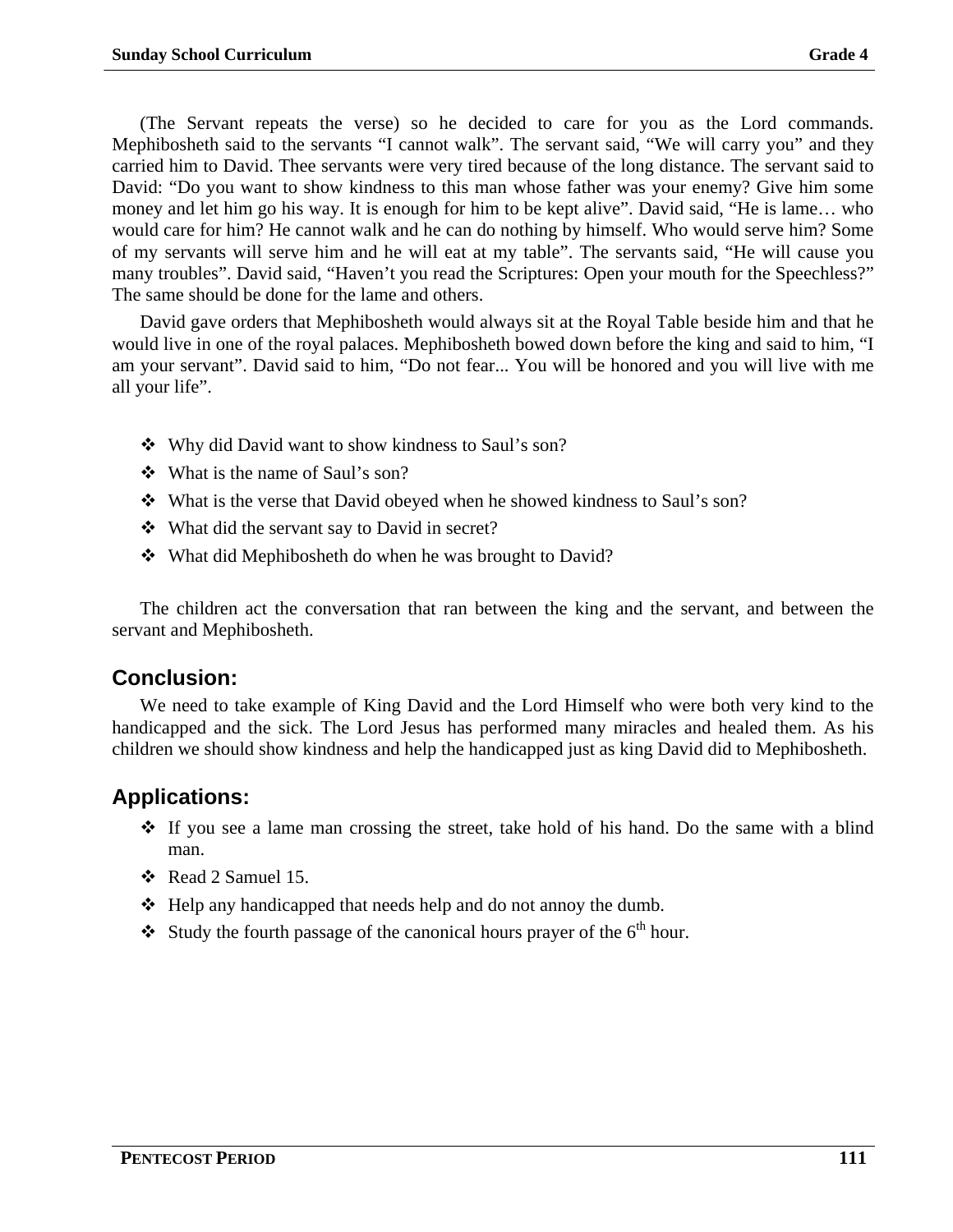# **Week 5- The Holy Family's Flight To Egypt**

## **Objective:**

 $\triangleleft$  Honoring the Virgin St. Mary

#### **Memory Verse:**

"Rise take the child and His mother, and flee to Egypt" (Matthew 2:13)

## **References:**

- $\div$  Mathew 2:13-23
- \* "The Virgin Theotokos" Sanctification house (Beit al Takrees), Helwan
- \* "The Virgin Mary" St Mark church, New Cairo.

## **Introduction:**

Show children the icon of the Virgin St. Mary, the icon of the Holy Family and her flight to Egypt. Ask the children to carry the icon and celebrate it by the end of the lesson and sing the hymn, "O Virgin the Mother of Light". Use a map to show the long trip that the Holy Family took to Egypt and describe some of these blessed places and describe the churches and monasteries built there. Review with the children: Who was the king who ordered his soldiers to kill the children in Bethlehem? Who came to Egypt with Jesus when they fled from Herod? Who went to the church of St. Mary at Zeitoun? Why do people go there? How many feasts of St. Mary does the church celebrate?

## **Lesson Outlines:**

A strange sight, an old man and an innocent young mother carrying the Lord Jesus on her shoulder, left the city without taking anything with them except little food. This small modest group walked by night calmly and without fear because Jesus Christ was with them. Emmanuel was carried on the shoulder of His mother who was walking in the desert on her way to Egypt following the command of the angel to Joseph the carpenter "Rise take the child and His mother, flee to Egypt".

- ❖ Why did the Holy Family flee to Egypt?
- **❖** Who appeared to Joseph in a dream?
- What did the angel say to Joseph?

The Holy Family walked on her way to Egypt, they arrived at Farama near Al Areesh. They did not enter the town but they spent their night outside it. On the second day they continued their journey to Zagazig, and from Zagazig they went to Miniet Ganah near Samanoud, then they entered the city of Samanoud. Then they left Samanoud and went to Al-Borolous and Deir El-Maghtass, then they continued their journey to the Valley of Natroun, and from there they made it to Upper Egypt to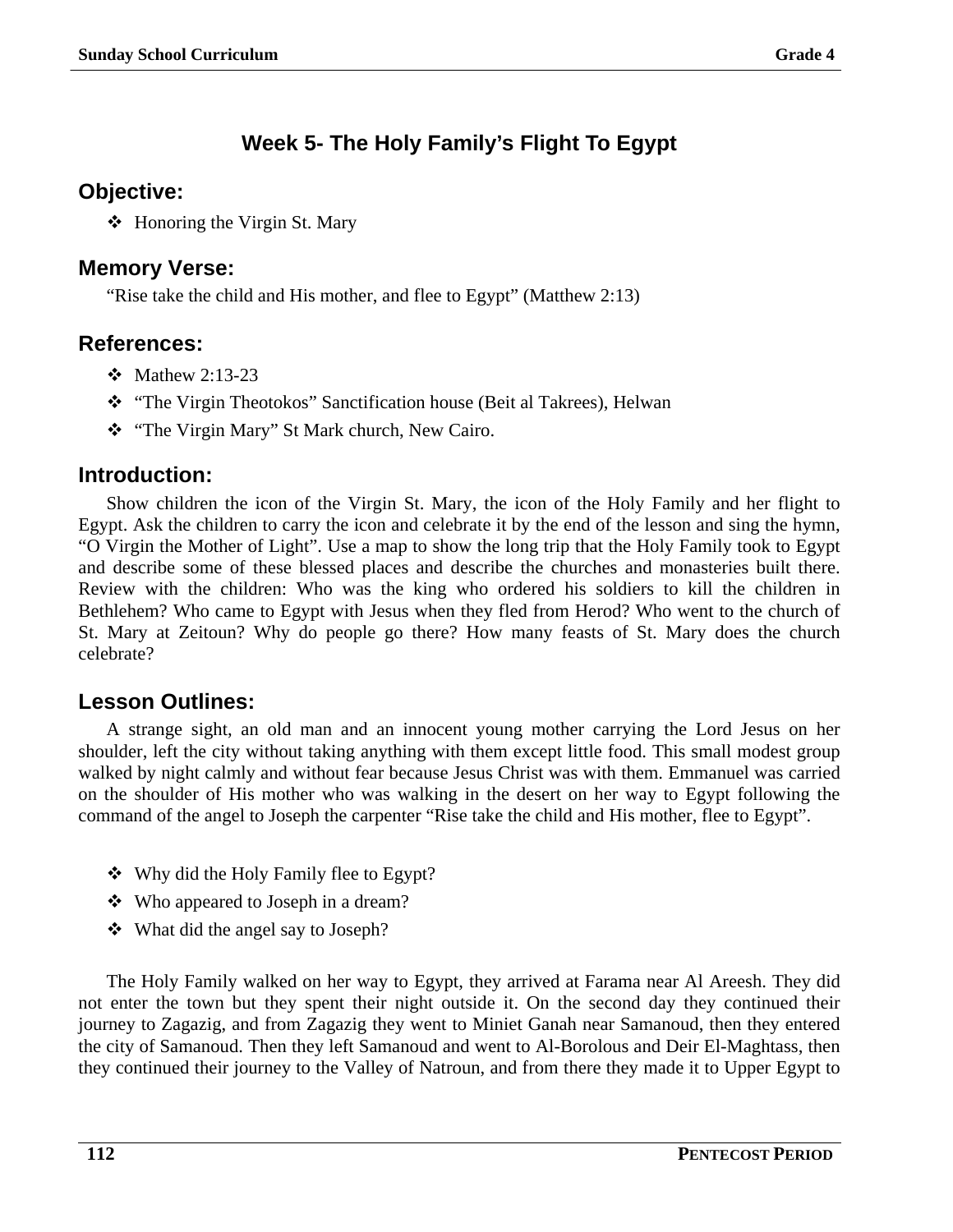Meir, and to Buk, and to Timsahya and to Al-Koussya. At last they settled near Kuskam where the Monastery of Al-Mouharrak stands now.

- What was the first town they arrived at?
- What was the last town the Holy Family arrived at?

They returned by the same route to Old Cairo where the Holy Family settled in the place of the church of Abi Sirga. Then they journeyed to Al-Mattarya where the tree of the Virgin is, then they left for Mostorud. They continued their journey till they were back in Palestine after the angel had informed them of the death of those who sought the child's life. They withdrew to the district of Galilee where they stayed in a quiet place. He went and dwelt in a city called Nazareth, that what did the prophet speak might be fulfilled, "He shall be called a Nazarene".

- ❖ Where did they go when they returned to their country?
- What do you know about the tree of the Virgin in Al-Mattarya?
- What did the angel say to Joseph in a dream?
- Where did they stay in Palestine?
- Who remembers the verse?

#### **Conclusion:**

The Lord Jesus came to Egypt and blessed her people as the prophet Isaiah said, "Blessed be Egypt my people" (Isaiah 19:25).

- $\triangleleft$  Teach the children the hymn Shere ne Maria...
- Give them pictures of St. Mary.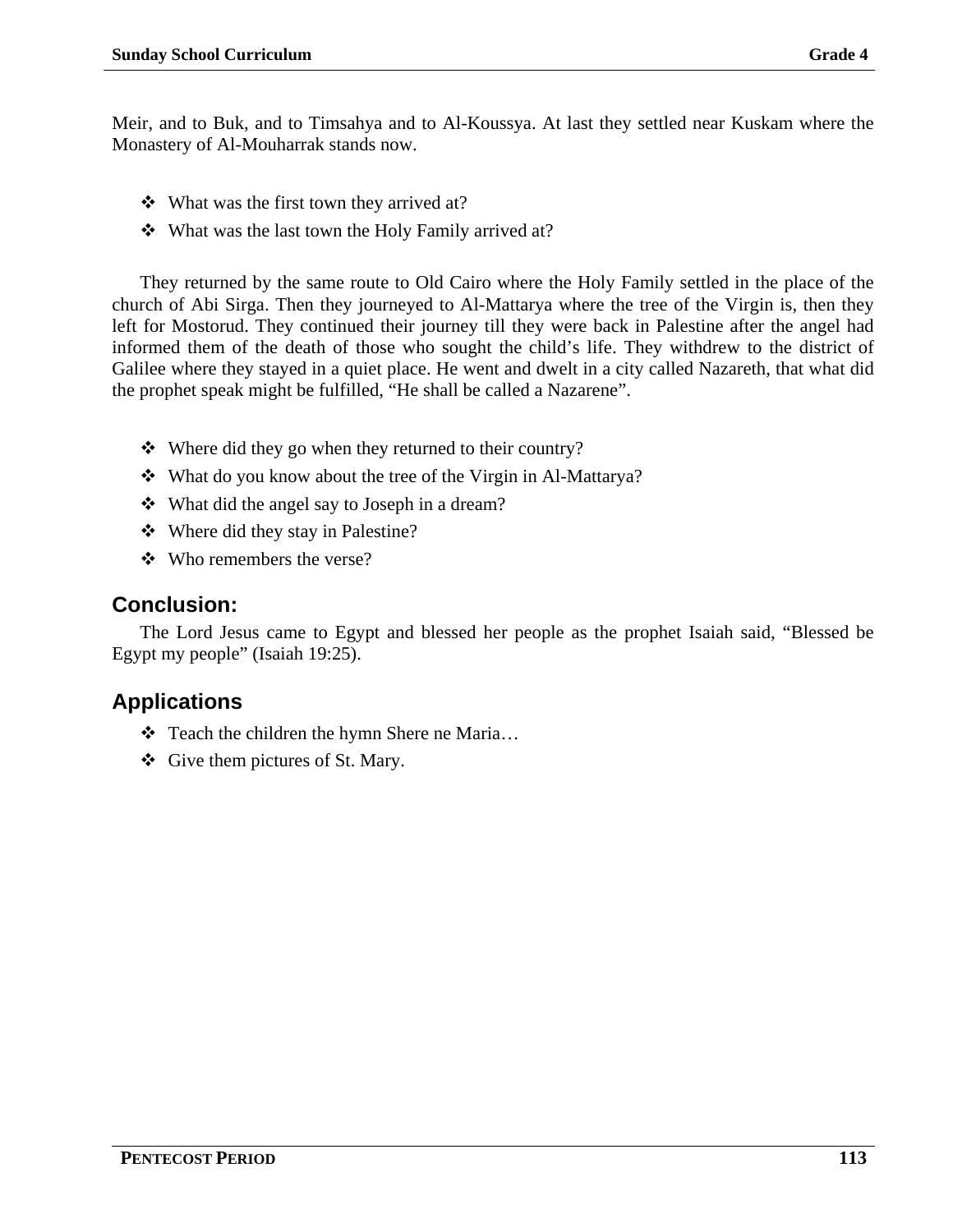# **Week 6- Almsgiving: Elijah and the Widow**

#### **Objective:**

 $\cdot \cdot$  To teach the students that almsgiving and helping others are very important.

## **Memory Verse:**

*"The blessing of the Lord makes one rich, and He adds no sorrow with it" (Proverbs 10:22)*

## **References:**

- $\div$  1 Kings 17
- Stories and Tales from the Holy Bible part 8, Beirut
- Stories from the Old Testament, Beirut

## **Introduction:**

The Servant reviews what the children have studied about the life of Elijah in previous lessons.

## **Lesson Outlines:**

Recall the story of Elijah when he met king Ahab. He warned the king that the famine would continue for a long time. The Lord sent Elijah to the brook of Cherith. The ravens fed him and he drank water from the brook. The Lord sent him to Zarephath to a house where a widow lives with her son. When Elijah arrived, the widow was gathering firewood to make fire to bake a loaf of bread, as she had nothing except a handful of flour and little oil. She would eat the loaf of bread with her son then wait for death. The prophet asked her to bring him food and a drink of water. The widow told him her story... Elijah said to her; "The bowl will not run out of flour or the jar run out of oil before the day that the Lord sends rain. The widow obeyed...her faith was deep...The God of Elijah fulfilled his promise.

Elijah stayed for a long time in the widow's house, and bowl of flour was never empty nor was her jar. There was always flour in the bowl and oil in the jar enough to feed them all. The Lord blessed the woman and Elijah spoke to her every day about the Lord.

- Where did Elijah go when the brook dried up?
- $\triangleleft$  What was the widow doing?
- What did Elijah ask her to do?
- What was her reply?
- The children act the conversation that ran between Elijah and the widow.

## **Conclusion:**

The Lord did not neglect Elijah when the land dried up, so you must not fear anything when the world becomes full of troubles. The Lord blessed the bowl of flour and the jar of oil by the hand of Elijah. He can also bless our life and every thing that our hands extend to.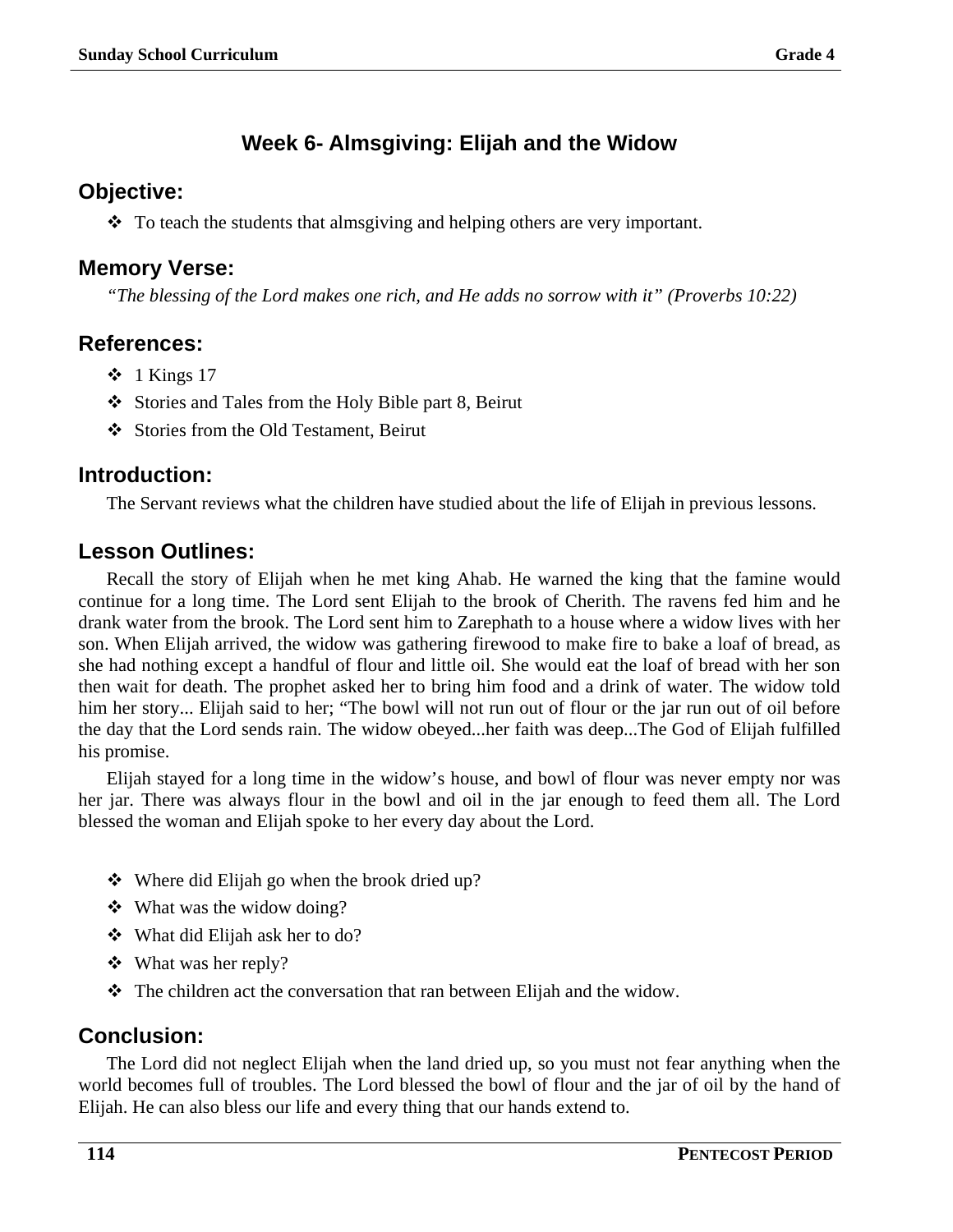- Always give alms, as it is one of the foundations of worship.
- Share with others the toys, sweets and the food you have.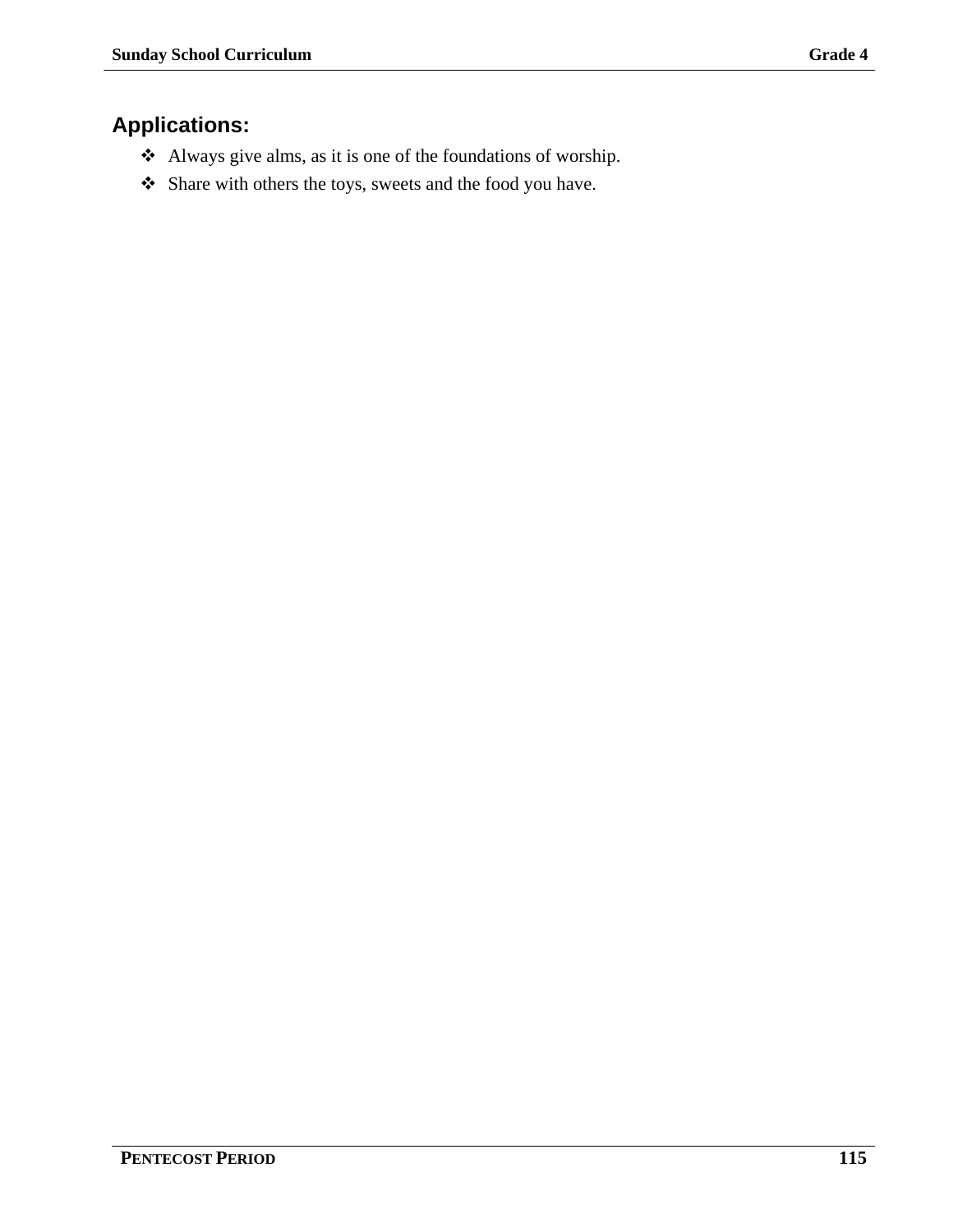## **Week 7- The Apostles Courage and Heroism before the Courts of Law**

#### **Objective:**

To demonstrate to children the Christian Courage

## **Memory Verse:**

*"For there is no other name under heaven given among men by which we must be saved" (Acts 4:12)*

## **References:**

 $\triangle$  Acts 4

#### **Introduction:**

Start the discussion by reviewing last week's lesson and verse and then ask the following questions: When did the Holy Spirit come down upon the disciples? How many disciples were they? Who remembers three of them?

## **Lesson Outlines:**

One day, Peter and John went together to the temple at 3:00 O'clock in the afternoon (= 9:00 O'clock in the morning) to pray. At the door of the temple, they found a man begging. He was lame from birth. He stretched his hand out to them hoping to take something from them. Peter looked at the man; and instead of giving him money, he healed him in the name of Jesus Christ of Nazareth "Rise and walk". Peter held the man by the hand and helped him to get up. At once his legs became strong and began to walk for the first time in his life. The man walked then began to jump happily. He did not want to leave Peter and John...but he stuck to them and went with them into the temple. He walked and shouted happily and praised God because he healed him.

- What are the names of the two apostles?
- $\bullet\bullet\text{ Who used to sit at the gate of the temple? Why?}$
- **❖** What did the two apostles give him?
- $\triangleleft$  Why did the man stick to them?

The news of this miracle spread and everyone who saw him asked: How was he healed? People gathered around Peter and John and the lame man who was healed. Peter preached to them so that many might be brought to the church.

While Peter and John were teaching the people some men came and arrested the two apostles and put them into prison, thinking that if the apostles spent a night in prison, they would be silent and stop preaching. The next morning the Jewish leaders, the elders, and the servants of the law gathered. They made the apostles stand before them and asked them many questions and they answered bravely: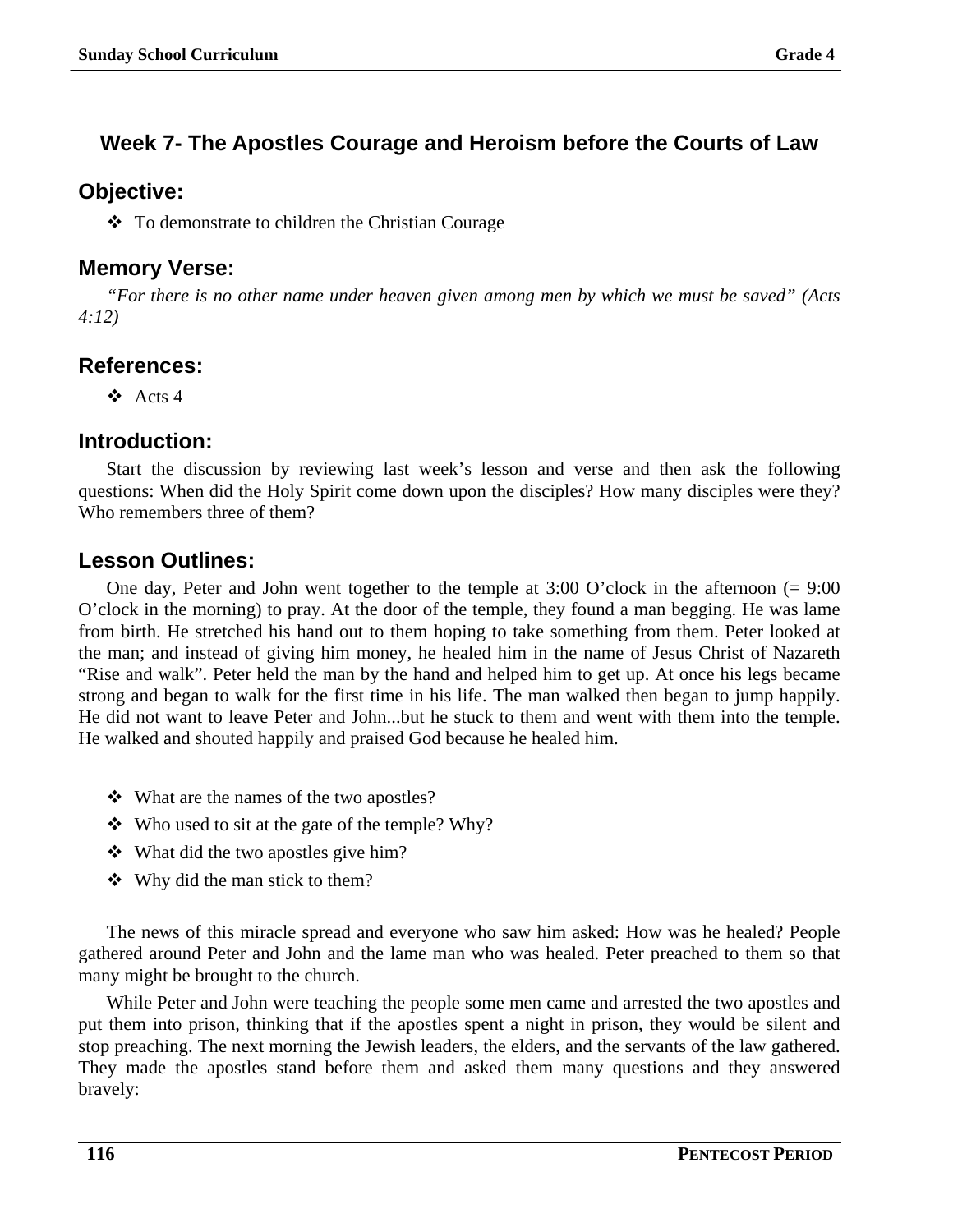- What is your name?
- + Peter, a Christian
- What is your name?
- + John, a Christian
- How was the lame man healed?

+ In the name of Jesus Christ of Nazareth whom you crucified and God raised Him from the dead on the third day and there is salvation in no one else. (The leaders were amazed and their mouths were open and their eyes were gazing).

- What was your job?
- + We were fishermen.

The Leaders sent them out, and started discussing among themselves. What shall we do with these men? How did courage come to these two simple men? They must stop preaching. What shall we do with the lame man who was healed? He is standing with them as a proof of the truth of the miracle. We must threaten them and warn them. The leaders called them back in and told them that under no condition were they to speak or to teach in the name of Jesus. But the two apostles said: We cannot obey this order. You yourselves judge which is right in God's sight, to obey you or to obey God. For we cannot stop speaking of what we ourselves have seen and heard. The Lord is with us and we are not afraid of threats. The leaders were annoyed and they set Peter and John free because they feared the people who loved them. Peter and John went back to the other disciples and told them what happened. They prayed together so that the Lord might give them courage and power to speak about the Lord Jesus in public.

The children act the conversation that ran between the leaders and Peter and John, and recite the verse: "For there is no other name under heaven given among men by which we must be saved".

#### **Conclusion:**

The apostles did not fear anything and were able to do miracles because they knew God is with them and supporting them. They were certain that men cannot harm them except through the will of God. They were courageous and strong in confessing the faith with no hesitation or shame. We should take example of our fathers the apostles and their courage.

- Answer the following question: What is the secret behind the courage of Peter and John?
- Bring St. Mark's Gospel with you next week and read chapter 7:1-23.
- $\triangle$  Pray for the ministers and the spread of the word of God.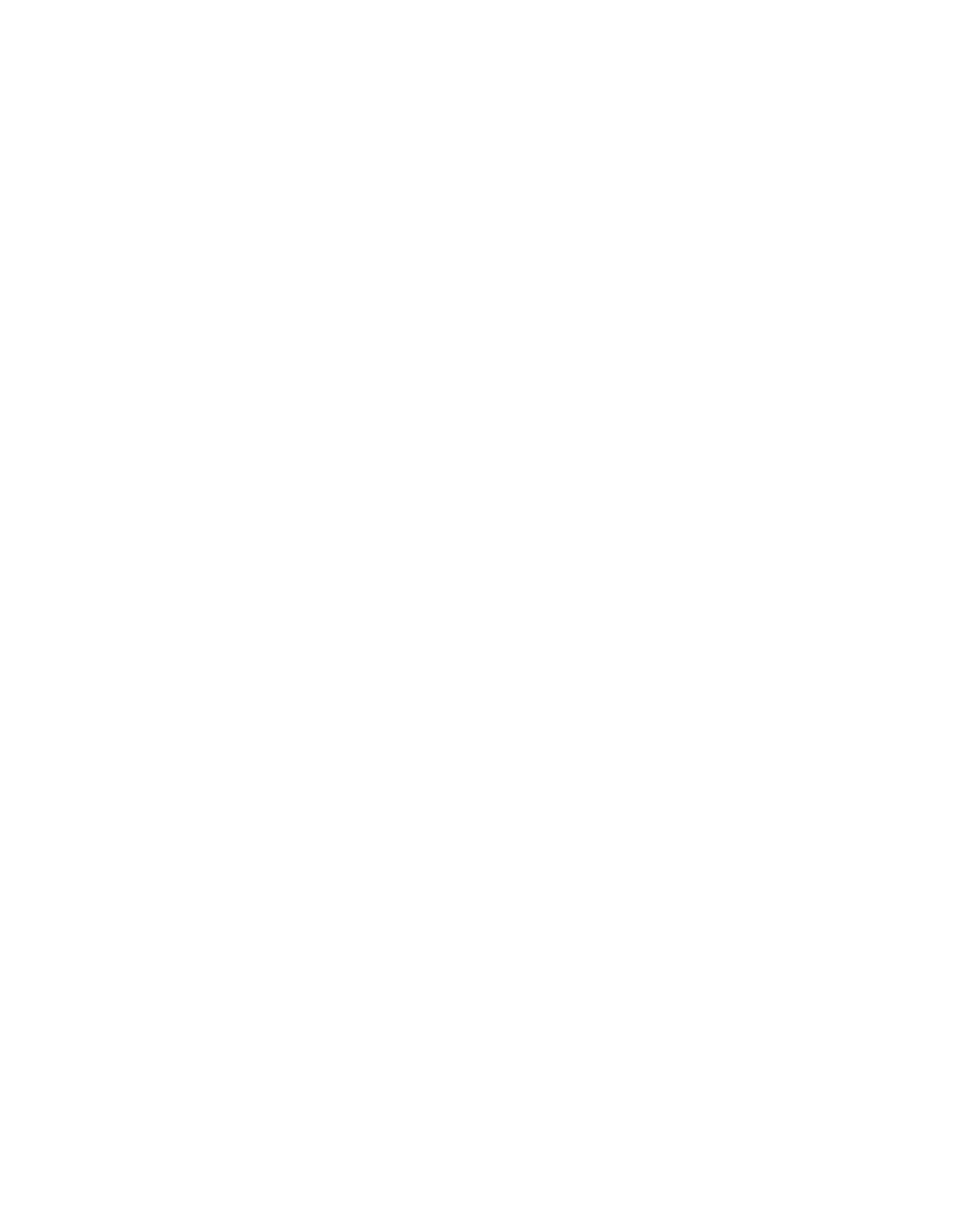# **THE APOSTLES' FAST PERIOD**

Use Filler lessons (at the beginning of the book) between the feast of Pentecost and the second week of July.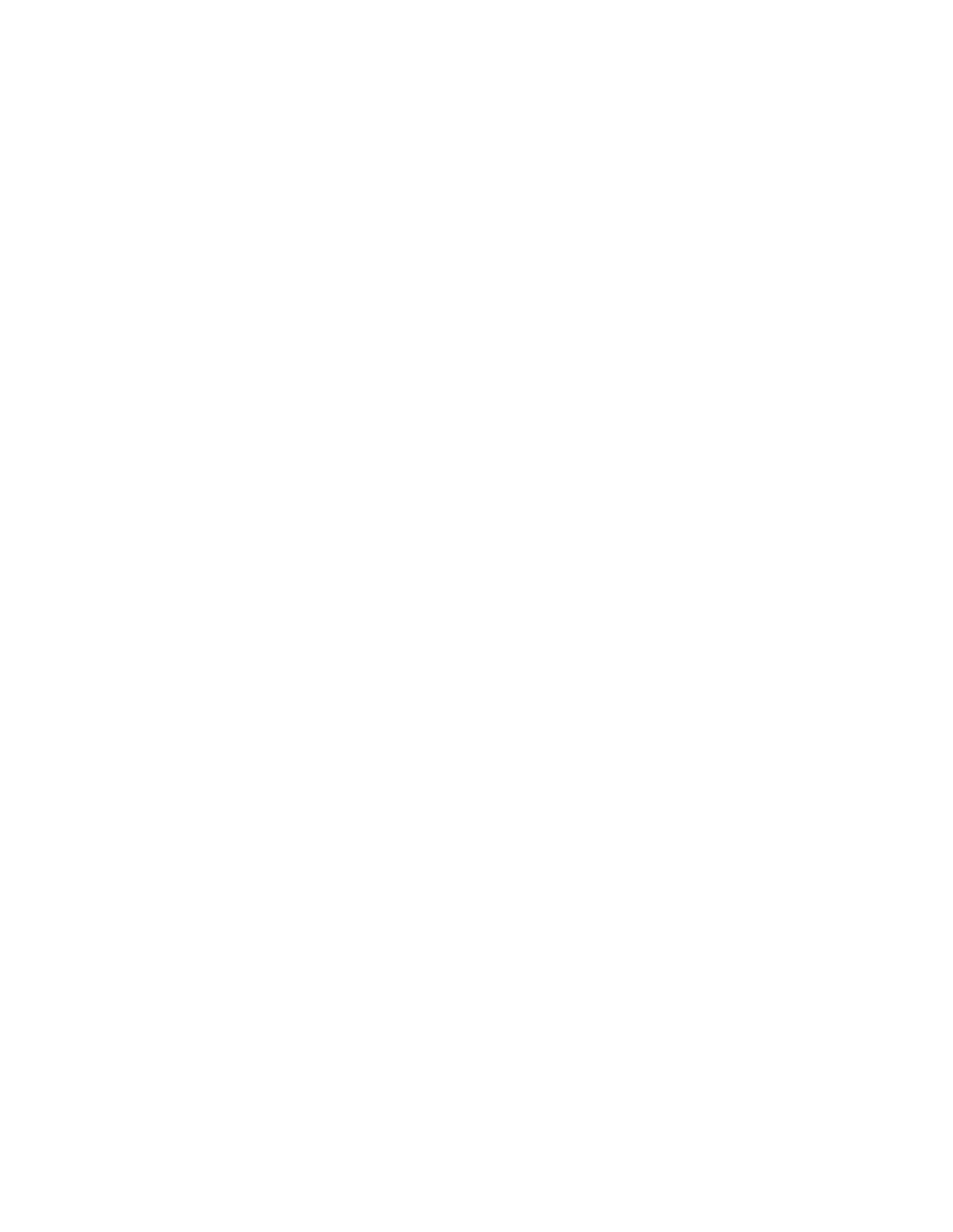# **LESSONS FOR THE MONTH OF JULY**

- **Week 2:** The Feast of the Apostles: John the Evangelist and the Thief
- **Week 3:** The Priesthood
- **Week 4:** Entertaining the Strangers: Anba Pachomius and His Faith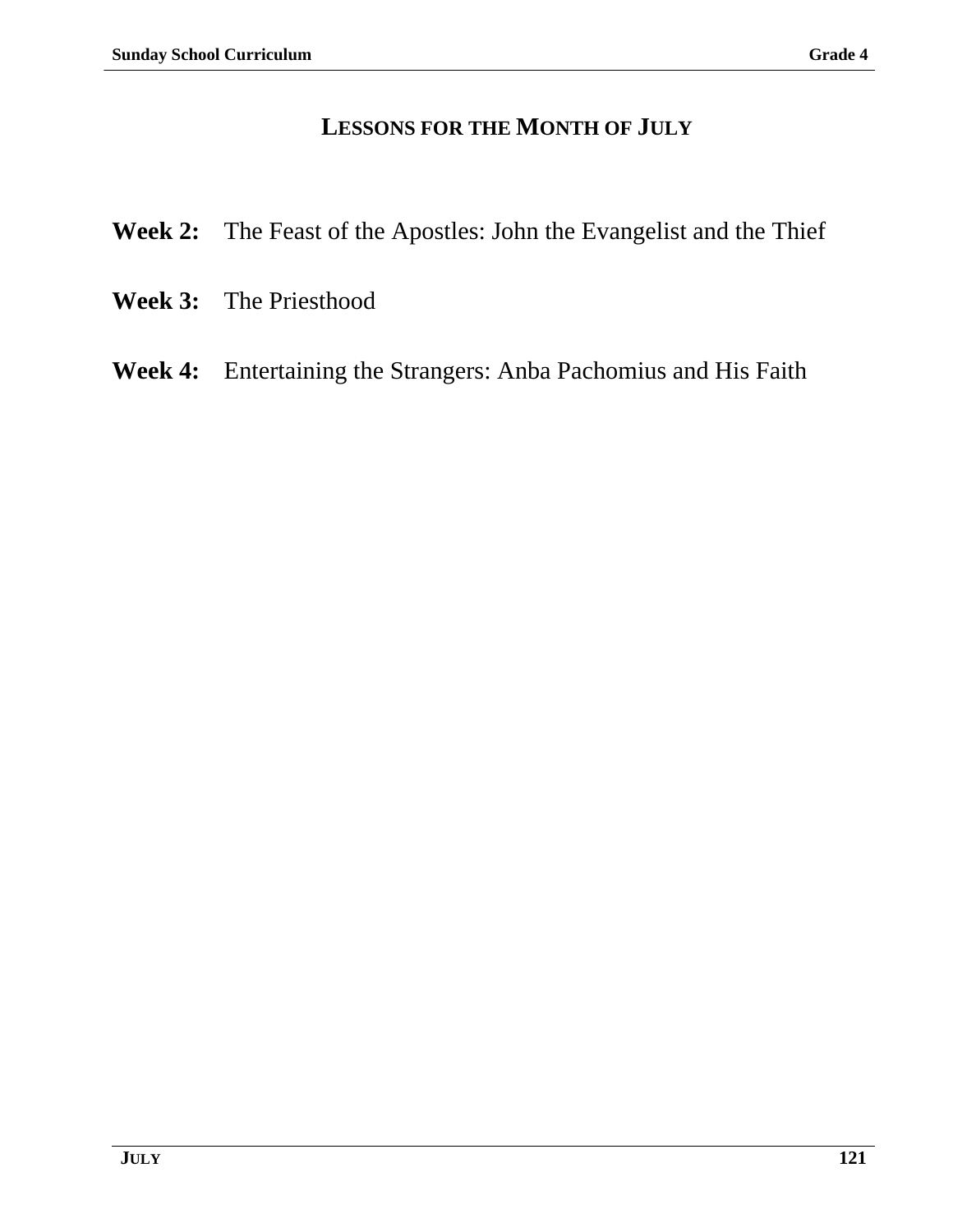# **Week 2- The Feast of the Apostles: John the Evangelist and the Thief**

## **Objective:**

- John's love for sinners
- $\cdot \cdot$  This love is the outcome of his love for Christ and his service

## **Memory Verse:**

*"Remember those who rule over you, who have spoken the word of God to you, whose faith follow, considering the outcome of their conduct" (Hebrews 13:7)*

# **References:**

The Precious Gem (Al Khareeda Al Nafeessa) - Part I

## **Introduction:**

Start the discussion by reviewing last week's lesson and verse and then ask the following questions: What do we celebrate today? How many disciples did Christ have? How many apostles did Jesus send? What are the names of some of them?

# **Lesson Outlines:**

The beloved John was one of Christ's disciples. What was his job before he became a disciple? He followed Christ to the cross. The Lord Jesus asked John to take care of his Mother St. Mary. After the resurrection and ascension of Christ, and the coming down of the Holy Spirit John went out to preach the word of God. He spoke to people about Christ who loves us, died for us and redeemed us. One of those whom he preached to was a wicked young man who repented and received faith by the hands of John. One day John wanted to go to another town so he took the young man to a priest and asked him to care for the young man and teach him how to pray.

John stayed away for a long time and he became old and moved with difficulty. One day he went back to the first town to visit the people there. He met the priest and asked him about the young man. The priest bowed his head and was ashamed. John asked what happened to the young man and the priest said that the young man died. John was sorry for the man and said: "What a loss! When did he die?" The priest said, "I mean that he died in sin. He is now a chief of a gang of robbers". Old John was very sad and wept saying: "Ah! My dear beloved son! Where are you now?" The priest said: "He is in this town but he goes out at night to rob and steal". John went out immediately leaning on his staff. He searched for the man everywhere. He prayed: "O Lord have mercy on that man...Save him...You left the ninety nine on the mountain and went out to search for the lost sheep...I am searching for your lost son. It was night, the moon and stars were in the sky and John walked in the dark. He forgot that he was weak and old when he was searching for the man. He prayed while he was searching for the man.

Finally he found him. When the man recognized John he ran away. Old John ran after him…he fell down many times and stood up again to run...he lost his breath...he cried...My son have mercy on my old age. The boy was deeply affected and stopped running. He came back to John and wept. He bowed down and said: "Father, I have sinned. Will Jesus accept me when I come back to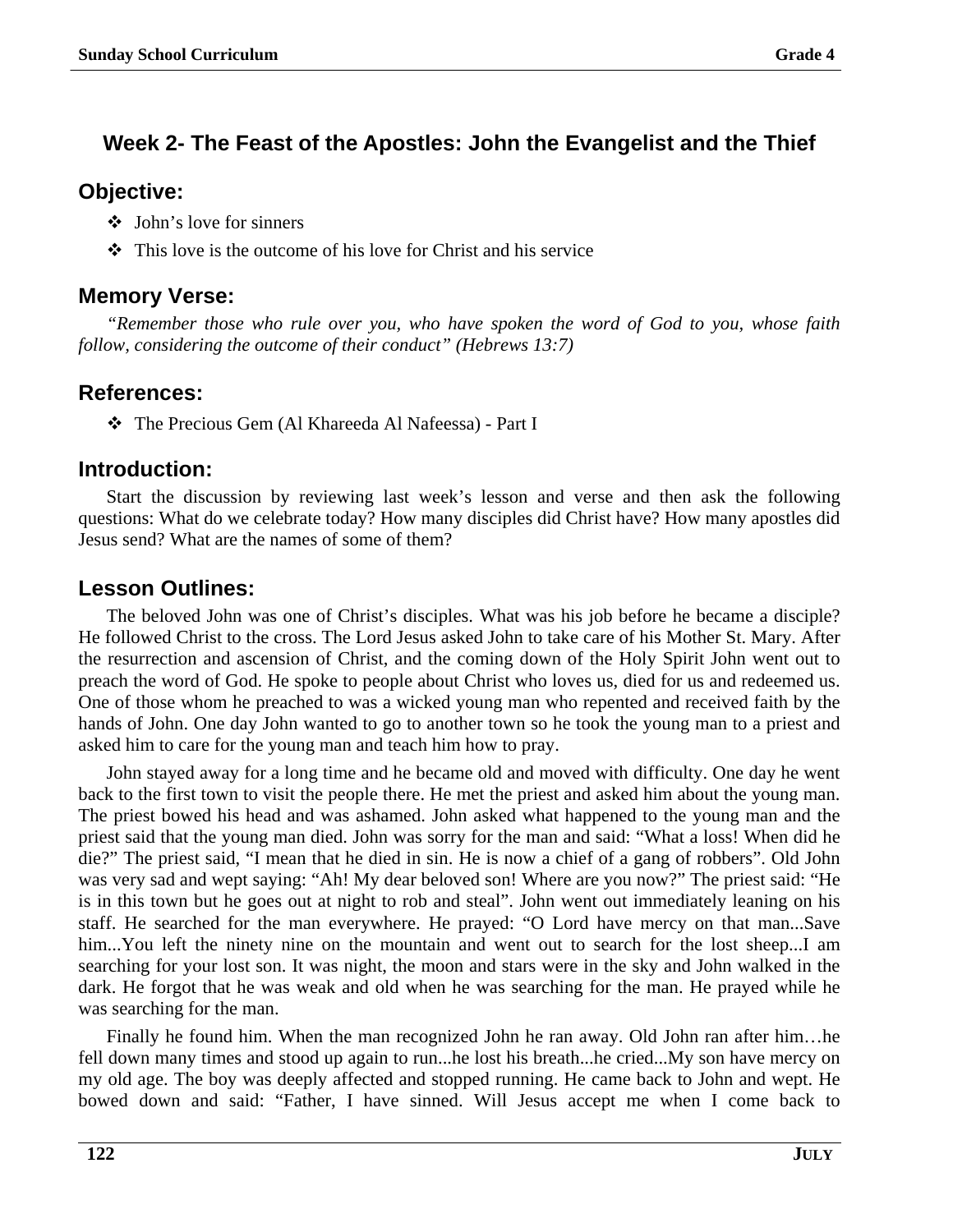Him...now?" John said: "Of course…He loves you and wants you to return". The man confessed his sins and said I repent. The man repented and became a saint. He always attended the Divine Mass and received the Holy Communion. He never returned to sin.

The Servant chooses two children to tell this story of repentance. Let them repeat the verse and the hymn.

## **Conclusion:**

The love of Christ teaches us to love others as He loved us. Jesus loved us in all conditions even when we were sinners. His love to us saved us and freed us from sin through the incarnation and death of His son Jesus Christ. This is the same kind of love that Jesus asked us to direct toward each other and this is the love that St. John had for his son in the spirit.

- Test yourself: Do you neglect prayers and reading of the Holy Bible? Do you curse others? Do you swear? Go to confession and say: I have sinned, father forgive me.
- Write the places John traveled to and which he recorded in his gospel.
- Write the names of the places where John stayed with Jesus during his service on earth.
- Ask the children study the passage of the 9<sup>th</sup> hour prayer "You who tasted death by the flesh at the third hour…"
- Ask the children to use them in their prayers and study them by heart. They should be printed and distributed or let them copy them. The Servant should encourage them through competitions.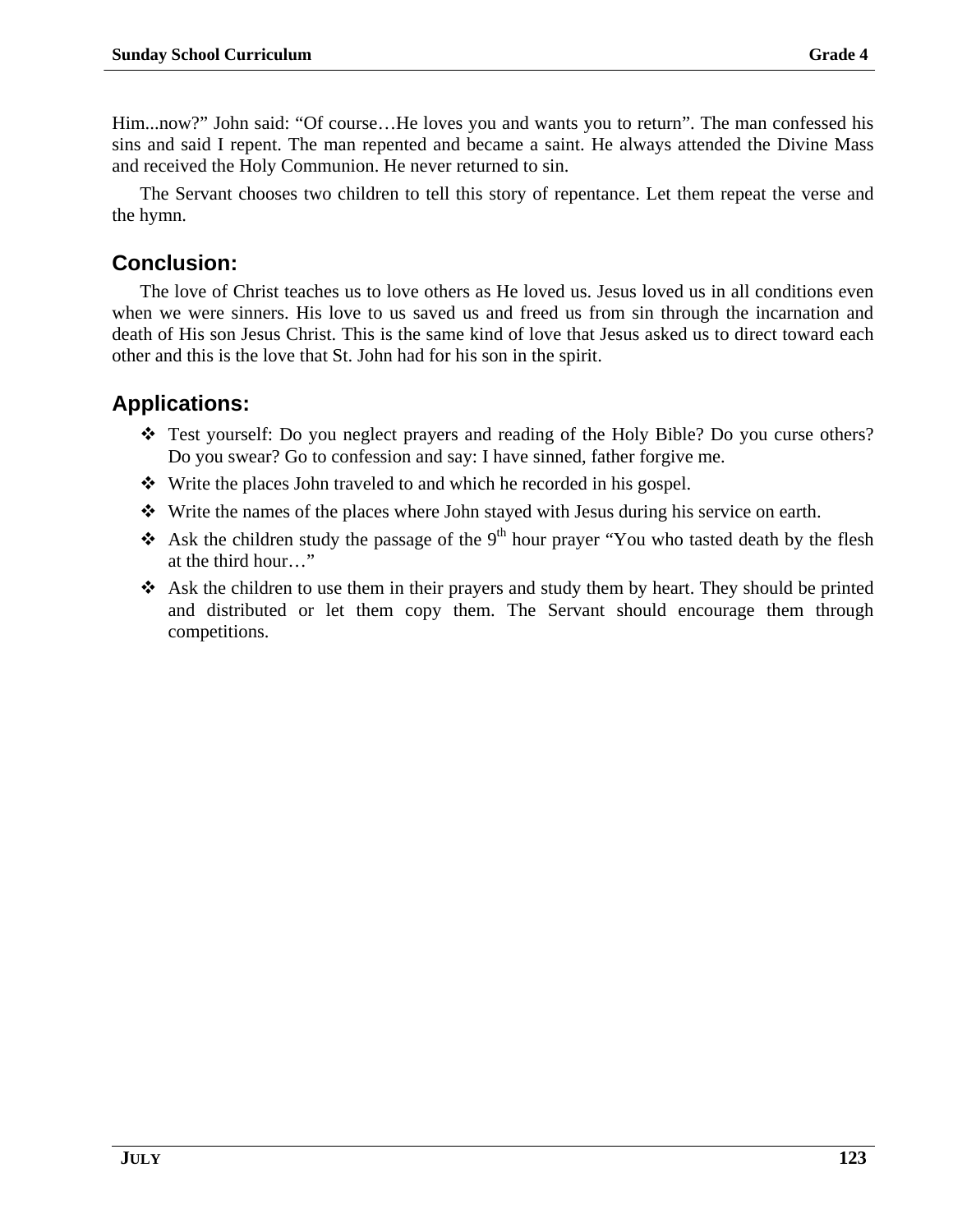## **Week 3- The Priesthood**

#### **Objective:**

- To understand the institution of the priesthood and where it comes from.
- $\div$  To learn about the role of the priest and the ranks of priesthood in the church.

#### **Memory Verse:**

*"For the lips of a priest should keep knowledge, and people should seek the law from his mouth, for he is the messenger of the Lord of hosts" (Malachi 2:7)*

## **References:**

- "The Sacrament of Priesthood" H.G. Bishop Mettaos, Abbott of El Syrian Monastery.
- "Priesthood" H.H. Pope Shenouda

## **Introduction:**

Ask the children the following: What do you know about the army? Are there ranks? What are they? Why do the ranks exist? What do the leader teach their soldiers? What do they fight against? What are their weapons? Let the children know that we are soldier in an army too; that is God's army. And God's army also has ranks, so that we, the soldiers, can have guides to teach us and be our help us to fight our spiritual enemy.

## **Lesson Outlines:**

St. John Chrysostom said about Priesthood, "The work of the priesthood is done on earth, but it is ranked among heavenly ordinances. And this is only right, for no man, no angel, no archangel, no other created power, but the Paraclete Himself ordained this succession, and persuaded men, while still remaining in the flesh to represent the ministry of angels."

A priest is not only the person who offers Mass and hears confessions. He is "A man of God" and "A man of prayer." He is not a distant figure. He is often with people in times of joy and sorrow. While the priest must continue to be a man of God, a man of prayer and a leader, all the people are the people of God. They are called by God to work for the kingdom.

He is called to witness to and proclaim God's love for the world. The Mass, which is the apex of this proclamation, is central to the life of a priest.

For Jesus, love of the neighbor follows automatically from love of the Father. The priest must be one who walks with people, working with them and involving them in the work for the Kingdom; helping them and being helped by them. His heart must be with the poor, the sick and the needy. He must work for justice and support those involved in this ministry.

The Lord Jesus Christ, as head of the church and therefore the one on whom the whole body of the church depends and as "High Priest of the good things that have come" (Hebrews 9:11), chose a number of men and named them apostles. By the authority that was vested in Him, He commanded them to go forth and baptize people everywhere and teach them to observe His commandments. They were given the power to forgive sins or withhold forgiveness and to work signs and wonders in His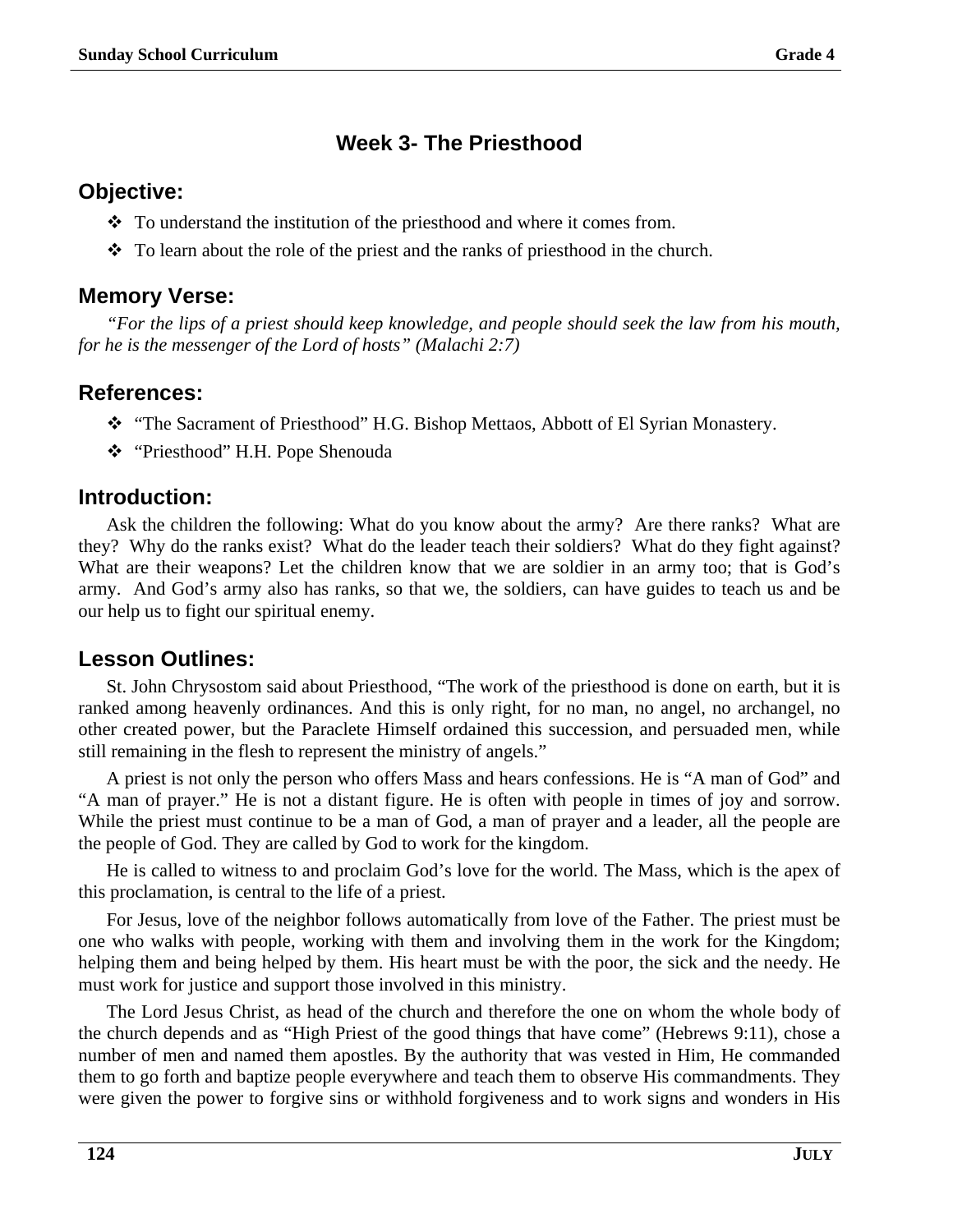name. They were consecrated for special tasks, to be mediators between Christ and His Church through the exercise of priestly functions.

The Sacrament of Priesthood is a holy sacrament through which the bishop lays his hand on the head of the elected candidate, so that the Holy Spirit will descend on him and grant him the priestly order.

The word (Ooab) in Coptic, meaning priest is derived from the Coptic word (ethoab), meaning saintly or righteous. Hence "Ooab' is given to the priest to signify that he is a righteous man, adorned by holiness and purity.

#### **I. Institution of Priesthood**

Our Lord Jesus Christ instituted this sacrament when He chose the twelve apostles, and consecrated them for ministry, "He called His disciples to Him, and from them He chose twelve whom He named apostles" (Luke 6: 13).

Only for them He said, "Go therefore and make disciples of all nations, baptizing them in the name of the Father, and the Son and the Holy Spirit, teaching them to observe all things that I have commanded you" (Matthew 28: 9,20).

#### **II. The Honor of Priesthood**

Priesthood is a great honor as it is a consecration of the work with God for the salvation of the souls of the people of God, "Let a man so consider us, as servants of Christ and stewards of the Mysteries of God. Moreover it is required in stewards that one be found faithful" (1 Corinthians 4:1,2). In simple words, priesthood is:

- A divine call.
- $\triangle$  A divine choice.
- $\triangleleft$  An appointment by the Lord.
- $\triangle$  A selection by the Lord.
- $\triangle$  A consecration.
- $\triangle$  A stewardship.

#### **III. Ranks of Priesthood**

There are three ranks in Priesthood:

- The order of Deacons: Deacons are servants.
- The order of Priests: Priests are teachers.
- The order of Bishops: Bishops are overseers and shepherds.

#### **A. The Deacon:**

Our teacher St. Paul specified the requirements of a deacon, in his First Epistle to Timothy (3:8- 13): "Likewise deacons must be: reverent, holding the mystery of faith with a pure conscience, ruling their children and their houses well, should be tested first and then proved and found blameless, so they can be ordained" (1 Timothy 3:10).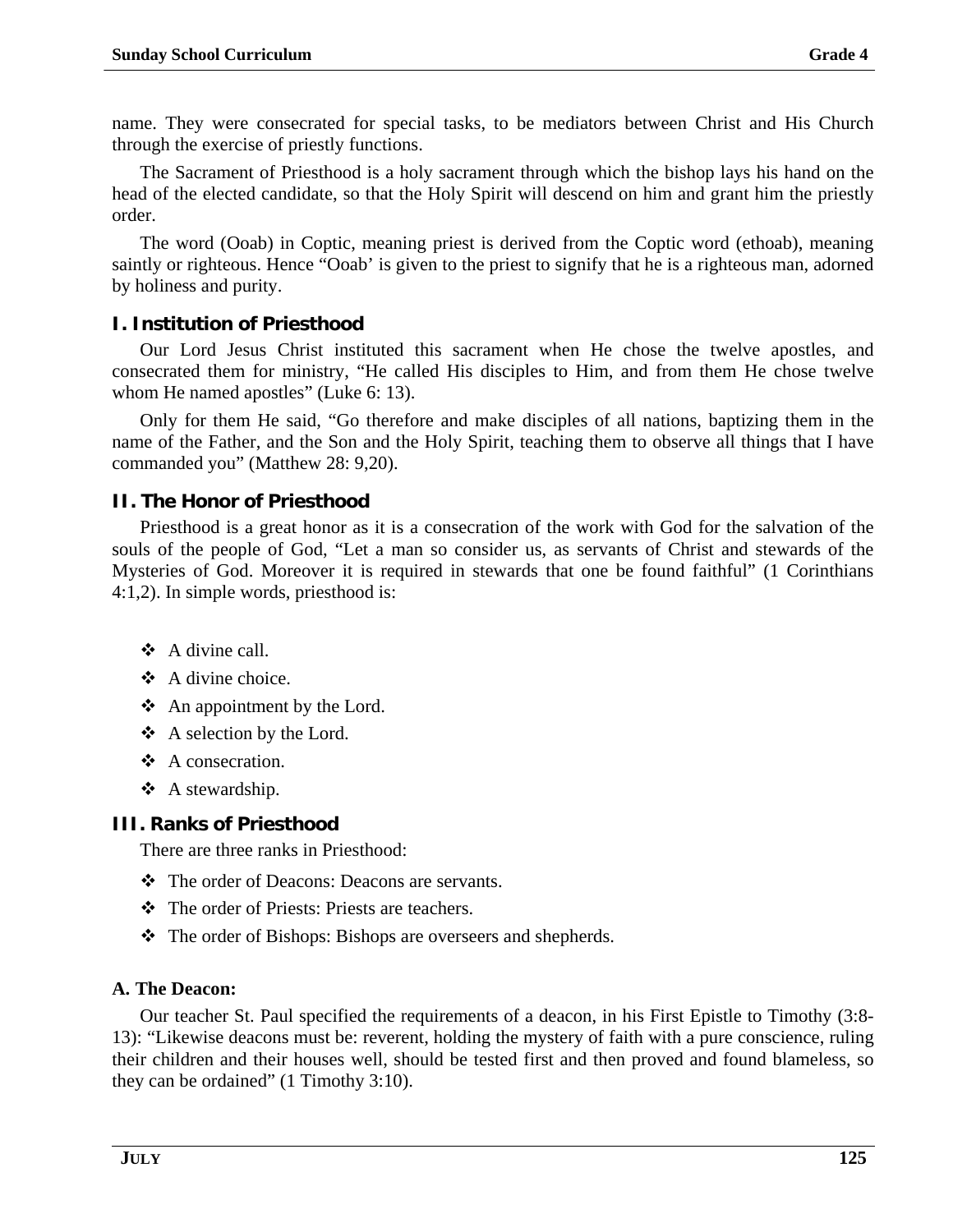#### **B. The Priest:**

He is the intercessor in the Holies of Holy for the congregation. He is a teacher who teaches the people the word of God and leads them to the way of God, virtues, mysteries of the religion, and explains the rites and details the word of truth, "For the lips of a priest should keep knowledge, and people should seek the law from his mouth, for he is the messenger of the Lord of hosts" (Malachi 2:7).

He pastors his children compassionately, visits them with tender care and love, as he is zealous for the salvation of the souls of his people and leading them to Christ, as his salvation is related to their salvation.

- $\div$  His commandment includes:
- $\triangle$  To teach by good example and inspiring sermons.
- Caring for the congregation as a father.
- Offer faithful service .
- To work for achieving the food of eternal life which does not perish.
- Continuous growth in grace and knowledge of our Lord Jesus Christ.
- $\triangleleft$  He must escape from the love of money which is the source of all evil deeds.
- $\triangleleft$  He must avoid envy, unkindness, pride, hypocrisy, boasting and false witnessing.
- $\triangle$  He must love God and all creation with all his heart & soul.

#### **C. The Bishop:**

The bishop is described as an overseer and pastor, pasturing the congregation, teaching them and keeping them in the church and Faith. Lord Jesus practiced this work as He was wandering through cities and villages teaching, guiding and visiting people who were weary and scattered like sheep having no shepherd. In the hymn of virtues, they ask God to dwell upon him with the following virtues:

- 1. Love
- 2. Hope
- 3. Faith
- 4. Purity
- 5. Celibacy
- 6. Peace
- 7. Wisdom
- 8. Righteous
- 9. Meekness
- 10. Patience
- 11. Endurance
- 12. Asceticism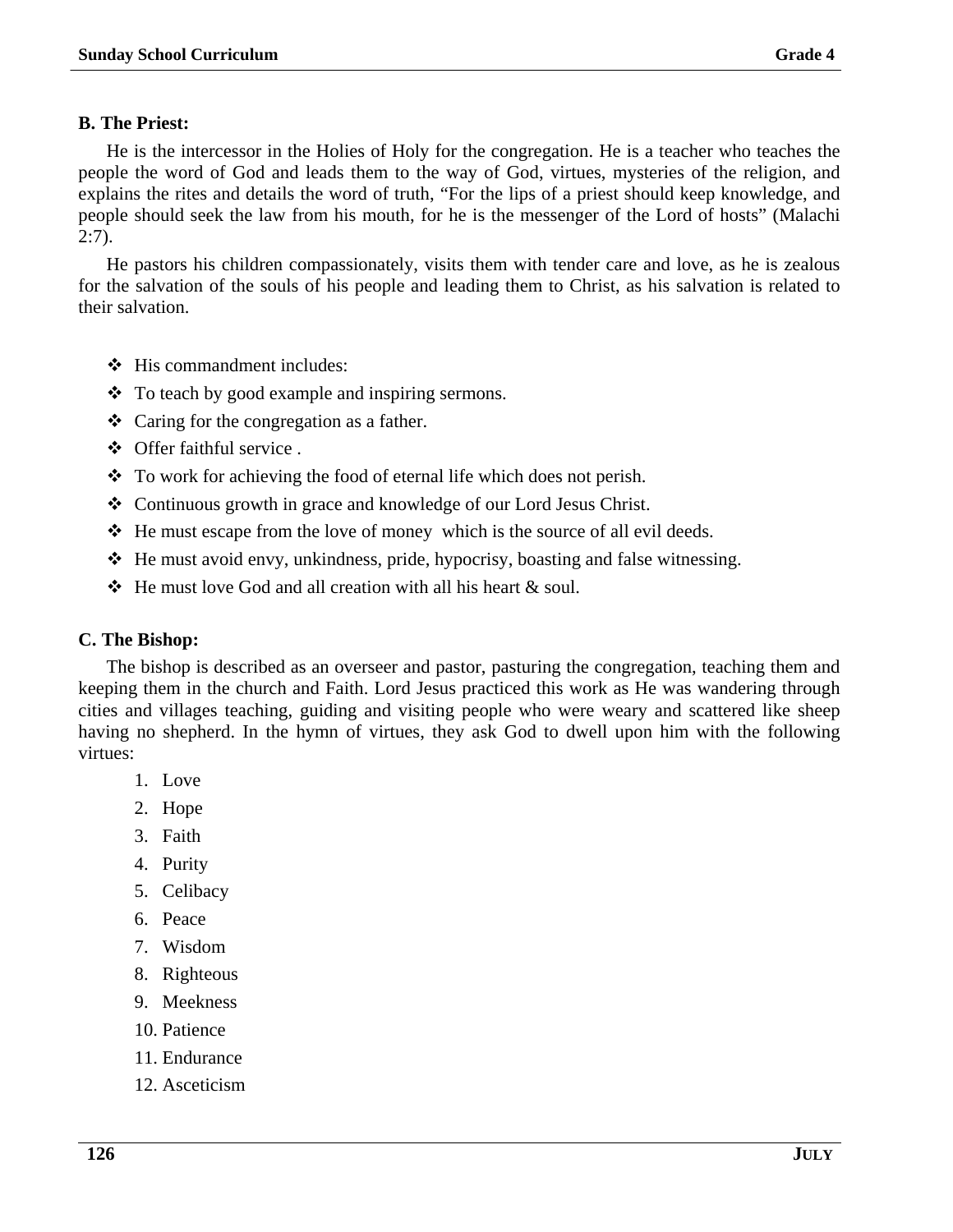The responsibility of the bishop is before the throne of God.

- What does the priest do in the liturgy?
- $\bullet$  Why does he do it?

#### **Conclusion:**

Priesthood in the New Testament is a Biblical reality and a ministry ordained by our Lord Himself. Our Lord is our High Priest, on earth and in Heaven. He granted the priesthood to His disciples and those ordained by them.

St. John Chrysostom said about Priesthood: "It is to priests that spiritual birth and regeneration by baptism is entrusted. By them we put on Christ, and are united to the Son of God, and become members of that blessed head. Hence we should regard them as more august than princes and kings, and more venerable than parents, for the latter begot us of blood and the will of the flesh, but priests are the cause of our generation from God, of our spiritual regeneration, of our true freedom and sonship according to grace".

- Ask the children to pay attention to the role of Abouna in the liturgy and in their lives.
- What role does he play in my life? Do I, the soldier of the Lord, look to him for guidance and training in my battle with the spiritual enemy?
- $\hat{\mathbf{v}}$  Invite the priest to come and talk to the students in Sunday School so that they feel closer to the priest.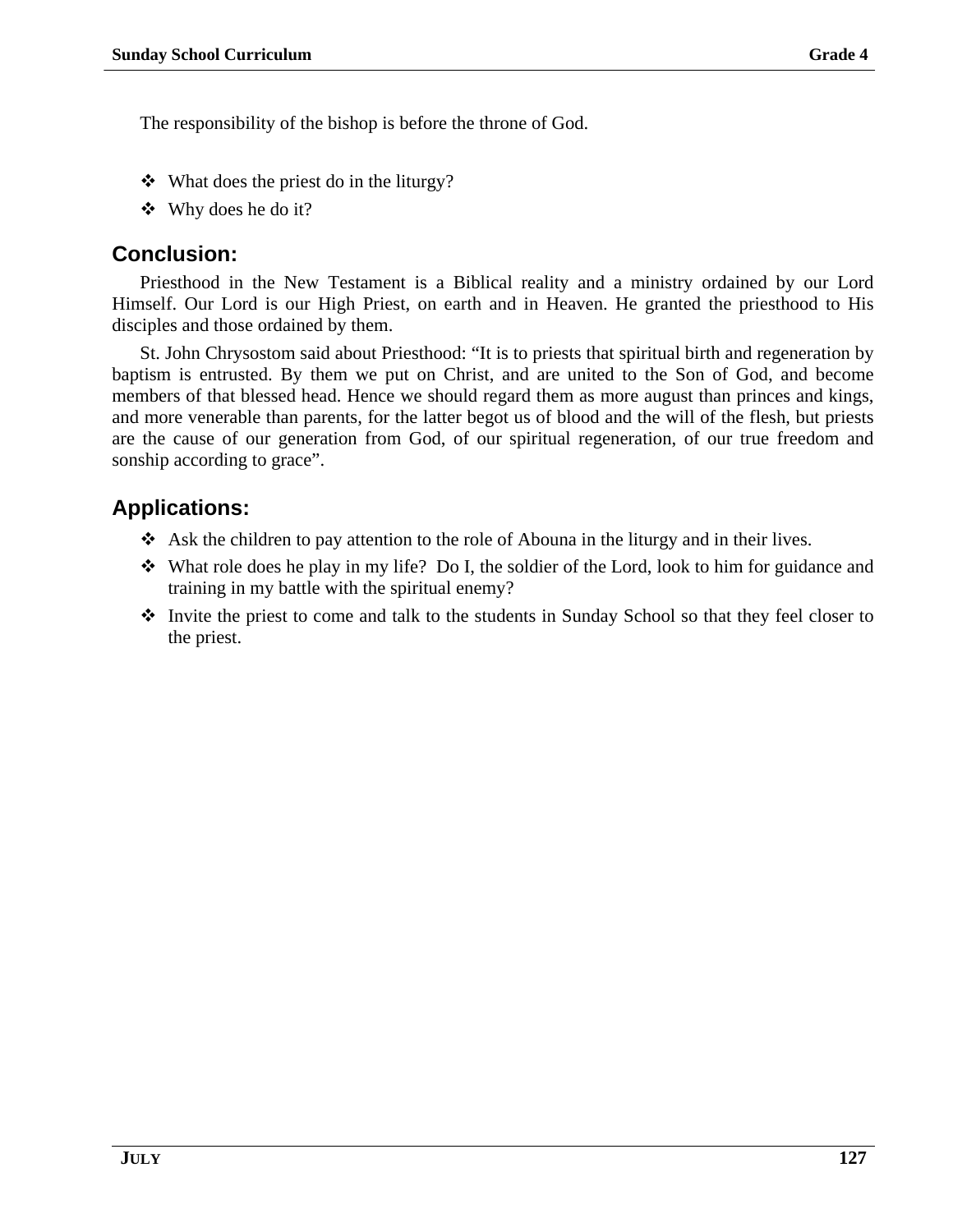## **Objective:**

❖ To learn how to entertain strangers.

## **Memory Verse:**

*"Do not withhold good from those to whom it is due, when it is in the power of your hand to do so" (Proverbs 3:27)*

## **References**

- Luke  $10:30 37$
- "The Paradise of the Monks" Page 35
- $\cdot$  Ephesians 4:32, Matthew 25 (about the way of the Christian life is not the way of selfishness and self-love. What are the obstacles that stand in our way?)

## **Introduction:**

Ask the children: What would you do if you see a new stranger kid in the church or at home? Do I refrain from helping those who annoy me? Anba Pachomius accepted faith because of the good treatment.

## **Lesson Outlines:**

His father was from Upper Egypt. He was a pagan. One day Pachomius joined the army and became one of the king's soldiers. While they were traveling and they were suffering greatly, some Christians from Isna met them and brought them food and drink. Pachomius asked, "How do those people show kindness to us although they do not know us?" He was told that those people were Christians and they do that to please the Heavenly God.

When Pachomius heard these words, he made up his mind to become Christian and help the needy if he had the chance to do so. God arranged that the king defeated his enemies and gave orders that his soldiers would go each to his home. Pachomius went back and was baptized. Three years later he became a monk and lived with St. Palamon. St. Pachomius established a monastic system called: "The Coenobitic System".

- What did Pachomius worship?
- Whom do you worship?
- What did the Christians of Isna offer?
- What made Pachomius receive faith?
- $\triangleleft$  How did he live after receiving faith?
- What is the name of the Monastic System, which Pachomius established?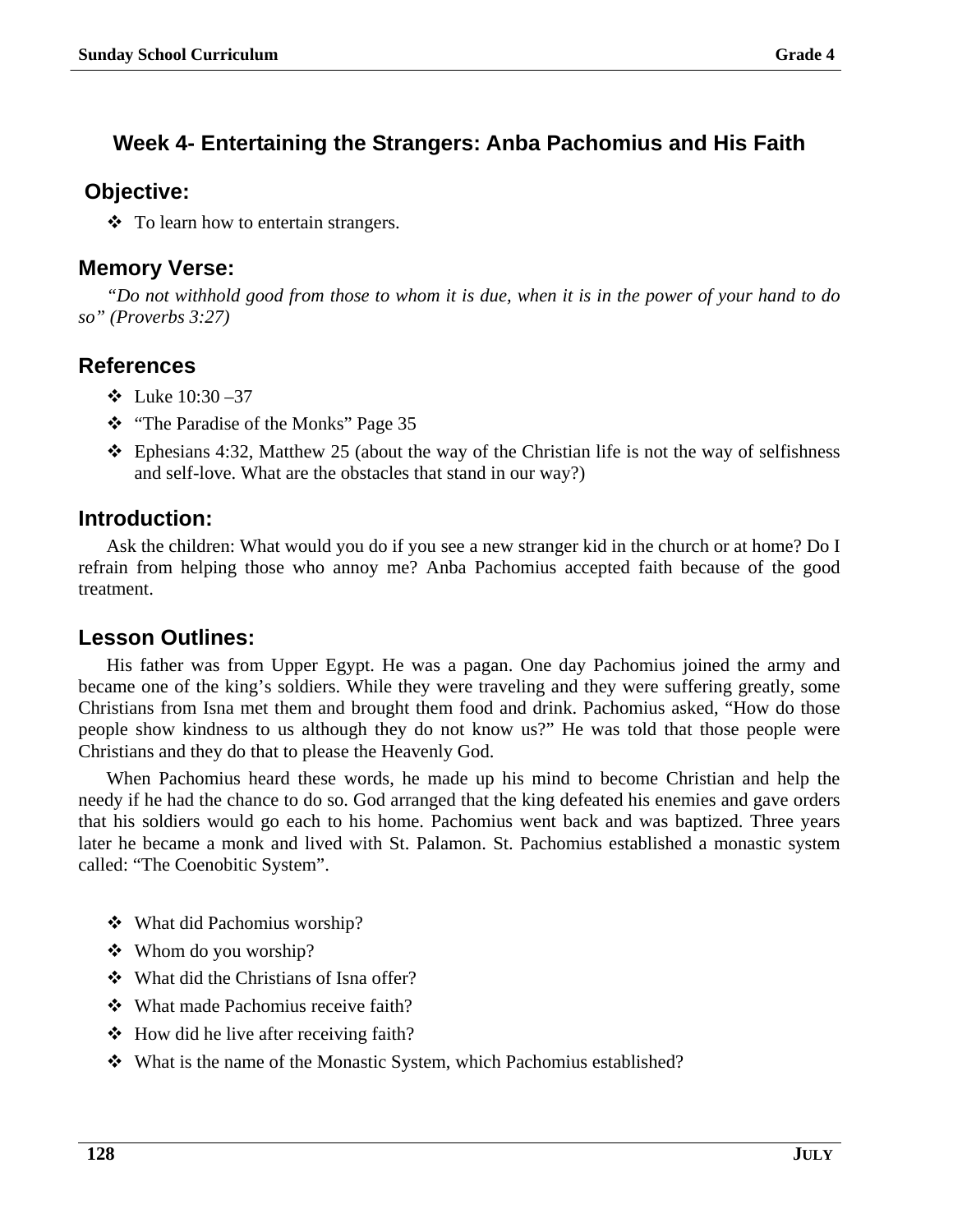## **Conclusion:**

Christians show their love to God and others through their good treatment and kindness. They attract others to Jesus and to Christianity through their love and kindness. We as the children of God should behave nicely, kindly and generously with strangers and with those who annoy us.

- \* Try to offer an act of love to all the kids you meet and play with.
- Welcome any new child coming to your church
- Share your belongings even with strangers.
- Visit your brothers who are absent.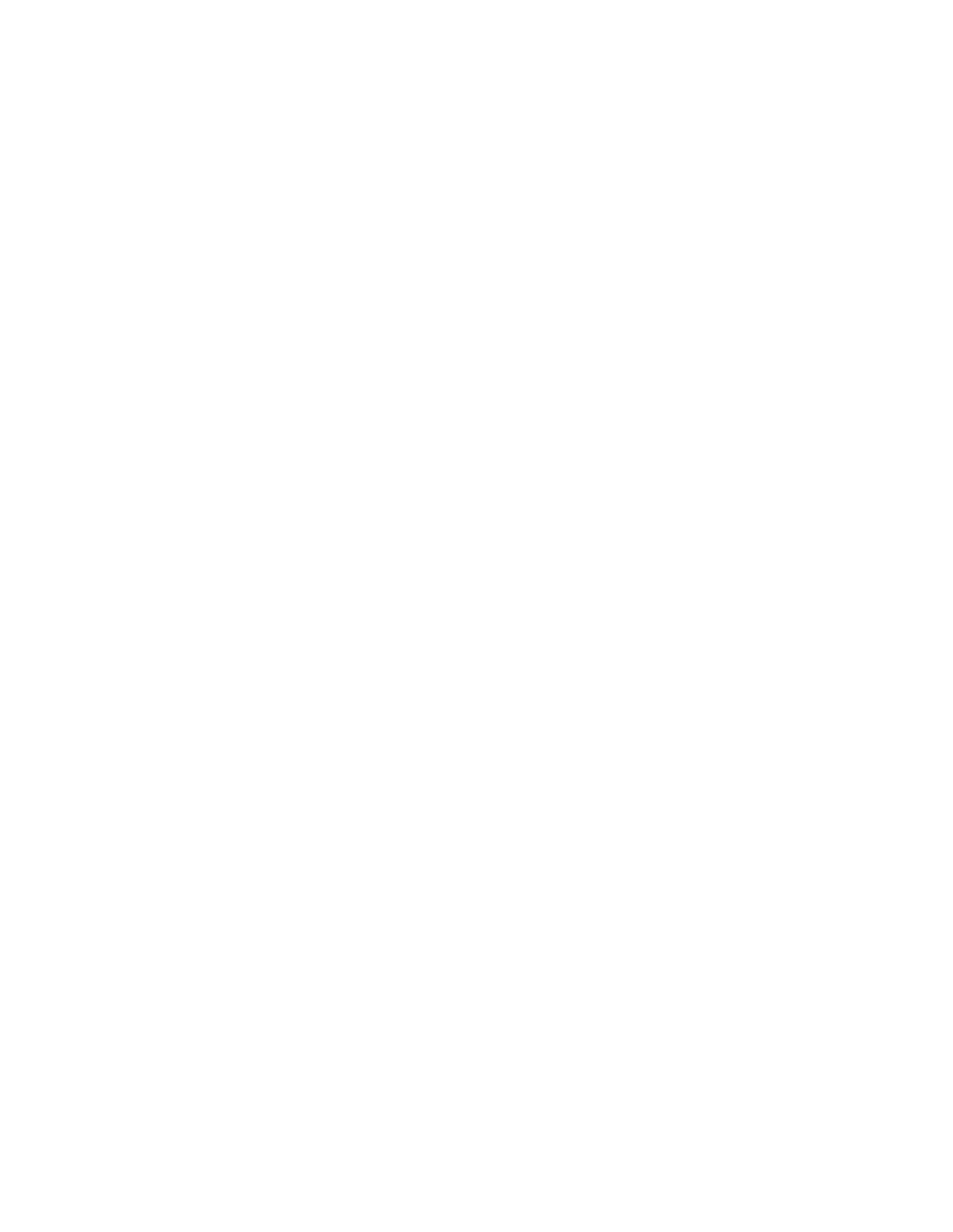## **LESSONS FOR THE MONTH OF AUGUST**

- **Week 1:** Pictures and Icons
- **Week 2:** The Transfiguration
- **Week 3:** The Feast of the Virgin Mary: Her Departure
- **Week 4:** David and Goliath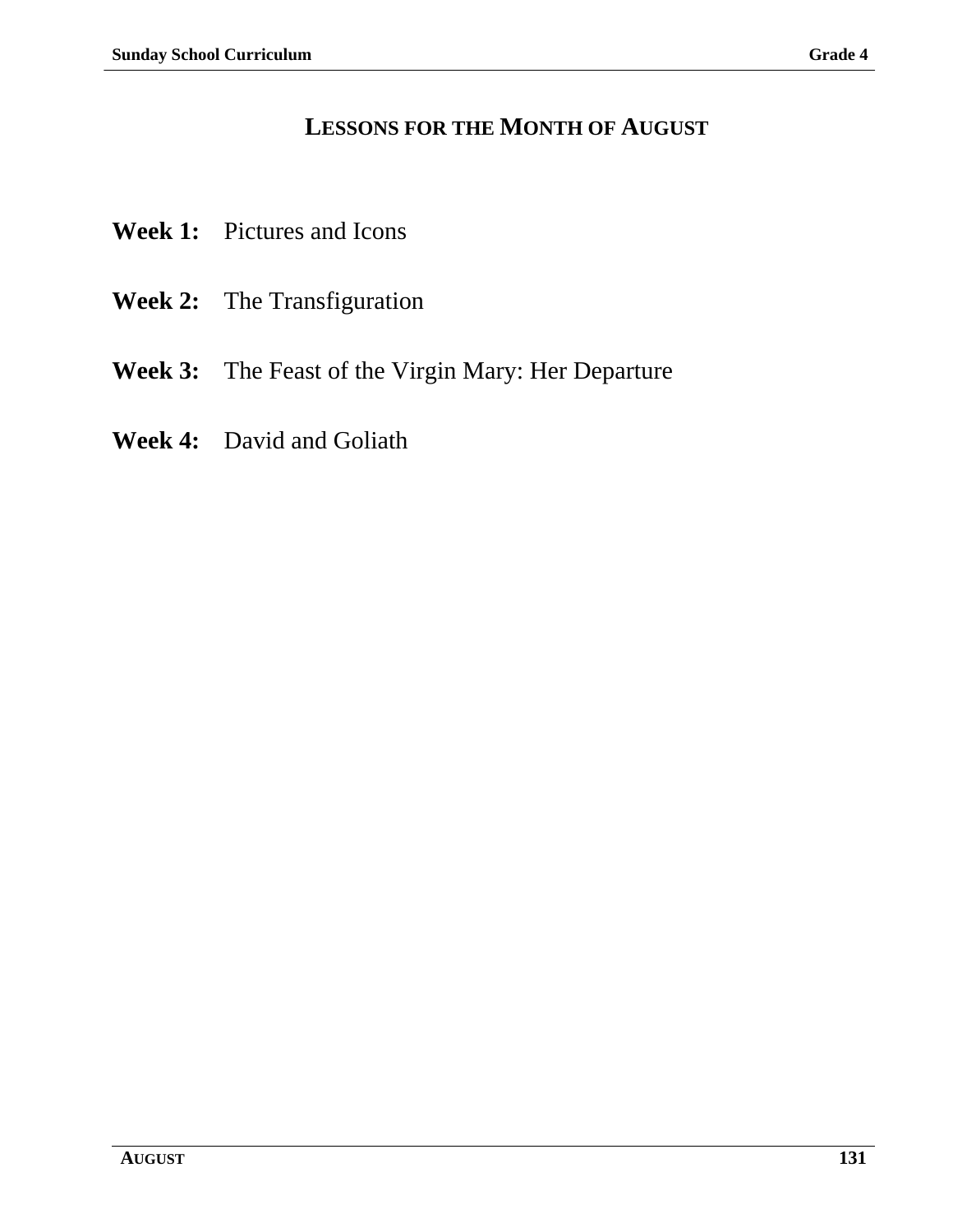## **Week 1- Pictures and Icons**

#### **Objective:**

 $\triangle$  Pictures in the church, incense and candles in the Orthodox churches and prayer as incense before the Lord

## **Memory Verse:**

*"Let my prayer be set before You as incense" (Psalms 141:2)* 

## **References:**

- $\triangleleft$  Genesis 8,21; Psalms 141,2; Jeremiah 44,21; Ezekiel 8,11; Malachi 1,11
- Revelation 5,8,3,4; Galatians 3,1
- \* "The Precious Gems" (Al Kharida Al Nafeessa), Page 384
- "The life of the Orthodox Prayer"

## **Introduction:**

Show the children the censer, incense, coal, candles, and icons in the church. Encourage them to go to church, to love it and study its systems and rites.

## **Lesson Outlines:**

The pictures remind us of the saints. The Lord loves incense in the church. The prayer is counted as incense before the Lord. The candle in the church is a means of honoring saints. Before the Icon is put in the church, special rites are performed which are called prayer of dedication during the Divine Mass. After the bishop prays over it and anoints it with the Holy Chrism (with which the baptized are anointed), the bishop breathes onto it the breath of the Holy Spirit. In this way the Holy Spirit sanctifies the icon and works in it for the healing of the sick and answering the prayers. By this ritual being performed the Icon becomes holy and should be respected. So we must show respect to the saint of the Icon.

- $\bullet\bullet\text{ Why are icons put in the church?}$
- $\triangleleft$  What are the rituals of dedicating the icon?
- What is the difference between pictures and icons that we see in the church and the other pictures?

The censor is made of the base that contains the burning coal (like St. Mary when she carried Jesus Christ in her womb) and the cover, which is a symbol of heaven. The incense carries the prayers to heaven. The cover is surrounded with three chains that unite at the top in one small cover to resemble the trinity, which is the Father, the Son and the Holy Spirit, one God…Amen. The small balls in the chains make sound when shaken to attract the attention of the people in the church to the prayers.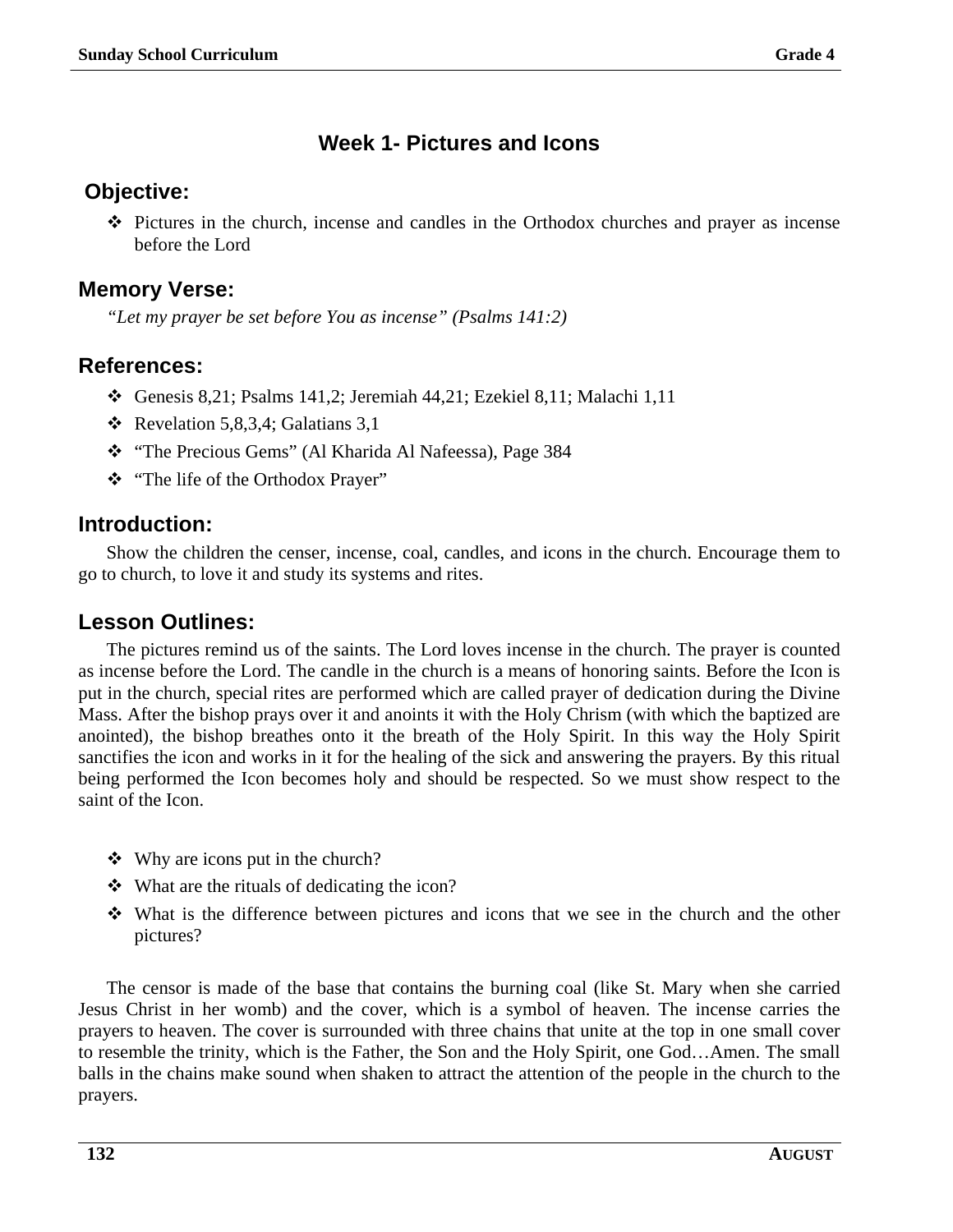## **Conclusion:**

Pictures, icons and incense are all important in our church to feel that we are surrounded with saints and their prayers for us. We can also take example of the lives of these saints and their good virtues.

- The servants encourage the children to devote a certain place at home for prayer (it may be in the child's sleeping room).
- They can place a small table in their room and put a Holy Bible on its top together with church pictures. This should be their favorable place of prayer.
- \* Homework-memorize.." We magnify you the mother of the true light..."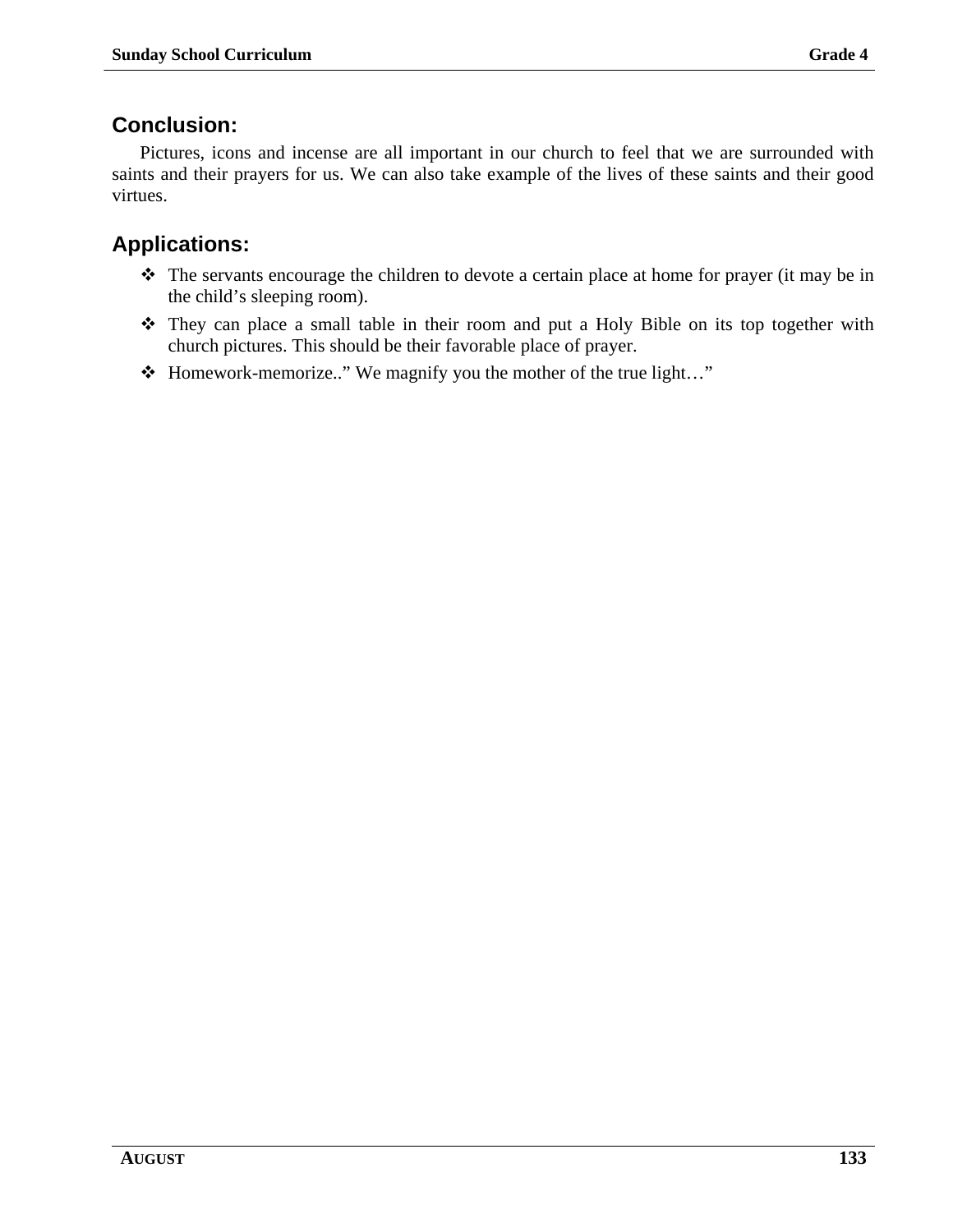# **Week 2- The Transfiguration**

#### **Objective:**

- To demonstrate the power and the glory of God in Jesus Christ.
- To show that Jesus Christ is the true God.

#### **Memory Verse:**

*"This is my beloved Son, in whom I am well pleased, hear Him" (Matthew 17:5)*

## **References:**

Matthew 17:1-7

#### **Introduction:**

Review the previous lesson and the verse with the children. Help the children to have a true image of the Lord when He was transfigured, through means of illustration. Let them put this picture in front of them in every prayer so that they may feel that they are in the presence of the Lord and stand with submission before the Lord.

Ask the children: What can you see in this picture? Who are the three persons? Who is in the middle? Who received the Ten Commandments?

#### **Lesson Outlines:**

One day Jesus said to His disciples that He must go to Jerusalem and suffer many things...and be killed and on the third day rise... They grieved because of these words. Jesus took with Him three of His disciples... who knows their names? ...He led them up a high mountain apart. As they looked on, something amazing happened: Jesus' face was shining like the Sun, and His clothes were dazzling white...He appeared in His glory before the disciples...Moses and Elijah (who went up to heaven alive in a chariot of fire) also appeared and they spoke with Christ.

- $\triangleleft$  How many disciples did Jesus have?
- $\triangle$  How many disciples did Jesus take with him on the mountain?
- ❖ What are their names?
- What was Christ doing on the mountain? (Praying)
- **❖** What happened to Him?
- **❖** Who went up lo heaven alive?

Peter and the other disciples were amazed to see that scene and he said to Jesus, "Lord, it is good that we are here. I will make three tents here: one for you and one for Moses and one for Elijah. He was still speaking when lo, a bright cloud overshadowed them and a voice from the cloud said: This is My beloved Son with whom I am well pleased, listen to Him". When the disciples heard this, they fell on their faces and were filled with awe.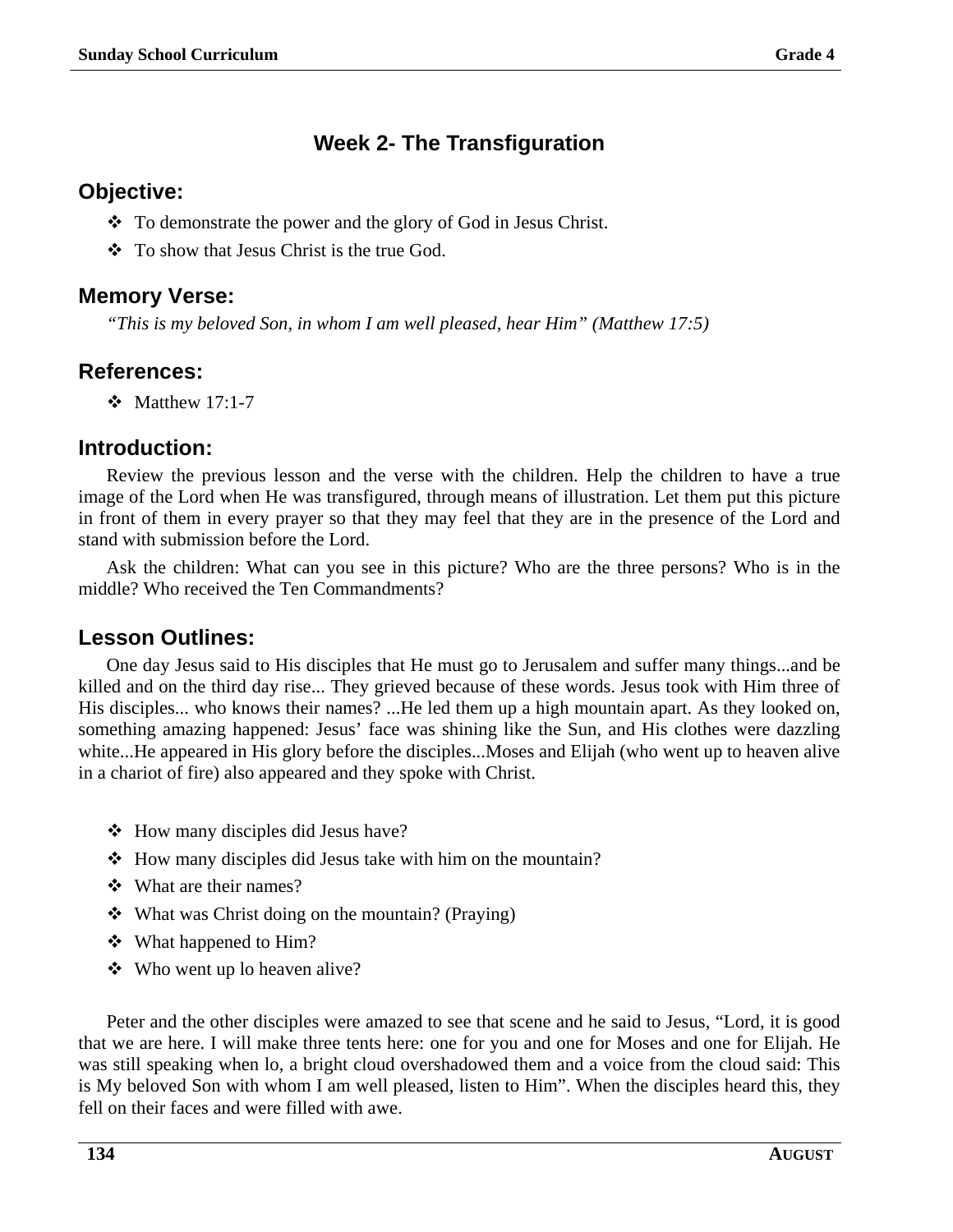- What did Peter say?
- What did the disciples hear?
- What do these words mean?
- $\div$  Mention the verse.

Then Jesus came and touched them saying "Rise and have no fear"...and when they lifted up their eyes, they saw no one but Jesus only. The disciples bowed down to Jesus then they came down the mountain and this beautiful scene remained in their minds all the lime.

- Why was Jesus transfigured before them?
- What did the Father say from heaven?
- What did Peter say?

#### **Conclusion:**

In the transfiguration Jesus Christ showed St. Peter, St. James and St. John His glory as a God to strengthen their faith that Jesus Christ is God Himself. This story is mentioned to us in the Bible also to give us the strong faith that Jesus Christ is God.

- $\triangleleft$  Complete the following:
	- Peter said to our Lord: It is well …… we are ……
	- □ A voice from the cloud said: ......
- ❖ Pray every morning and every evening.
- Draw a picture of the Lord Christ in His glory.
- $\triangleleft$  Kneel down before the sanctuary when you imagine the glory of Christ.
- Review with the students the beginning of the creed….." We magnify you the mother of the true light…"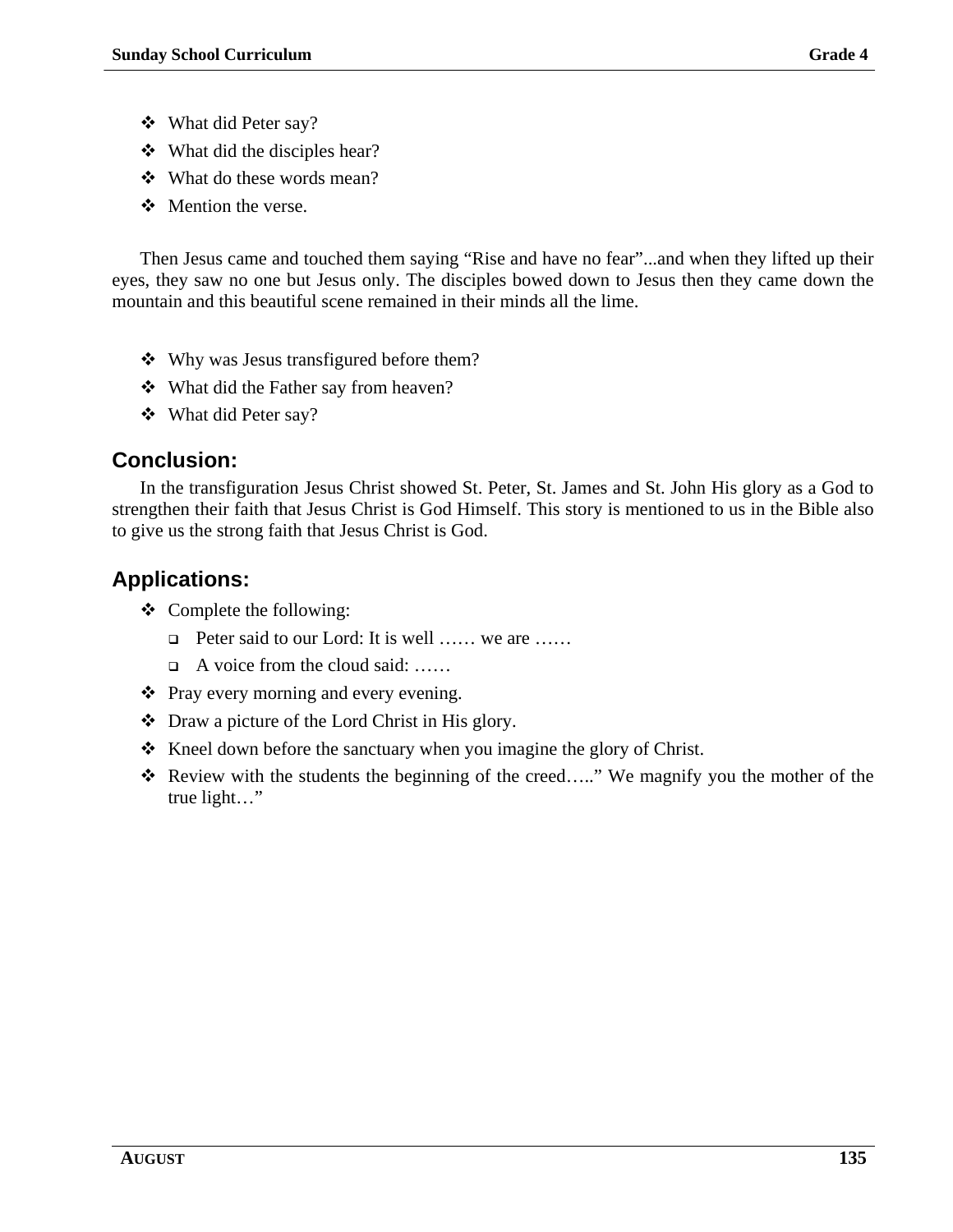# **Week 3- The Feast of the Virgin Mary: Her Departure**

#### **Objective:**

❖ God honors those who love Him.

#### **Memory Verse:**

*"For, behold, hence forth all generations will call me blessed" (Luke 1:48)*

#### **References:**

- \* "The Virgin Mary" Page 38
- $\div$  The Synaxarium, 21<sup>st</sup> of Tuba, 16<sup>th</sup> of Mesra
- \* "The Virgin Mary, the Mother of Light" New Cairo (Misr al Guideeda)

## **Introduction:**

Review the previous lesson with the children. Ask the children what they know about St. Mary? If they know that she lived in the temple since she was a little child, ask them what were the names of St. Mary's parents? Bring a picture of St. Mary and place it in front of the students during the lesson.

## **Lesson Outlines:**

After the ascension of our Lord Jesus Christ, the virgin was in the house of John the Beloved. We can imagine how the virgin told John about Christ's life on earth when He was a child, a sweet atmosphere and blessed stories.

When her time to depart was near and she knew it, the disciples and some virgins came. Jesus Christ, together with angels from heaven, came to receive her soul after she had blessed the disciples.

St. Thomas the apostle was not present when she departed. He came after she had been buried and he heard a voice saying: Hurry up to receive the blessing of the body of the Pure Mary. He saw the body and kissed her. Later, when he met the disciples, they told him that she departed but St. Thomas did not believe this news. They went together to her tomb but they did not find the body and the disciples were astonished. St. Thomas told them how he saw the body rising up to heaven among the hymns of the angels. The disciples asked God to show them that scene which St. Thomas saw. They remained fasting for fifteen days and the Lord showed them the scene on the  $16<sup>th</sup>$  of Mesra.

After the departure of the Lady Virgin, the Lord answered the prayer of anyone who interceded with her. Moreover, the virgin appeared to many people. On the 2<sup>nd</sup> of April 1968 the Lady Virgin, the Mother of Light appeared many times in the Church of Zeitoun (Zeitoun means Olives) in Cairo and this appearance was associated with two things:

- 1. The spirit of faith in God and in the saints, spread and many people repented.
- 2. Wonders and miracles happened to many people. May her intercession be with us all. Amen.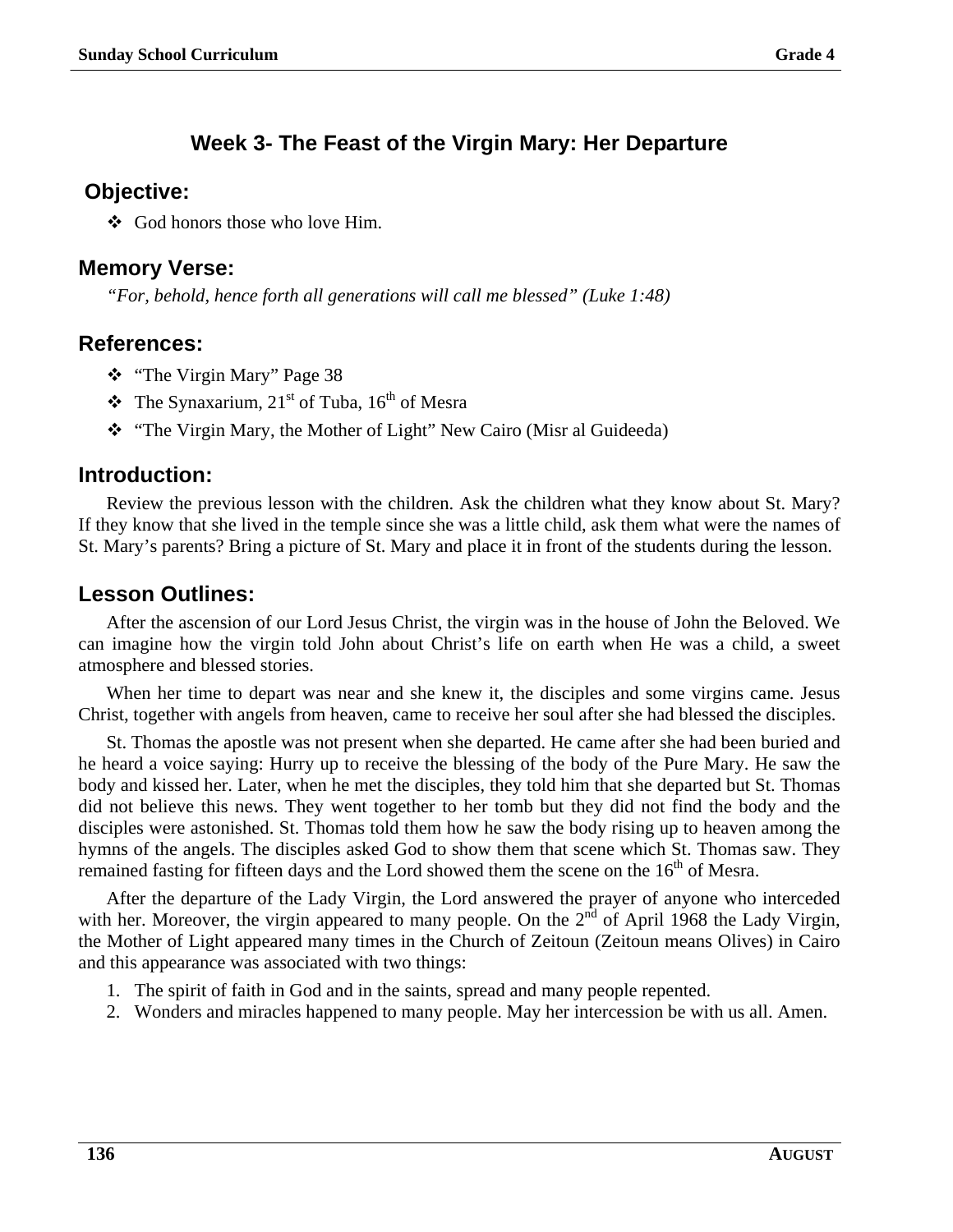## **Conclusion:**

The Lord Jesus Christ has honored His mother when He was alive and before His death on the cross, He asked St. John to take care of her. He also honored her after her death by taking her body from the earth. We also have to learn to honor our parents as Jesus Christ honored His mother.

- Study: "Through the intercession of the Theotokos…" and recite it in your prayers this week.
- We must honor Christ's mother: by keeping her picture at home to remind us of her holy life, by naming the churches after her name, by asking for her intercession at the end of each prayer because her prayers are acceptable, etc.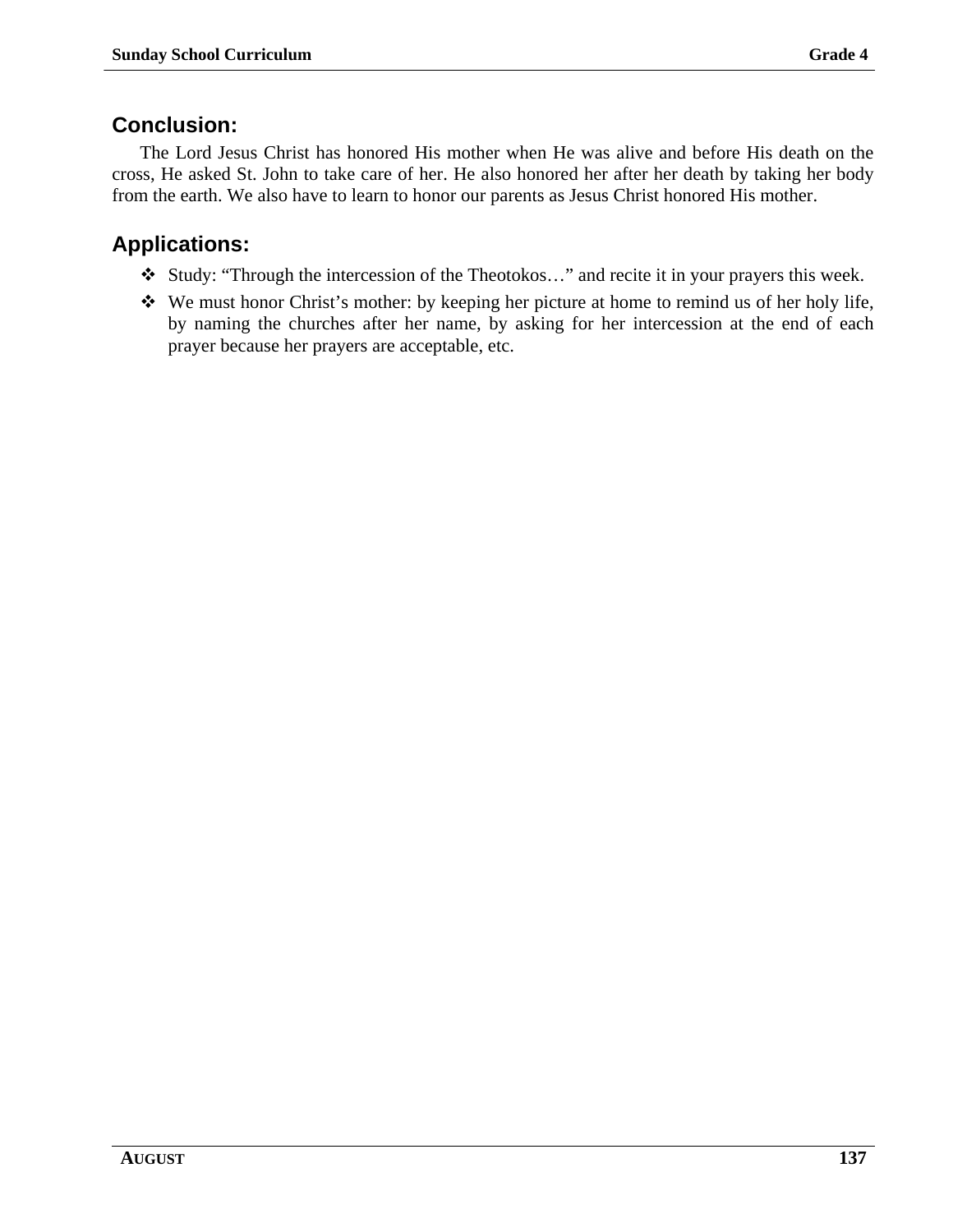# **Week 4- David and Goliath**

#### **Objective:**

Explaining how the Lord cares about His people and how powerful He is.

## **Memory Verse:**

*"You come to me with a sword and with a spear and with a javelin; but I come to you in the name of the Lord of hosts" (1 Samuel 17:45)*

# **References:**

- $\div$  1 Samuel 17
- "Explanation of the First Book of Samuel" Fr. Tadros Y. Malaty
- Stories and Tales from the Bible, Beirut
- The Dictionary of the Holy Bible
- "The Life of David" F.B. Mayer

## **Introduction:**

Review the previous lesson and verse with the children. Start by asking the following questions: What did David do to the lion and the bear? Who remembers the verse? Prepare a picture showing David defeating Goliath.

# **Lesson Outlines:**

David had seven brothers; three of them were men of war. These were the older brothers. There was a fight between people of Israel and the people of Palestine.

 $\triangleleft$  Who was the king of the people of Israel at that time?

Saul prepared his army and gathered his men to fight. The two armies faced each other. One army stood on a mountain one side and the other army on a mountain on the opposite side. Days passed by and the two armies did not have the courage to fight. One day, Saul's men trembled in fear when a champion came out from the camp of the Philistines whose name was Goliath. He was very tall and wore bronze armor that weighed about fifteen pounds and a bronze helmet. He carried a bronze javelin slung over his shoulder. A soldier walked in front of him carrying his shield. He was walking proudly (Describe how he walked). Goliath stood and shouted at the Israelites: Who dares to fight me? Choose one of your men to fight me. If he wins and kills me, we will be your slaves; but if I win and kill him, you will be our slaves. Goliath challenged the Israelites every morning and evening for forty days. No one of King Saul's men dared to challenge him. What then? Is there a way out?

With whom was that war?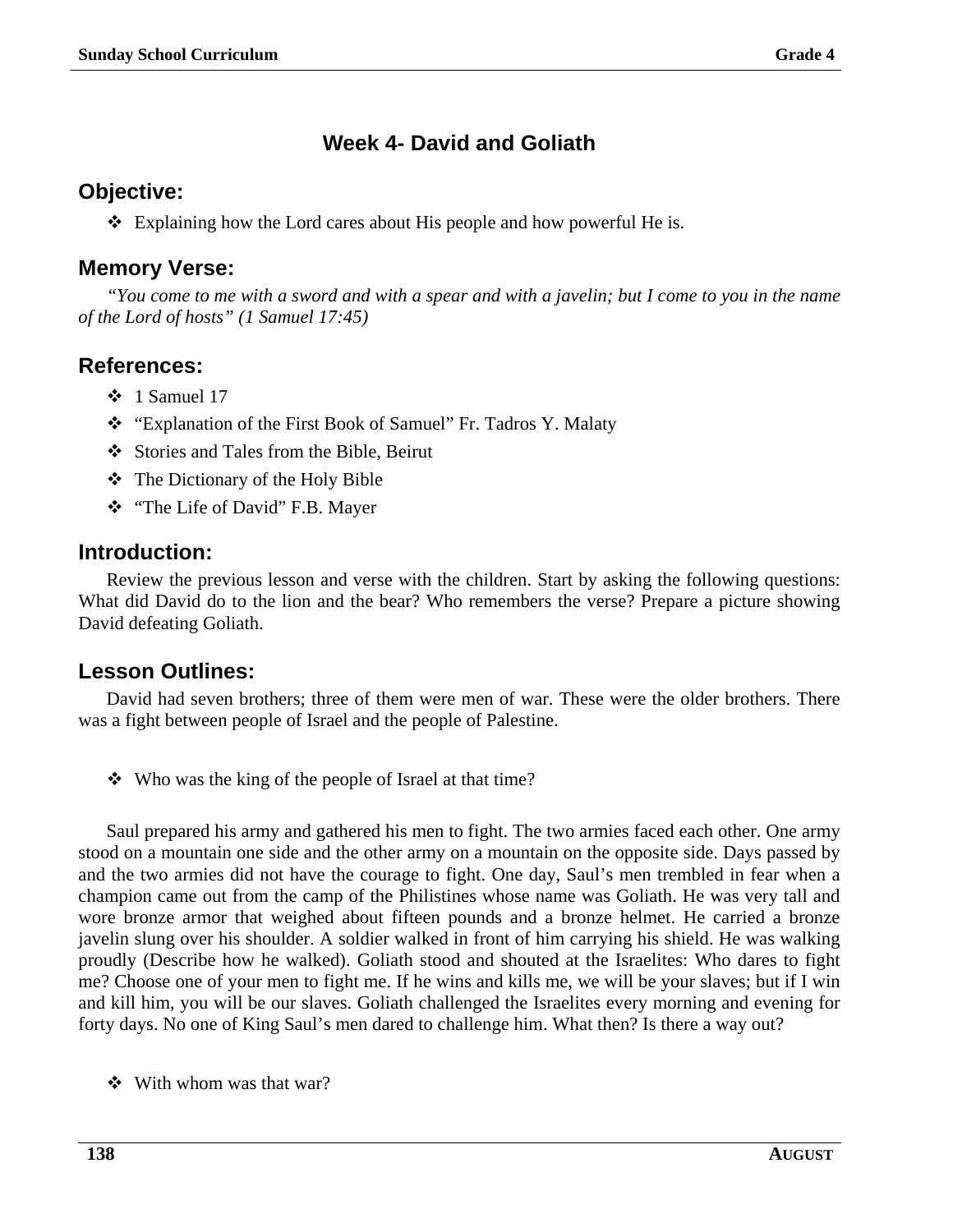What is the name of that giant?

One day David got up early, left someone else in charge of the sheep, took the food and went to find out how his brothers were doing. He hoped to hear good news about the army, as he loved his people. He saw Goliath speaking rudely and vexing the soldiers. He also made fun of the Israelites and their God. David was not afraid of him. King Saul had promised to give a big reward to the man who would kill Goliath. The king would also give him his daughter to marry and would not require his father's family to pay taxes. David said: "Who is this heathen Philistine to defy the army of the Living God?" The soldiers gathered around David the brave boy. David's brothers heard David talking to the men and they were angry with him and said: What are you doing here? Who is taking care of those sheep of yours out there in the wilderness? David said calmly: My father is anxious about you and he has sent me to see if you are well and I have brought you food and I left the sheep with a guard". One of the soldiers ran to Saul and said: There is a young man in the camp who is not afraid of Goliath. Saul said: Bring him to me. David came and stood before Saul and this conversation ran between them:

+ David: Your Majesty ...No one should be afraid of this Philistine! I will go and fight him.

- Saul: No, how could you fight him? You are just a boy and he has been a soldier all his life!

+ David: I am sure of the power of God. The Lord is more powerful than any Amalek. I have killed lions and bears. The Lord has saved me from lions and bears; He will save me from this Philistine. Let me go and fight him and rescue the people.

- Saul: Go, and the Lord be with you, but you have to wear the tools of war... a coat of armor, a helmet, etc.

David wore his armor but he could not walk because he wasn't used to wearing it. So he took it all off and he was sure that the Lord would help him.

- Why did David go to the camp?
- What did he see?
- Was he afraid? Why?
- Who told Saul about David?

David took his shepherd's stick and then picked up five smooth stones from the stream and put them in his bag. With his catapult ready, he went out to meet Goliath. Saul's soldiers watched David while he was walking towards the Philistine and they were afraid. On the other side the Philistines were laughing. A little boy was coming to fight their hero. David drew near Goliath... Goliath laughed loudly as he saw David without a sword. He said to David: What is that stick for? Do you think I am a dog? Come on and I will give your body to the birds and animals to eat. David steadily and bravely walked towards Goliath and said: You are coming against me with sword, spear and javelin, but I come against you in the name of the Lord Almighty, the God of the Israelite armies, which you have defied. This very day the Lord will put you in my power. I will defeat you and cut off your head. Then the whole world will know that Israel has a God, and everyone here will see that the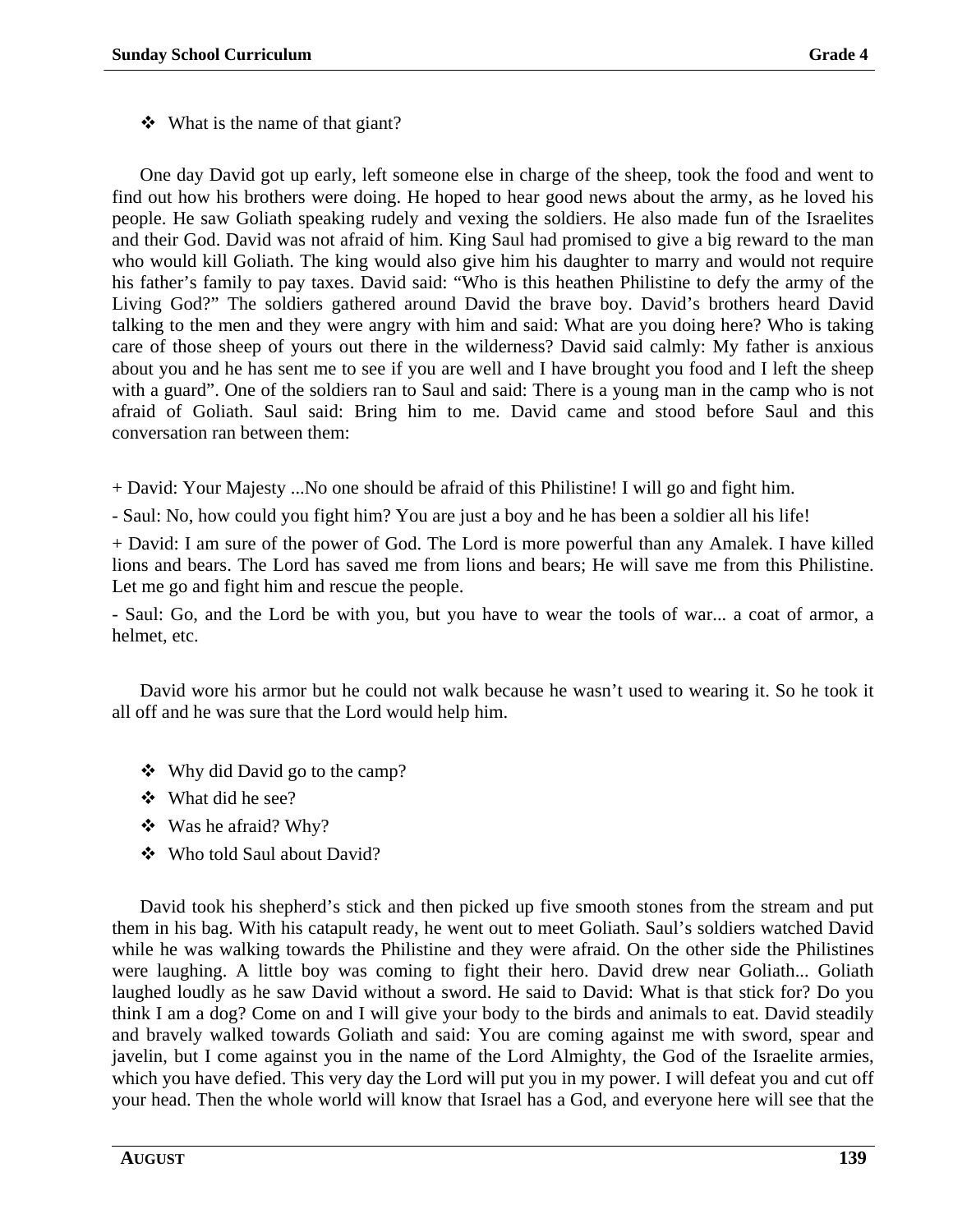Lord does not need swords or spears to save His people. Goliath started walking towards David again and David ran quickly towards him. He put his hand into his bag and took out a stone, which he slung at Goliath. It hit him on the forehead and broke his skull, and Goliath fell face downwards on the ground. And so without a sword, David defeated and killed Goliath with a catapult and a stone. David's men shouted loudly. David ran to him, stood over him, took Goliath's sword out of its sheath, and cut off his head and killed him.

The Philistines were afraid... their hero died... they ran away... Saul's men ran after them and took their belongings... Thus the Lord rescued His people by David's hand. David carried Goliath's weapons to his own tent and carried his head to Jerusalem.

Let the children act the conversation that ran between King Saul and David, and between David and Goliath and recite the verse.

#### **Conclusion:**

David did not save his people with a sword or a spear but with the power of God as he took refuge in the Lord. With a small sling, David could kill Goliath. Thus by using very simple tools you can win victory with the grace of God.

- Write down the differences between David and Goliath.
- $\div$  Encourage the children to pray for the enemies of the church and for her peace and safety.
- Review with the students " We magnify you the mother of the true light…"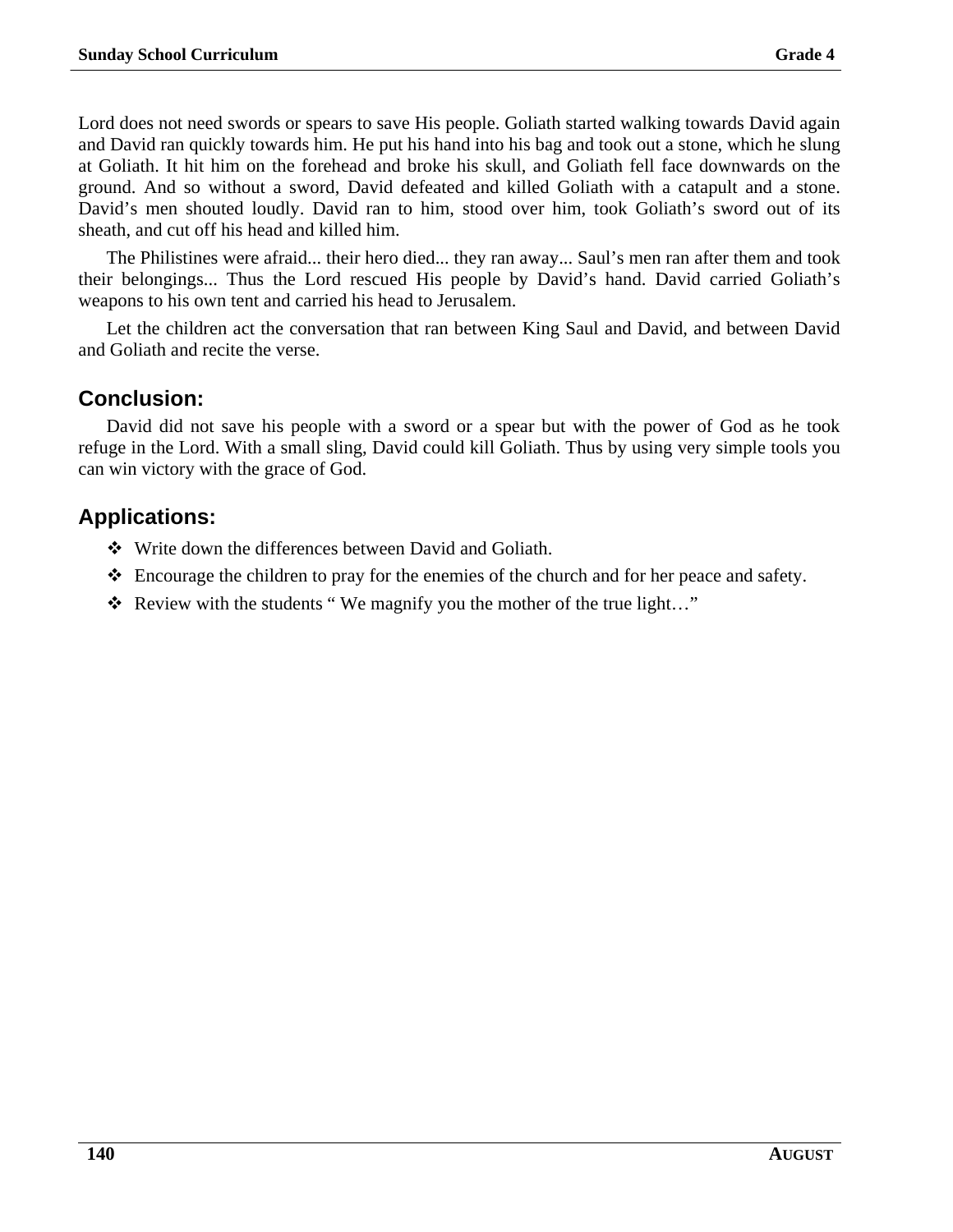# **LESSON OF THE FIRST WEEK OF SEPTEMBER**  BEFORE THE COPTIC NEW YEAR

**Week 1:** God Cares For Gideon in His Wars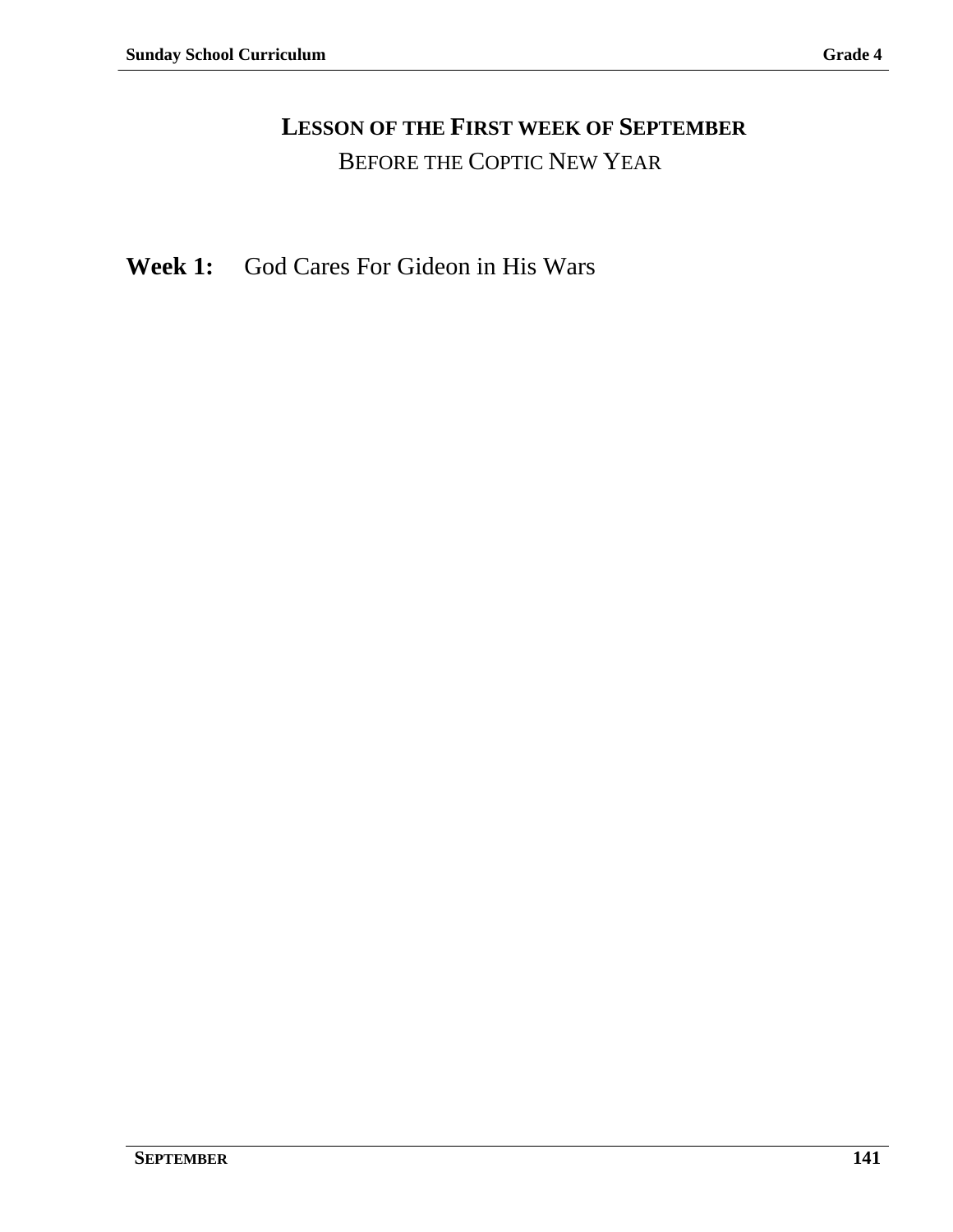# **Week 1- God Cares for Gideon in His Wars**

#### **Objective:**

 $\cdot \cdot$  To know that God gives us a great power when He is with us.

#### **Memory Verse:**

*"If God is with us, who can be against us?" (Romans 8:31)*

#### **References**

 $\div$  Judges 6,7

#### **Introduction:**

Review the previous lesson and the verse with the children. Prepare a picture that shows how God cares for His people.

## **Lesson Outlines:**

Gideon was a great man who had a great personality. He is one of the great men of the Old Testament. He lived in the 10<sup>th</sup> century B.C. He was one of the Ancient People. At that time they had powerful enemies called the Midianites. The Midianites enslaved them and were cruel to them. The ancient people suffered a lot. They sowed and leaped and the Midianites came upon them in severe attacks like locusts. They looted them and killed them and the people ran away in great horror, as soon as they saw them. The people of God built tombs, strongholds and caves to hide themselves from their enemies who stole their crops and animals. This situation continued for seven years during which the people of God suffered severely. What should be done? Would they fight the Midianites? They had no army. Should they build up an army? They had no king, no chief, nor a leader. Everything caused sadness. What should be done? They cried to God from the bottom of their hearts: "You brought our fathers out of the Land of Egypt and gave them victory over Pharaoh. O Lord, save your servants. We are in deep grief. Come and deliver us". They prayed every day, in houses, in meetings, and everywhere. They prayed the Lord to save them from their enemies...Did you not say to us, "The Lord will fight for you?"

- What is the name of the enemies of the Ancient people at that time?
- What did they do?
- $\div$  Why did they not fight the people?
- What did they decide to do?

The seven years passed. One day, a young man called Gideon was threshing some wheat secretly so that the Midianites would not see him. He worked hard but he looked here and there out of fear. "Now the Angel of the Lord came and sat under the terebinth tree which was in Ophrah, which belonged to Joash the Abiezrite, while his son Gideon threshed wheat in the winepress, in order to hide it from the Midianites. And the Angel of the Lord appeared to him, and said to him: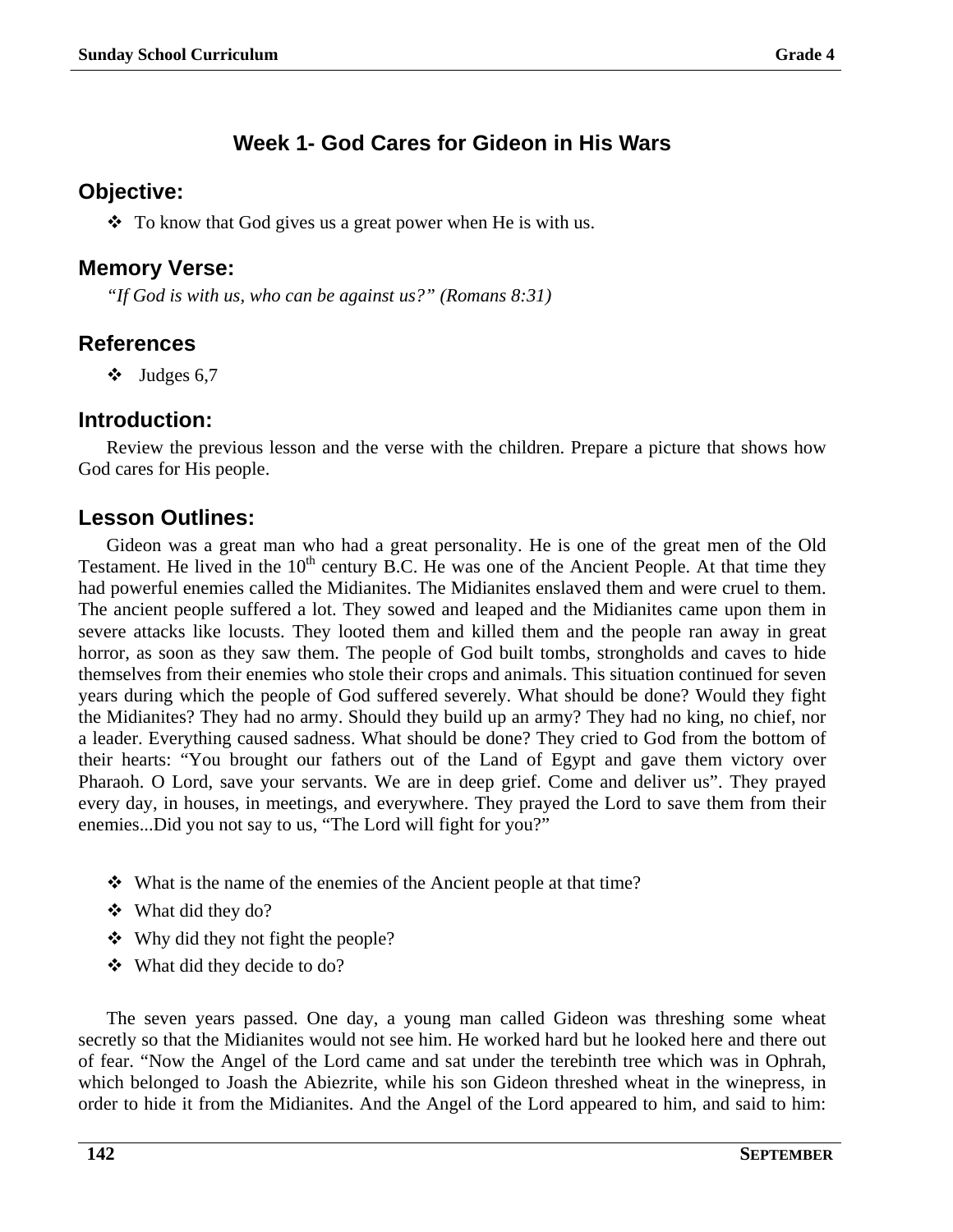The Lord is with you, you mighty man of valor! Gideon said to Him: O my lord, if the Lord is with us, why then has all this happened to us? And where are all His miracles, which our fathers told us about, saying, 'Did not the Lord bring us up from Egypt?' But now the Lord has forsaken us and delivered us into the hands of the Midianites. Then the Lord turned to him and said: Go in this might of yours, and you shall save Israel from the hand of the Midianites. Have I not sent you? So he said to Him: O my Lord, how can I save Israel? Indeed my clan is the weakest in Manasseh, and I am the least in my father's house. And the Lord said to him: Surely I will be with you, and you shall defeat the Midianites as one man" (Judges 7:11-16). Gideon did not believe himself...was he in a dream or was he in the real world? He was sure that he was not dreaming and began to think.

- Who appeared to Gideon?
- What did he say to him?
- What was Gideon's reply?
- $\triangleleft$  What did the angel say to him?

Then Gideon said to the angel, "If now I have found favor in Your sight, then show me a sign that it is You who talk with me. Do not depart from here, I pray, until I come to You and bring out my offering and set it before You. And He said: I will wait until you come back. So Gideon went in and prepared a young goat, and unleavened bread from an ephah of flour. The meat he put in a basket, and he put the broth in a pot; and he brought them out to Him under the terebinth tree and presented them. The Angel of God said to him: Take the meat and the unleavened bread and lay them on this rock, and pour out the broth. And he did so. Then the Angel of the Lord put out the end of the staff that was in His hand, and touched the meat and the unleavened bread; and fire rose out of the rock and consumed the meat and the unleavened bread. And the Angel of the Lord departed out of his sight. Now Gideon perceived that He was the Angel of the Lord. So Gideon said: Alas, O Lord God! For I have seen the Angel of the Lord face to face. Then the Lord said to him: Peace be with you; do not fear, you shall not die. So Gideon built an altar there to the Lord, and called it The-Lord-Is-Peace. To this day it is still in Ophrah of the Abiezrites" (Judges 7:17-24).

What was the sign that the Lord showed to Gideon?

Gideon went back home. He was amazed and happy...He told his family, his neighbors and his relatives about what happened. All people knew that the Lord chose Gideon. They rejoiced. They all asked him about the story and he related it over and over again saying: "Pray and thank the Lord. Gideon blew the trumpet...people gathered...He asked them to go with him to fight. They all said, "We shall go with you and the Lord is with us. Gideon divided them into groups...The number was very great...They were 32,000 men...Well, victory is surely ours. The Lord said to Gideon:

- + No. This is not good.
- Do you want a greater number, Lord?
- + How many soldiers are there?
- 32,000 of the best men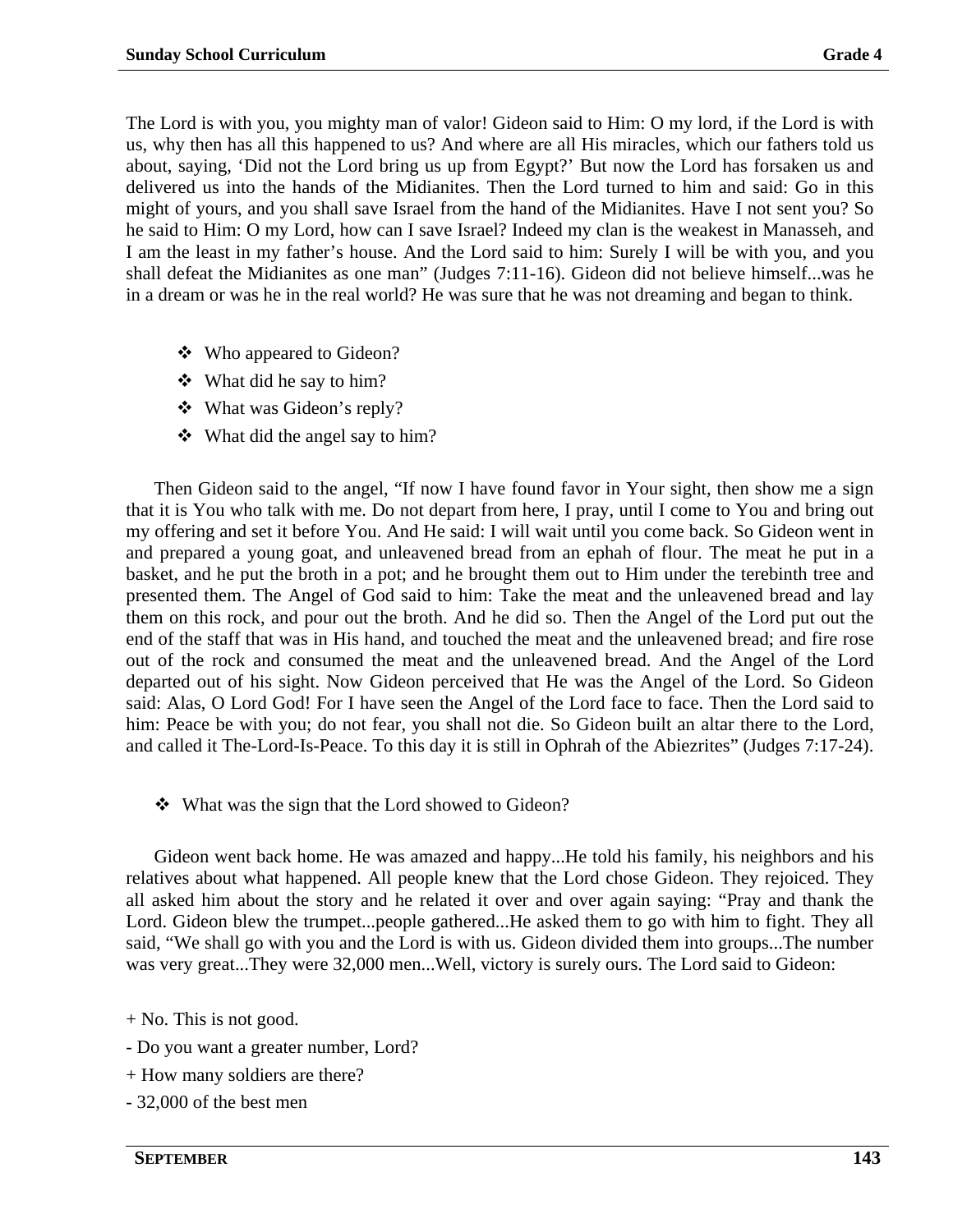+ Is the army ready?

- Yes, Lord.

The men you have are too many for me to give them victory over the Midianites. They may think that they had won by themselves and so, give glory to themselves. Announce to the people, "Anyone who is afraid should go back home".

Gideon said so to the men...Alas! All men except 300 men, returned. Gideon was sad and worried…but the Lord promised him victory. Have you forgotten the verse that says: "If God is with us, who is against us?"

O Lord, where can we find weapons? Take the three hundred men and divide them into three groups...Let each man have an empty jar and a lamp. When you blow the trumpet let them all break the jars and shout, "For the Lord and for Gideon".

Will this suffice, my Lord? The men are few and this is not a weapon...I am afraid I may be defeated. Have you forgotten the verse, "If God is with us, who is against us?"

Gideon was ashamed. He took courage, as he was sure that the Lord was with him...He went out with the troops. He blew the trumpet. They broke the jars while they were shouting...For God and for Gideon... The Midianites ran away ...They won victory and the Midianites were no longer a threat...and the Israelites lived in peace.

- $\triangle$  Observe emotional situations and explain them. Involve completely in the situations, such as the sad state of the people of God – Gideon's amazement when he saw the angel of the Lord - Gideon's modesty, humbleness and submission to the Lord's call - His amazement when he knew the means of victory - Their happiness and joy when they won victory.
- Explain that the Lord can give victory to his people by a simple weapon (remember the story of David and Goliath).
- $\div$  Give the conversation in detail such as the conversation between the angel and Gideon, and the conversation between Gideon and the people as a repetition to the story.

## **Conclusion:**

The Lord blesses the little that we offer and saves us. Let us offer Him our effort, and the little that we have and He will bless them and make us victorious and successful in every good work.

- $\div$  Write the answers to these questions in your notebooks as homework for next week:
	- What is the name of the enemies of the ancient people in the days of Gideon?
	- What was the sign that the Lord gave Gideon?
	- $\Box$  What was the verse that Gideon kept reciting?
	- $\Box$  How many men took part in the fight?
	- $\Box$  What are the weapons that were used in the fight?
	- □ Complete the following:
		- o The Lord delivered his ancient people from……… by………
		- o Gideon won victory by.………men……...and………